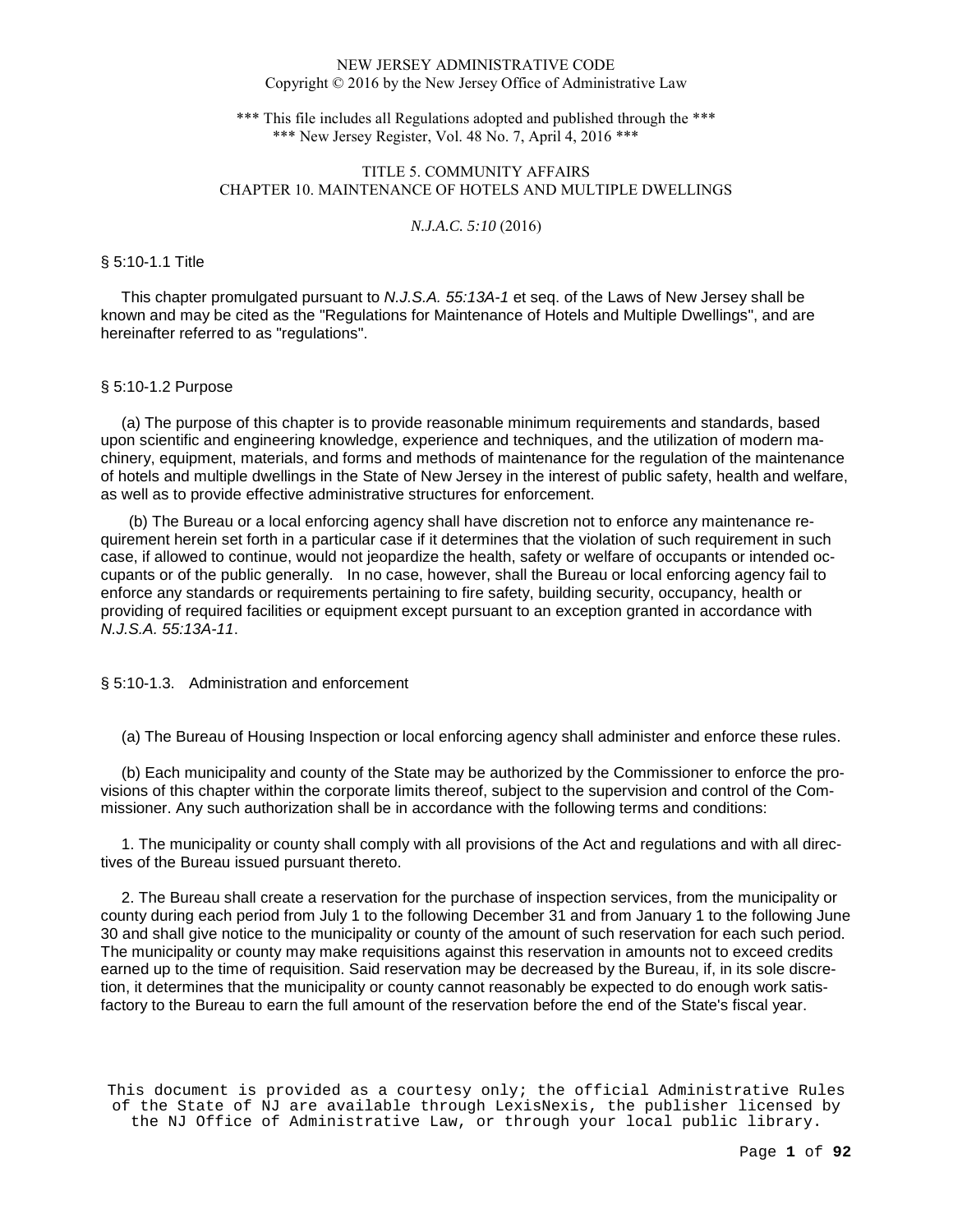\*\*\* This file includes all Regulations adopted and published through the \*\*\* \*\*\* New Jersey Register, Vol. 46 No. 21, November 3, 2014 \*\*\*

# TITLE 5. COMMUNITY AFFAIRS CHAPTER 10. MAINTENANCE OF HOTELS AND MULTIPLE DWELLINGS

## *N.J.A.C. 5:10* (2014)

 3. The municipality or county shall identify all unregistered buildings within its jurisdiction. A separate information form prescribed by the Bureau shall be completed and promptly forwarded to the Bureau for each such building.

 4. The municipality or county shall be obligated to keep the local registry accurate by promptly reporting to the Bureau all transfers of ownership, demolitions, alterations, and construction of buildings within its jurisdiction and by reporting all errors that may appear.

 5. The municipality or county shall inspect, in each State fiscal year, all of the multiple dwellings and hotels and units of dwelling space therein which the Bureau determines to be subject to cyclical inspection in that fiscal year.

 6. Twenty-five percent of the inspections required to be performed pursuant to (b)5 above shall be completed prior to October 1 of each State fiscal year, 50 percent prior to January 1 of each State fiscal year, 75 percent prior to April 1 of each State fiscal year and 100 percent on or before June 30 of each State fiscal year. In the event that any of these percentages cannot be met based on the number of cyclical inspections that are due during a portion of a year, this requirement shall be deemed satisfied if all buildings that can be scheduled for cyclical inspections are inspected.

7. All buildings are to be inspected in accordance with the most recently promulgated regulations.

 8. The municipality or county shall, in addition to whatever local procedures it chooses to adopt, make an inspection report concerning each inspected building upon forms prescribed by the Bureau.

 i. All inspection and reinspection reports submitted to the Bureau shall be signed by the local program official(s) designated by the municipality or county and approved by the Bureau.

 ii. Such reports shall include the name of the inspector who performed the inspection and shall be submitted to the Bureau not less frequently than once per month.

 iii. In the event that an inspection of a building discloses a violation of the regulations constituting an imminent hazard to the health, safety or welfare of its occupants, the municipality or county shall, without delay, transmit its inspection report and findings to the Bureau for appropriate action.

 iv. All reports submitted to the Bureau which disclose violations shall be clearly segregated from reports which disclose no violations.

 9. When specifically requested by the Bureau, the municipality or county shall conduct, within one week of the request, reinspection of those buildings where violations were discovered at the time of the original inspection.

 i. The municipality or county shall make a reinspection report concerning such building upon forms prescribed by the Bureau and forward such reports to the Bureau upon completion thereof.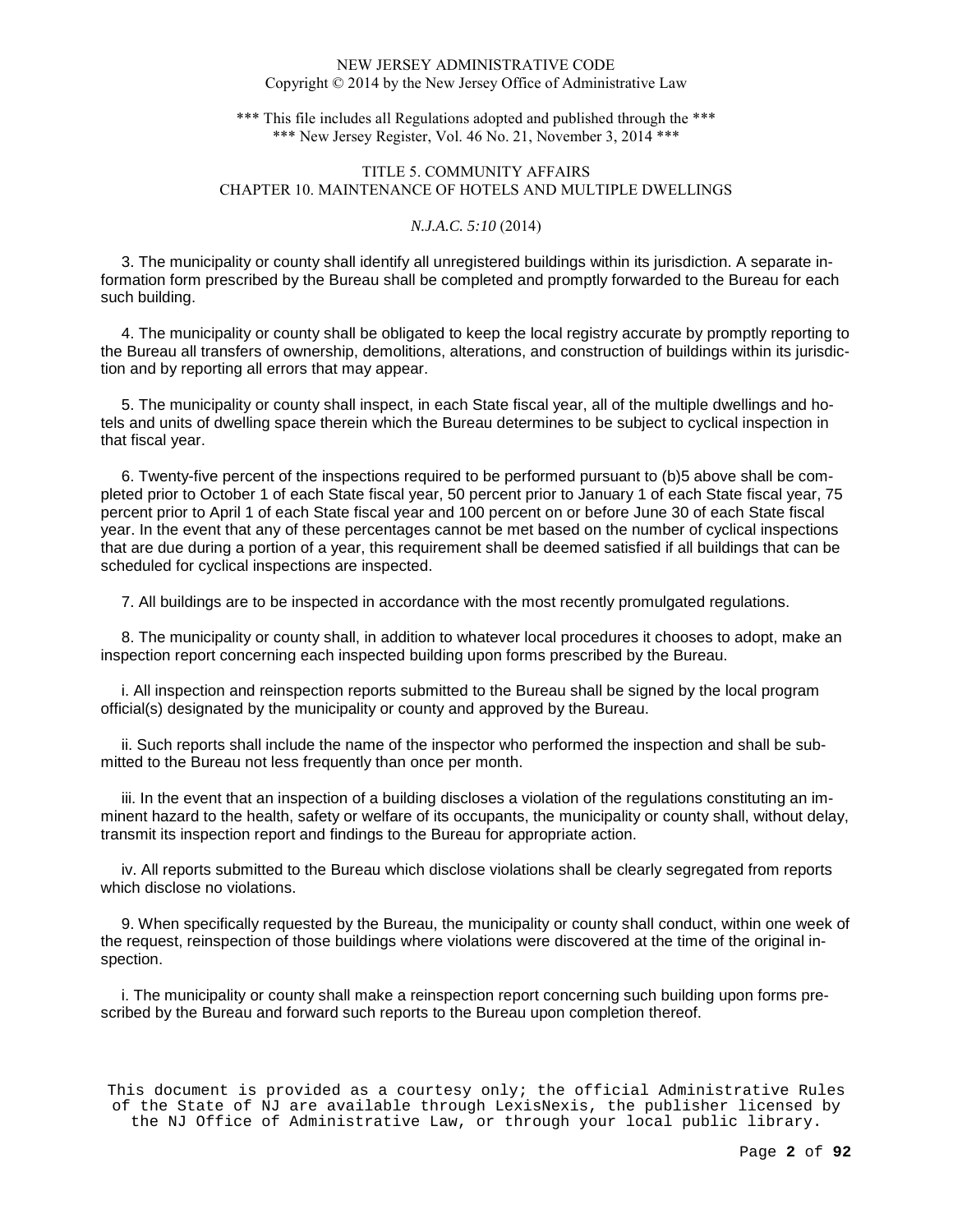\*\*\* This file includes all Regulations adopted and published through the \*\*\* \*\*\* New Jersey Register, Vol. 46 No. 21, November 3, 2014 \*\*\*

# TITLE 5. COMMUNITY AFFAIRS CHAPTER 10. MAINTENANCE OF HOTELS AND MULTIPLE DWELLINGS

## *N.J.A.C. 5:10* (2014)

 ii. No reinspection reports will be accepted for credit unless all original reported violations have been reinspected.

 iii. The Bureau shall be responsible for notifying the municipality or county when such reinspections are to be conducted.

 iv. The municipality or county shall be responsible for any other functions of the enforcement procedure which can be undertaken on a local level.

v. Extensions of time to complete abatement shall be granted only by the Bureau.

 10. The municipality or county shall provide the Department with such information as may be necessary to determine the eligibility of the municipality or county for funds that may be requisitioned by it, including, without limitation, copies of past, current and projected operation budgets and tables of organization for the agency undertaking inspection and related duties.

 i. The municipality or county shall also supply the Bureau with a list of appropriate totals of those buildings within its boundaries which are not registered or inspected by the end of each State Fiscal Year.

 11. The municipality or county shall be solely responsible for compliance with local, State, and Federal law pertaining to the dislocation and relocation of individuals, families and businesses, provided, however, that the municipality or county may apply to the Department for relocation assistance as it may deem necessary.

 12. The municipality or county shall perform, within its jurisdiction, inspections of those buildings that are the subject of complaints received by the Bureau.

 i. Such inspections shall be complete and performed in accordance with (b)7 above and included in the regular cycle of inspections.

 ii. However, in the event that the building that is the subject of the complaint has been issued a valid Certificate of Inspection by the Bureau, the first inspection and reinspection shall be limited to the subject matter of the complaint.

13. All inspections performed pursuant hereto shall be performed by inspectors acceptable to the Bureau.

 i. The municipality or county shall provide to the Bureau resumes of all inspectors whom the municipality or county intends to assign to the performance of inspections pursuant hereto.

ii. No inspector disapproved by the Bureau shall perform any inspections pursuant hereto.

 iii. Upon request of the Bureau, the municipality or county shall provide to the Bureau such further information concerning any inspector whom the municipality or county assigns or intends to assign to perform inspections pursuant hereto as the Bureau may require.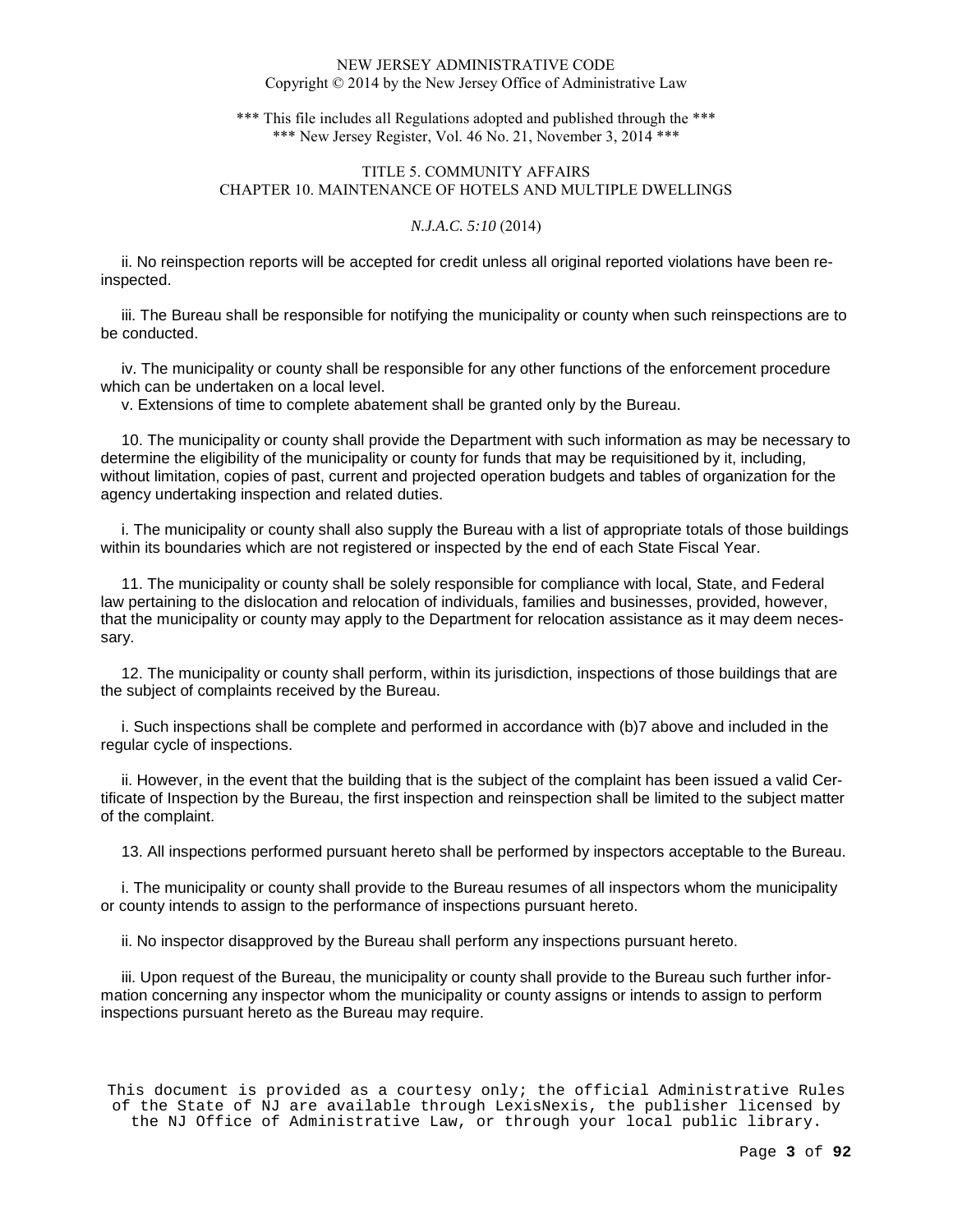\*\*\* This file includes all Regulations adopted and published through the \*\*\* \*\*\* New Jersey Register, Vol. 46 No. 21, November 3, 2014 \*\*\*

# TITLE 5. COMMUNITY AFFAIRS CHAPTER 10. MAINTENANCE OF HOTELS AND MULTIPLE DWELLINGS

## *N.J.A.C. 5:10* (2014)

 iv. In the event that the Bureau deems the quality of an inspector's work to be unsatisfactory and so advises the municipality or county, then the municipality or county shall immediately cease to assign inspections required to be performed pursuant hereto to the said inspector.

 v. All inspectors assigned by the municipality or county to perform inspections pursuant hereto shall attend, and shall be required by the municipality or county to attend, training sessions scheduled by the Bureau when such attendance is required by the Bureau and any such inspector is not specifically excused by the Bureau.

 14. The Bureau shall supply the municipality or county with a listing of all buildings within its jurisdiction registered or on file with the Bureau, and such other information regarding inspection and enforcement activities of the municipality or county and the Bureau as may reasonably be required.

 15. The Bureau shall furnish to the municipality or county all forms or documents which are or may become necessary to carry out the duties assumed hereunder.

 16. The Bureau, upon receipt of each inspection report disclosing a violation or violations, may initiate whatever enforcement or compliance proceedings as it deems fit and appropriate.

17. The Bureau shall credit the municipality or county in accordance with the following formula:

 i. Upon formal registration of each building not now registered, the municipality or county shall be credited with an amount of \$10.00.

 ii. In the event of administrative hearings and/or court appearances, the Bureau shall credit the municipality or county with a maximum of \$25.00 per full day for each local witness required to appear. Without prior permission, local attendance at administrative hearings shall be limited to one person per day.

 iii. The municipality or county shall be credited with \$10.00 for each transfer of ownership, or creation of a building when the municipality or county is responsible for such information reaching the Bureau in the first instance.

 iv. The Bureau shall annually establish and distribute to authorized municipalities a regular inspection payment schedule which shall set forth the payments to be made by the Bureau to each municipality or county for each unit inspected and reinspected and for inspection and reinspection of common areas. Maximum payments per building or per project may be established. The regular inspection payment schedule established each year shall be uniform for all counties and municipalities and notice of it shall be published annually in the New Jersey Register.

 v. The municipality or county shall be credited with an amount of \$10.00 for each first inspection and \$10.00 for each reinspection when the inspection is performed as a result of a complaint received by the Bureau, and when the building that is the subject of the complaint has been issued a valid Certificate of Inspection by the Bureau. In the event that the building complained of has not been issued a Certificate of Inspection, the municipality will be credited in accordance with the regular inspection payment schedule.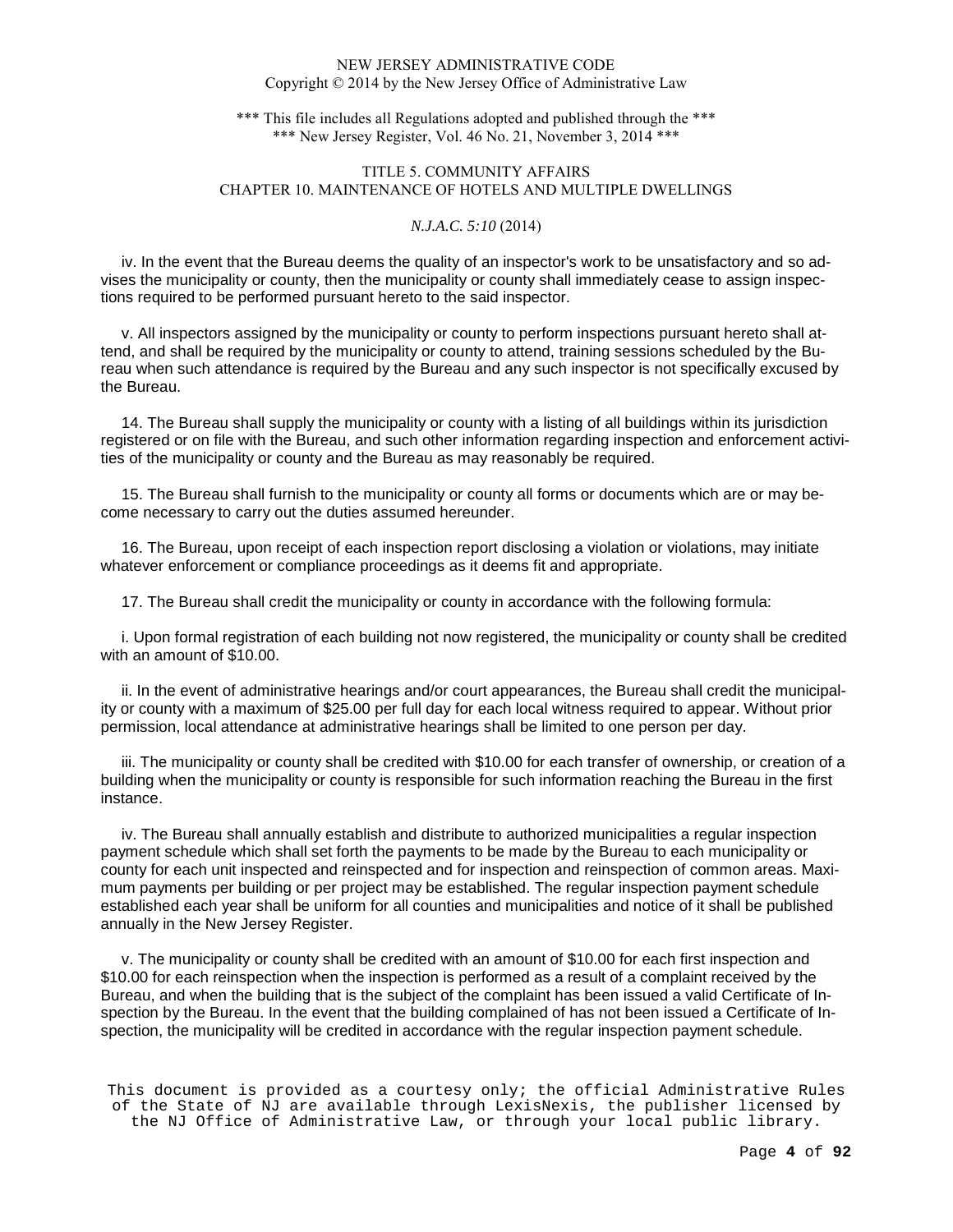\*\*\* This file includes all Regulations adopted and published through the \*\*\* \*\*\* New Jersey Register, Vol. 46 No. 21, November 3, 2014 \*\*\*

# TITLE 5. COMMUNITY AFFAIRS CHAPTER 10. MAINTENANCE OF HOTELS AND MULTIPLE DWELLINGS

## *N.J.A.C. 5:10* (2014)

 vi. No credit shall be allowed for any work that is not satisfactory to the Bureau or for inspections by construction or subcode officials of newly constructed or altered buildings pursuant to (c) below.

 18. The municipality or county may from time to time make requisitions against the reservation, as may be approved by the Bureau, up to but not in excess of the amount of credits outstanding in said account as of the date of the requisition. Said requisition shall be expressly limited to reimbursement to the municipality or county for existing or additional expenses incurred in carrying out the duties assumed by it hereunder or to improve its housing inspection program and to supplement the locally approved budget dedicated to local housing inspection program; provided, however, in the event the municipality or county shows to the satisfaction of the Bureau that such funds are not needed for the above, requisitions may request payment to the general surplus or other account designated by the municipality or county.

 19. The municipality or county shall submit such data as the Bureau shall from time to time require and shall from time to time make its books available for the Bureau's inspection at such times as the Bureau shall require.

 20. The municipality or county shall conscientiously enforce all local ordinances related to housing and shall proceed under such ordinances with respect to all cases referred by the Bureau for enforcement under such ordinances. No payment shall be made by the Bureau for enforcement under local ordinances.

 21. The Bureau expressly reserves the right, at its option, to carry out inspection and enforcement activities within the boundaries of the municipality or county as it deems necessary to fulfill the duties imposed upon it by the Act or to assure faithful discharge by the municipality or county of its duties and responsibilities pursuant to (b) of this section.

 22. The municipality or county shall not utilize any funds received pursuant to this subsection to employ or otherwise compensate any employee of the Department of Community Affairs who has directly participated in the negotiation or approval of the authorization.

23. The authorization may be terminated at any time by the Bureau for any of the following reasons:

 i. Failure for any reason of the municipality or county to fulfill in a timely and proper manner any of the conditions herein set forth;

 ii. Submission of reports by the municipality or county to the Bureau that are incorrect or incomplete in any material respect;

iii. Improper use of funds provided pursuant hereto;

 iv. Any conduct on the part of a local employee which would constitute a violation of the New Jersey Conflict of Interest Law, N.J.S.A. 52:13D-12 et seq., if that conduct were engaged in by a State employee.

 24. In the event of termination, the municipality or county shall deliver to the Bureau all inspection reports and registration information in its possession.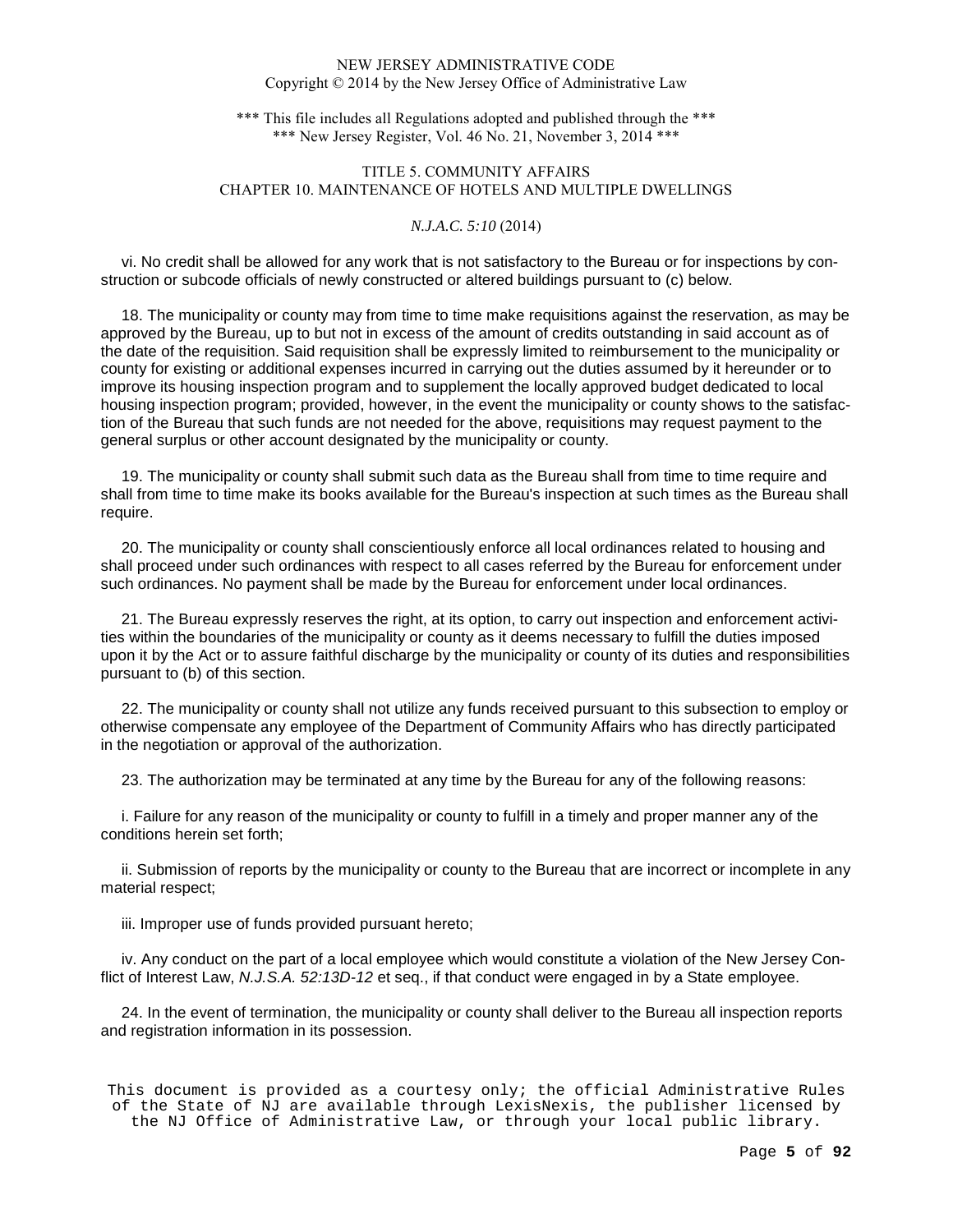\*\*\* This file includes all Regulations adopted and published through the \*\*\* \*\*\* New Jersey Register, Vol. 46 No. 21, November 3, 2014 \*\*\*

# TITLE 5. COMMUNITY AFFAIRS CHAPTER 10. MAINTENANCE OF HOTELS AND MULTIPLE DWELLINGS

## *N.J.A.C. 5:10* (2014)

 25. Any authorization given by the Bureau shall be effective as of the date stated in the letter of authorization and shall continue in effect until revoked by the Bureau.

 26. Any authorization conferred pursuant to this subsection shall be deemed to be extended to the territory of one or more other local units of government upon submission by such other local units of government and proof of compliance with the requirements of the Interlocal Services Act (N.J.S.A. 40:8A-1 et seq.).

 27. Any municipality or county acting under an authorization granted by the Bureau pursuant to this subsection shall be solely responsible for, and shall keep, save and hold the Department of Community Affairs, the Division of Codes and Standards and the Bureau of Housing Inspection, and their officers, directors, employees, agents and servants, harmless from, all claims, loss, liability, expense, damage and judgments, including all legal expenses incurred, resulting from any and all injury, and damage to agents or employees or anyone connected with performance pursuant to the authorization or to any other persons caused by any and all acts of the municipality or any of its officers, directors, employees, agents, or any person or persons in connection with performance under this authorization, or from any and all injury and damage to any property caused by any and all acts of the municipality or county or any of its officers, directors, employees, agents and servants or any other person or persons in connection with performance pursuant to this authorization.

 i. The liability of the municipality or county pursuant hereto shall continue after the termination of the authorization with respect to any liability, claims, loss, expense, damage or judgments resulting from acts occurring prior to termination.

 ii. The municipality or county shall be solely responsible to defend any and all suits that may be brought against the Department, the Division, or the Bureau or any of its officers, directors, employees, agents or servants on account of any and all acts of the municipality or county and shall make good to, and reimburse the Department for any expenditures that the Department may make by reason of such acts.

 28. No municipality or county shall unilaterally discontinue performing inspections pursuant to the authorization except upon six months' notice to the Bureau.

 (c) As of July 1, 2004, no municipality or county may employ a person to perform inspections under (b) above unless that person is licensed pursuant to N.J.A.C. 5:10-1B.

 (d) Any municipality that maintains a local enforcing agency for the purpose of conducting inspections and other enforcement functions within the municipality pursuant to N.J.S.A. 55:13A-13a shall do so as provided in these rules. The method of enforcement shall be set forth in an ordinance adopted by the municipal governing body and shall designate a municipal or county agency to enforce the Act and these rules or shall set forth that enforcement shall be by way of an interlocal agreement.

 (e) The Construction Official in each municipality is hereby designated as an agent of the Bureau of Housing Inspection for the purpose of inspecting newly constructed or altered hotels and multiple dwellings in order to enforce the provisions of these regulations. Responsibility for inspection may be delegated to the appropriate subcode official(s).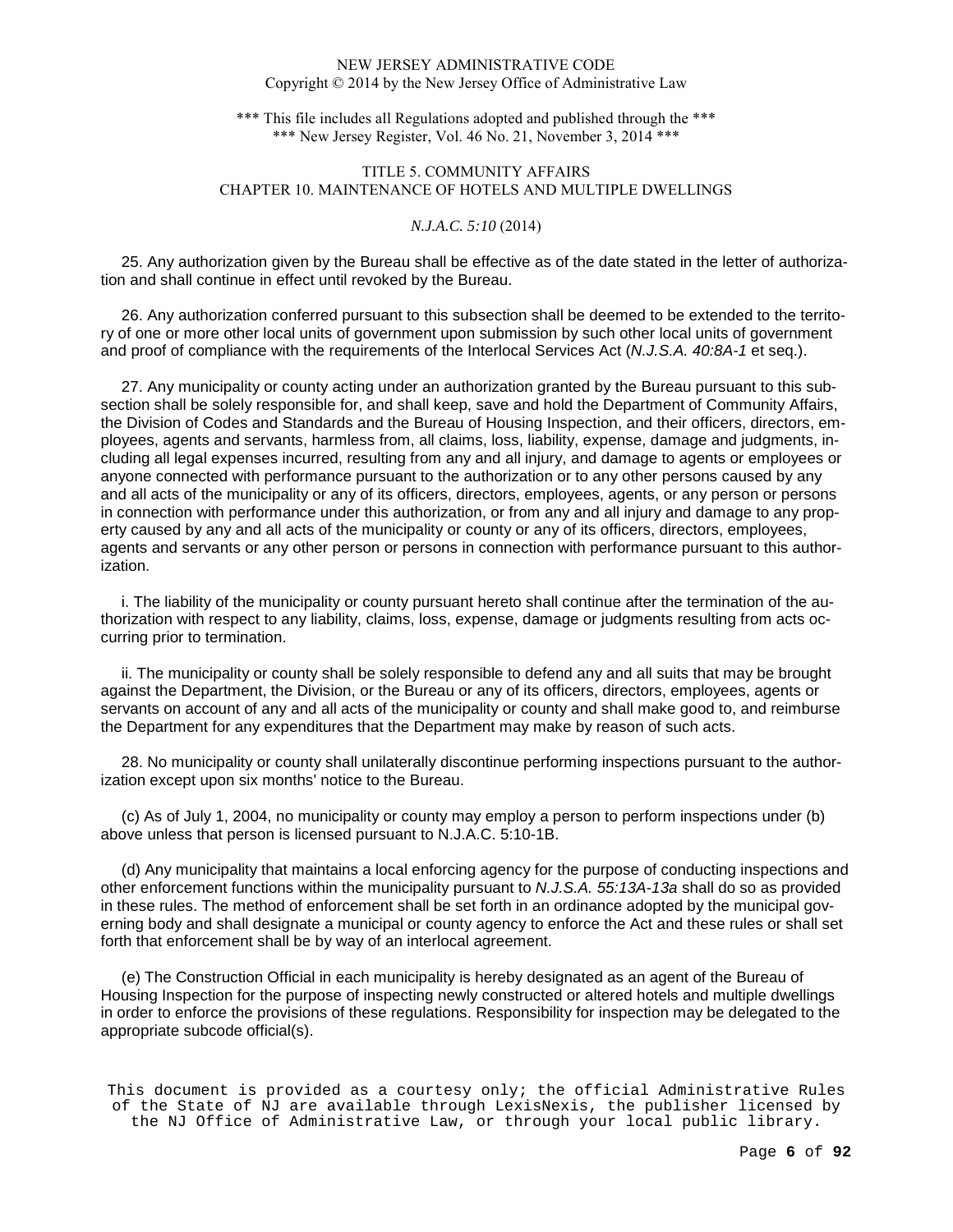\*\*\* This file includes all Regulations adopted and published through the \*\*\* \*\*\* New Jersey Register, Vol. 46 No. 21, November 3, 2014 \*\*\*

# TITLE 5. COMMUNITY AFFAIRS CHAPTER 10. MAINTENANCE OF HOTELS AND MULTIPLE DWELLINGS

## *N.J.A.C. 5:10* (2014)

(f) The local enforcing agency, as the term is defined in  $N.J.A.C. 5:70-1.5$ , authorized to enforce the Uniform Fire Code in each municipality is hereby designated as the agent of the Bureau for the purpose of inspecting existing buildings in order to enforce all provisions of the Uniform Fire Safety Act, N.J.S.A. 52:27D-192 et seq., and the Uniform Fire Code, N.J.A.C. 5:70, applicable to hotels and multiple dwellings; provided, however, that such provisions shall continue to be enforced by the Bureau in multiple dwellings and hotels that are not life hazard uses, as defined in *N.J.A.C. 5:70-2.4A* or 2.4B, until such time as the Bureau has been advised by the Division of Fire Safety that the local enforcing agency has agreed to accept responsibility for periodic fire safety inspections in such buildings.

 (g) The Bureau of Code Services shall serve as the agent for the Bureau of Housing Inspection for the purpose of administering the licensing and training of housing officials, inspectors and trainees.

## § 5:10-1.4 Scope

 (a) This chapter shall apply to the repair, maintenance, occupancy and use of new and existing hotels, retreat lodging facilities and multiple dwellings in the State of New Jersey.

(b) A building section containing not more than four dwelling units shall not be considered to be a portion of a multiple dwelling if it:

1. Is held under a condominium or cooperative form of ownership or by a mutual housing corporation;

2. Has no dwelling units not occupied by unit owners, if a condominium, or by shareholders, if a cooperative or mutual housing corporation.

i. If there are both owner-occupied units and units that are not owner-occupied within a building section, then the owner-occupied units within that building section, and only the owner-occupied units, shall be considered not to be portions of a multiple dwelling.

ii. The condominium association or cooperative or mutual housing corporation shall provide the Bureau with any information necessary to justify an exemption for a dwelling unit or building section pursuant to this paragraph.

3. Has at least two exterior walls unattached to any adjoining building section; and

4. Is attached to any adjoining building sections exclusively by fire separation walls having a 1 1/2 hour minimum fire resistant rating, in the case of buildings constructed prior to January 1, 1977, or as required by the State Uniform Construction Code, N.J.A.C. 5:23, at the time of construction.

#### § 5:10-1.5 Interpretation

(a) This chapter shall be liberally interpreted to secure the beneficial purposes thereof.

(b) Any conflict or inconsistency between the requirements of these regulations and applicable local and Federal laws and regulations shall be resolved in favor of the more restrictive requirements.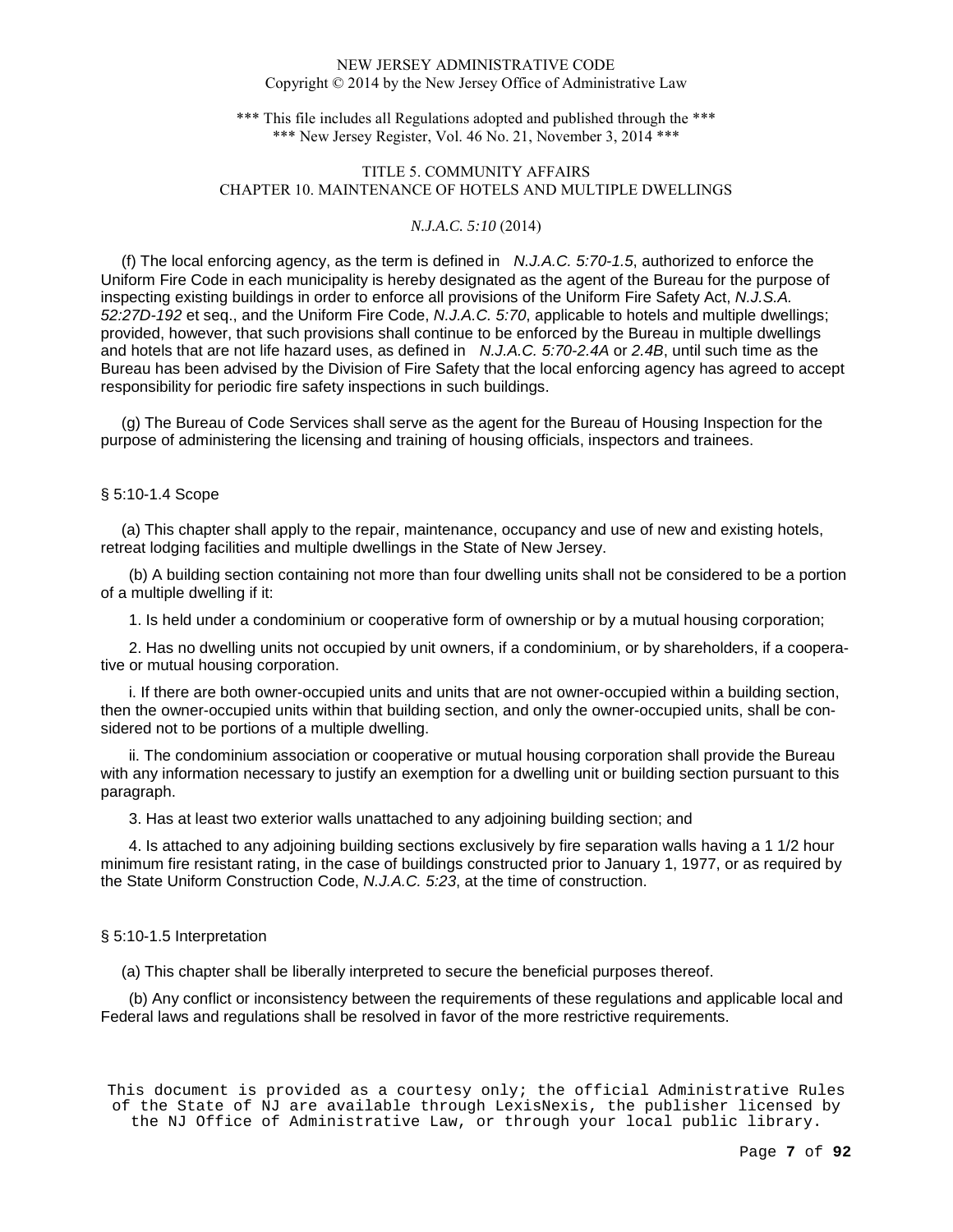\*\*\* This file includes all Regulations adopted and published through the \*\*\* \*\*\* New Jersey Register, Vol. 46 No. 21, November 3, 2014 \*\*\*

# TITLE 5. COMMUNITY AFFAIRS CHAPTER 10. MAINTENANCE OF HOTELS AND MULTIPLE DWELLINGS

### *N.J.A.C. 5:10* (2014)

(c) Whenever any standard or code is referred to in this chapter the most recent edition of such standard or code shall be deemed to be incorporated herein by reference, notwithstanding the fact that such edition may have been published subsequent to enactment of the regulation in which the reference to such standard or code is contained.

#### § 5:10-1.6 Maintenance requirements

 (a) All buildings and all parts thereof shall be maintained as required by this chapter and by the Uniform Fire Code, N.J.A.C. 5:70.

(b) All service equipment, means of egress, devices, and safeguards that are required in a building by the provisions of these regulations, or that were required by the law when the building was erected, altered, or repaired, shall be maintained in good working order.

(c) The owner shall be responsible at all times for the safe maintenance of the building and its facilities as prescribed in this chapter.

(d) A nonprofit corporation owning or controlling buildings of three stories or less in a retirement community, which are excluded from the definition of "multiple dwelling" pursuant to P.L. 1983, c.154, shall maintain all such buildings in compliance with the Uniform Fire Code, N.J.A.C. 5:70.

(e) All buildings in compliance with the Uniform Fire Code shall be deemed to be in compliance with the Act insofar as issues of fire safety are concerned.

(f) Where not otherwise indicated, all rules in this chapter that are applicable to hotels shall be applicable to retreat lodging facilities except as follows:

### 1. N.J.A.C. 5:10-19.1(a)1 and 2; and

2. Any regulation that is not substantially related to the protection of the health, safety or welfare of the occupants of the facility or of the public generally.

### § 5:10-1.7 Force and effect of regulations

 This chapter shall have the force and effect of law until revised, repealed, or amended by the Commissioner of the Department of Community Affairs and shall be enforced by the Commissioner pursuant to the provisions of N.J.S.A. 55:13A-1 et seq.

#### § 5:10-1.8 Matters covered

 (a) The provisions of this chapter shall cover all matters affecting or relating to buildings, as set forth in N.J.A.C. 5:10-1.4, and shall extend to all hotels and multiple dwellings and their appurtenant constructions, together with all surface and subsurface construction.

(b) Any matter or requirement essential for the fire or structural safety of a new or existing building or essential for the safety or health of the occupants or users thereof or the public, and which is not covered by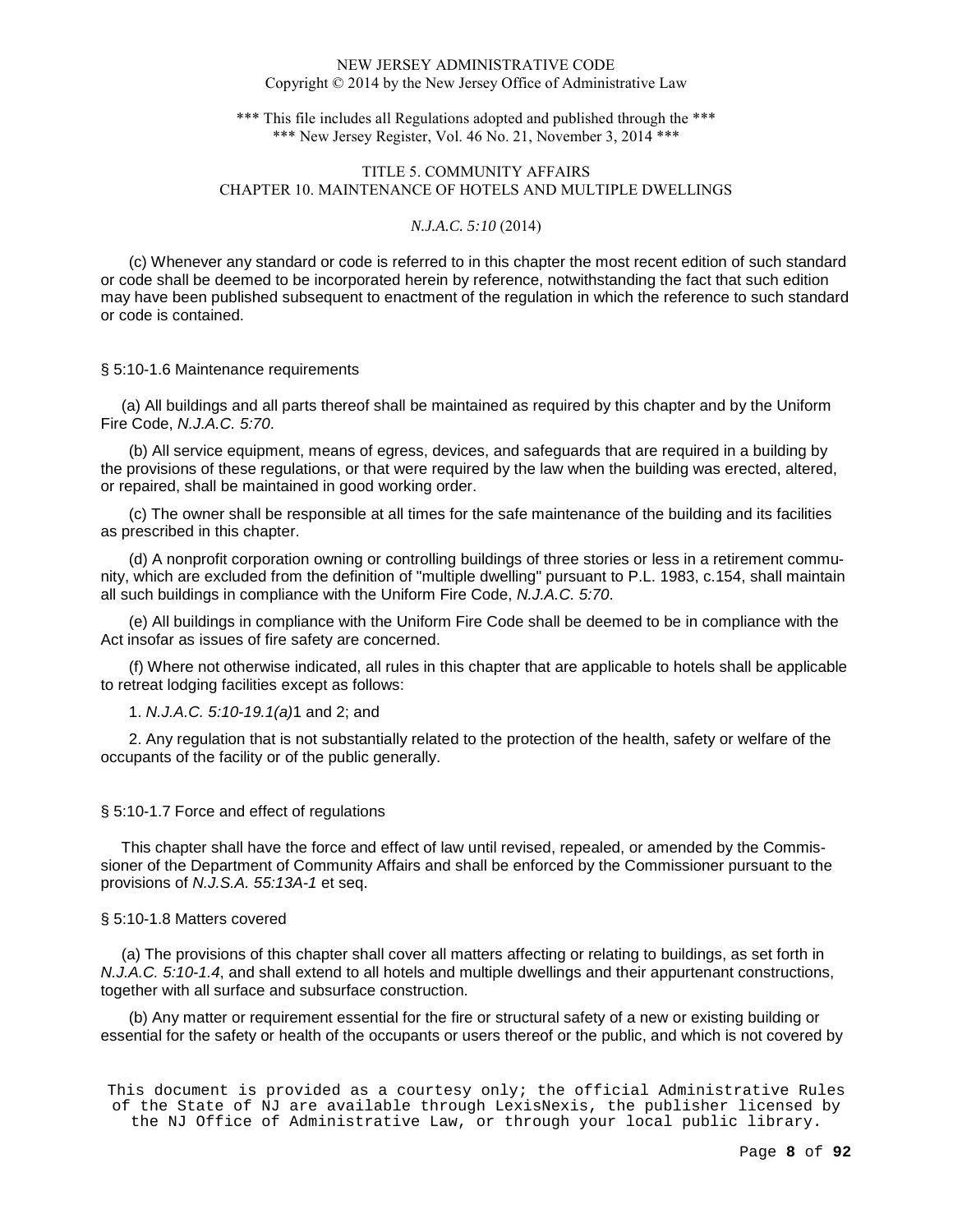\*\*\* This file includes all Regulations adopted and published through the \*\*\* \*\*\* New Jersey Register, Vol. 46 No. 21, November 3, 2014 \*\*\*

# TITLE 5. COMMUNITY AFFAIRS CHAPTER 10. MAINTENANCE OF HOTELS AND MULTIPLE DWELLINGS

### *N.J.A.C. 5:10* (2014)

the provisions of this chapter shall be the subject of determination by the Bureau of Housing Inspection in specific cases.

### § 5:10-1.9 Continuation of lawful existing use

 The lawful occupancy and use of any building may be continued unless a change is specifically required by the provisions of this chapter.

## § 5:10-1.10 Bureau inspections

 (a) The Bureau of Housing Inspection or an authorized representative in the discharge of their duties shall have authority to enter upon and examine and inspect at all reasonable times any building, enclosure, or premises, or any part thereof or service equipment attached thereto or contained therein for the purpose of determining compliance with the provisions of this chapter. Officers and employees of the Bureau of Housing Inspection in the discharge of their duties, shall identify themselves by exhibiting their authority in writing signed by the Commissioner.

(b) The Bureau of Housing Inspection shall cause inspections to be made periodically of completed buildings. Each multiple dwelling and each hotel shall be inspected once in every five years.

(c) All inspection reports submitted to the Bureau shall be in writing and signed by the inspector making the inspection and a record of all inspections shall be kept by the Bureau of Housing Inspection.

(d) Inspection of private living quarters shall require the consent of the occupant of the premises, except as hereunder described:

1. In case of emergencies where facts known to Bureau of Housing Inspection personnel or statements of persons having personal knowledge thereof indicate that conditions exist on any premises subject to the jurisdiction of the Bureau which are either an immediate threat to the safety or health of persons using or in near proximity to the premises or of such a nature that the delay necessary to secure a warrant would render the inspection of no value in confirming the existence of the suspected violation, an inspection may be demanded and, if possible without the use of force, made to determine whether or not a violation of the law or regulations in fact exists.

2. Where access to any premises where inspection is desired to implement the policy of the Bureau of Housing Inspection and the Department of Community Affairs and such access has been refused, then such refusal shall be reported to the Bureau and a search warrant shall be obtained upon one or more the following grounds:

i. An inspection is required as part of the procedures authorized by law and implemented by regulations.

ii. There is evidence of or indication of a violation of the law or this chapter requiring an examination to determine whether the violation in fact exists.

iii. The inspection is part of an area wide inspection to upgrade properties in a given area.

iv. The inspection is part of a systematic inspection of buildings falling into a particular class or category composed in order to provide adequate protection to the public health, safety and welfare.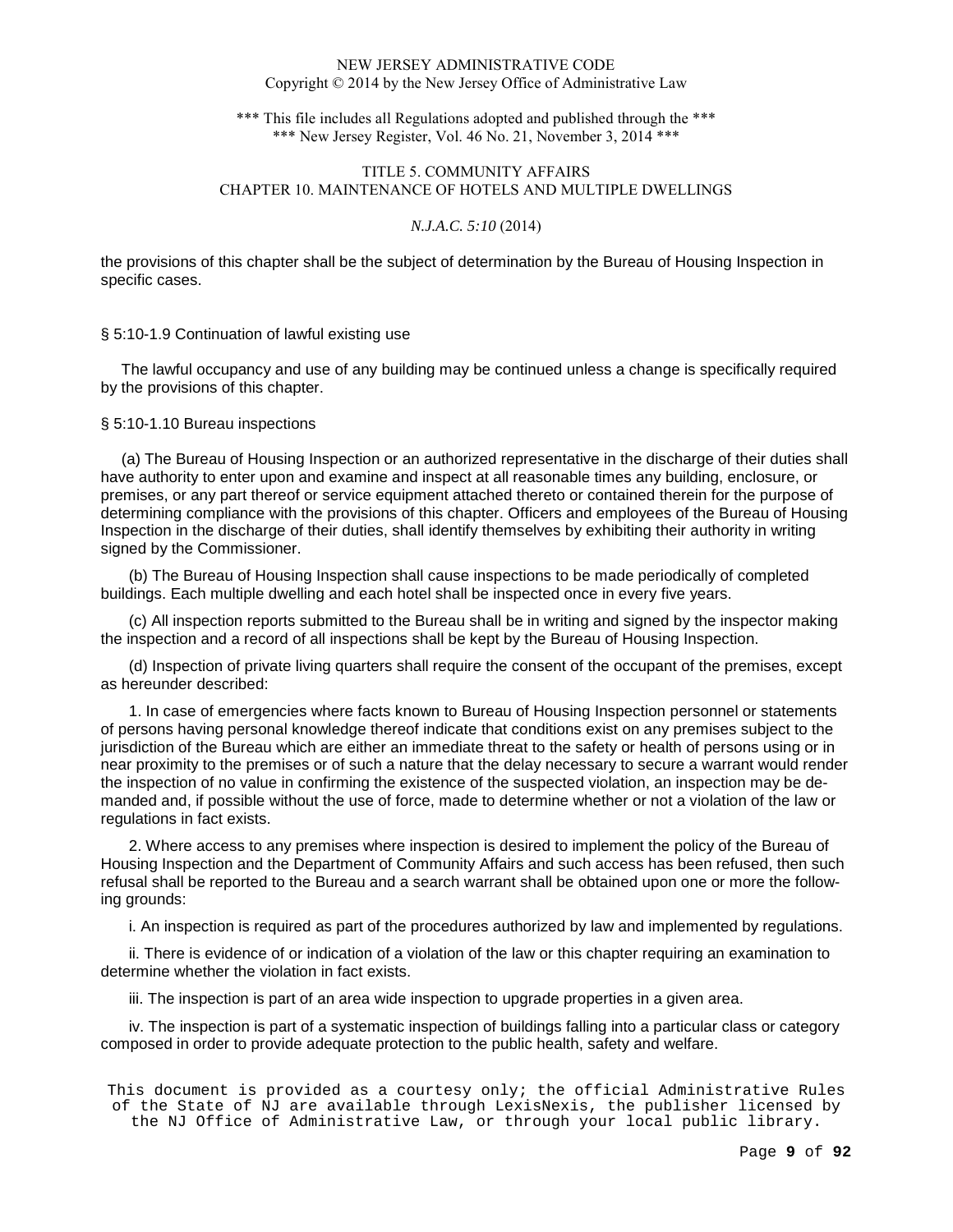\*\*\* This file includes all Regulations adopted and published through the \*\*\* \*\*\* New Jersey Register, Vol. 46 No. 21, November 3, 2014 \*\*\*

# TITLE 5. COMMUNITY AFFAIRS CHAPTER 10. MAINTENANCE OF HOTELS AND MULTIPLE DWELLINGS

## *N.J.A.C. 5:10* (2014)

(e) It shall be the duty of every owner or managing agent of a hotel or multiple dwelling, upon receipt of notice from the Bureau that his property is scheduled to be inspected, to notify each occupant, other than a hotel guest having a permanent residence elsewhere, of the time of such scheduled inspection and to request that each such occupant either admit the inspector representing the Bureau to his dwelling unit or authorize the owner or managing agent to do so. Any occupant who has been so notified, has allowed the owner or managing agent to retain a key to his dwelling unit and has not expressed any objection in writing to the inspector's entering his dwelling unit either to the Bureau or its representative or to the owner or managing agent shall be deemed to have consented to the inspection of his dwelling unit by the Bureau. Any occupant consenting to an inspection who is unable to be present or to have a representative present at the time of such inspection shall, upon notice from either the Bureau or the owner, or the representative of either one of them, give a key to the dwelling unit to the owner or managing agent. Such key shall be returned to the occupant within 24 hours after the inspection. It shall be the further duty of the owner and of any managing agent to provide such assistance as may be reasonable and necessary to enable the inspector to gain access to all areas of the property being inspected and, upon request of the Bureau or the inspector, to accompany the inspector during his inspection of the exterior and common areas and of all units the occupants of which are not present at the time of the inspection.

(f) Upon reasonable request of the Bureau, the owner of any hotel or multiple dwelling in which any major structural deficiency constituting a violation of this chapter has been found to exist, and the correction of which would require the issuance of a building permit by the construction official having jurisdiction, shall provide to the Bureau, at the sole cost and expense of such owner, an analysis and report, prepared by a licensed professional engineer or registered architect, which specifies the work necessary to correct such violation and the manner in which it should be accomplished, and certification by a licensed professional engineer or registered architect that such violation has been properly corrected and that any hazard that may have been created by such violation has been eliminated.

(g) If, in the course of inspecting any hotel or multiple dwelling, any inspector performing inspections for the Bureau shall find a condition which is, or appears to be, in violation of the Uniform Fire Code, N.J.A.C. 5:70, the inspector shall give prompt notice of that condition to the Bureau, which shall promptly notify the Division of Fire Safety.

(h) The Bureau shall waive the inspection fee for any unit that has been thoroughly inspected within the previous 12-month period under a municipal ordinance requiring inspection upon change of occupancy in accordance with the maintenance standards established herein if the unit has had a municipal certificate of occupancy issued as a result of that inspection.

1. The owner shall provide the Bureau with a copy of each municipal certificate of occupancy issued within 15 days after the date of the start of the inspection required under this chapter.

2. If requested to do so by the Bureau, the owner shall, within 10 business days of the owner's receipt of the Bureau's request therefor, provide the Bureau with a copy of the municipal maintenance code used for the certificate of occupancy inspection. If the owner does not provide a copy of the municipal maintenance code within this period of time, the fee for the unit for which a municipal certificate of occupancy has been issued shall not be waived.

3. Upon a finding that the requirements of the municipal maintenance code are substantially identical to the requirements of this chapter, and that the inspection occurred within the previous 12 months, the owner shall be notified of the reduced fee.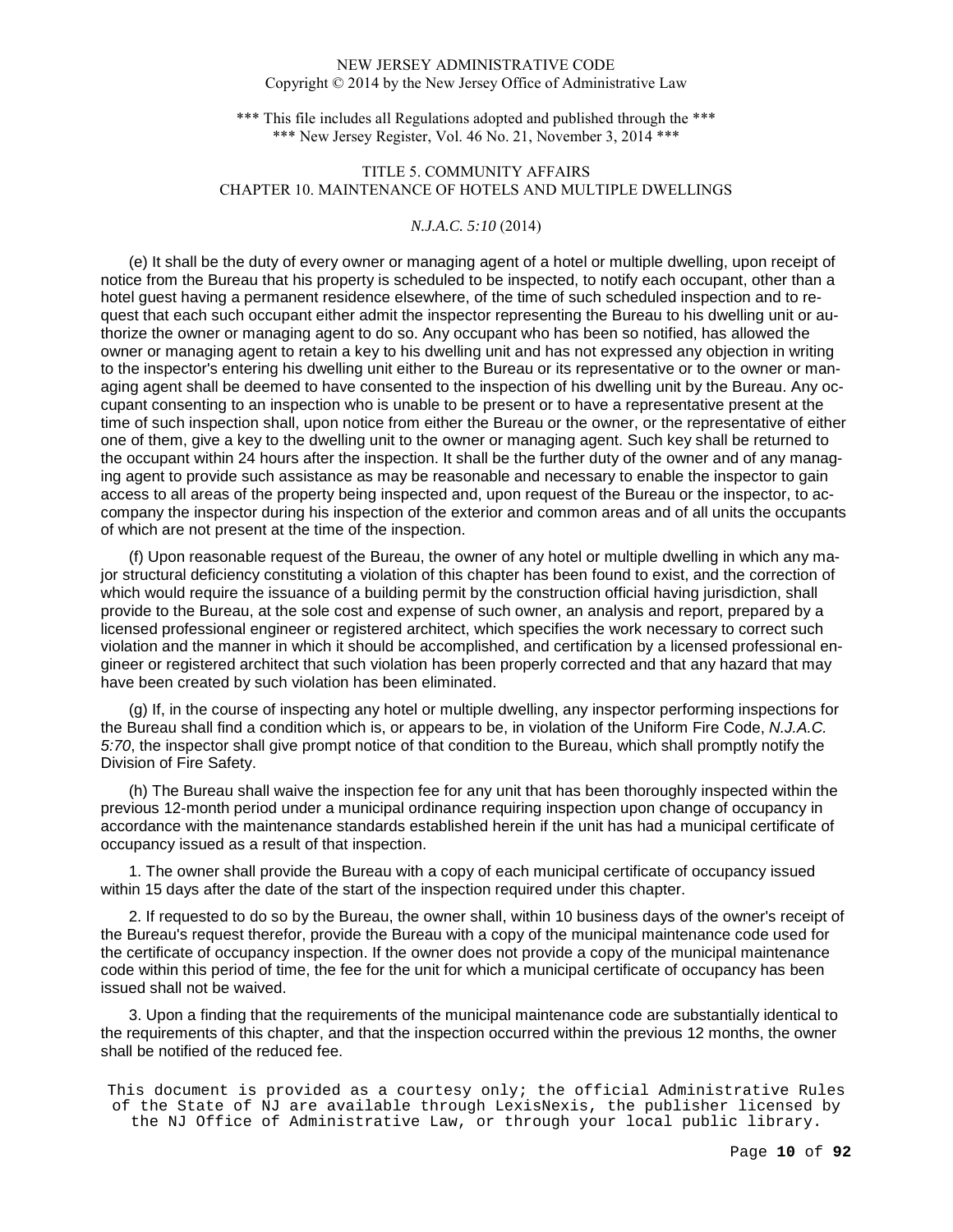\*\*\* This file includes all Regulations adopted and published through the \*\*\* \*\*\* New Jersey Register, Vol. 46 No. 21, November 3, 2014 \*\*\*

# TITLE 5. COMMUNITY AFFAIRS CHAPTER 10. MAINTENANCE OF HOTELS AND MULTIPLE DWELLINGS

## *N.J.A.C. 5:10* (2014)

4. Upon a finding that the requirements of the municipal maintenance code or ordinance are not substantially identical to the requirements of this chapter, the owner shall be so notified, and the fee in the amount originally assessed shall be due and payable.

(i) Upon a finding by the Bureau that a building has been thoroughly inspected prior to resale since the most recent inspection made in accordance with this chapter, that the inspection was conducted by the municipality in accordance with the maintenance standards established in this chapter and that a municipal certificate of occupancy has been issued, the Bureau shall accept that inspection in lieu of a current inspection and shall not conduct another cyclical inspection of the building until five years shall have elapsed since the date of that municipal inspection.

1. The owner shall provide the Bureau with a copy of the municipal certificate of occupancy not less than 90 days prior to the fifth anniversary of the date on which the last cyclical inspection was performed. If the copy of the municipal certificate of occupancy is not submitted, or is submitted later than the date 90 days prior to the fifth anniversary of the date on which the last cyclical inspection was performed, the municipal inspection prior to resale shall not be accepted in lieu of a current inspection.

2. If requested to do so by the Bureau, the owner shall, within 10 business days of the owner's receipt of the Bureau's request therefor, provide the Bureau with a copy of the municipal maintenance code used for the certificate of occupancy inspection. If a copy of the municipal maintenance code is not provided within this period of time, the resale inspection shall not be accepted in lieu of a current inspection.

3. Upon a finding that the requirements of the municipal maintenance code are substantially identical to the requirements of this chapter, the inspection prior to sale shall be accepted in lieu of the current inspection.

(j) In order to facilitate administration of subsections (h) and (i) above, the Bureau shall maintain a current file of municipal ordinances establishing certificate of occupancy and maintenance code requirements applicable to hotels and/or multiple dwellings and shall review all such ordinances and maintain a list of ordinances reviewed, indicating whether each maintenance code is or is not substantially identical in its requirements to the maintenance standards set forth in this chapter. The Bureau shall request those municipalities that have adopted codes substantially identical to the maintenance standards of this chapter to notify the Bureau whenever those codes are amended or are no longer in effect. Copies of this list shall be made available upon request, without charge, to owners of hotels and multiple dwellings and other interested persons.

(k) Upon reasonable request of the Bureau, the owner of any multiple dwelling in which any violation of N.J.A.C. 5:10-6.6 is found or suspected shall provide to the Bureau, at the sole cost and expense of such owner, a risk assessment prepared by a certified lead evaluation firm pursuant to N.J.A.C. 5:17 which identifies lead-based paint hazards and specifies corrective action to eliminate or control such hazards. The Bureau may also request, and the owner shall provide, a certification that the multiple dwelling is free of lead-based paint hazards issued pursuant to *N.J.A.C. 5:17.* 

#### § 5:10-1.11 Certificate of registration

 (a) The owner of each hotel, retreat lodging facility or multiple dwelling shall file with the Bureau of Housing Inspection, upon forms provided by the Bureau, a certificate of registration.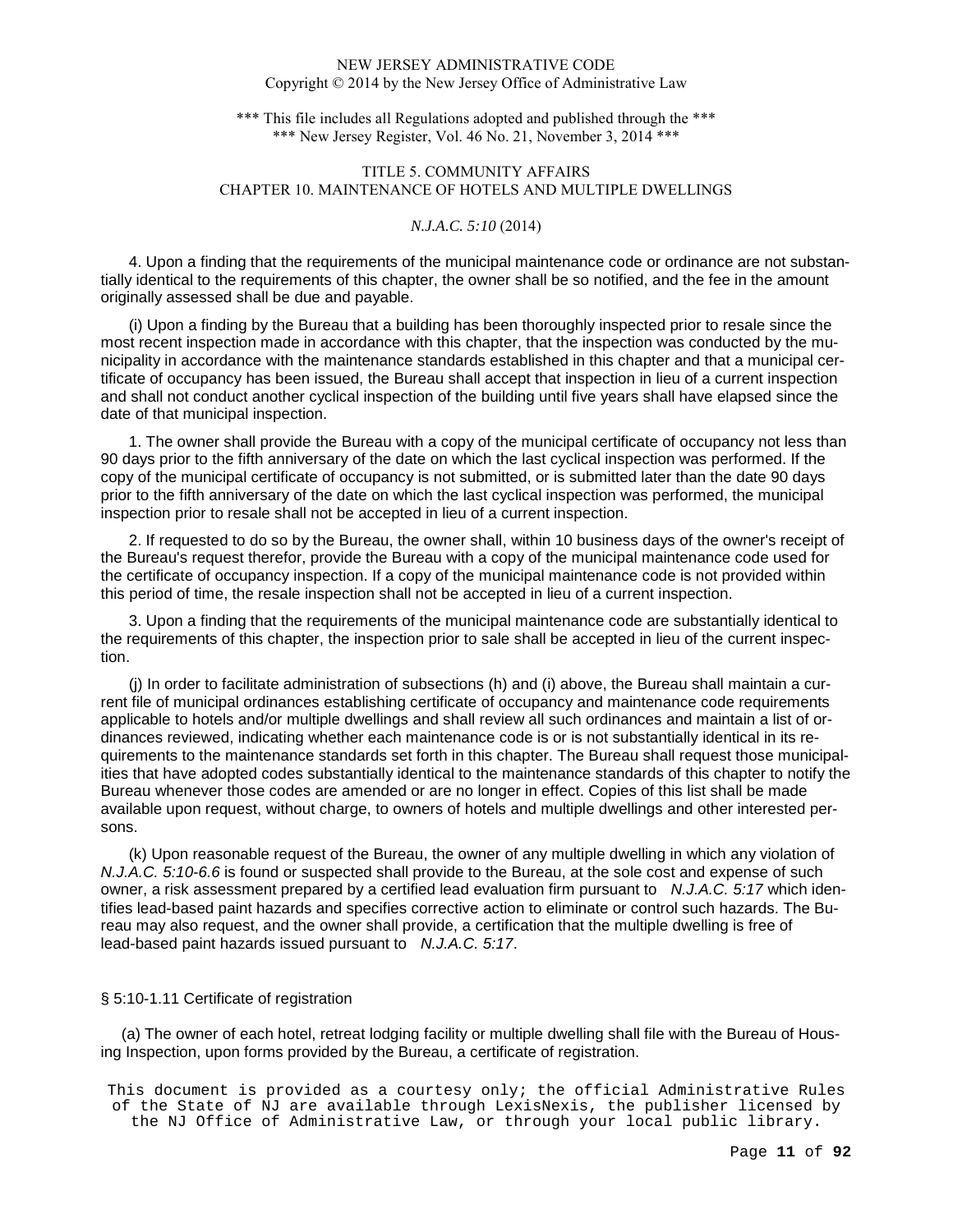\*\*\* This file includes all Regulations adopted and published through the \*\*\* \*\*\* New Jersey Register, Vol. 46 No. 21, November 3, 2014 \*\*\*

## TITLE 5. COMMUNITY AFFAIRS CHAPTER 10. MAINTENANCE OF HOTELS AND MULTIPLE DWELLINGS

## *N.J.A.C. 5:10* (2014)

(b) Each such certificate shall be accompanied by a fee of \$ 10.00.

(c) Each certificate of registration shall state:

1. The name, address and telephone number of said owner;

2. Such description of each hotel, retreat lodging facility or multiple dwelling, by street number or otherwise, as will enable the Bureau easily to locate the same;

3. The name, address and telephone number of the agent appointed by said owner pursuant to (f) below for the purpose of receiving service of process and other orders or notices;

4. The name, address and telephone number of the person, association or corporation, if any, which manages or operates such hotel, retreat lodging facility or multiple dwelling for or on behalf of said owner;

5. The name and address of any mortgage holder of record;

6. Whether or not the property is being registered for the first time and, if not, the date of transfer to the present owner;

7. Whether the owner is a corporation, partnership, individual(s), or some other entity;

8. Whether the building is a hotel, a retreat lodging facility or a multiple dwelling;

9. The construction class;

10. The number of dwelling units in the building;

11. The number of stories;

12. The year, or approximate year, of construction;

i. If the building is a multiple dwelling constructed after 1977, a copy of the certificate of occupancy or other proof of the date of construction that is acceptable to the Bureau shall be provided. Submission of proof of the date of construction for a building previously registered by the owner shall be deemed to be an amendment of the certificate of registration, for which no fee shall be charged;

13. The municipality and county in which the property is located;

14. The name and address of any person other than the record owner of the property who controls the property pursuant to a net lease or otherwise;

15. If the record owner is a corporation, the name and address of the registered agent and of each corporate officer;

16. If the record owner is a partnership, the name and address of each partner who is not exclusively a limited partner;

17. The name and address of a person who resides or has an office in the county in which the property is located who is authorized to accept notices from tenants and to issue receipts therefor and to accept service of process on behalf of the record owner;

18. The name and address, including the dwelling unit, apartment or room number, of any person employed by the owner or managing agent to provide regular maintenance service;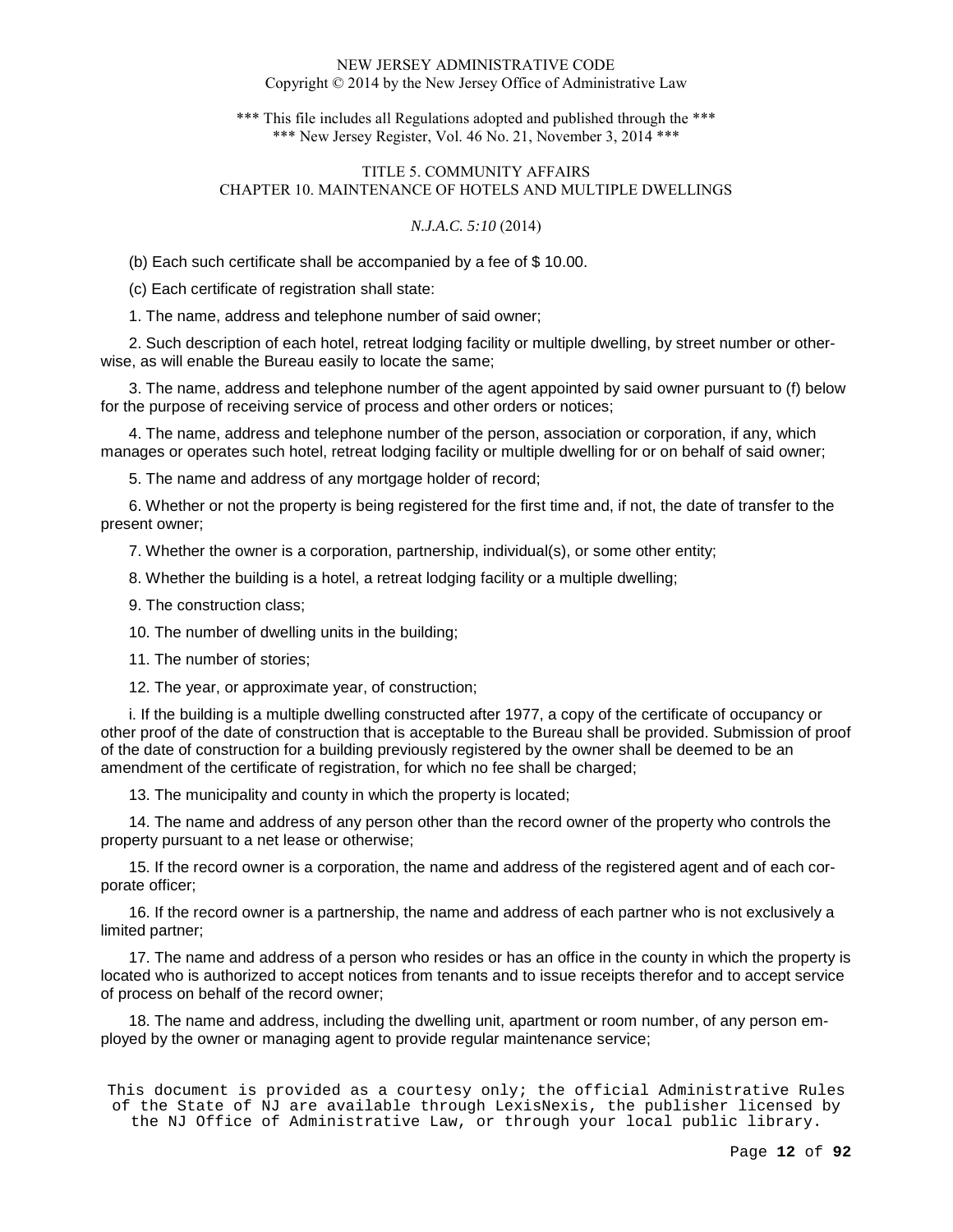\*\*\* This file includes all Regulations adopted and published through the \*\*\* \*\*\* New Jersey Register, Vol. 46 No. 21, November 3, 2014 \*\*\*

# TITLE 5. COMMUNITY AFFAIRS CHAPTER 10. MAINTENANCE OF HOTELS AND MULTIPLE DWELLINGS

## *N.J.A.C. 5:10* (2014)

19. The name, address and telephone number of an individual representative of the owner or managing agent who may be contacted at any time and who has authority to make emergency decisions concerning the building and any repair thereto or expenditure in connection therewith;

20. The name and address of the fuel oil supplier, if any, and the grade of fuel oil used; and

21. In the case of a multiple dwelling constructed before 1978, a list of units that have been certified to be free of lead-based paint or to have a lead-free interior, to be a seasonal rental unit rented for less than six months' duration during each year, or to be occupied by the owner of the unit shall be appended. In the case of a unit certified to be free of lead-based paint or to have a lead-free interior, a copy of a certification by a certified evaluation firm shall be attached. Submission of the information and documentation required pursuant to this paragraph for a building previously registered by the owner shall be deemed to be an amendment of the certificate of registration for which no fee shall be charged.

(d) Upon the receipt of said certificate and fee, the Bureau shall forthwith issue to the owner of such hotel, retreat lodging facility or multiple dwelling a validated copy of the certificate of registration, which validated copy of the certificate of registration shall be kept posted by the owner of such hotel, retreat lodging facility or multiple dwelling in a conspicuous location therein.

(e) The certificate of registration shall be in such form as may be prescribed by the Bureau of Housing Inspection.

(f) The owner of each hotel, retreat lodging facility or multiple dwelling shall appoint an agent for the purpose of receiving service of process and such orders or notices as may be issued by the Bureau of Housing Inspection pursuant to the Act. Each such agent so appointed shall be a resident of the county in which the hotel or multiple dwelling is located or shall have an office in the county. If the agent is a corporation, it shall be licensed to do business in this State.

(g) In the case of any transfer of the ownership of any hotel, retreat lodging facility or multiple dwelling, whether by sale, assignment, gift, intestate succession, testate devolution, reorganization, receivership, foreclosure or execution process, it shall be the duty of the new owner thereof to file with the Bureau of Housing Inspection, within 20 days of said transfer, an application for a certificate of registration pursuant to (a) above and to appoint an agent for the service of process pursuant to (f) above. The transferrer shall, within 30 days of such transfer, return to the Bureau of Housing Inspection his validated copy of the certificate of registration, indicating thereon the name and address of the new owner.

(h) In the event that the number of dwelling units in a registered hotel, retreat lodging facility, or multiple dwelling, or any other information required to be set forth in a certificate of registration, is changed, the owner of the said hotel, retreat lodging facility or multiple dwelling shall file an amended certificate of registration within 30 days of such change. No fee shall be charged for the filing of such amended certificate.

(i) Within 30 days of the issuance of a certificate of occupancy for any newly constructed hotel, retreat lodging facility or multiple dwelling subject to the Act, the owner thereof shall file with the commissioner, upon forms provided by the commissioner a certificate of registration pursuant to N.J.S.A. 55:13A-12.

(j) A separate application for a certificate of registration shall be filed for each building in a project.

(k) Every application for a certificate of registration shall be signed by at least one individual owner or, in the case of a partnership, corporation or other entity, by a duly authorized representative of the owner, in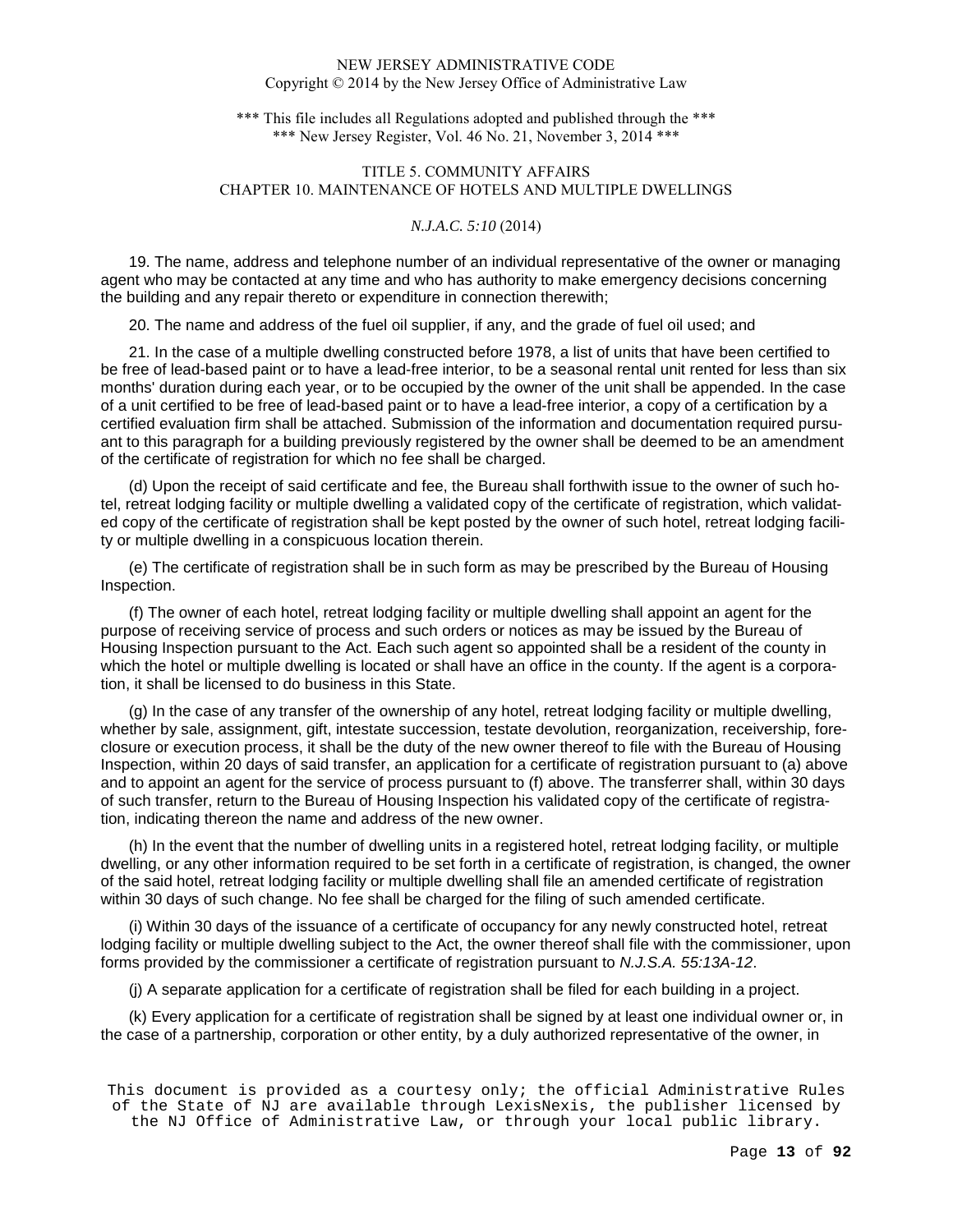\*\*\* This file includes all Regulations adopted and published through the \*\*\* \*\*\* New Jersey Register, Vol. 46 No. 21, November 3, 2014 \*\*\*

# TITLE 5. COMMUNITY AFFAIRS CHAPTER 10. MAINTENANCE OF HOTELS AND MULTIPLE DWELLINGS

## *N.J.A.C. 5:10* (2014)

which case the signer's relationship to the owner shall be stated. The name of the person signing shall be printed or typed beneath the signature in a legible manner.

### § 5:10-1.12 Certificate of inspection

 (a) Within 90 days of the most recent inspection of any hotel or multiple dwelling, the owner thereof shall file with the Bureau of Housing Inspection or a local enforcing agency exercising jurisdiction under N.J.S.A. 55:13A-13a, upon forms which shall have been provided, an application for a certificate of inspection.

1. Any owner who shall fail to comply with the requirements of this subsection and/or of (c) below shall be subject to a penalty in the amount of 50 percent of the unpaid fee, but not less than \$ 50.00 nor more than \$ 500.00 for each such unpaid fee.

2. Any owner to whom a penalty notice has been issued pursuant to (a)1 above who shall fail to comply with any order to comply the requirements of this subsection and/or of (c) below that is issued either together with or subsequent to the penalty notice shall be subject to a penalty of \$ 500.00 for each failure to comply within 30 days with any such order.

(b) Said application shall state:

1. The name of the owner;

2. Such description of the hotel, retreat lodging facility or multiple dwelling, by street number or otherwise, as will enable the Bureau easily to locate the same.

(c) Said application shall be accompanied by a fee as required by (h) below, except that no fee shall be required for a retreat lodging facility.

(d) Every application for a certificate of inspection shall be signed by at least one individual owner or, in the case of a partnership, corporation or other entity, by a duly authorized representative of the owner, in which case the signer's relationship to the owner shall be stated. The name of the person signing shall be printed or typed beneath the signature in a legible manner.

(e) The following relates to Uniform Fire Code inspections:

1. No certificate of inspection shall be issued for any hotel, retreat lodging facility or multiple dwelling subject to inspection, pursuant to the Uniform Fire Safety Act, by a local enforcing agency or by the Division of Fire Safety, either as a life hazard use or pursuant to a notice given by the local enforcing agency to the Division of Fire Safety, unless and until the Bureau shall have received from the local enforcing agency or from the Division of Fire Safety a certification that the building does not have any outstanding violations of the Uniform Fire Code, N.J.A.C. 5:70, or the Bureau's representative has, while at the premises, examined a current certificate of inspection issued pursuant to the Uniform Fire Safety Act.

2. The owner of a building subject to the Act, that is deemed a life hazard use pursuant to N.J.A.C. 5:70-2.4 through 2.4D, shall have a copy of the current certificate of inspection issued pursuant to the Uniform Fire Safety Act posted in a conspicuous location on the premises at all times.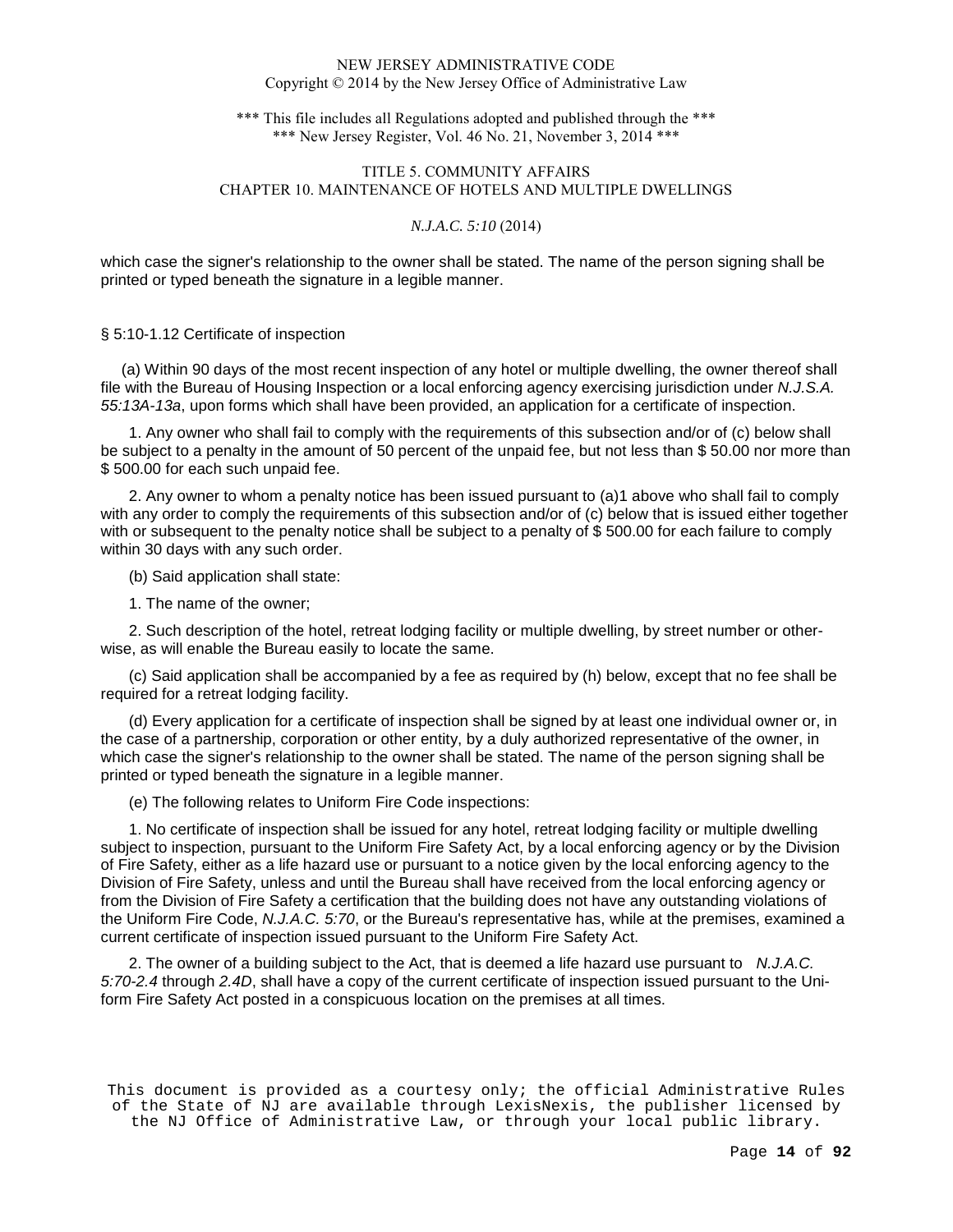\*\*\* This file includes all Regulations adopted and published through the \*\*\* \*\*\* New Jersey Register, Vol. 46 No. 21, November 3, 2014 \*\*\*

# TITLE 5. COMMUNITY AFFAIRS CHAPTER 10. MAINTENANCE OF HOTELS AND MULTIPLE DWELLINGS

## *N.J.A.C. 5:10* (2014)

3. No certificate of inspection shall be issued pursuant to N.J.S.A. 55:13A-13 for any building that is deemed a life hazard use pursuant to N.J.A.C. 5:70-2.4 through 2.4D, unless the owner of the building has a current certificate of inspection issued pursuant to the Uniform Fire Safety Act on the premises.

(f) A certificate of occupancy issued by the local construction official for a newly-constructed building, pursuant to N.J.A.C. 5:23, shall be equivalent to a certificate of inspection. A certificate of inspection, and the fees therefor, shall not be required until five years after the date of issuance of the certificate of occupancy.

(g) An owner shall have the option, in accordance with the provisions of this subsection, of paying an annual fee in lieu of the inspection fee otherwise payable as a condition of the issuance of a certificate of inspection for the hotel or multiple dwelling.

1. The annual fee shall be in the amount of 20 percent of the current inspection fee chargeable for the hotel or multiple dwelling.

2. The annual fee shall be payable every year for five years on the anniversary date of the last previous inspection; provided, however, that the first annual fee paid for a hotel or multiple dwelling shall be in an amount equal to 20 percent of the current inspection fee times the number of years that shall have elapsed since the last previous inspection, but not more than five years. If, at the time of an inspection, there have been paid fewer than five annual fees, or the equivalent paid in a first annual fee, the balance shall be paid at the rate of 20 percent of the current inspection fee for each unpaid annual fee.

3. The total amount of the annual fees required to be paid for a hotel or multiple dwelling shall in no case exceed the amount of the inspection fee that would be required if the annual fee option had not been chosen. In the event that the amount of the inspection fee chargeable for the hotel or multiple dwelling is increased by rule during the period between inspections, the increase shall not be retroactive to annual fees already paid.

(h) Inspection fees shall be as follows:

1. For each hotel, there shall be a fee as follows: \$ 31.00 per unit for the first 20 units in any building or project, \$ 25.00 per unit for the 21st through 100th unit in any building or project, \$ 16.00 per unit for the 101st through 250th unit in any building or project, and \$ 11.00 per unit for all units over 250 in any building or project. Additionally, there shall be a reinspection fee for hotels in the amount of \$ 21.00 for each dwelling unit reinspected.

2. For each multiple dwelling, there shall be a fee as follows: \$ 67.00 per unit for the first seven units in any building or project, \$ 41.00 per unit for the eighth through 24th unit in any building or project, \$ 35.00 per unit for the 25th through 48th unit in any building or project, and \$ 25.00 per unit for all units over 48 in any building or project; provided that the maximum total fee for inspection of three- and four-unit multiple dwellings owned and occupied by persons having a household income that is less than 80 percent of the median income for households of similar size in the county shall be limited to \$ 129.00 for a three-unit multiple dwelling and \$ 158.00 for a four-unit multiple dwelling. Additionally, there shall be a reinspection fee for multiple dwellings in the amount of \$ 79.00 for each unit reinspected, but only after the first reinspection.

3. The fee for the issuance of a certificate of acceptance for self-inspection by a condominium association of a building that is not more than three stories, was constructed after 1976, is certified as being in compliance with the Uniform Fire Code and in which at least 80 percent of the units are owner-occupied shall be \$ 49.00.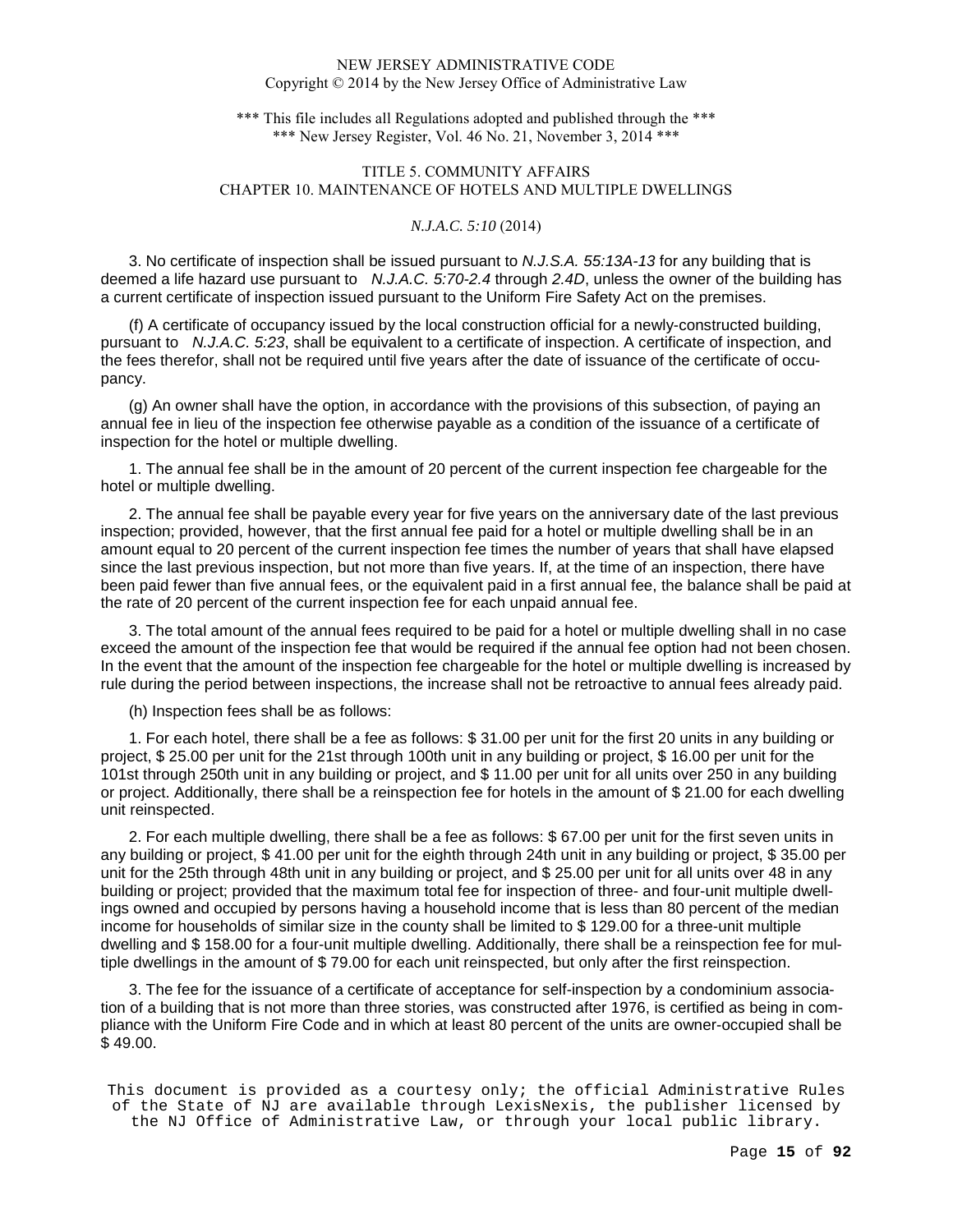\*\*\* This file includes all Regulations adopted and published through the \*\*\* \*\*\* New Jersey Register, Vol. 46 No. 21, November 3, 2014 \*\*\*

# TITLE 5. COMMUNITY AFFAIRS CHAPTER 10. MAINTENANCE OF HOTELS AND MULTIPLE DWELLINGS

## *N.J.A.C. 5:10* (2014)

4. In addition to the fee determined pursuant to (h)2 or 3 above, there shall be an additional inspection fee for multiple dwellings in the amount of \$ 20.00 per unit; provided, however, that this additional fee shall not be charged for units registered with the Bureau as being in any of the following categories:

i. Constructed after 1977;

ii. Certified by a certified inspector as being either free of lead-based paint or having a lead-free interior;

iii. Seasonal rental units rented for less than six months' duration during each year;

iv. Occupied by the owner of the dwelling unit as his or her residence; or

v. Housing for the elderly, or a residential property designated exclusively for persons with disabilities; except this exemption shall not apply if a child less than age six resides or is expected to reside in the dwelling unit.

5. In the case of a condominium or horizontal property regime, the additional inspection fee assessed pursuant to (h)4 above shall be paid by the owner of the unit; provided, however, that the association or council of co-owners, as the case may be, shall be deemed to be the agent of the owner for purposes of receiving notices and orders issued by the Bureau, shall have the duty to deliver any such notice or order to the unit owner and shall promptly notify the Bureau of the name and address of any unit owner who is liable for the additional inspection fee. If the association or council of co-owners fails or refuses to provide the name and address of the owner of a unit, it shall be presumed to be the owner of the unit and shall be liable for the additional inspection fee.

# § 5:10-1.13 Unsafe building notice and order

 (a) Upon a determination by the Bureau of Housing Inspection or its authorized representatives or a local enforcing agency that violations of the provisions of this chapter exist and that such violations result in an imminent hazard to the safety and welfare of the occupants, an order shall be issued to the owner forbidding occupation of any dwelling units then vacated or to be vacated during the life of the order and/or ordering that the violation be corrected within the period specified in the order.

(b) The notice shall be given to the owner or lessee of the property involved, or to the agents of either of them, and may be contained in an order to declare building unsafe issued stating the reasons for the issuance of the order and the conditions under which occupancy may take place.

(c) When any owner to whom an order has been issued pursuant to (a) above denies that any violation justifying such order exists, such owner may apply for an administrative hearing. Any such hearing shall be held, and a decision rendered, within 48 hours of receipt by the Department of the hearing request.

#### § 5:10-1.14 Delegation of powers

 (a) The power to issue rules and regulations pursuant to N.J.S.A. 55:13A-7 and N.J.S.A. 55:13A-8 shall be exercised by the Commissioner, either directly or through the Deputy Commissioner or an Assistant Commissioner.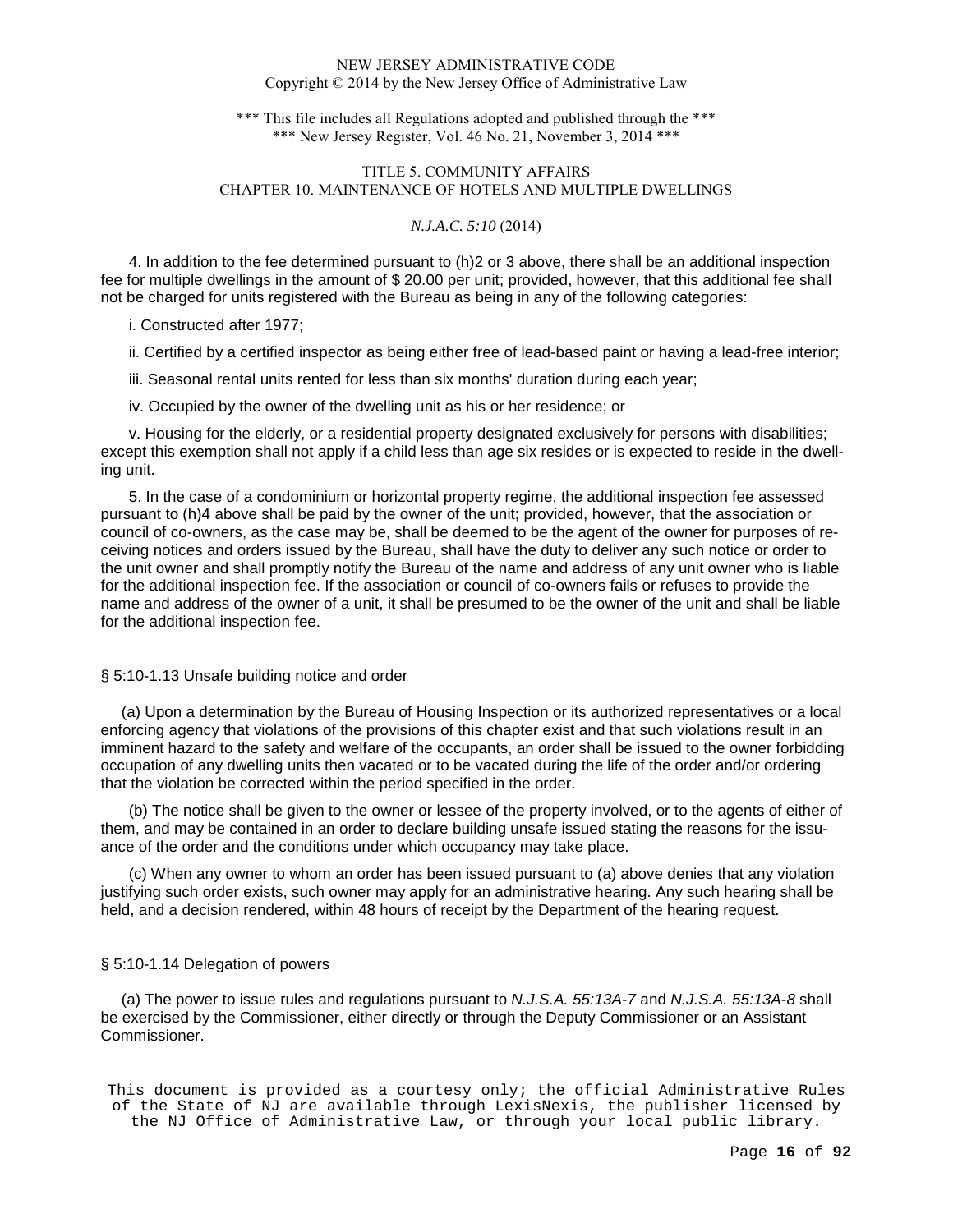\*\*\* This file includes all Regulations adopted and published through the \*\*\* \*\*\* New Jersey Register, Vol. 46 No. 21, November 3, 2014 \*\*\*

# TITLE 5. COMMUNITY AFFAIRS CHAPTER 10. MAINTENANCE OF HOTELS AND MULTIPLE DWELLINGS

## *N.J.A.C. 5:10* (2014)

(b) The following powers of the Commissioner under the Act shall be exercised by the Director:

1. Issuance of subpoenas, pursuant to N.J.S.A. 55:13A-6(d);

2. Application ex parte for Superior Court orders, pursuant to N.J.S.A. 55:13A-6(d);

3. Adoption, rejection and modification of hearing decisions, pursuant to N.J.S.A. 55:13A-18; and

4. Granting of stays or rulings, actions, orders and notices, pursuant to N.J.S.A. 55:13A-18.

(c) All other powers of the Commissioner under the Act shall be exercised by the Chief of the Bureau either directly or through such employees and agents as he may designate.

## § 5:10-1.15 Applications for exceptions

 (a) Any application for an exception pursuant to N.J.S.A. 55:13A-11 must be filed with the Bureau or the local enforcing agency within 30 days of the receipt by the applicant of the ruling, action, order or notice requiring compliance with the regulation from which an exception is sought.

(b) An application for an exception shall be filed in triplicate upon forms provided.

(c) The time period set forth in (a) above may be extended by the Bureau upon a showing of good cause.

# § 5:10-1.16 Separability clause

 If any provisions of this chapter shall be held invalid or ineffective in whole or in part, or inapplicable to any person or situation, it is the purpose and intent of this chapter that all other provisions thereof shall nevertheless be separately and fully effective, and that the application of any such provision to other persons or situations shall not be affected.

## § 5:10-1.17 Violation penalties

 (a) For purposes of this section, a "life hazard violation" shall be any violation of this chapter, or of any violation of the Uniform Fire Code, N.J.A.C. 5:70, that is incorporated into this chapter by reference, that presents a hazard to the life safety of occupants of the building or of the public generally.

(b) Except as otherwise provided in (f) and (g) below, penalties shall be assessed for each area in which one or more violations are found. Violation areas shall be:

1. Each dwelling unit;

2. Interior common areas; and

3. Building exterior.

(c) Absent any mitigating or aggravating circumstances, the initial penalty for each violation area shall be as follows: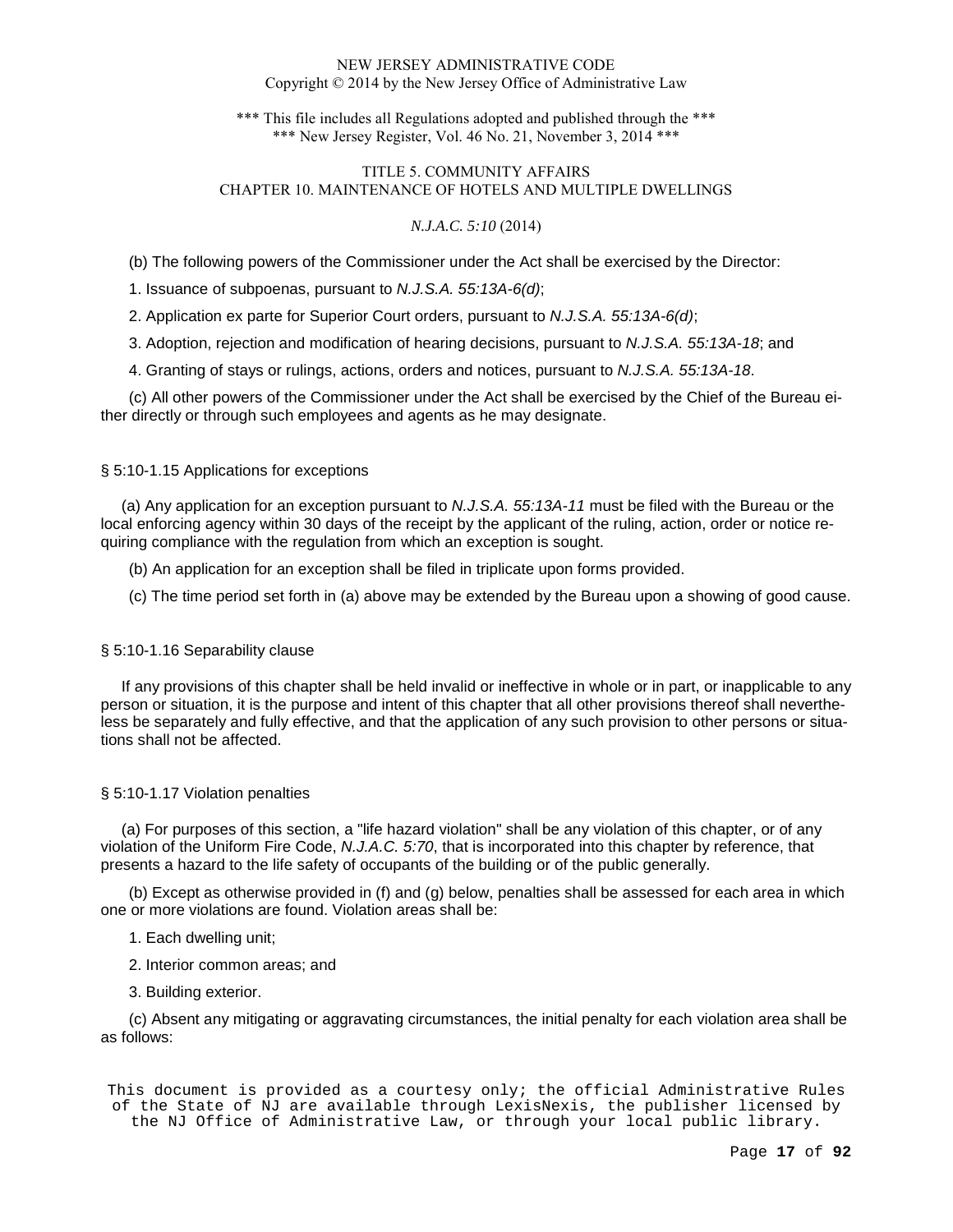\*\*\* This file includes all Regulations adopted and published through the \*\*\* \*\*\* New Jersey Register, Vol. 46 No. 21, November 3, 2014 \*\*\*

# TITLE 5. COMMUNITY AFFAIRS CHAPTER 10. MAINTENANCE OF HOTELS AND MULTIPLE DWELLINGS

## *N.J.A.C. 5:10* (2014)

1. In a dwelling unit for which a life hazard violation is cited: \$ 325.00;

2. In an interior common area or building exterior for which a life hazard violation is cited: \$ 500.00; and

3. In any area for which none of the violations cited is a life hazard violation: \$ 175.00.

(d) Absent any mitigating or aggravating circumstances, the first continuing violation penalty shall be as follows:

1. For each violation area in which a life hazard violation is cited: \$ 1,500; and

2. For each violation area in which no life hazard violation is cited: \$ 1,000.

(e) Absent any mitigating or aggravating circumstances, the second continuing violation penalty shall be as follows:

1. For each violation area in which a life hazard violation is cited: \$ 2,500; and

2. For each violation area in which no life hazard violation is cited: \$ 1,000.

(f) Absent any mitigating circumstances, the third, and any subsequent, continuing violation penalty shall be in the amount of \$ 5,000 per violation.

(g) The owner of any building subject to an unsafe building notice and order issued pursuant to N.J.A.C. 5:10-1.13 who shall fail to comply with such notice and order after issuance of the first continuing violation penalty shall be subject to a continuing violation penalty of \$ 5,000 per day per violation until all life hazard violations are abated.

§ 5:10-1.18 through 5:10-1.29 (Reserved)

§ 5:10-1.30 (Reserved)

§ 5:10-1.31 (Reserved)

§ 5:10-1.32 (Reserved)

§ 5:10-1.33 through 5:10-1.34 (Reserved)

§ 5:10-1A.1 Local enforcing agencies; establishment and organization

 (a) A municipality which elects to establish a local enforcing agency shall do so by ordinance in conformity with the following requirements: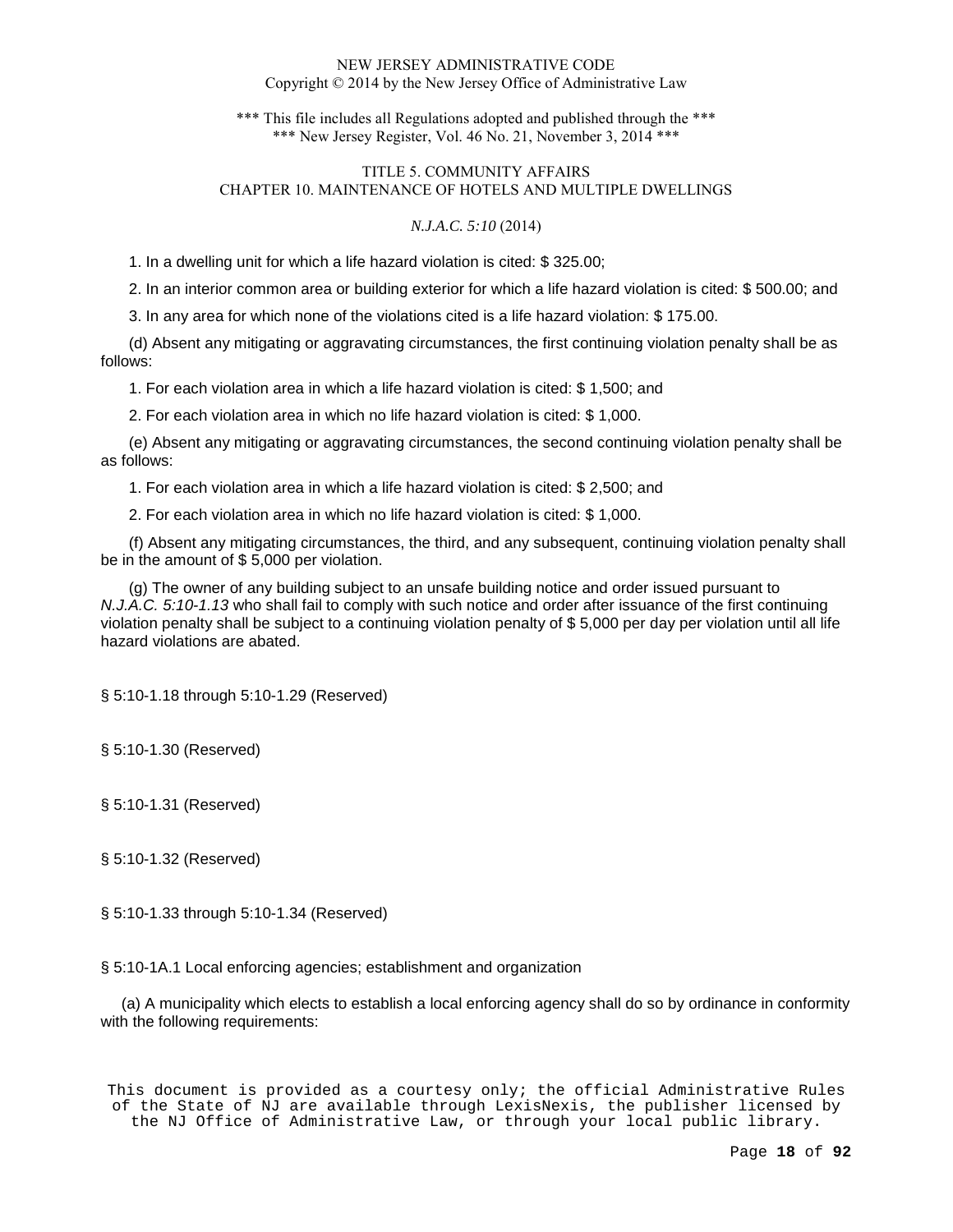\*\*\* This file includes all Regulations adopted and published through the \*\*\* \*\*\* New Jersey Register, Vol. 46 No. 21, November 3, 2014 \*\*\*

# TITLE 5. COMMUNITY AFFAIRS CHAPTER 10. MAINTENANCE OF HOTELS AND MULTIPLE DWELLINGS

## *N.J.A.C. 5:10* (2014)

1. A housing code official shall serve as the chief administrator of the local enforcing agency and shall establish the day to day operating procedures of the agency and shall be responsible for the activities of the inspectors and trainees. He or she shall be qualified and licensed as a housing code official in accordance with these rules.

2. Inspectors, sufficient in number to perform the inspections required, shall be appointed. All inspectors shall be qualified and licensed as inspectors in accordance with these rules.

3. The appointing authority may appoint persons to the position of trainee. All persons so appointed shall be qualified and licensed as trainees in accordance with these rules.

4. In the event the local enforcing agency shall consist of only one position, that position shall be filled by someone qualified and licensed as a housing code official.

### § 5:10-1A.2 County enforcement; establishment and organization

 A county local enforcing agency shall only be created by an ordinance or resolution of the Board of Chosen Freeholders and shall be organized in the same manner as a municipal agency.

§ 5:10-1A.3 Joint local enforcing agencies; establishment and organization

 (a) Two or more municipalities, or at least one municipality and a county, may by ordinance of all, or by resolution in the case of a county not authorized by law to adopt ordinances, join to administer and enforce the Act and the rules. The joint local enforcing agency shall be organized in the same manner as municipal local enforcing agencies are organized.

(b) The procedures for the execution of any agreement to create a joint local enforcing agency shall be so set forth in the Interlocal Services Act, N.J.S.A. 40:8A-1 et seq.

§ 5:10-1A.4 Local enforcing agencies; administration

- (a) The local enforcing agency shall:
- 1. Identify all hotels and multiple dwellings within its jurisdiction;
- 2. Maintain a registry thereof;
- 3. Provide a copy of the registry to the Bureau; and
- 4. Promptly notify the Bureau of all changes.

(b) The local enforcing agency shall ensure that a comprehensive inspection is made of each multiple dwelling within its jurisdiction at least once in every five years and that a comprehensive inspection is made of each hotel within its jurisdiction at least once in every five years.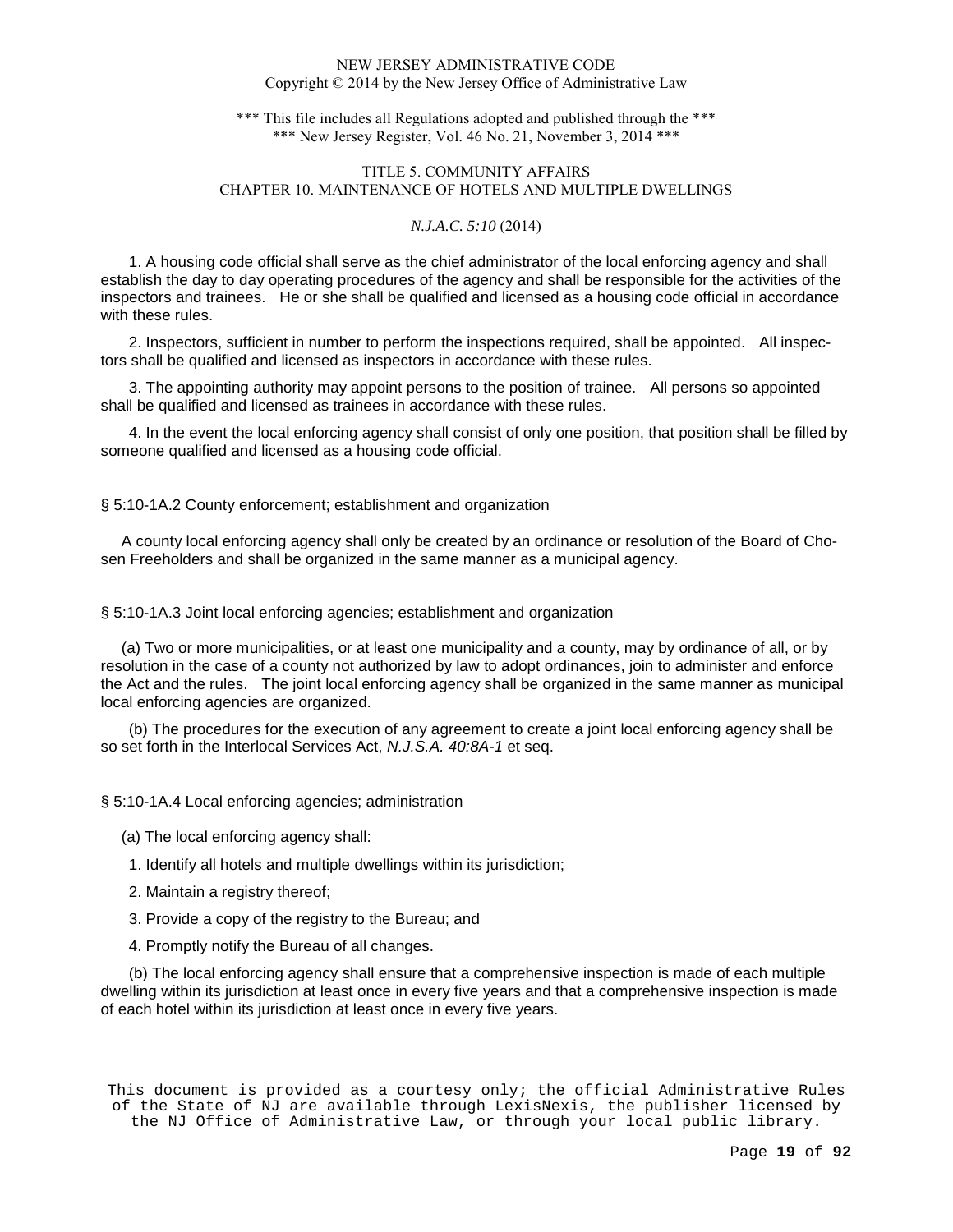\*\*\* This file includes all Regulations adopted and published through the \*\*\* \*\*\* New Jersey Register, Vol. 46 No. 21, November 3, 2014 \*\*\*

# TITLE 5. COMMUNITY AFFAIRS CHAPTER 10. MAINTENANCE OF HOTELS AND MULTIPLE DWELLINGS

## *N.J.A.C. 5:10* (2014)

(c) The local enforcing agency shall cause an inspection report to be made that shows the results of the inspection. The report shall be prepared on forms prescribed by the Bureau, a copy of which shall be maintained by the local enforcing agency at least until the next inspection cycle.

(d) The local enforcing agency shall be responsible for the issuance of the written notice of violations as required by N.J.S.A. 55:13A-13, 55:13A-16 and 55:13A-17. Copies of all such notices issued shall be maintained by the enforcing agency for at least until the next inspection cycle.

## § 5:10-1A.5 Departmental monitoring

 (a) The Bureau of Housing Inspection shall institute a regular program of monitoring enforcing agencies to ensure that the Act and rules are being properly enforced. This monitoring program shall provide for random field visits as well as monitoring visits in response to complaints.

(b) When making a monitoring visit, the Bureau shall determine:

1. Whether the Housing Code Official and any inspectors or trainees are licensed in accordance with these rules;

2. Whether all required inspections and re-inspections are being made when required by the Act;

3. Whether inspection reports, notices of violations and penalty notices are being properly issued and maintained;

4. Whether the enforcing agency has sufficient staff; and

5. Whether the local enforcing agency or any of its employees are in violation of any requirement of the Act or these rules.

(c) If the Bureau determines that an enforcing agency has failed to properly enforce the Act or these rules, or is in violation of the rules, it shall notify the enforcing agency of the deficiencies and of the necessary corrective action.

(d) The enforcing agency shall have 15 days from the receipt of a notice to file written comments or objections with the Bureau who shall review the comments and objections and issue a final notice.

(e) When the enforcing agency fails to take corrective action or where a failure to enforce the Act and the rules is pervasive and substantial, the Bureau shall notify the enforcing agency of this finding and shall thereafter be responsible for enforcing the Act and rules.

(f) Where the Bureau has assumed responsibility pursuant to (e) above, the enforcing agency may petition the Commissioner for the return of jurisdiction. The petition shall indicate the corrective action taken or to be undertaken to ensure proper enforcement of the Act and rules. The Commissioner may return jurisdiction if he or she finds that the Act and rules will be properly enforced.

(g) In any case in which it may find it necessary to do so, the Bureau of Housing Inspection may supplant or replace a local enforcing agency for a specific project, without appeal.

## § 5:10-1A.6 Appointment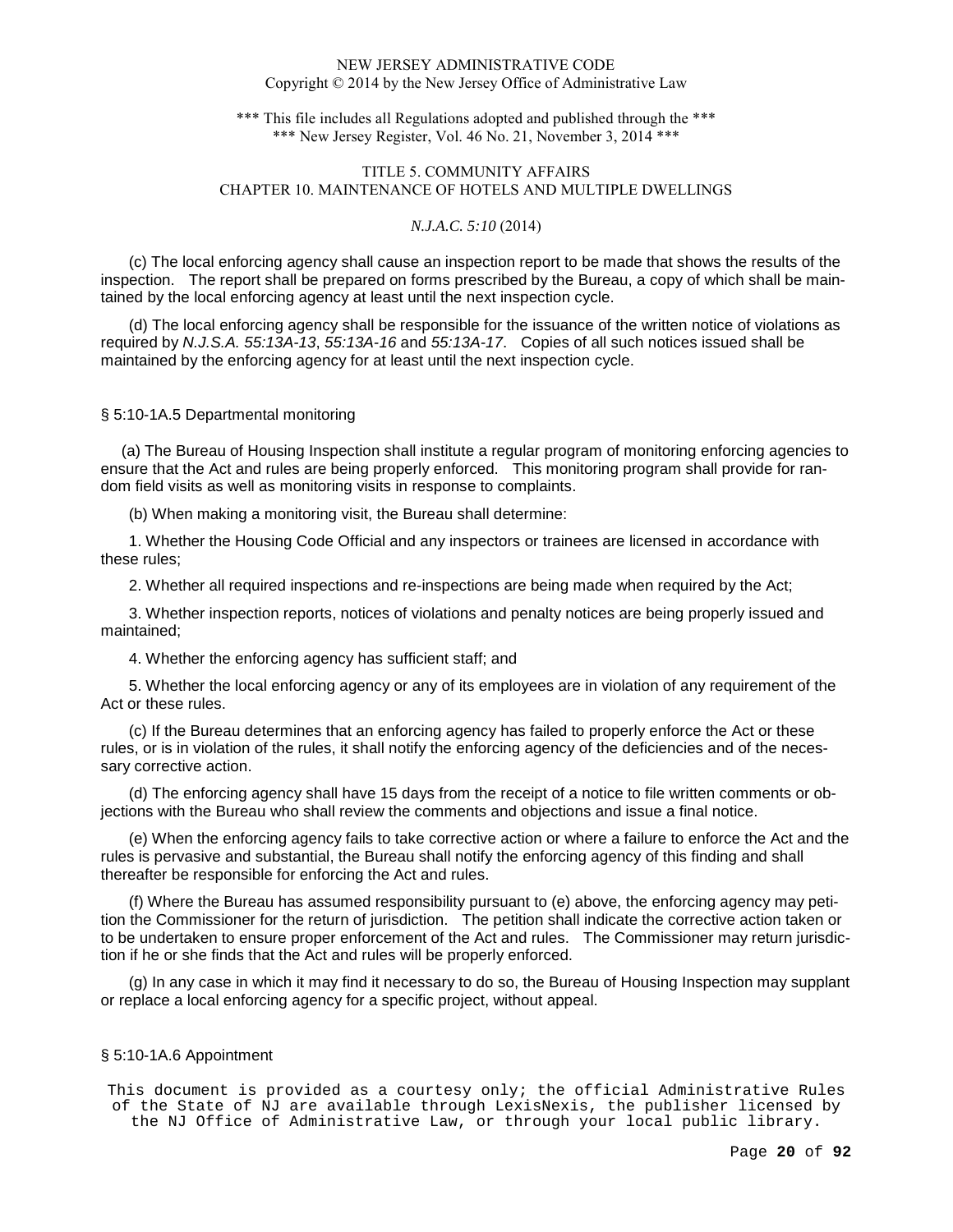\*\*\* This file includes all Regulations adopted and published through the \*\*\* \*\*\* New Jersey Register, Vol. 46 No. 21, November 3, 2014 \*\*\*

# TITLE 5. COMMUNITY AFFAIRS CHAPTER 10. MAINTENANCE OF HOTELS AND MULTIPLE DWELLINGS

## *N.J.A.C. 5:10* (2014)

 (a) A housing code official or inspector in a non-civil service municipality shall not be subject to removal from the position for reasons having to do with technical, administrative or enforcement issues related to enforcement of the Hotel and Multiple Dwelling Law so long as he or she continues to hold licensure as a housing code official or inspector, as the case may be.

(b) The Department shall have the right to suspend or revoke the license of a housing code official or inspector or trainee who violates any provision of the Hotel and Multiple Dwelling Act or of these rules, or is grossly negligent in the performance of his or her duties, or fails to maintain a minimally acceptable level of competence.

(c) Municipal officials may determine salary, assign office space, require reports of activities and generally fix terms and conditions of employment. They may impose discipline for failure to maintain office hours, failure to maintain records, failure to serve the public courteously, or for dishonesty, intoxication or other forms of misbehavior not related to housing code enforcement.

### § 5:10-1B.1 Authority; hearings

 (a) A candidate for a license issued pursuant to this subchapter shall submit an application to the Licensing Unit, Bureau of Code Services, Division of Codes and Standards, which shall review and process the application in accordance with applicable provisions of N.J.A.C. 5:23-5.5(b).

(b) Licensing responsibility within the Division of Codes and Standards shall be as follows:

1. The Bureau of Code Services shall issue such licenses as may be called for herein when warranted, shall affix the seal of the Commissioner thereon, shall keep accurate records of all applications for a license and official action thereon, and shall make such records available for inspection by the public at all reasonable times.

2. The Bureau of Housing Inspection shall suspend or revoke licenses provided for herein upon the establishment of cause as set forth in this chapter.

(c) The following concern hearings:

1. Any person aggrieved by any notice, action, ruling or order of the Bureau of Code Services or the Bureau of Housing Inspection, with respect to this subchapter, shall have a right to a hearing before the Office of Administrative Law, in accordance with the Administrative Procedure Act, N.J.S.A. 52:14B-1 et seq. and 52:14F-1 et seq. and the Uniform Administrative Procedure Rules, N.J.A.C. 1:1. The final decision in any such case shall be issued by the Commissioner.

2. The aggrieved person must request a hearing. The request must be made within 15 days after receipt of the action or ruling being contested. The request shall be mailed to the Hearing Coordinator, Division of Codes and Standards, Department of Community Affairs, PO Box 802, Trenton, New Jersey 08625-0802. The request for hearing shall raise all issues that will be set forth at the hearing.

# § 5:10-1B.2. Types of licenses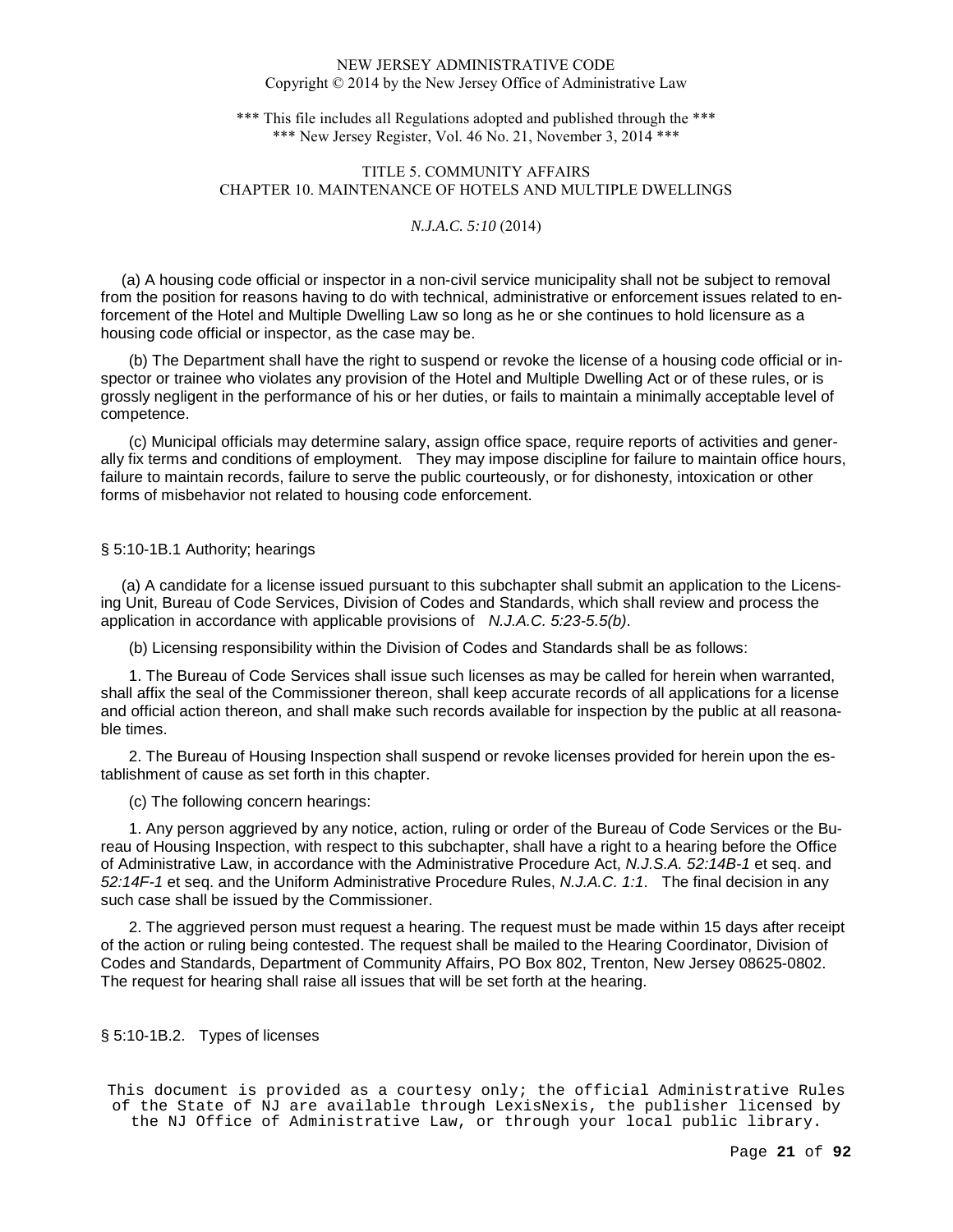\*\*\* This file includes all Regulations adopted and published through the \*\*\* \*\*\* New Jersey Register, Vol. 46 No. 21, November 3, 2014 \*\*\*

# TITLE 5. COMMUNITY AFFAIRS CHAPTER 10. MAINTENANCE OF HOTELS AND MULTIPLE DWELLINGS

## *N.J.A.C. 5:10* (2014)

 (a) Any agency created for the purpose of conducting inspections of hotels and multiple dwellings for the purpose of enforcing the Hotel and Multiple Dwelling Law, P.L. 1967, c.76 (N.J.S.A. 55:13A-1 et seq.) must be staffed with individuals who possess the appropriate license(s) issued by the State of New Jersey, Department of Community Affairs. This requirement shall be equally applicable to the Bureau of Housing Inspection and to local enforcing agencies.

 1. An enforcing agency that is staffed by a licensed inspector of Hotels and Multiple Dwellings and housing code official may perform all of the functions that are allowed under this chapter, including collecting of fees, conducting inspections, reinspections, assessing penalties, penalty enforcement actions, and other actions provided for under the Act and this chapter.

(b) License types and qualifications are as follows:

 1. Inspector of hotels and multiple dwellings, trainee: Persons may apply for licensure, and shall be licensed under this category subject to the compliance with the following requirements:

 i. At least one year of full-time experience in the construction industry, in a skilled craft, such as carpenter, electrician, plumber, architectural or engineering draftsman, housing inspector, fire inspector, or building inspector;

 ii. An applicant who possesses an associates degree in engineering, code enforcement, or other related field, shall be exempt from the experience requirement; and

 iii. A trainee must complete requirements for licensure as an inspector of hotels and multiple dwellings within two years after application for trainee status.

 2. Inspector of hotels and multiple dwellings: Persons may apply for licensure, and shall be licensed under this category, subject to compliance with the following requirements:

 i. At least three years of full-time experience in a skilled craft or profession in the construction industry, such as carpenter, electrician, plumber, architectural or engineering draftsman, housing inspector, fire inspector, or building inspector; or two years as an inspector trainee;

 ii. Successful completion of an approved 60-hour course for inspector of multiple dwellings, referenced under (c) below;

 iii. Successful completion of a State uniform test module for licensure as inspector of hotels and multiple dwellings; and

 iv. Any candidate who possesses an associate's or bachelor's degree in engineering, code enforcement, or other related discipline is exempt from the course requirement and can substitute education for experience on a year for year basis.

 3. Housing code official: Persons holding inspector of hotel and multiple dwellings licensure may apply for licensure, and shall be licensed under this category, subject to compliance with the following requirements:

 i. At least four years of full-time experience in a skilled craft or profession in the construction industry, such as engineering or architectural draftsman or inspection work or working as a fire inspector, carpenter, plumber, electrician, or in some other construction trade; or four years of technical experience in housing management or housing code enforcement or one year as a licensed inspector of multiple dwellings.

ii. Successful completion of an approved 60-hour course for housing code official; and

 iii. Individuals who possess an associate's or bachelor's degree in engineering, code enforcement or other related discipline may apply for the same exemptions as provided for inspector of multiple dwellings.

4. Special provisions:

 i. A person possessing any license issued pursuant to the State Uniform Construction Code Act, N.J.S.A. 52:27D-119 et seq., or a license as a health officer or as a registered environmental health specialist issued by the Department of Health and Senior Services, or holding permanent classified civil service status as an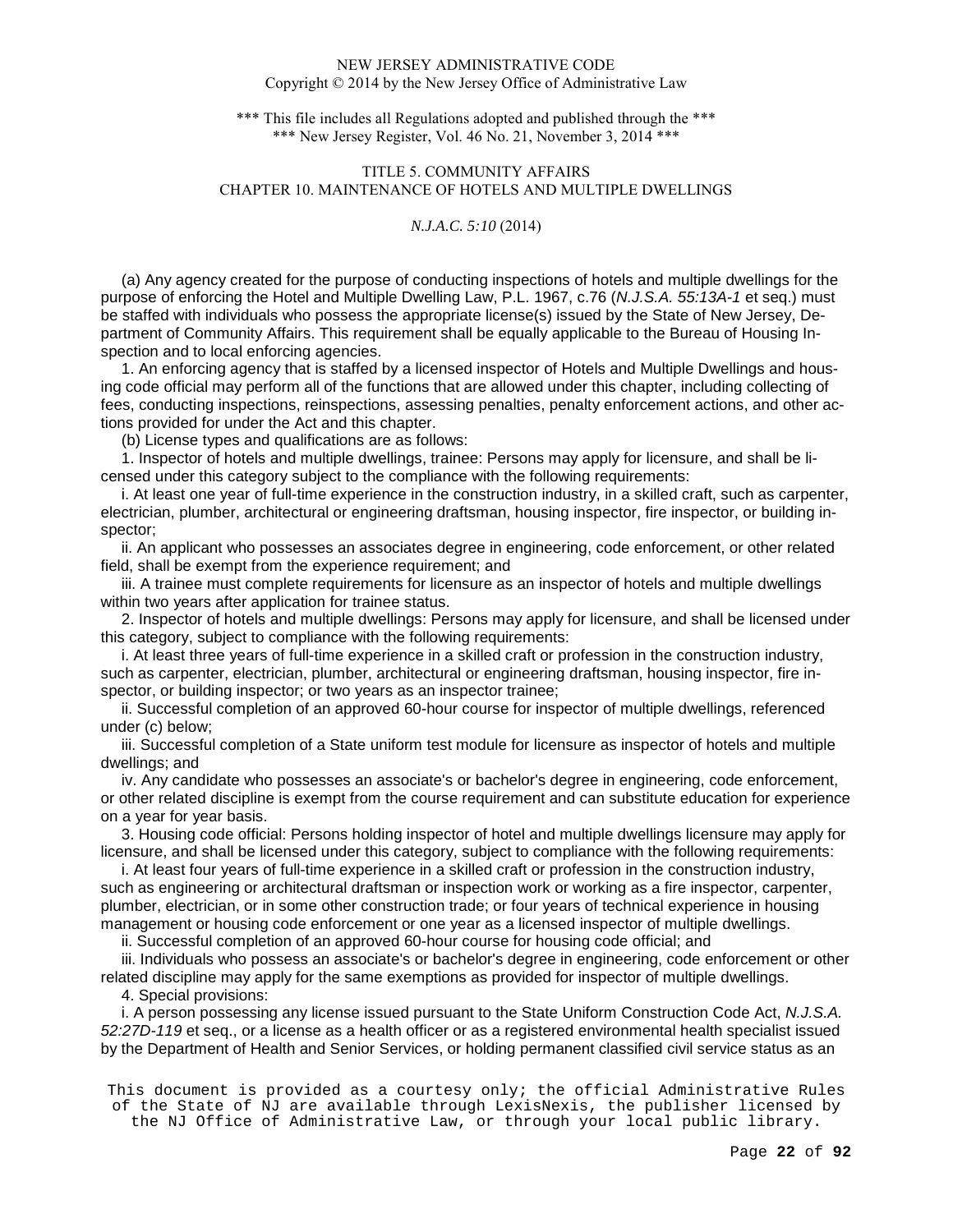\*\*\* This file includes all Regulations adopted and published through the \*\*\* \*\*\* New Jersey Register, Vol. 46 No. 21, November 3, 2014 \*\*\*

# TITLE 5. COMMUNITY AFFAIRS CHAPTER 10. MAINTENANCE OF HOTELS AND MULTIPLE DWELLINGS

## *N.J.A.C. 5:10* (2014)

inspector of multiple dwellings, or a title that the Department determines to be equivalent after review of information submitted by the applicant, as of July 1, 2002 shall be eligible to be licensed as an inspector of hotels and multiple dwellings without regard to the requirement of (b)2 above; provided, however, that any such licensee shall be subject to the requirements of  $N.J.A.C. 5:10-1B.6(d)$  (license revocation) and (e) (continuing education) and 1B.7 (revocation of licensure and alternative sanctions).

 ii. Any person possessing a license as a construction or subcode official issued pursuant to the State Uniform Construction Code Act or a license as a health officer or as a registered environmental health specialist issued by the Department of Health and Senior Services, or holding permanent civil service status as administrator of an agency performing inspections of multiple dwellings as of July 1, 2002 shall be eligible to be licensed as a housing code official and inspector of hotels and multiple dwellings without regard to the requirements of (b)3 above; provided, however, that any such licensee shall be subject to the requirements of N.J.A.C. 5:10-1B.6(d) (license revocation) and (e) (continuing education) and 1B.7 (revocation of licensure and alternative sanctions).

iii. Any person possessing a certification issued pursuant to the State Uniform Fire Safety Act, N.J.S.A. 52:27D-192 et seq., may perform fire inspections in order to enforce all provisions of the Uniform Fire Safety Act and the Uniform Fire Code, N.J.A.C. 5:70, applicable to hotels and multiple dwellings, in accordance with N.J.A.C. 5:10-1.3(d), without being licensed under this chapter.

(c) Educational requirements are as follows:

1. Inspector of hotels and multiple dwellings:

 i. Understanding and interpreting the provisions of the hotel and multiple dwelling regulations, and other pertinent housing maintenance codes.

- (1) Housing:
- (A) Administration;
- (B) Internal and external maintenance standards;
- (C) Occupancy standards;
- (D) Utilities and facilities;
- (E) Duties and rights of owners and tenants; and
- (F) Postings, receivership and legal provisions;
- (2) Building:
- (A) Light, ventilation and habitable spaces;
- (B) Basic structural; and
- (C) Fire protection;
- (3) Zoning:
- (A) Permitted uses;
- (B) Definitions;
- (C) Restrictions; and
- (D) Variances;
- (4) Electrical:
- (A) Minimum service and appliance; and
- (B) Basic circuits;
- (5) Plumbing:
- (A) Sanitary waste disposal;
- (B) Water supply;
- (C) Venting; and
- (D) Required facilities;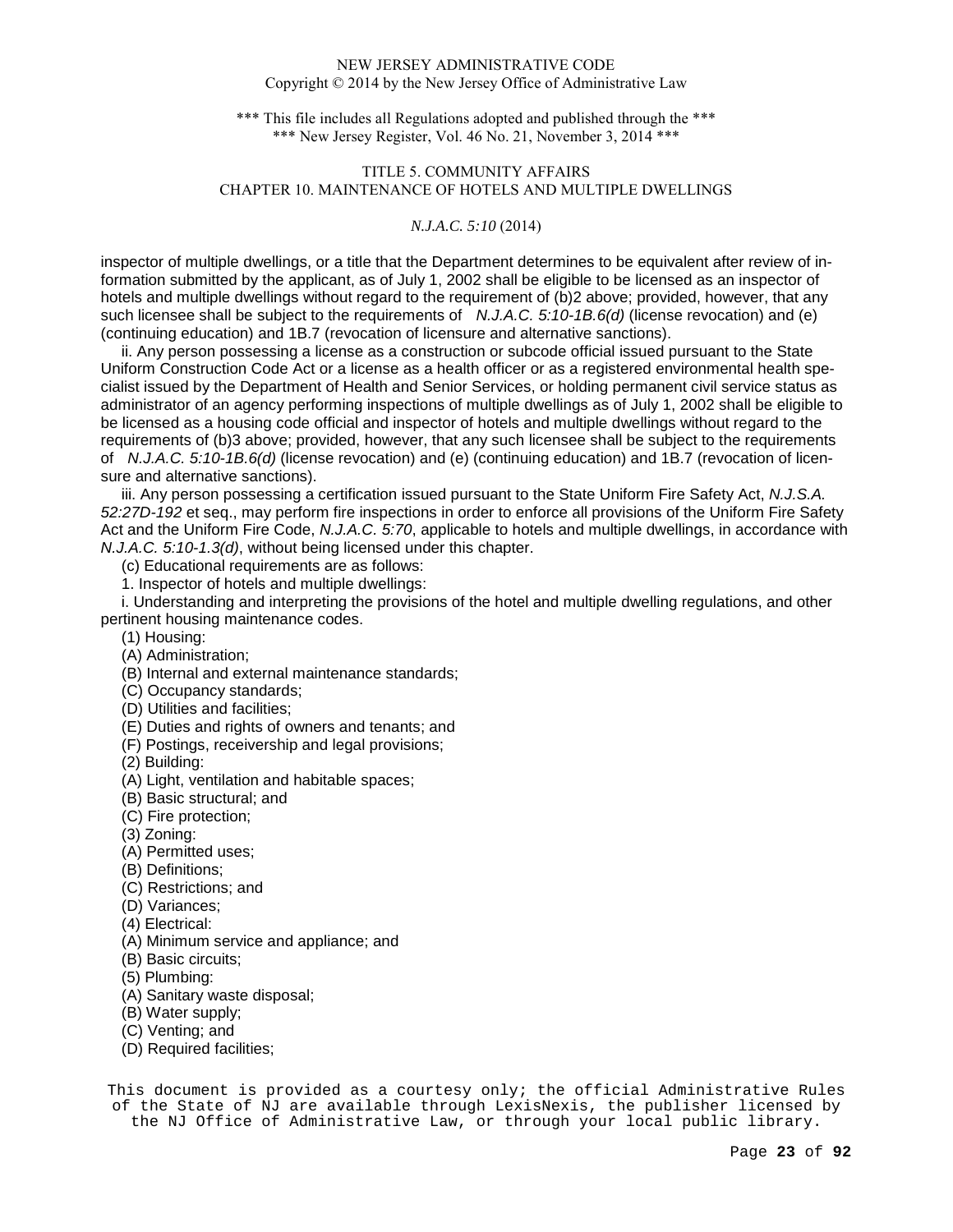\*\*\* This file includes all Regulations adopted and published through the \*\*\* \*\*\* New Jersey Register, Vol. 46 No. 21, November 3, 2014 \*\*\*

# TITLE 5. COMMUNITY AFFAIRS CHAPTER 10. MAINTENANCE OF HOTELS AND MULTIPLE DWELLINGS

# *N.J.A.C. 5:10* (2014)

(6) Fire prevention:

(A) Permits requirements;

(B) Maintenance of fire protection equipment; and

(C) Required fire protection installations;

(7) Health and sanitary codes; and

(8) Local codes provisions.

 ii. Components of buildings used for residential or commercial purposes including structural, electrical, fire safety and heating and plumbing elements.

(1) Listing of basic components;

(2) Location of basic components; and

(3) Identification and nomenclature;

iii. Housing inspection tools and equipment and how to use same correctly.

(1) Types; and

(2) Care and use of each;

iv. Basic features of residential and commercial blueprints.

(1) Plan views;

(2) Elevation views;

(3) Section views;

(4) Schedules;

(5) Special blow-ups;

(6) Scales and dimensions; and

(7) Architectural symbols;

v. How to read zoning maps and locate properties on same.

(1) Methods of depicting zoning districts;

(2) Zoning map explanatory provisions in zoning ordinance; and

(3) Effect of contiguous zoning districts on each other;

 vi. Purposes of related codes and the application of their provisions to the building or housing code requirements.

(1) Enumeration and explanation of purpose related codes;

(2) Areas of overlap;

(3) How they complement the building code; and

(4) Recognition and location of above;

 vii. Making thorough and complete inspections for violations of the housing code and accurately report existing violations.

(1) Systematizing inspections;

(2) How and when to inspect;

(3) Proper recordkeeping; and

(4) Reinspections;

viii. Recognize conditions that will impair or prevent compliance that should be reported to supervisor.

(1) Discussion of common conditions; and

(2) Factors contributing to the problems;

 ix. Factors that constitute serious threats to safety or health, whether or not these factors make a structure unfit for human habitation, occupancy or use.

(1) Lack of essential facilities or utilities;

(2) Infestation;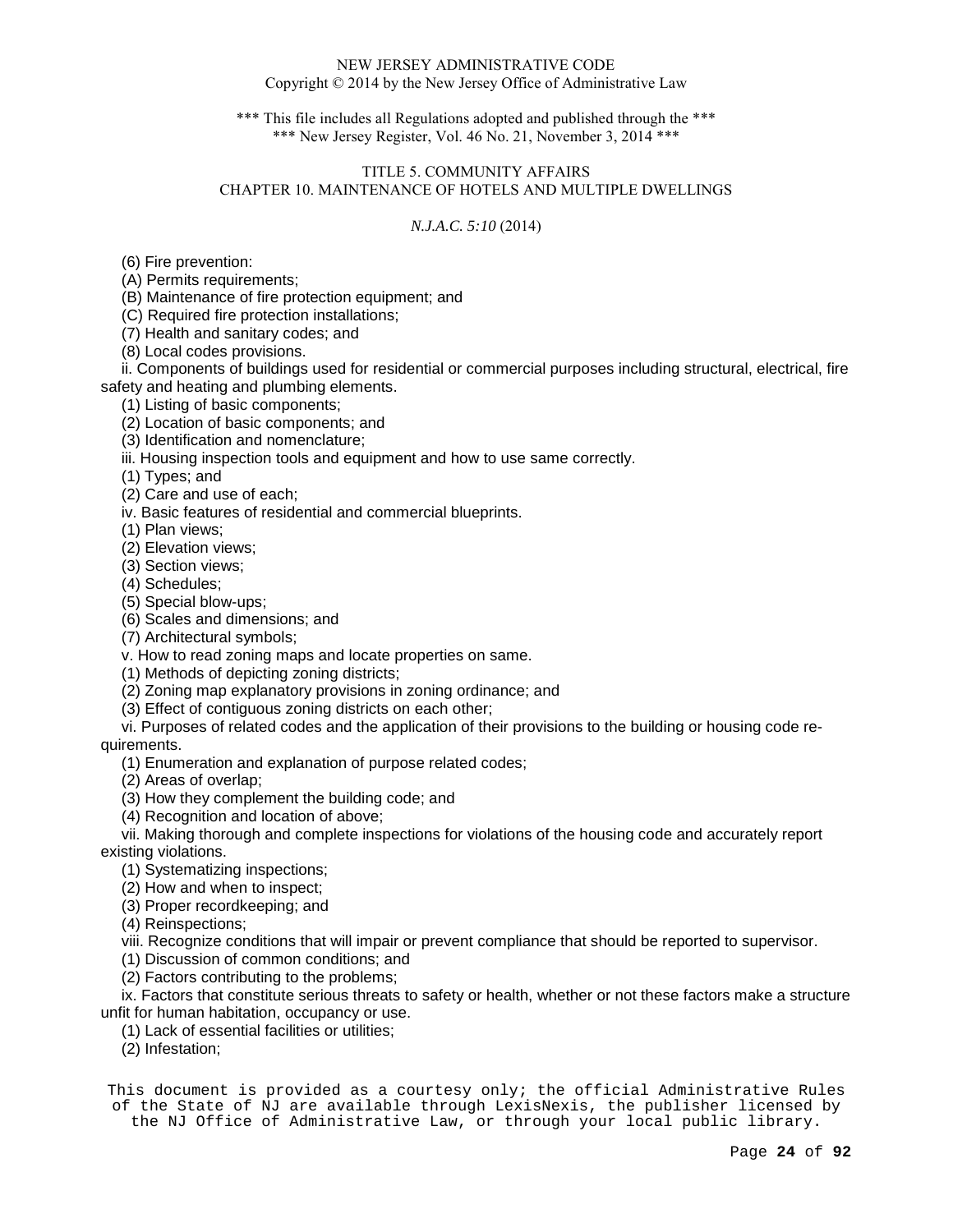\*\*\* This file includes all Regulations adopted and published through the \*\*\* \*\*\* New Jersey Register, Vol. 46 No. 21, November 3, 2014 \*\*\*

# TITLE 5. COMMUNITY AFFAIRS CHAPTER 10. MAINTENANCE OF HOTELS AND MULTIPLE DWELLINGS

# *N.J.A.C. 5:10* (2014)

(3) Structural instability; and

(4) Recognition and location of above;

x. Accurately identify all violations requiring immediate action or referral.

(1) List of violations that pose immediate hazards; and

(2) Methods of locating and identifying same;

xi. Powers and processes utilized to deal with hazardous conditions and emergency situations.

(1) Authority granted by codes;

(2) Ordering emergency work;

(3) Bids and quotations; and

(4) Documentation and notification;

xii. Relocation resources available to occupants of buildings and dwellings that must be vacated.

(1) Local relocation offices;

(2) Vacancy lists;

(3) Contacts with real estate brokers and landlords;

(4) Personal surveys; and

(5) Social agencies-Red Cross, Salvation Army, etc.;

xiii. Diverse characteristics of the public served and their relation to the work of the housing inspector.

(1) Economic positions;

(2) Social backgrounds;

(3) Cultural backgrounds;

(4) By age and by sex; and

(5) Health and disability status;

xiv. Fundamentals of clear communications:

(1) Report writing, technical and narrative; and

(2) Verbal communication skills;

xv. Proper inspection procedures and complete inspections:

(1) Scheduling of workload;

(2) Systematizing inspections;

(3) Recording of violations, accurately and clearly;

(4) Maintaining records;

(5) Proper form utilization; and

(6) Thorough documentation;

xvi. Proper methods of preparing case records for hearing or court action:

(1) Accurate and precise inspections;

(2) Recordation of all pertinent facts and data;

(3) Pertinent evidentiary research;

(4) Thorough documentation; and

(5) Notification to owners and tenants/users;

 xvii. Purpose and fundamentals of hearing process, postings and court action as methods of code enforcement:

(1) Hearings;

(2) Posting premises; and

(3) Basic legal requirements;

xviii. How to testify at hearings and in court:

(1) Documentations that should be available;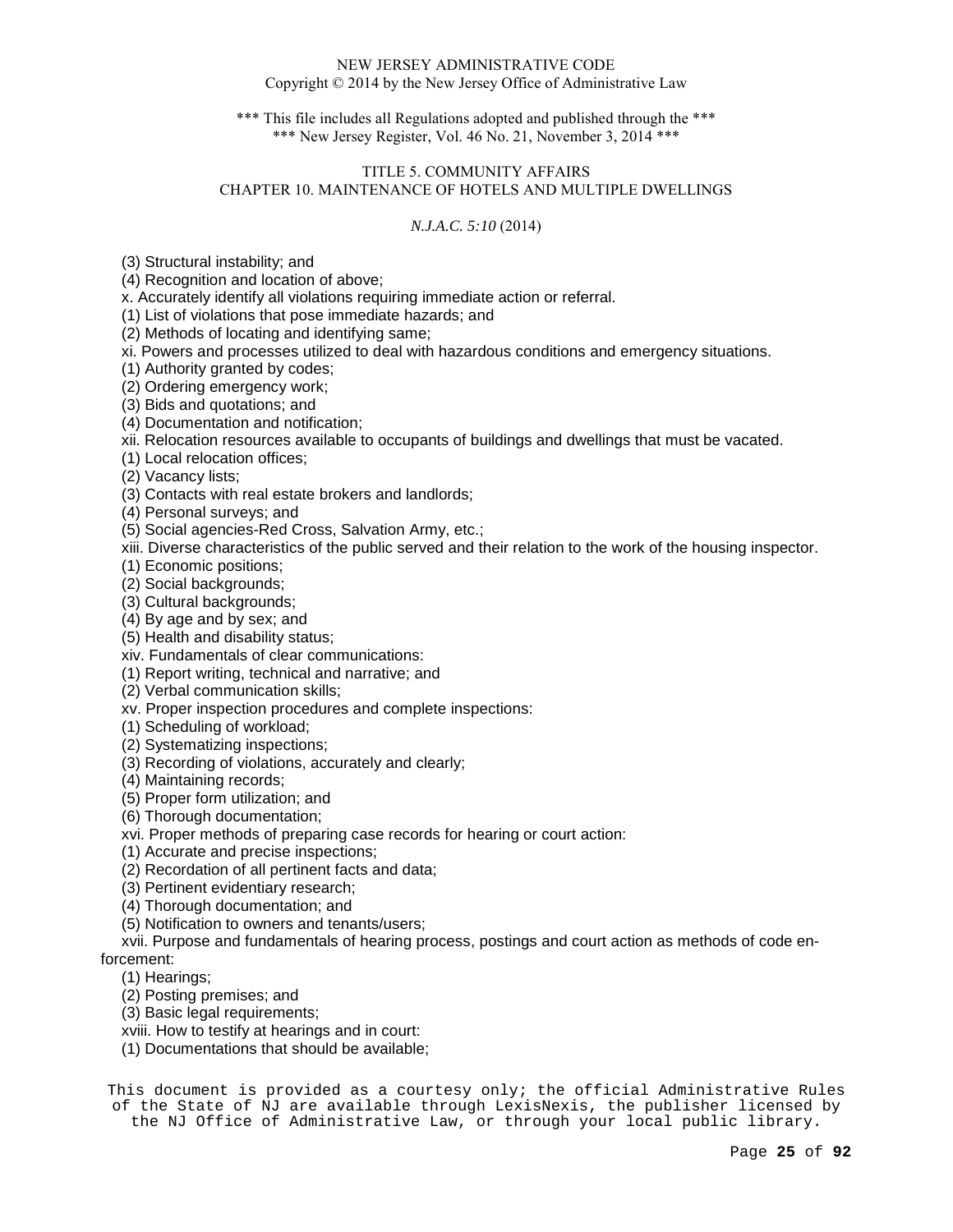\*\*\* This file includes all Regulations adopted and published through the \*\*\* \*\*\* New Jersey Register, Vol. 46 No. 21, November 3, 2014 \*\*\*

# TITLE 5. COMMUNITY AFFAIRS CHAPTER 10. MAINTENANCE OF HOTELS AND MULTIPLE DWELLINGS

# *N.J.A.C. 5:10* (2014)

(2) How to be a good witness; and

(3) "Do's" and "don'ts" of testifying;

xix. Legal rights of owners and tenants;

xx. When a search warrant is required and how it is obtained:

(1) Specific instances requiring warrants;

(2) Applications to be presented; and

(3) Manner of issuance;

xxi. Duties and legal responsibilities of a good inspector:

(1) Enforcement of applicable codes;

(2) State laws and responsibilities therefor; and

(3) Responsibilities enumerated in codes;

 xxii. Technical mathematics, Standard course, calculations and formula used in zoning and housing code work.

 2. Housing code official: The listed subjects are additional prerequisites for licensure as a housing code official and reflect a higher level of learning that is commensurate with the additional duties and responsibilities of a code official level.

 i. Effective means of obtaining and maintaining liaison between the housing and building inspection agencies and other related agencies, that is, utilizing staff meetings, consultations, sharing information and joint field activities;

ii. Resources to utilize and to develop proper interpretations of technical provision of housing codes;

iii. Analyzing and interpreting the housing code and other code ordinances that apply to buildings;

iv. Building construction materials, methods and techniques:

(1) Various construction materials and their uses;

(2) Structural considerations in the use of various materials; and

(3) Construction methods and specifications;

v. Plan examination for compliance with all codes enforced by the agency:

(1) Systematic approach;

(2) Documents that are required;

(3) Areas of concern;

(4) Use of checklists; and

(5) Corrections and revisions;

vi. Effective cooperation and interaction with municipal officials, agencies, residents and owners and oth-

ers in carrying out code official duties:

(1) Effective communication and dialogue;

(2) Explanation of and justification of requirements and orders;

(3) Questions and problems most often encountered; and

(4) Effective listening;

vii. Basic principles of supervision and management;

viii. Proper maintenance of records and files;

ix. Writing effective and clear reports and correspondence necessary in carrying out responsibility;

 x. Office supervision over procedures that are involved in the processing of housing inspections and complaints;

xi. Steps involved in the administration of housing code program:

(1) Personnel required;

(2) Record requirements and needs;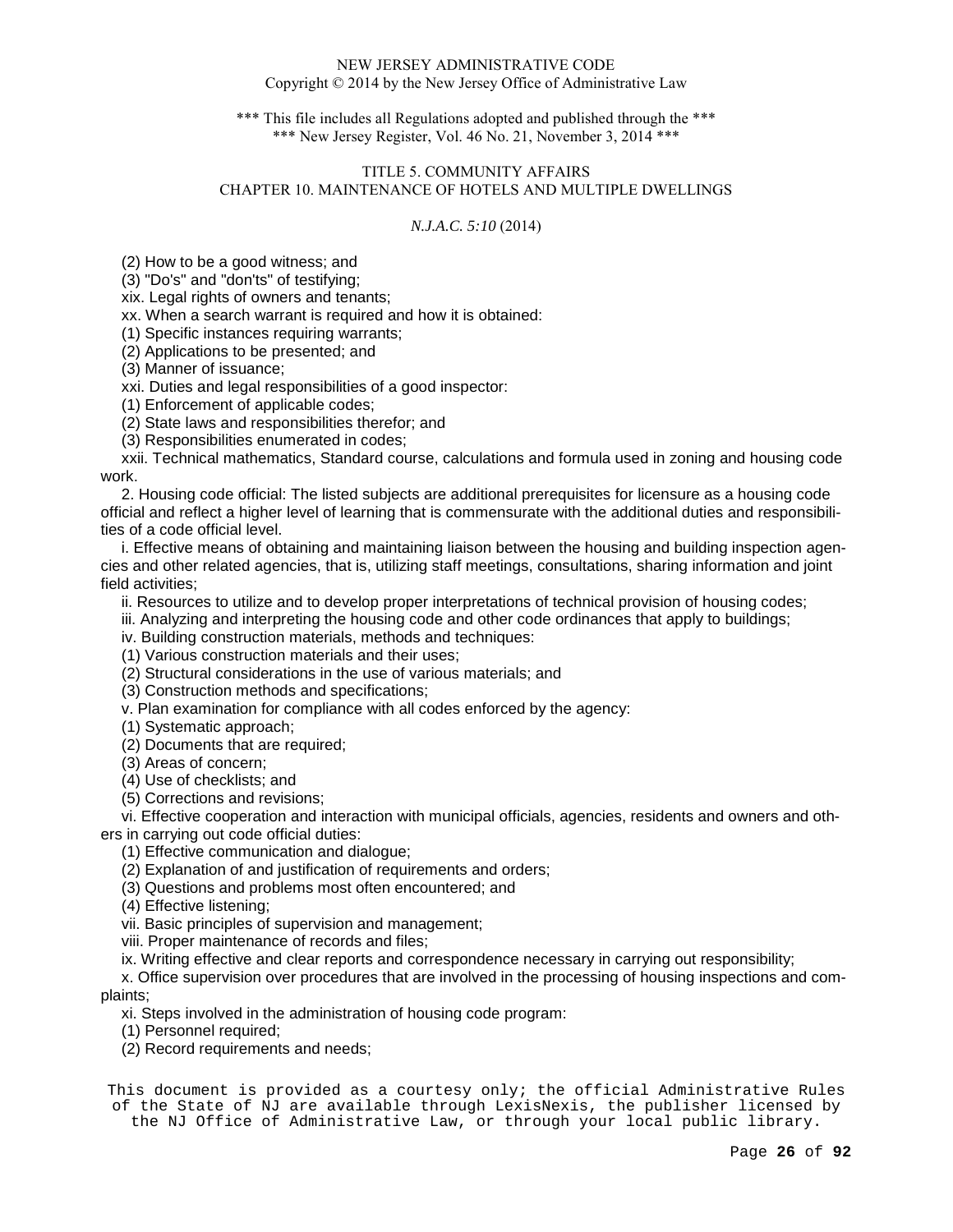\*\*\* This file includes all Regulations adopted and published through the \*\*\* \*\*\* New Jersey Register, Vol. 46 No. 21, November 3, 2014 \*\*\*

# TITLE 5. COMMUNITY AFFAIRS CHAPTER 10. MAINTENANCE OF HOTELS AND MULTIPLE DWELLINGS

# *N.J.A.C. 5:10* (2014)

(3) Budgeting;

(4) Adoption code;

(5) Inspection and enforcement;

(6) Changes and amendments;

(7) Enforcement procedures and penalty actions; and

(8) Case readiness for legal action;

xii. Supervision of complex cases on inspections and case preparation for legal action;

xiii. Effective methods of data processing;

xiv. How to plan all phases of inspection's agencies work:

(1) Records;

(2) Adequate reporting;

(3) Model inspection practices; and

(4) Staff size and equipment;

xv. How to participate in management level policy and planning:

(1) Agenda preparation;

(2) Listing questions and problems;

(3) Areas of concern; and

(4) Factors in evaluation of ideas and options;

xvi. Personnel procedures and rules of the State and local government:

(1) Hiring, recruiting and placements;

(2) Needs assessments, and organization development; and

(3) State and Federal laws governing employment practices;

xvii. Administrative practices, procedures and techniques;

xviii. Evaluation methods and techniques of management.

(1) Obtaining and analyzing information; and

(2) Problem analysis;

xix. Factors involved in the preparation of agency budget:

(1) Estimation of work load, supplies and equipment needs;

(2) Estimation of funds required for emergency services training, conferences, etc.; and

(3) Budget justification;

 xx. Legal aspects of the housing inspection agencies, including legal processes and rules of evidence. Legal responsibilities of inspection personnel. Methods of court appeals and legal basis required:

(1) Sources of pertinent laws;

(2) Legal rights, restrictions and limitations; and

(3) Rules of evidence.

§ 5:10-1B.3. Standards for educational programs

 (a) To carry out their responsibilities, housing inspectors must be fully knowledgeable about code standards and adequately prepared to administer and enforce them properly. Housing inspection education programs must meet certain standards to ensure housing inspectors have the necessary technical and administrative training to effectively enforce the Act at the local level. This section sets forth explicit guidelines and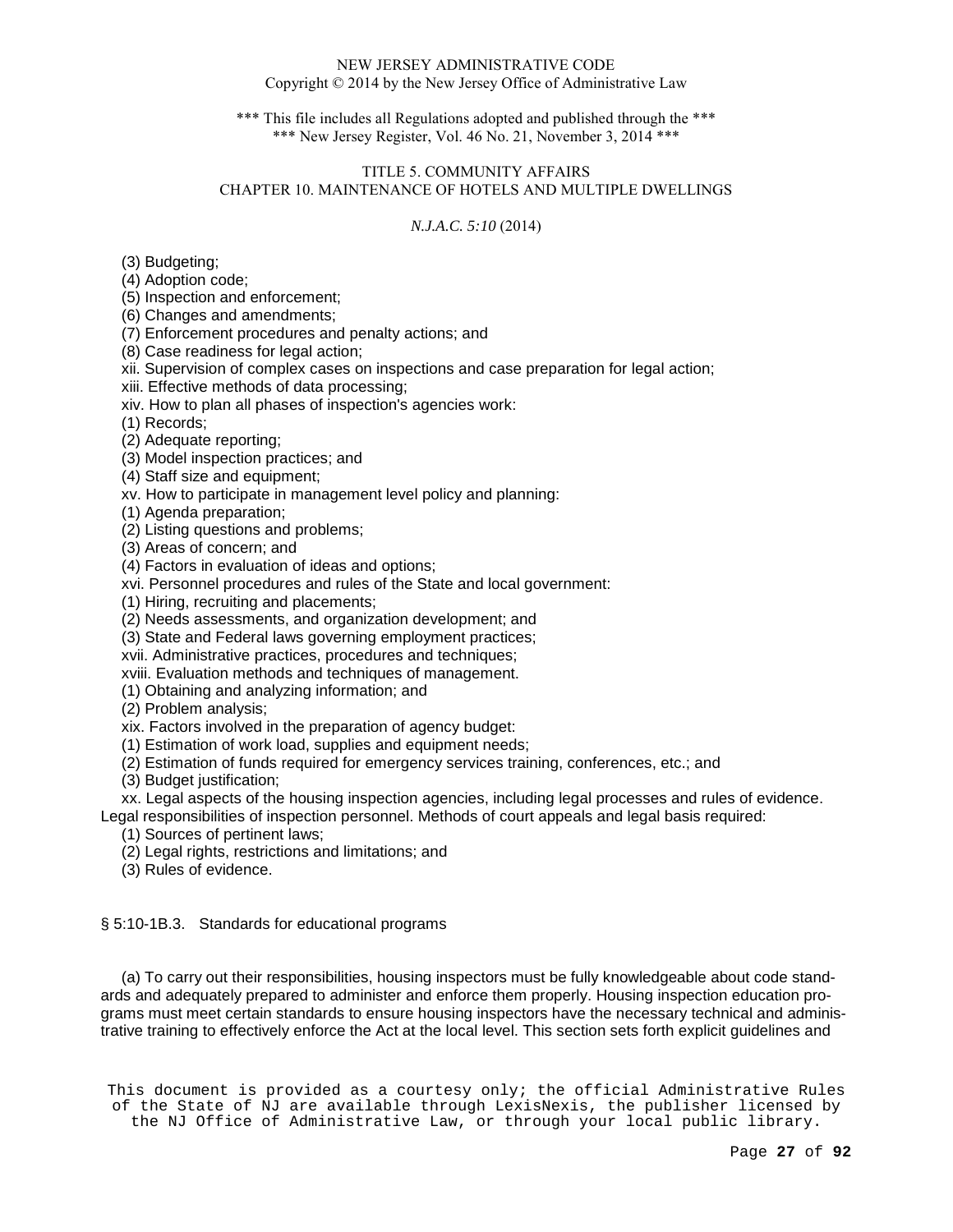\*\*\* This file includes all Regulations adopted and published through the \*\*\* \*\*\* New Jersey Register, Vol. 46 No. 21, November 3, 2014 \*\*\*

# TITLE 5. COMMUNITY AFFAIRS CHAPTER 10. MAINTENANCE OF HOTELS AND MULTIPLE DWELLINGS

## *N.J.A.C. 5:10* (2014)

standards for official education programs. Procedures governing the approval of such educational programs are set forth in N.J.A.C. 5:10-1B.4

 (b) This section covers the organizational, administrative, and operational functions that support the education programs.

 1. Purposes and objectives: Programs for the effective education are expected to operate with appropriate purposes and objectives. An institution seeking initial and continuing approval of education programs shall include in its catalog clearly defined statements of such purposes and objectives.

 2. Organization: Sound educational programs can be operated effectively only when supported by adequate institutional arrangements. Accordingly, only programs offered by or under the auspices of institutions of secondary or higher education, licensed by the New Jersey Department of Education or the Commission on Higher Education, can be considered for approval.

3. Admission, retention and evaluation policies and practices:

 i. Admission to education programs: Provision shall be made within the institution for orderly methods of obtaining and filing information relative to candidates applying for admission to education programs.

 ii. Grading: An institution shall have evaluation procedures to assess the quality of its students when they complete programs and at the very least establish and apply pass/fail criteria.

 iii. Retention: The nature of housing inspection calls for achievement and growth in technical competence. An institution shall determine as objectively and systematically as possible specific strengths and weaknesses of the student as these affect the continuation of the student in education programs.

 iv. Evaluation: The institution shall design and implement a well-defined plan for continuing evaluation of students enrolled in the programs and measures of academic ability.

 v. Observation by faculty (in courses, laboratories and field experiences) and other modes of appraisal shall be utilized to assess specific strengths and weaknesses as they affect the student's retention within the education programs and readiness to assume a professional role in housing inspection.

4. Student personnel:

 i. Supporting student services: Each student shall know where to secure guidance and who is officially responsible for his or her program. Attention must be given to a plan for maintaining desirable student-faculty relationships.

 ii. Student records: It is the responsibility of the institution to maintain an adequate system of student personnel accounting, including a permanent cumulative record of each student enrolled. To facilitate ready interpretation by licensing authorities, the graduate is entitled to an intelligible and adequate transcript of record, including a statement of course titles.

 5. Faculty: Faculty members shall be competent in their fields and have contacts with code enforcement environments and other sources so that their teaching and research may be current and relevant.

 i. Faculty competence: The quality of the faculty is one of the more important factors in judging the effectiveness of an institution. Appraisal of the faculty shall be made in terms of its competence to provide the program for which approval is being sought. Each faculty member, in subject matter and in professional fields, shall have a high degree of competency in his or her area. The faculty consists of those instructors who teach in the curriculums and all personnel who direct students in all types of activities included as part of the curriculum. Those who teach courses shall be familiar with practices in the housing inspection and/or building construction technology generally.

 ii. Part-time faculty: The institution, recognizing that an appropriate faculty is one of the major determinants of the quality of its education programs, shall make provision for the use of part-time or adjunct faculty.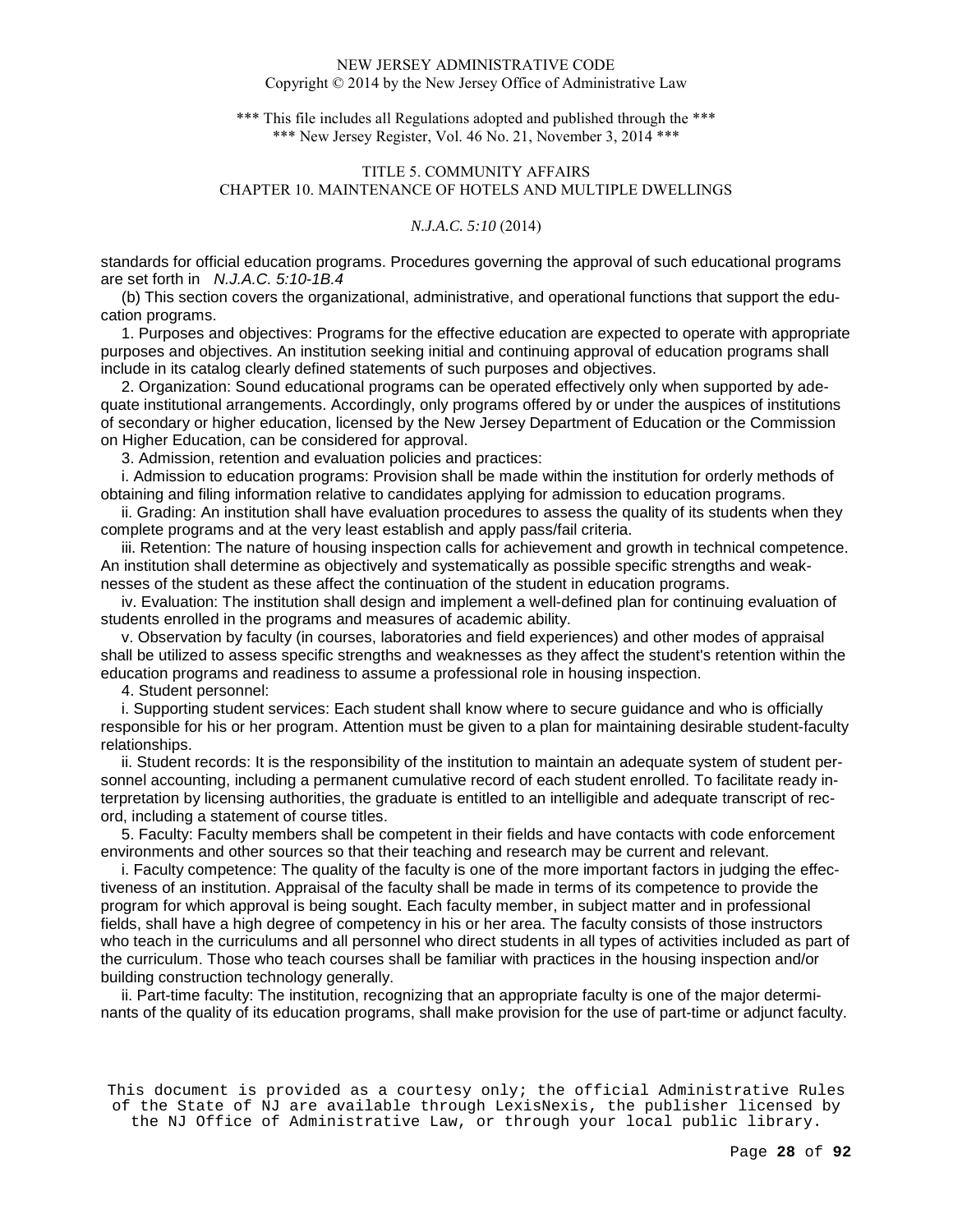\*\*\* This file includes all Regulations adopted and published through the \*\*\* \*\*\* New Jersey Register, Vol. 46 No. 21, November 3, 2014 \*\*\*

# TITLE 5. COMMUNITY AFFAIRS CHAPTER 10. MAINTENANCE OF HOTELS AND MULTIPLE DWELLINGS

## *N.J.A.C. 5:10* (2014)

 iii. No individual who has ever had a license relating to building or inspection suspended for a period of six months or more or has ever had a license revoked for any reason set forth in N.J.A.C. 5:10-1B.7(a) shall be eligible to instruct housing inspection programs.

 iv. Instruction: The institution shall evaluate instruction systematically based on the performance of its students within the institution. Consideration shall be given to such items as the performance of the students in class tests, the quality of their subsequent work, and the degree to which the institution as a whole attains its goals in the preparation of housing inspection personnel. The institution shall show that it utilizes a variety of appropriate instructional procedures which contribute to the effectiveness of the student's preparation, such as class discussions, lectures, laboratory work, and newer media.

 6. Facilities and instructional materials: The institution shall provide physical facilities, instructional materials and other resources essential for conducting education programs.

 i. Building and grounds: An institution shall have a physical plant designed to serve effectually its defined purposes for education.

 ii. Library: The library, as the principal materials resource center of the institution, shall be adequate for the instructional research and other services pertinent to the housing inspection education programs.

 iii. Laboratories: Each institution shall be provided with laboratory equipment sufficient for instructional purposes for each program offered.

 (c) All courses for credit toward a housing inspection official license shall be designed to meet the following general standards:

 1. Standard I, Institutional responsibility: Each institution shall be responsible for developing its housing inspection courses within the general policies relating to education and licensure of housing inspection officials in the State.

 2. Standard II, Statement of objectives: Each course shall be built upon a clear-cut statement of its purpose and objectives. These statements shall be prepared by the instructors concerned, shall be based on analysis of current practices and recommendations of the professional organizations representing this field, and shall be available in writing.

 3. Standard III, Statement of competencies: Each course shall be built on a clearly formulated statement of the competencies needed in the area.

 4. Standard IV, Evaluation and recommendation of the student: Each course shall include provision for a systematic program of evaluation procedures to determine the degree of the student's attainment of competency. These evaluation procedures shall serve as the basis for recommending the student for credit toward the appropriate license.

 5. Standard V, Supporting facilities and schedule: Each course shall be supported by plant, facilities, equipment, library, and media resources and shall include opportunities for field or laboratory experiences. Meeting time adequate to implement a scheduled course, including appropriate field and laboratory experiences, shall be provided.

 6. Standard VI, Staff: Each course shall be staffed by instructors well-qualified by training and experience in the subject matter of the particular course area.

§ 5:10-1B.4 Procedure for approving educational programs

 (a) Any licensed institution of secondary or higher education may submit any credit or non-credit course for approval as a component of the educational programs required by  $N.J.A.C. 5:10-1B.3$ . The application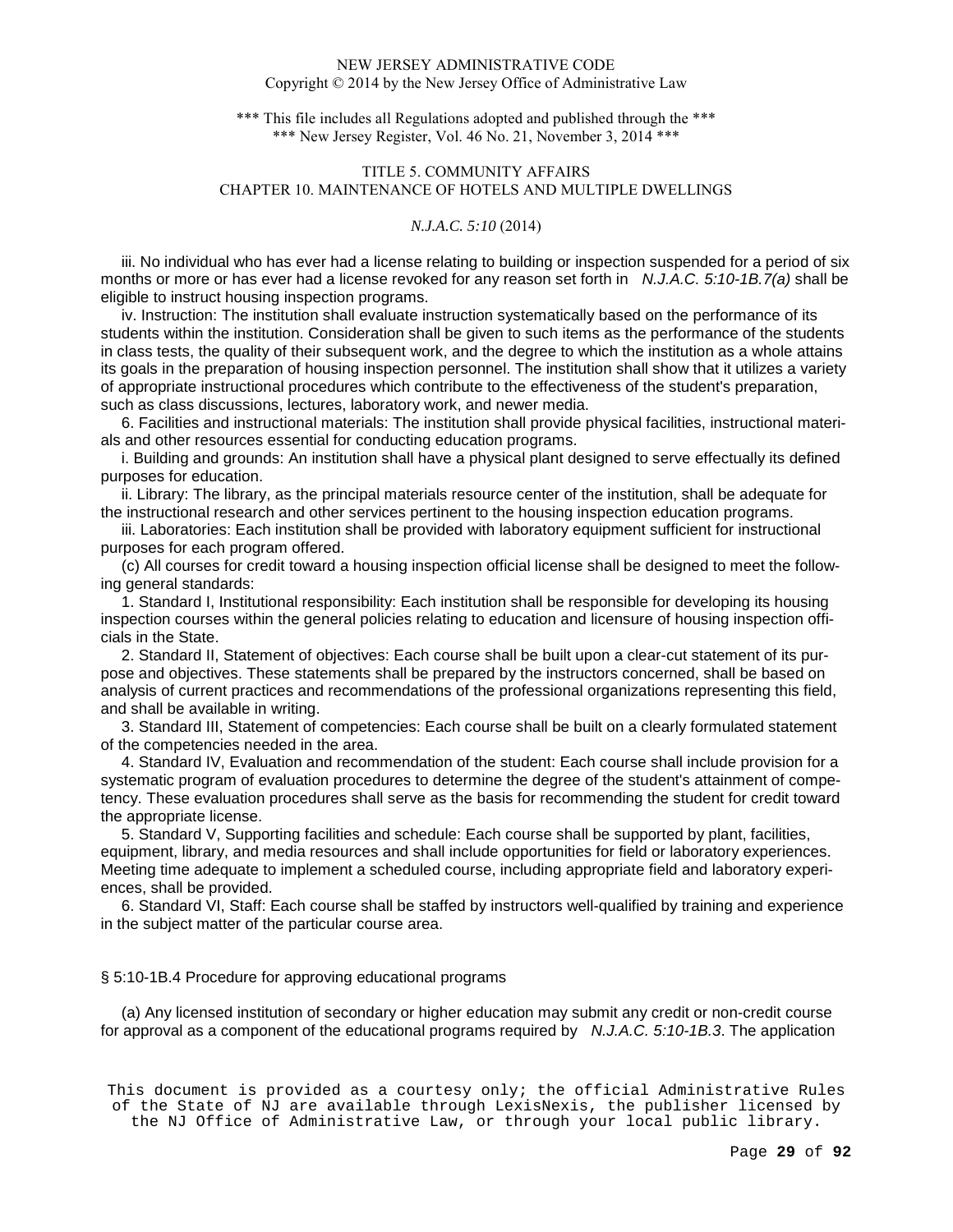\*\*\* This file includes all Regulations adopted and published through the \*\*\* \*\*\* New Jersey Register, Vol. 46 No. 21, November 3, 2014 \*\*\*

# TITLE 5. COMMUNITY AFFAIRS CHAPTER 10. MAINTENANCE OF HOTELS AND MULTIPLE DWELLINGS

### *N.J.A.C. 5:10* (2014)

shall be in letter form, be submitted at least 60 days prior to the first class session of the course and contain all the information specified herein.

(b) Each application shall be submitted in the name of the institution by a person authorized to do so. It shall contain the minimum information:

1. The name of the course or program;

2. A description of the length of each session, the frequency of the sessions and the total number of sessions;

3. An outline showing the course or program content broken down by session;

4. A description of any text or materials to be used. The description shall identify whether the text or materials will be mandatory or suggested;

5. A description of the institution's standard for faculty members who will be employed to instruct the course or program;

6. An estimate of the program's duration (that is, the number of times it will be offered);

7. A statement that the institution will notify the Department if the program is withdrawn or changed at any time;

8. A statement that the institution will conduct the course or program in accordance with N.J.A.C. 5:10-1B.3 and will maintain such records as are therein required; and

9. A statement of such charges as the institution has established for the course or program.

(c) The Department reserves the right to undertake such reviews as may be necessary to verify the accuracy of an application or conformity with these rules. The institution, by submitting an application, expressly agrees to cooperate in such reviews.

(d) An institution may conduct a program which satisfies only a portion of the requirements established in N.J.A.C. 5:10-1B.3 or may establish a series of courses designed to fulfill all the requirements for the educational program of that article.

(e) Upon verification that the program or course will satisfy some or all of the educational program requirements, the Department shall:

1. Issue a letter of approval to the institution which letter shall contain any terms or conditions of such approval; and

2. Place the name of the institution and the course on the Department's list of approved courses. That list shall be made available to the public.

i. Any approval shall be limited in that it is effective only as long as the course conforms to the application submitted and approved.

(f) Whenever a course or program has been approved by the Department, the institution offering the course may include the following statement: "This course is approved for credit toward a license issued by the Department of Community Affairs pursuant to the Hotel and Multiple Dwelling Law" in any catalog, bulle-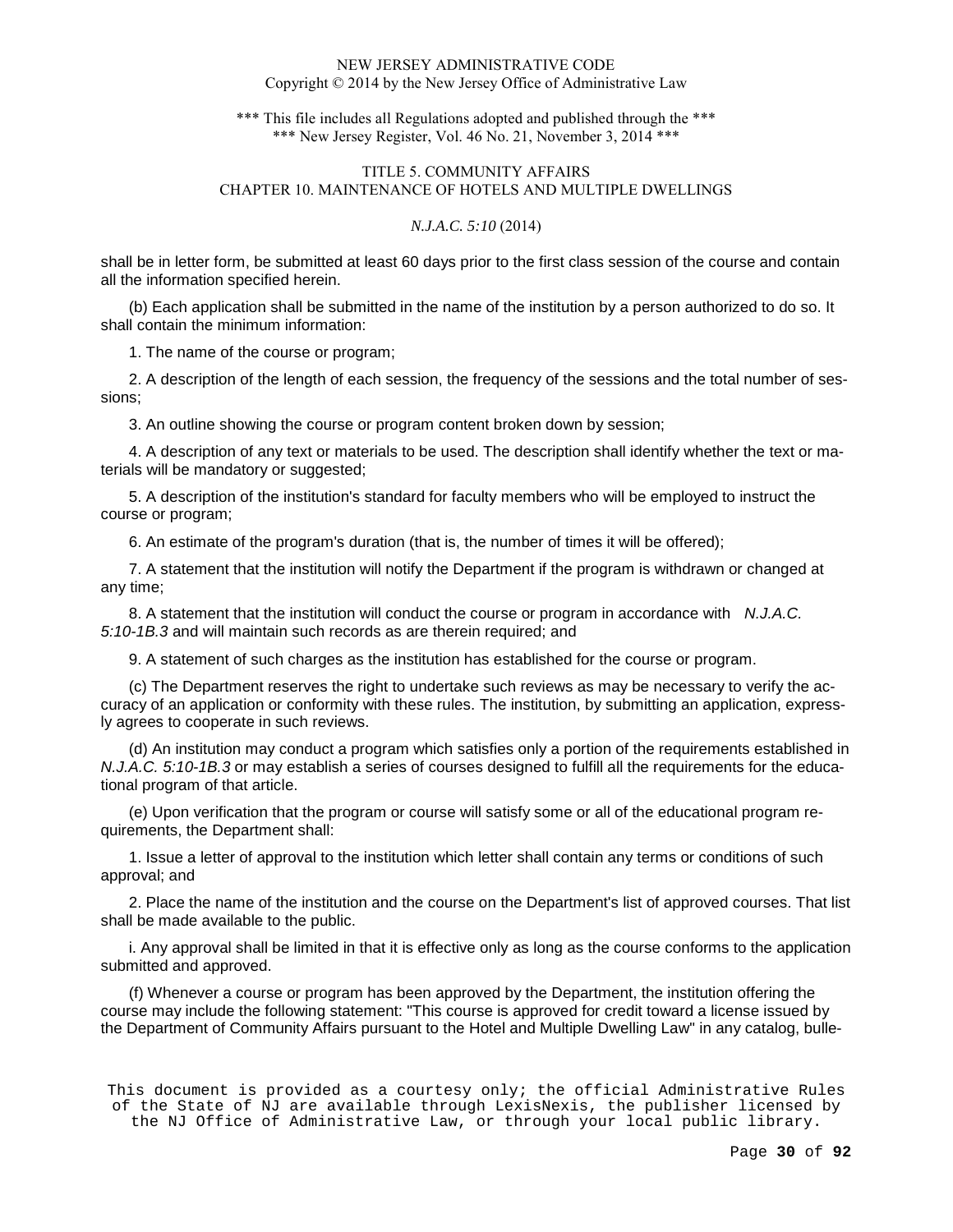\*\*\* This file includes all Regulations adopted and published through the \*\*\* \*\*\* New Jersey Register, Vol. 46 No. 21, November 3, 2014 \*\*\*

# TITLE 5. COMMUNITY AFFAIRS CHAPTER 10. MAINTENANCE OF HOTELS AND MULTIPLE DWELLINGS

### *N.J.A.C. 5:10* (2014)

tin or informational circulars. Whenever such a statement is included, however, the catalog, bulletin or circular shall also contain a statement describing precisely the nature and extent of the approval.

(g) The Department may revoke its approval, after notice and the opportunity to be heard, whenever it ascertains that a course has lapsed or is no longer in conformity with the requirements of these rules, and/or the terms of the Department's approval. Whenever approval has been revoked or a course has been withdrawn by an institution, a new application and approval shall be required before the course may again be offered as providing credit toward a license.

(h) An applicant for licensure as a housing code official or inspector of hotels and multiple dwellings who seeks to obtain credit for a course that he or she has taken that was not previously approved by the Department shall submit to the Department a copy of the course curriculum and such other information as the Department may require in order to determine if the course satisfies the applicable requirements set forth in N.J.A.C. 5:10-1B.3.

# § 5:10-1B.5 Duties

 (a) A Housing Code Official performs the following duties as the first line supervisor in a local enforcement agency responsible for the administration and enforcement of the Act and rules:

1. Plans all phases of the inspection agency's work and assigns the work to Inspectors of Multiple Dwellings and other appropriate support staff, including trainees;

2. Develops and administers the housing code administrative program in the public interest in accordance with the provisions set forth in the Act and the rules;

3. Plans, develops and coordinates agency's programs with all related intra-governmental and inter-governmental programs;

4. Is responsible for the development and implementation of a continuing public information program concerning code administration purposes, programs and issues;

5. Represents the agency in all governmental activities related to the administration of the program;

6. Initiates investigations and brings to appropriate conclusions;

7. Performs the daily required tasks to ensure that there is proper administration of the program;

8. Ensures the proper maintenance of required files and records;

9. Resolves the day-to-day operational problems;

10. Maintains close liaison with the appropriate bureau unit within the Department of Community Affairs;

11. Ensures that timely and complete inspections and reinspections are performed;

12. Prepares necessary reports and correspondence as required;

13. Prepares budget and staffing requests;

14. Ensures that files are appropriately prepared for court action, and interacts with the legal staff;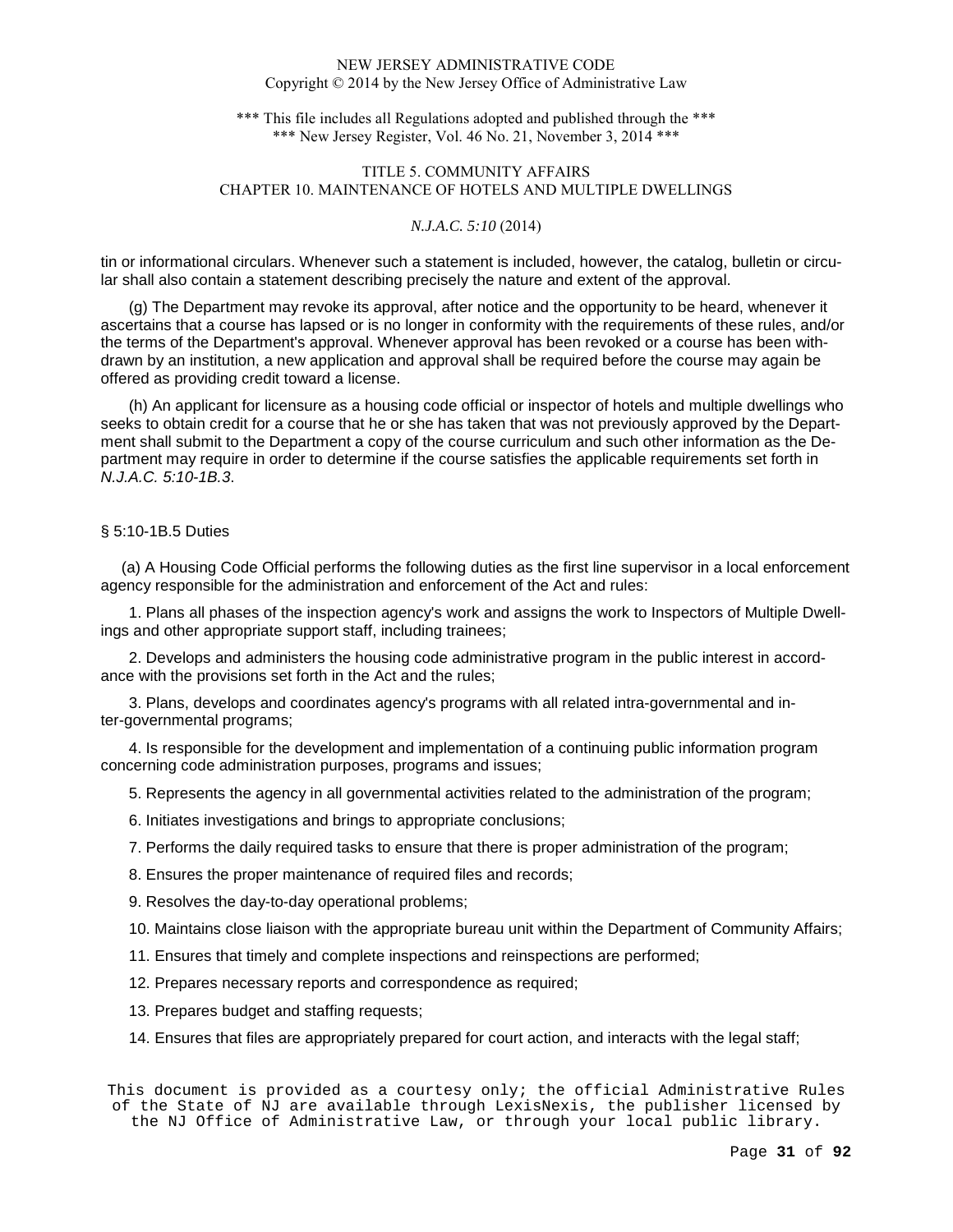\*\*\* This file includes all Regulations adopted and published through the \*\*\* \*\*\* New Jersey Register, Vol. 46 No. 21, November 3, 2014 \*\*\*

# TITLE 5. COMMUNITY AFFAIRS CHAPTER 10. MAINTENANCE OF HOTELS AND MULTIPLE DWELLINGS

## *N.J.A.C. 5:10* (2014)

15. Testifies in court when necessary; and

16. Performs any other related duties required for the efficient administration of the program.

(b) An Inspector of Hotels and Multiple Dwellings performs the following duties in a local agency responsible for the administration and enforcement of the Act and rules under the supervision of a Housing Code Official:

1. In accordance with the standards, procedures and guidelines, performs inspections and reinspections of hotels and multiple dwellings, as defined under the Act;

2. Serves subpoenas and other legal process notices;

3. Testifies in court as necessary;

4. Makes surveys of tax assessor's records and performs door-to-door canvassing to discover the existence of unregistered buildings under jurisdiction of the Act;

5. Prepares necessary reports upon which notices of violations and orders to abate are prepared;

6. Conducts investigations as required;

7. Supervises the on the job training of a trainee;

8. Assists other relevant agencies in interpreting and applying the rules and Act;

9. Prepares clear, concise and comprehensive reports containing the findings, conclusions and recommendations;

10. Prepares necessary reports upon which notices of violations and orders to abate are prepared;

11. Provides information to tenants and landlords and others concerning proper housing maintenance and other technical information; and

12. Performs other related duties as required.

(c) An Inspector of Hotels and Multiple Dwellings, Trainee performs the very basic inspection of hotels and multiple dwellings under the direct supervision of a licensed inspector of hotels and multiple dwellings or housing code official. An Inspector of Hotels and Multiple Dwellings, Trainee:

1. Prepares clear and concise reports including findings, conclusions and recommendations;

2. Accompanies a licensed inspector on inspections to experience the diverse activities of an inspector; and

3. Performs other related duties as required.

## § 5:10-1B.6. Renewal of license

 (a) Every three years, any license already issued shall be renewed upon submission of an application, payment of the required fee, as defined in N.J.A.C. 5:10-1B.8, and verification by the Bureau that the applicant has met such continuing educational requirements under (e) below. The Bureau shall renew the li-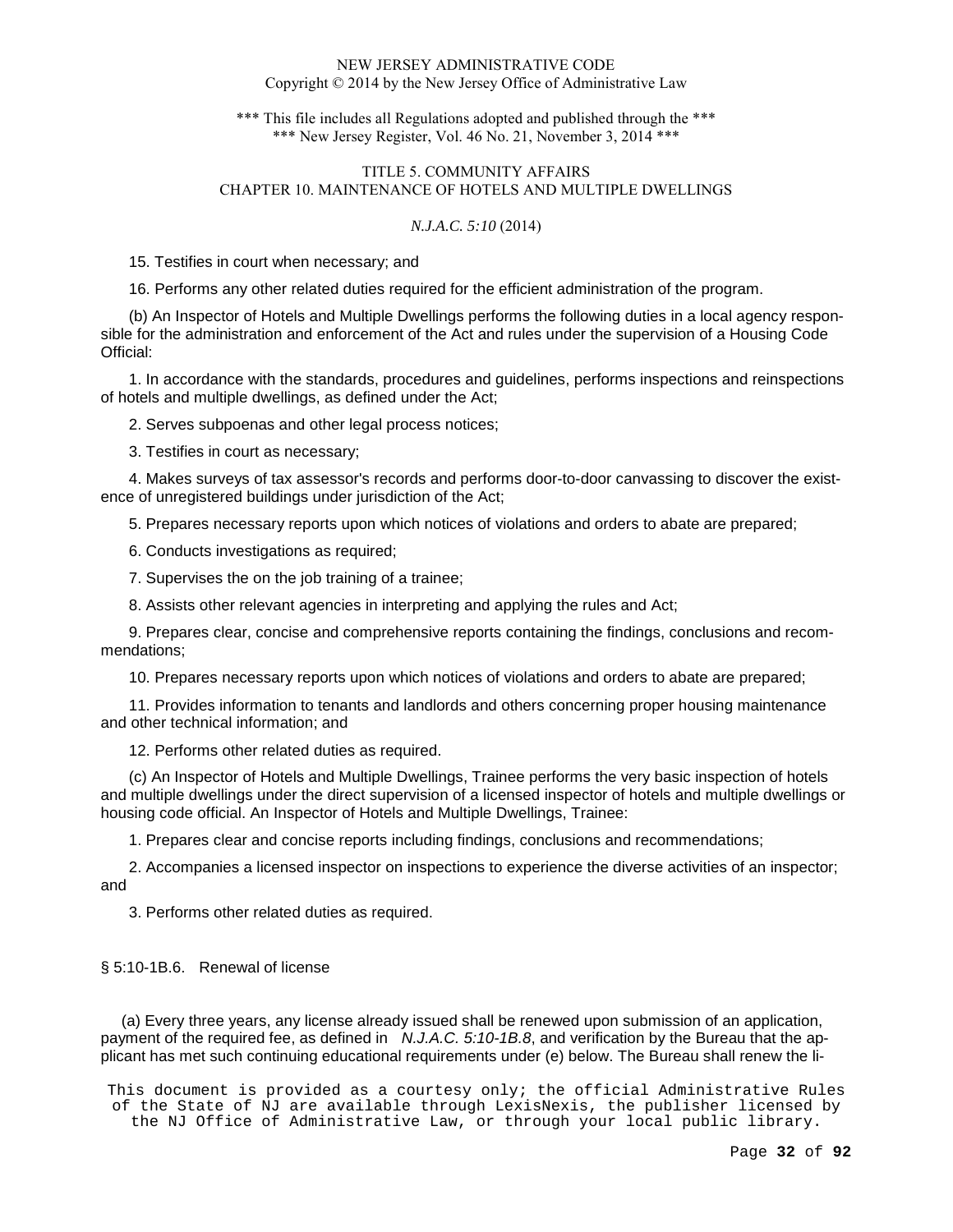\*\*\* This file includes all Regulations adopted and published through the \*\*\* \*\*\* New Jersey Register, Vol. 46 No. 21, November 3, 2014 \*\*\*

# TITLE 5. COMMUNITY AFFAIRS CHAPTER 10. MAINTENANCE OF HOTELS AND MULTIPLE DWELLINGS

## *N.J.A.C. 5:10* (2014)

cense previously issued for a term of three years. The renewal period shall begin 60 days prior to the expiration dates, which shall be July 31 or January 31.

 (b) The Bureau shall issue, upon application, a duplicate license of the appropriate type and specialty upon a finding that the license has been issued and the applicant is entitled to such license to replace the one which has been lost, destroyed or mutilated. Payment of a fee of 50 percent of the application fee shall be required.

 (c) Where the holder of a license has allowed it to lapse by failing to renew the license, as provided in (a) above, within three years of the license having lapsed, then the application may be made in the same manner as a regular renewal, but the application shall be accompanied by the appropriate renewal fee and an additional late fee determined in accordance with N.J.A.C. 5:10-1B.8(b). Additionally, the licensee must make up or meet the appropriate continuing education requirement for each active and expired year, as specified in (e) below.

 1. Where the license has lapsed for a period exceeding three years or has been revoked, a new application shall be required, in accordance with  $N.J.A.C. 5:10-1B.2$ , and the applicant shall meet all current licensure requirements. In any such case, the provisions of  $N.J.A.C. 5:10-1B.2(b)4i$  and ii shall not apply.

 (d) After revocation of a license upon any of the grounds set forth in these rules, the Bureau may not renew or reinstate such license; however, a person may file a new application for a license with the Bureau. When it can be shown that all loss caused by the act or omission for which the license was revoked has been fully satisfied, that the applicant has been legally rehabilitated and that all conditions imposed by the decision of revocation have been complied with, the Bureau may issue a new license. No new license shall be issued if the cause for revocation was conviction of a crime of any degree which crime was in connection with Code enforcement.

(e) Continuing education requirements for each three-year license cycle are as follows:

 1. The following continuing education requirements are based upon the type(s) of license(s) held, and not upon employment positions held. Continuing education units (CEUs) shall be subject to approval by the Department. One CEU equals 10 contact hours of instruction. CEUs will be awarded both for technical and for administrative licenses.

i. Inspector of Hotels and Multiple Dwellings: 1.5 technical CEUs.

 ii. Inspector of Hotels and Multiple Dwellings and Housing Code Official: 1.0 administrative CEU and 1.5 technical CEUs.

 2. If an individual adds the Housing Code Official license to an existing Inspector of Hotels and Multiple Dwellings license, there shall be no additional continuing educational requirements for the Housing Code Official license during that licensing period.

 3. CEU credit for a given course shall be allowed with respect to all licenses held by a licensee to which the course may be applicable.

§ 5:10-1B.7 Revocation of licensure and alternative sanctions

 (a) The Bureau may suspend or revoke a license, and/or assess a civil penalty of not more than \$ 500.00, if the Bureau determines that the holder:

1. Has violated any of the provisions of the Act or rules;

2. Has obtained a license by fraud or misrepresentation, or the person named in the license has obtained it by fraud or misrepresentation;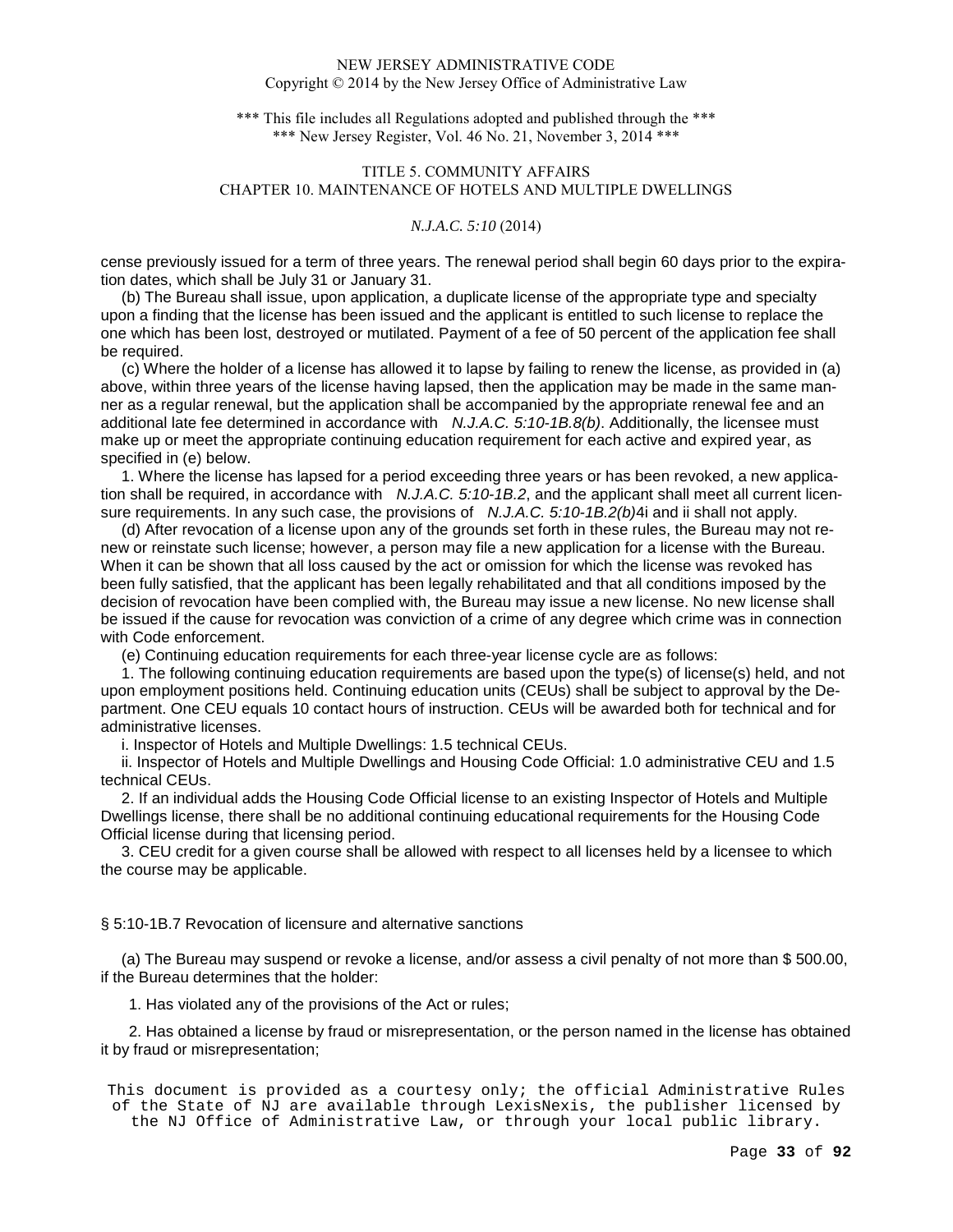\*\*\* This file includes all Regulations adopted and published through the \*\*\* \*\*\* New Jersey Register, Vol. 46 No. 21, November 3, 2014 \*\*\*

# TITLE 5. COMMUNITY AFFAIRS CHAPTER 10. MAINTENANCE OF HOTELS AND MULTIPLE DWELLINGS

## *N.J.A.C. 5:10* (2014)

3. Has aided or abetted in practice as a licensed enforcement official or inspector any person not authorized to practice as an enforcement official or inspector under the provisions of these rules;

4. Has fraudulently or deceitfully practiced as a licensed enforcement official or inspector;

5. Has been grossly negligent or has engaged in misconduct in the performance of any of his or her duties;

6. Has failed, over a period of time, to maintain a minimally acceptable level of competence;

7. Has been found to have failed to report an offer or bribe or other factor in a proceeding under the Act or other appropriate law of this or any other State or jurisdiction;

8. Has failed to comply with any order issued by the Department;

9. Has made a false or misleading written statement, or has made a material omission in any submission to the Department; or

10. Has failed to enforce the Act or rules.

(b) The Bureau, in addition or as an alternative, as the case may be, to revoking or suspending a license, or assessing a penalty, may issue a letter or warning, reprimand, or censure with regard to any conduct which, in the judgment of the Bureau, warrants a letter of warning, reprimand, or censure. Such letter, in addition to any other filing requirements, shall be made a part of the licensing file of the individual.

(c) Conviction of a crime, or an offense in connection with the practice as a licensed enforcement official or inspector, shall result in revocation of a license.

(d) Any sanctions imposed by the Division of Codes and Standards pursuant to N.J.S.A. 52:27D-119 et seq. or the Division of Fire Safety pursuant to N.J.S.A. 52:27D-192 et seq. shall constitute grounds for imposition of sanctions under this section.

(e) Any person aggrieved by any action of the Bureau pursuant to this chapter shall be entitled to a hearing before the Office of Administrative Law in accordance with the Administrative Procedure Act as provided in N.J.A.C. 5:10-1B.1.

## § 5:10-1B.8. Fees

 (a) No application for a license shall be acted upon unless the application is accompanied by a fee or fees as follows:

 1. The initial application fee shall be \$65.00, regardless of the number or type(s) of licenses applied for at the same time; and

 2. The three-year renewal application fee shall be \$65.00, regardless of the number or type of license renewals applied for at the same time.

 (b) There shall be a late fee of \$65.00 per year or portion thereof that shall be required to be paid, in addition to the application fee, as part of any application for renewal of a lapsed license within three years of the date of expiration.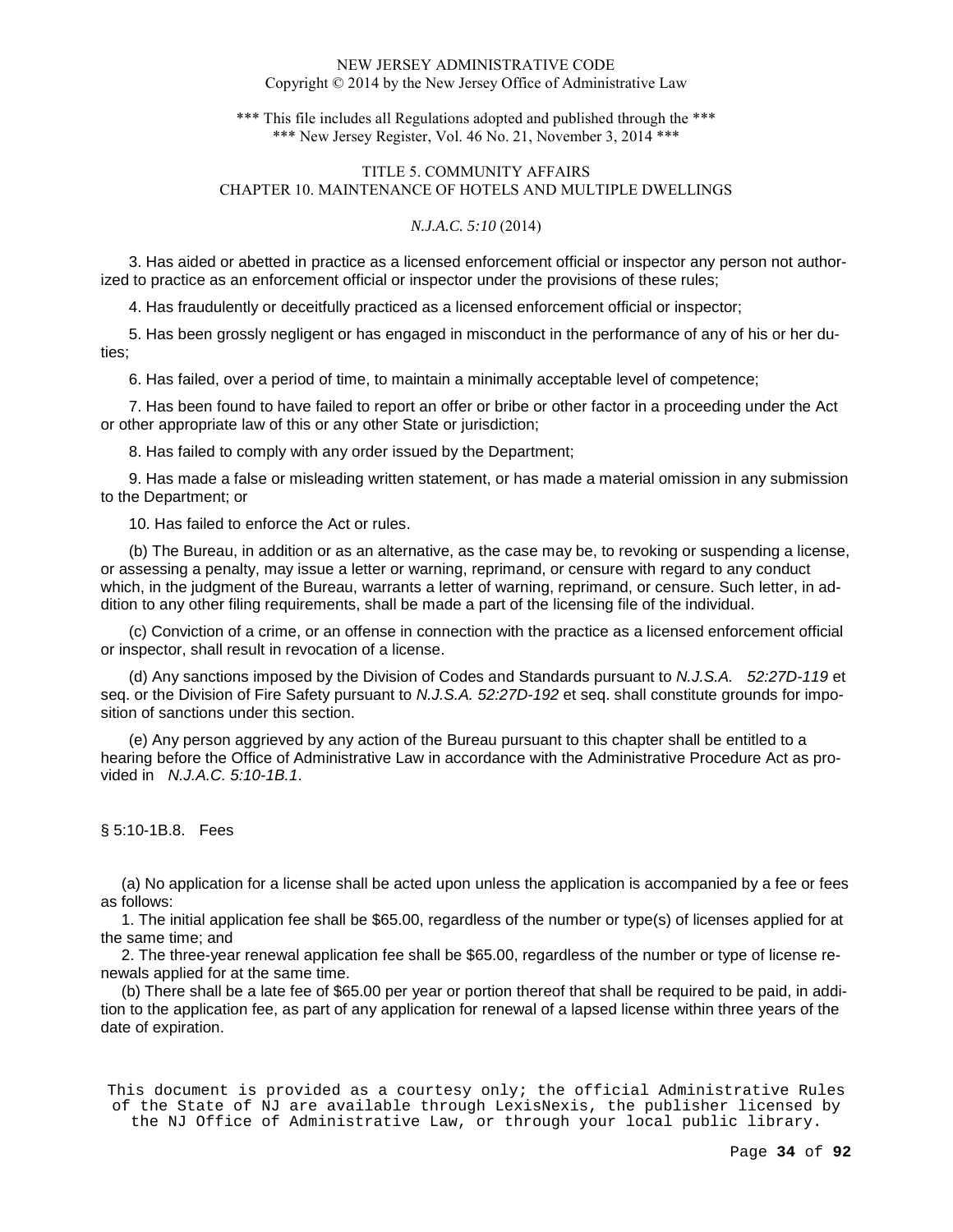\*\*\* This file includes all Regulations adopted and published through the \*\*\* \*\*\* New Jersey Register, Vol. 46 No. 21, November 3, 2014 \*\*\*

# TITLE 5. COMMUNITY AFFAIRS CHAPTER 10. MAINTENANCE OF HOTELS AND MULTIPLE DWELLINGS

### *N.J.A.C. 5:10* (2014)

 (c) Any person holding a State Uniform Construction Code license shall have a license issued pursuant to this chapter so that its expiration date will coincide with that of the construction code license. In such event, the same form may be used to apply for renewal of both the construction code license(s) and the license(s) issued pursuant to this chapter and the only renewal fee shall be as required by  $N.J.A.C. 5:23-5.23$ .

(d) All fees specified in this section shall be nonrefundable.

## § 5:10-2.1 Tense, gender and number

 Words used in the present tense include the future; words used in the masculine gender include the feminine and neuter; words used in the singular include the plural and the plural the singular.

# § 5:10-2.2 Definitions

 The following words and terms, when used in this chapter, shall have the following meanings, unless the context clearly indicates otherwise:

"Act", See "Law or Act" of this section.

"Adjoining grade elevation" means the average elevation of the final grade adjoining all exterior walls of a building, calculated from grade elevations taken at intervals of 10 feet around the perimeter of the building.

"Alteration", as applied to a building or structure, means a change or rearrangement in the structural parts or in the egress facilities of any such building or structure, or any enlargement thereof, whether by extension on any side or by any increase in height, or the moving of such building or structure from one location or position to another.

"ANSI" means the American National Standards Institute, Inc.

"Approved" means approved by the Bureau of Housing Inspection or its duly authorized representative.

"Architect" means a person registered to practice the profession of architecture under the laws of the State of New Jersey.

"ASHRAE" means the American Society of Heating, Refrigerating and Air-Conditioning Engineers.

"Attic" means the space between the ceiling beams of the top story and the roof rafters.

"Basement" means that portion of a building which is partly below and partly above grade, and has at least one half its ceiling height above grade.

"Basin" means a plumbing fixture located in a bathroom or in close proximity thereto and used exclusively for sanitation operations.

"Bathroom" means any enclosed space containing one or more bathtubs, or showers, or both, and which also may contain water closets, lavatories or fixtures serving similar purposes.

"Board" means the Hotel and Multiple Dwelling Health and Safety Board. (See N.J.S.A. 55:13A-3(c).)

"BOCA" means the Building Officials and Code Administrators International.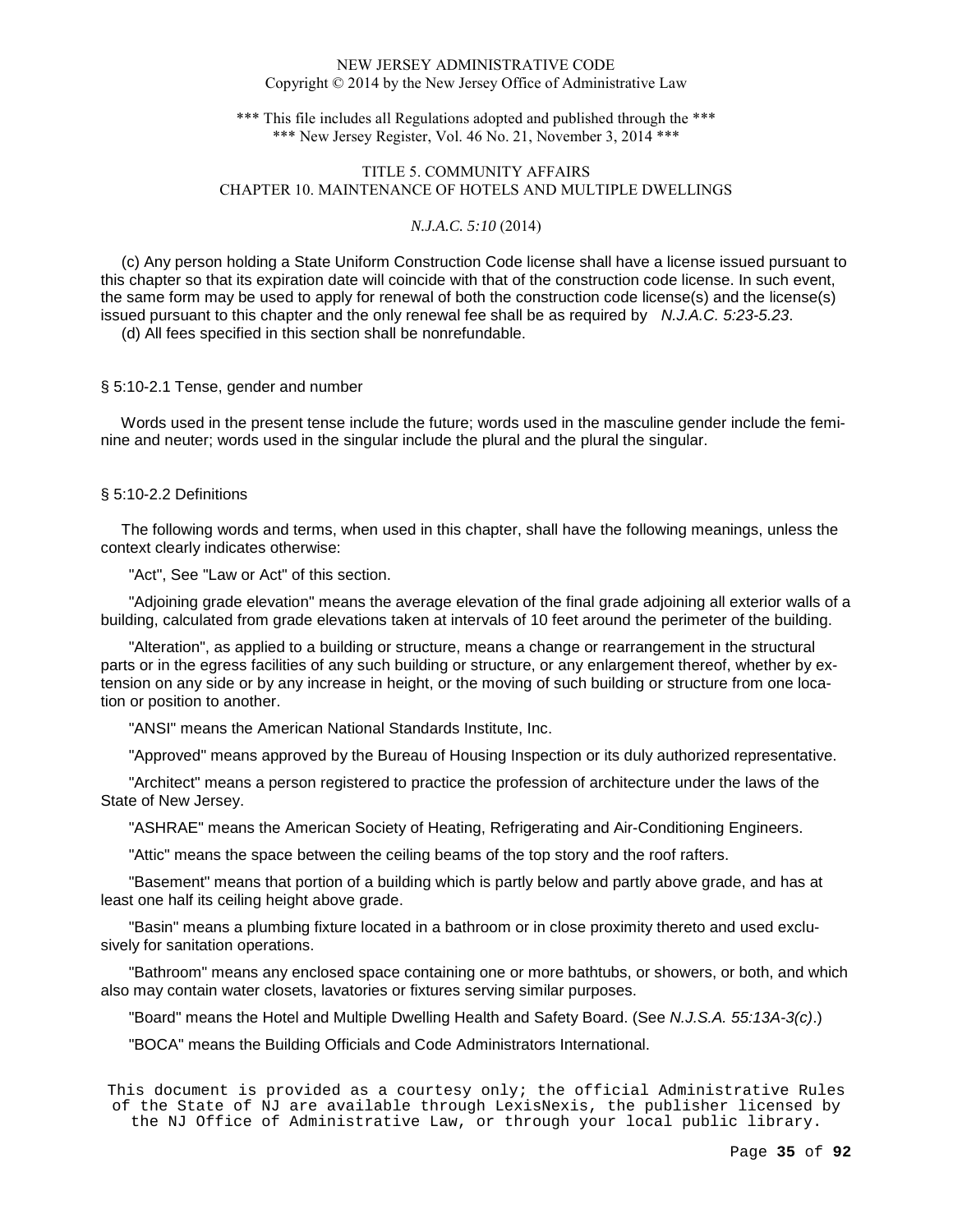\*\*\* This file includes all Regulations adopted and published through the \*\*\* \*\*\* New Jersey Register, Vol. 46 No. 21, November 3, 2014 \*\*\*

# TITLE 5. COMMUNITY AFFAIRS CHAPTER 10. MAINTENANCE OF HOTELS AND MULTIPLE DWELLINGS

## *N.J.A.C. 5:10* (2014)

"Building" means a structure built, erected and framed of component structural parts designed for the housing, shelter, enclosure and support of individuals, animals or property of any kind which is enclosed within exterior walls on all sides.

"Bureau" means the Bureau of Housing Inspection. (See N.J.S.A. 55:13A-3(d).)

"Ceiling height" means vertical distance between the finished floor and the finished ceiling.

"Cellar" means that portion of a building which is partly or completely below grade, and has more than one-half its ceiling height below grade.

"Central heating" means the provision of heat throughout a building by means of one or more heating units or furnaces centrally located in a building, rather than by means of individual heating units or furnaces located in some or all of the units of dwelling space in said building.

"Child-protection window guard" or "window guard" means a bar, screen or grille assembly designed to be installed in a window for the purpose of preventing accidental fall or ejection of a child through the window.

"Chimney" means a vertical enclosure containing one or more flues used to remove hot gases from burning fuel, refuse, or from industrial processes.

"Commissioner" means the Commissioner of the Department of Community Affairs, New Jersey or his duly authorized representative.

"Common area" means all areas accessible to, and which may be utilized by either occupants of a building or the general public, or both, including, but not limited to, vestibules, hallways, stairways, landings and common space and occupiable room or space, as hereinafter defined, which is not part of any dwelling unit. This definition shall also mean and include any area accessible to the owner or manager or any person employed in the maintenance of the building which is not part of any dwelling unit.

"Concurrent loads" means two or more elements of dead or live load that, for purposes of design, are considered to act simultaneously.

"Condominium" means the form of ownership of real property under a master deed providing for ownership by one or more owners of units, together with an undivided interest in common elements appurtenant to each such unit. (See N.J.S.A. 46:8B-3 and 55:13A-3(q).)

"Construction" means any or all work or operations necessary or incidental to the erection, demolition, assembling, installing, or equipping of buildings, or any alterations and operations incidental thereto. The term "construction" shall include land clearing, grading, excavating and filling. It shall also mean the finished product of any such work or operations.

"Construction class (group)" means the category in which a building or space is classified based on the fire-resistance ratings of its construction elements as set forth in the current edition of the BOCA National Building Code.

"Cooperative" means a housing corporation or association which entitles the holder of a share or membership interest thereof to possess and occupy for dwelling purposes a house, apartment or other structure owned or leased by said corporation or association, or to lease or purchase a dwelling constructed or to be constructed by said corporation or association. (See N.J.S.A. 55:13A-3(r).)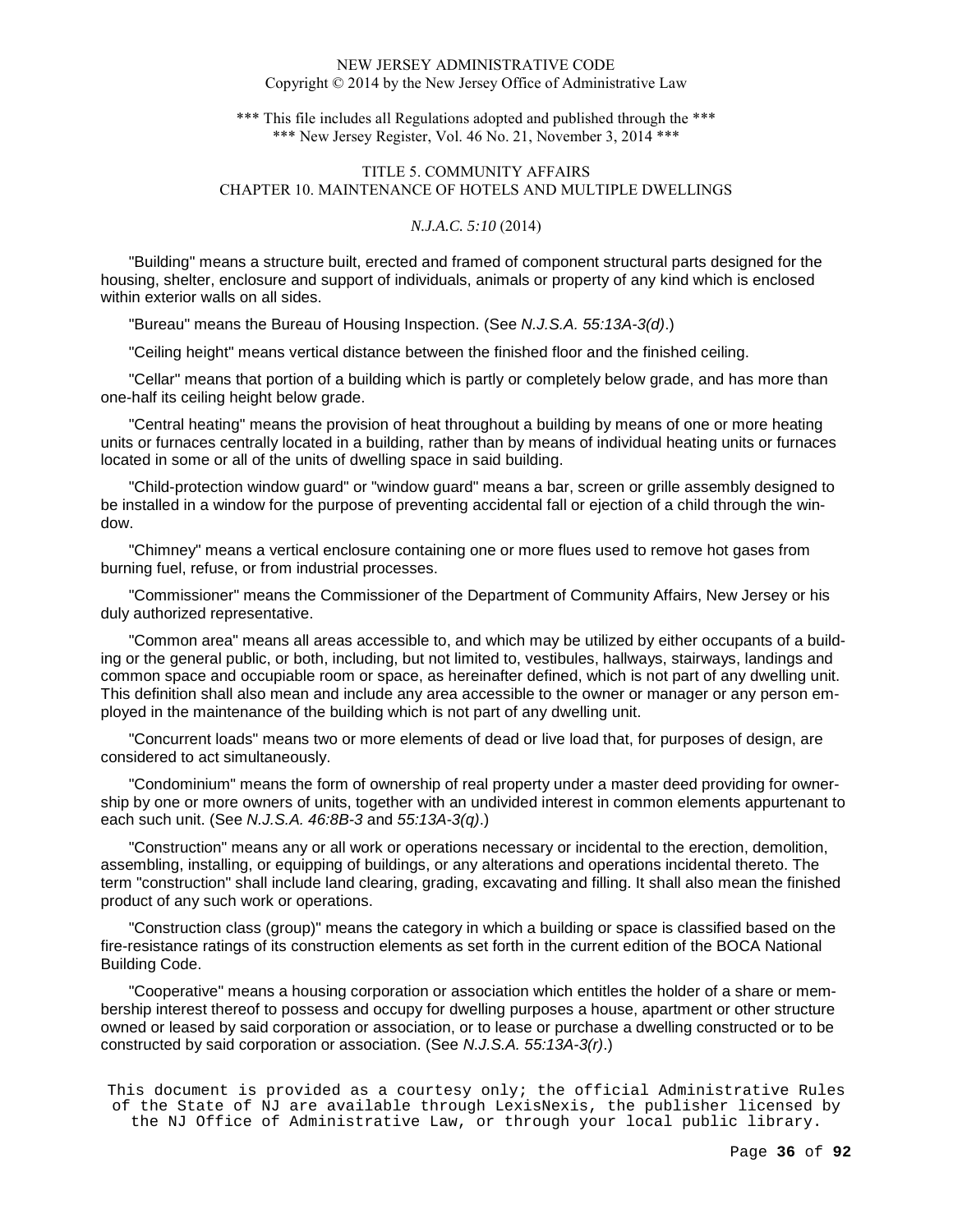\*\*\* This file includes all Regulations adopted and published through the \*\*\* \*\*\* New Jersey Register, Vol. 46 No. 21, November 3, 2014 \*\*\*

# TITLE 5. COMMUNITY AFFAIRS CHAPTER 10. MAINTENANCE OF HOTELS AND MULTIPLE DWELLINGS

# *N.J.A.C. 5:10* (2014)

"Corridor" means an enclosed passage providing a means of access from rooms or spaces to an exit.

"Court" means an open, uncovered, and unoccupied space on the same lot with a building.

"Crawl space" means an unoccupiable area in a building not more than 48 inches in height.

"Dead-end" means a portion of a corridor in which the travel to an exit is in one direction only.

 "Demolition" means the dismantling or razing of all or part of a building, including operations incidental thereto.

"Department" means the Department of Community Affairs, State of New Jersey.

"Design winter conditions" means the design temperature at the nearest locality reported in the latest edition of the Handbook of the American Engineers Society of Heating, Refrigeration and Air Conditioning Engineers (ASHRAE).

"Deterioration" means decay, damage, loss of material or ability to function as intended caused by exposure to the elements.

"Director" means the Director of the Division of Housing and Development.

"Drainage system" means all the piping within public or private premises, which conveys sewage, rain water, or other liquid wastes to a legal point of disposal, but shall not include the mains of public sewer system or private or public sewage-treatment or disposal plant.

"Duct (Ventilation)" means a pipe, tube, shaft, conduit, or an enclosed space within a wall or structure, used for conveying air.

"Dumbwaiter" means a hoisting and lowering mechanism equipped with a car that moves in guides in a substantially vertical direction, the floor area of which does not exceed nine square feet, whose total inside height, whether or not provided with fixed or movable shelves does not exceed four feet, the capacity of which does not exceed 500 pounds and that is used exclusively for carrying materials.

"Dwelling space". (See N.J.A.C. 5:10-2.2, definition of "Unit of dwelling space".)

"Dwelling unit" means a room or rooms, or suite or apartment, that is occupied or intended to be occupied for sleeping or dwelling purposes by one or more persons. (See N.J.S.A. 55:13A-3(h).)

"Egress or means of egress" means a path by which ambulatory persons can travel safely and without assistance from a unit of dwelling space, dwelling unit or rooming unit along a continuous and unobstructed line to an exterior open area.

"Electrically supervised", as applied to a control circuit, means that in the event of interruption of the current supply or in the event of a break in the circuit, a specific signal will be given.

"Elevator" means a hoisting and lowering mechanism equipped with a car or platform that moves in guides in a substantially vertical direction, and that serves two or more floors of a building.

"Emancipated minor" means any person under the age of 18 who is gainfully employed and who is self-supporting or who is married to a spouse who is gainfully employed and who supports the said minor, or who is a student living away from home and in regular attendance in an institution of higher learning.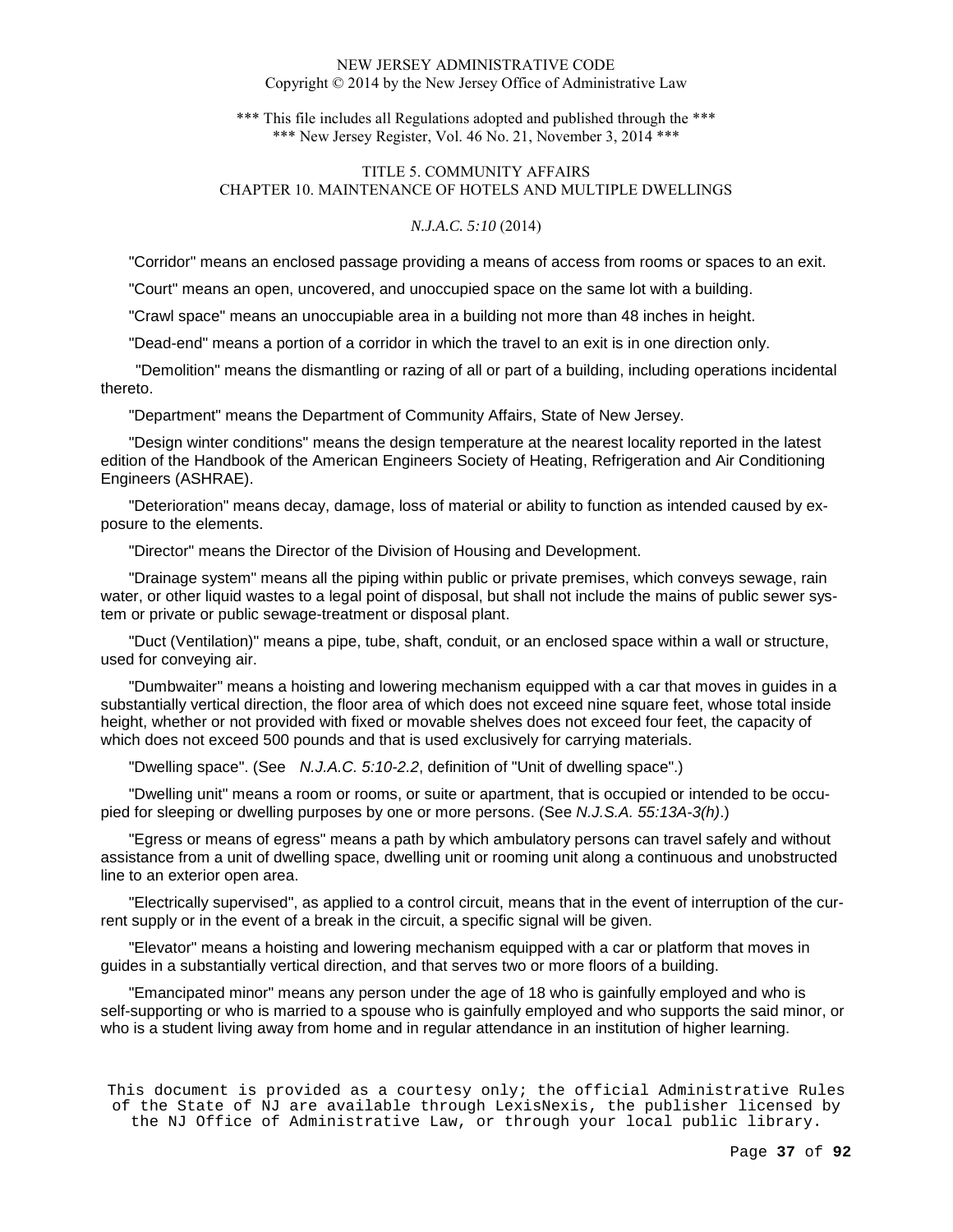\*\*\* This file includes all Regulations adopted and published through the \*\*\* \*\*\* New Jersey Register, Vol. 46 No. 21, November 3, 2014 \*\*\*

# TITLE 5. COMMUNITY AFFAIRS CHAPTER 10. MAINTENANCE OF HOTELS AND MULTIPLE DWELLINGS

# *N.J.A.C. 5:10* (2014)

"Engineer" means a person licensed to practice the profession of engineering under the law of the State of New Jersey.

"Exit" means a means of egress from the interior of a building to an open exterior space, including any or all of the following: door openings, enclosed vertical exits, grade passageways, horizontal exits, exterior stairs, or fire escapes; but not including access stairs, aisles, corridor doors or corridors.

"Expected to reside" means there is actual knowledge that a child will reside in a dwelling unit reserved for the elderly or designated exclusively for persons with disabilities. If a resident woman is known to be pregnant, there is actual knowledge that a child will reside in the dwelling unit.

"Extermination" means the process of controlling and eliminating of insects, rodents or other pests by eliminating their harborage places, by removing or making inaccessible materials that may serve as their food, by poisoning, spraying, fumigating, trapping, or by any other recognized and lawful pest-elimination methods.

"Fire resistance rating" means the time in hours or fractions thereof that materials or their assemblies will withstand fire exposure as determined by a fire test made in conformity with recognized standards.

"Fire separation wall" means a fire resistance rated assembly of materials having protected openings which is designed to restrict the spread of fire.

"Fire wall" means a fire resistance rated wall, having no unprotected openings, which restricts the spread of fire and extends openings, which restricts the spread of fire and extends continuously from the foundation to or through the roof.

"Floor area" means the projected horizontal area enclosed inside of walls, partitions, or other enclosing construction.

"Flue" means an enclosed passageway in a chimney to carry products of combustion to the outer air.

"Footing" means a foundation element consisting of an enlargement of a foundation pier or foundation wall, wherein the soil materials along the sides of and underlying the element may be visually inspected prior to and during its construction.

"Foundation (Building)" means a construction that transfers building loads to the support soil.

"Foundation wall" means a wall extending below grade.

"Fresh air" means outdoor air.

"Fuel-burning appliance" means a device or apparatus which is designed to utilize natural gas, manufactured gas, mixed gas, liquefied petroleum products, solid fuel, oil or any gas as a fuel for heating, cooling, hot water, cooking, generating light or power or for aesthetics.

"Garbage" means rubbish and refuse as defined in this section.

"Grade" means a reference plane representing the average of finished ground level adjoining the building at all exterior walls.

"Grade passageway" means a horizontal extension of a vertical exit or a passage leading from a yard or court to an open exterior space.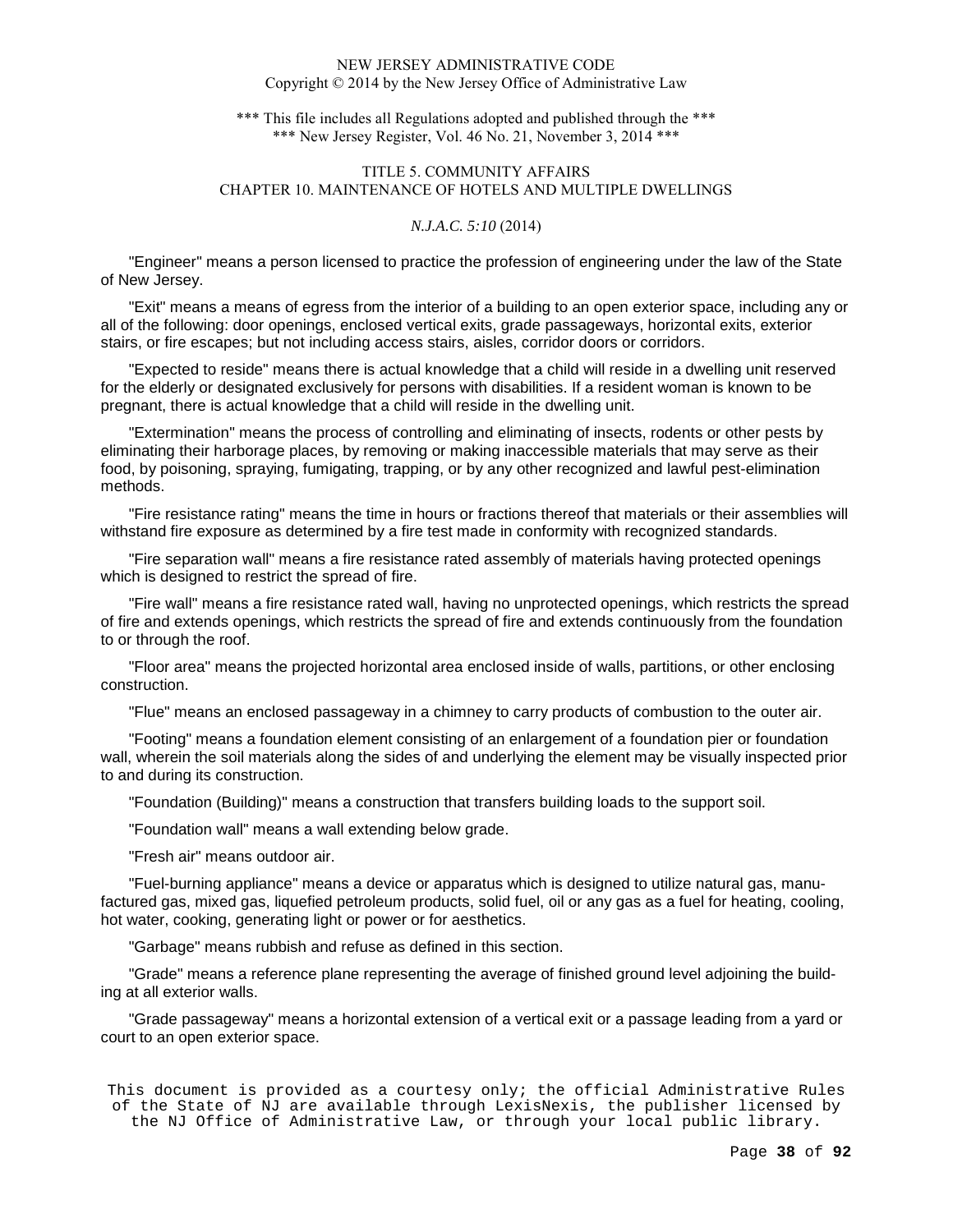\*\*\* This file includes all Regulations adopted and published through the \*\*\* \*\*\* New Jersey Register, Vol. 46 No. 21, November 3, 2014 \*\*\*

# TITLE 5. COMMUNITY AFFAIRS CHAPTER 10. MAINTENANCE OF HOTELS AND MULTIPLE DWELLINGS

# *N.J.A.C. 5:10* (2014)

"Guest" means any person who occupies a unit of dwelling space either as a temporary occupant or transient in an establishment holding itself out as serving transients or on a temporary or permanent basis in an establishment providing housekeeping or dining services on a regular basis to occupants.

"Habitable room" means a residential room or space, having an area exceeding 59 square feet in which the ordinary functions of domestic life are carried on, and which includes bedrooms, living rooms, studies, recreation rooms, kitchens, dining rooms, and other similar spaces, but does not include closets, halls, stairs, laundry rooms, or bathrooms.

"Hazard" means a condition which because of faulty construction or maintenance of the premises creates significant and recognizable danger or risk to the health and safety of persons on or near the premises.

"Height (Buildings)" means the vertical distance from the curb level to the highest point of the roof beams in the case of flat roofs, or to a point at the average height of the gable in the case of roofs having a pitch of more than one foot in 4 1/2 feet; except that where the curb level has not been legally established, or where every part of the building is set back more than 25 feet from a street line, the height shall be measured from the adjoining grade elevation.

"Hotel" means any building, including but not limited to any related structure, accessory building and land appurtenant thereto, and any part thereof, which contains ten or more dwelling units or has sleeping facilities for 25 or more persons and is kept, used, maintained, advertised as, or held out to be, a place where sleeping or dwelling accommodations are available to guests. "Hotel" also means any facility that is commonly regarded as a hotel, motor hotel, motel or established guesthouse in the community in which it is located. "Hotel" does not include those facilities that are excluded by statute. (See N.J.S.A. 55:13A-3(j).)

"Housing for the elderly" means retirement communities or similar types of housing reserved for households composed of one or more persons 62 years of age or more, or other age if recognized as elderly by a specific Federal housing assistance program.

"Infestation" means the presence within a hotel or multiple dwelling of any insects, rodents or other pests. Infestation shall include breeding areas on the exterior of the premises so located that products thereof may spread to the interior of any building subject to these regulations.

"Interim controls" means a set of measures designed to reduce temporarily human exposure or likely exposure to lead-based paint hazards, including specialized cleaning, repairs, maintenance, painting, temporary containment, ongoing monitoring of lead-based paint hazards or potential hazards, and the establishment and operation of management and resident education programs, or the term as it is defined under 42 U.S.C. § 4851b.

"Janitorial services" means cleaning and maintaining of common areas including the making of minor repairs, attendance to the furnishing of heat and hot water where the owner is responsible for operation and maintenance thereof, the removal of garbage, refuse and rubbish from the premises, and the removal of snow, ice, dirt, and other matter creating obstructions or hazards from pedestrian paths, sidewalks and gutters.

"Kitchen" means any room or part of a room used for cooking or the preparation of food.

"Law" or "Act" means N.J.S.A. 55:13A-1 et seq., the Hotel and Multiple Dwelling Law.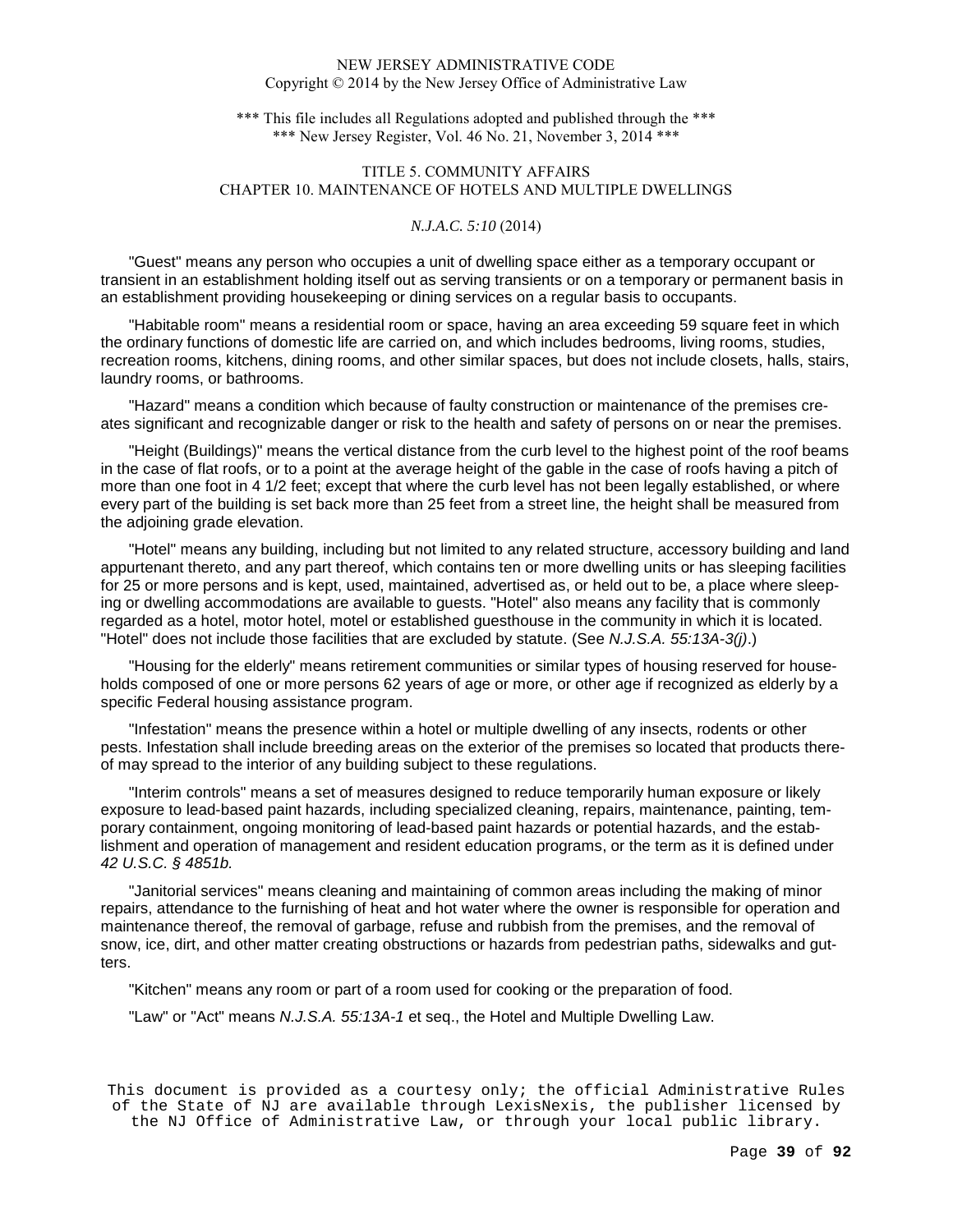\*\*\* This file includes all Regulations adopted and published through the \*\*\* \*\*\* New Jersey Register, Vol. 46 No. 21, November 3, 2014 \*\*\*

# TITLE 5. COMMUNITY AFFAIRS CHAPTER 10. MAINTENANCE OF HOTELS AND MULTIPLE DWELLINGS

# *N.J.A.C. 5:10* (2014)

"Lead hazard control work" means work to make housing lead-safe, or to mitigate through the use of interim controls as permitted under Federal law and as defined in 42 U.S.C. § 4851b, or to eliminate permanently lead-based hazards by abatement on a premises by a person certified to perform lead abatement work pursuant to sections 1 through 12 of P.L. 1993, c.288 and sections 14 through 24 of P.L. 1993, c.288.

"Lead-based paint" means paint or other surface coating material that contains lead equal to or in excess of 1.0 milligrams per centimeter squared or in excess of 0.5 percent by weight, or such other level as may be established by Federal law.

"Lead-based paint hazard" means any building or property condition that is not in compliance with the lead-safe maintenance requirements of this chapter, including, but not limited to, chipping or peeling paint or lead dust levels that exceed those established pursuant to N.J.A.C. 5:17, that causes exposure to lead from lead-contaminated dust or soil or lead-contaminated paint that is deteriorated or present in surfaces, that would result in adverse human health effects.

"Leader" means a vertical drainage pipe for conveying storm water from roof or gutter drains to a building house storm drain, building house drain (combined) or other means of disposal. The leader shall include the horizontal pipe to a single roof drain or gutter drain.

"Live load" means all occupants, materials, equipment, constructions or other elements of weight supported in, on or by a building that will or are likely to be moved or relocated during the expected life of the building.

"Local enforcing agency" or "local agency" means a permanent municipal, county or interlocal agency maintained for the purpose of conducting inspections and enforcing building maintenance laws, ordinances, codes and rules, that is supervised by, and has all hotel and multiple dwelling inspections performed by, persons licensed under this chapter.

"Mechanical ventilation" means the process of introducing outdoor air into, or removing vitiated air from a building by mechanical means. A mechanical ventilating system may include air heating, air cooling or air conditioning components.

"Minor" means any person who is under the age of 18. (See N.J.A.C. 5:10-2.2, definitions of "Emancipated minor" and "Unemancipated minor".)

"Multiple dwelling" means any building or structure and any land appurtenant thereto, and any portion thereof, in which three or more dwelling units are occupied or intended to be occupied by three or more persons living independently of each other. "Multiple dwelling" also means any group of ten or more buildings on a single parcel of land or on contiguous parcels under common ownership, in each of which two dwelling units are occupied or intended to be occupied by two persons or households living independently of each other, and any land appurtenant thereto, and any portion thereof. "Multiple dwelling" does not include those buildings and structures that are excluded by statute. (See N.J.S.A. 55:13A-3(k).)

"Municipality" means in addition to its legal meaning, two or more municipalities acting in concert through any public agency, joint committee, contractual arrangement or in any other manner authorized by law.

"Mutual housing corporation" means a not-for-profit corporation incorporated under the laws of the State of New Jersey on a mutual or cooperative basis within the scope of the "Lanham War Housing Act," 42 U.S.C. Sect. 1501 et seq., which acquired a National Defense Housing Project pursuant to said act. (See N.J.S.A. 55:13A-3(p).)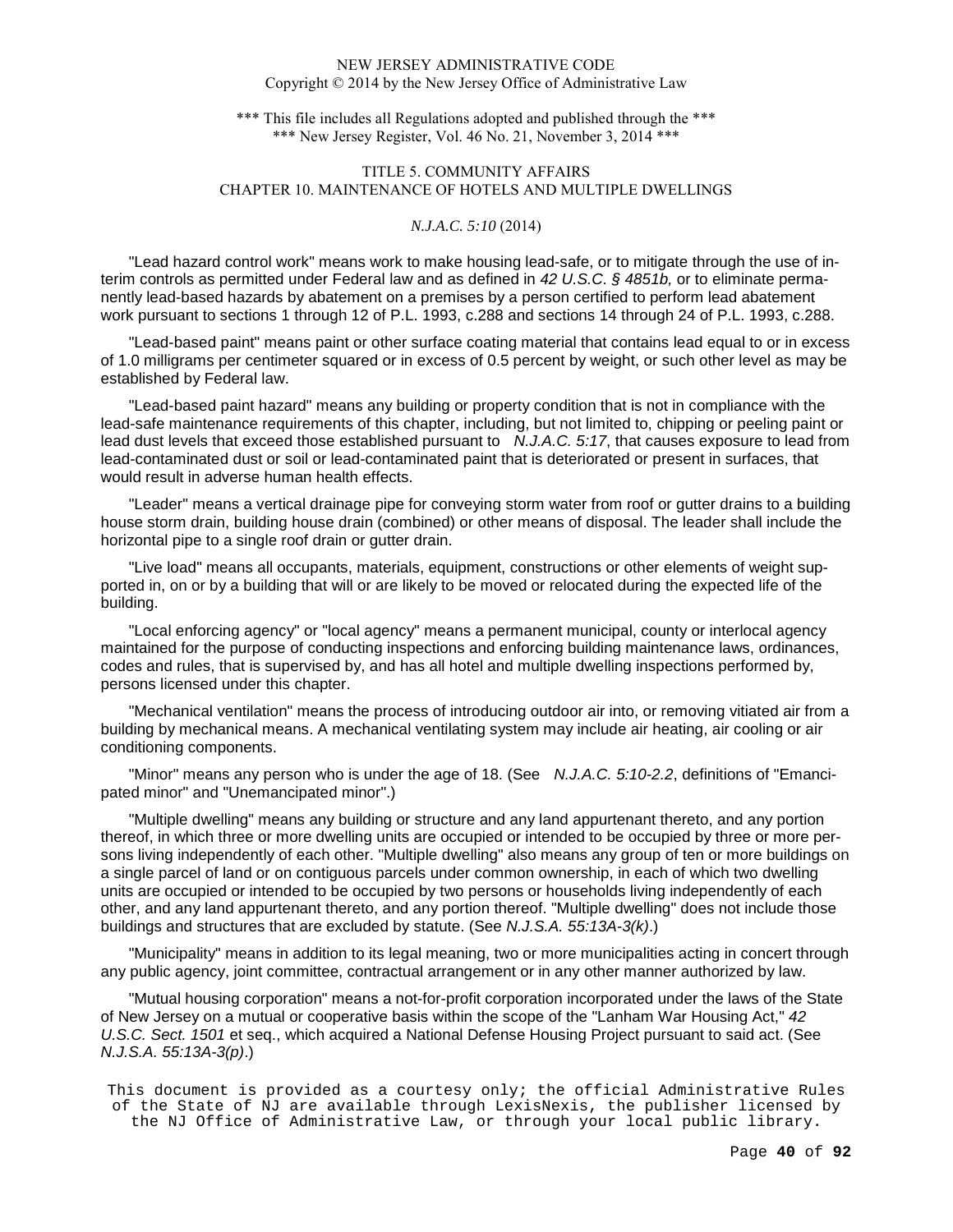\*\*\* This file includes all Regulations adopted and published through the \*\*\* \*\*\* New Jersey Register, Vol. 46 No. 21, November 3, 2014 \*\*\*

# TITLE 5. COMMUNITY AFFAIRS CHAPTER 10. MAINTENANCE OF HOTELS AND MULTIPLE DWELLINGS

## *N.J.A.C. 5:10* (2014)

"Natural ventilation" means ventilation by opening to outer air through windows, skylights, doors, louvers or stacks with or without wind-driven devices.

"New Jersey Uniform Construction Code" means N.J.S.A. 52:27D-119 et seq., N.J.A.C. 5:23-1.1 et seq., and the Subcodes adopted pursuant thereto.

"NFPA" means the National Fire Protection Association.

"Occupancy" means the purpose or activity for which a building or space is used or is designed or intended to be used.

"Occupant" means any person or persons, including guests, in actual physical possession or occupancy of a unit of dwelling space on a regular basis. For purposes of assigning specific duties or responsibilities, the term "occupant", unless the text indicates otherwise, shall mean the tenant, lessee, head of the family or household, or other adult person or emancipated minor assuming basic responsibility for the continued renting or occupancy of the dwelling space.

"Occupiable room" means a room or space, other than a habitable room, designed for human occupancy or use, in which persons may remain for a period of time for rest, amusement, dining, shopping, storing goods or other similar purposes, or in which persons may be engaged at work.

"Owner" means any person who owns, purports to own, or exercises control of any hotel, multiple dwelling or retreat lodging facility. "Owner" also means and includes any person who owns, purports to own, or exercises control over three or more dwelling units within a multiple dwelling.

"Partition" means a vertical unit or assembly of materials that separates one space from another within any story of a building.

"Person" means any individual, corporation, association, or other entity. (See N.J.S.A. 1:1-2 and 55:13A-3(m).)

"Plumbing" means the practice, materials, and fixtures used in the installation, maintenance, extension, and alteration of all piping, fixtures, appliances, equipment and appurtenances in connection with any of the following: sanitary drainage or storm drainage facilities, the venting system and the public or private water supply systems, within or adjacent to any building; also the practice and materials used in the installation, maintenance, extension, or alteration of storm water, liquid waste, or sewerage, and water-supply systems of any premises and their connection with any point or public disposal or other acceptable terminal.

"Plumbing fixtures" means installed receptacles, devices, or appliances that are supplied with water or which receive or discharge liquids or liquid-borne wastes.

"Potable water" means water free from impurities present in amounts sufficient to cause disease or harmful physiological effects. Its bacteriological and chemical quality shall conform to the requirements of the Department of Health.

"Premises" means land, improvements thereon, or any part thereof.

"Project" means a group of buildings subject to the Act that:

1. Are or are represented to be under common or substantially common ownership;

2. Are on a single lot or contiguous lots, and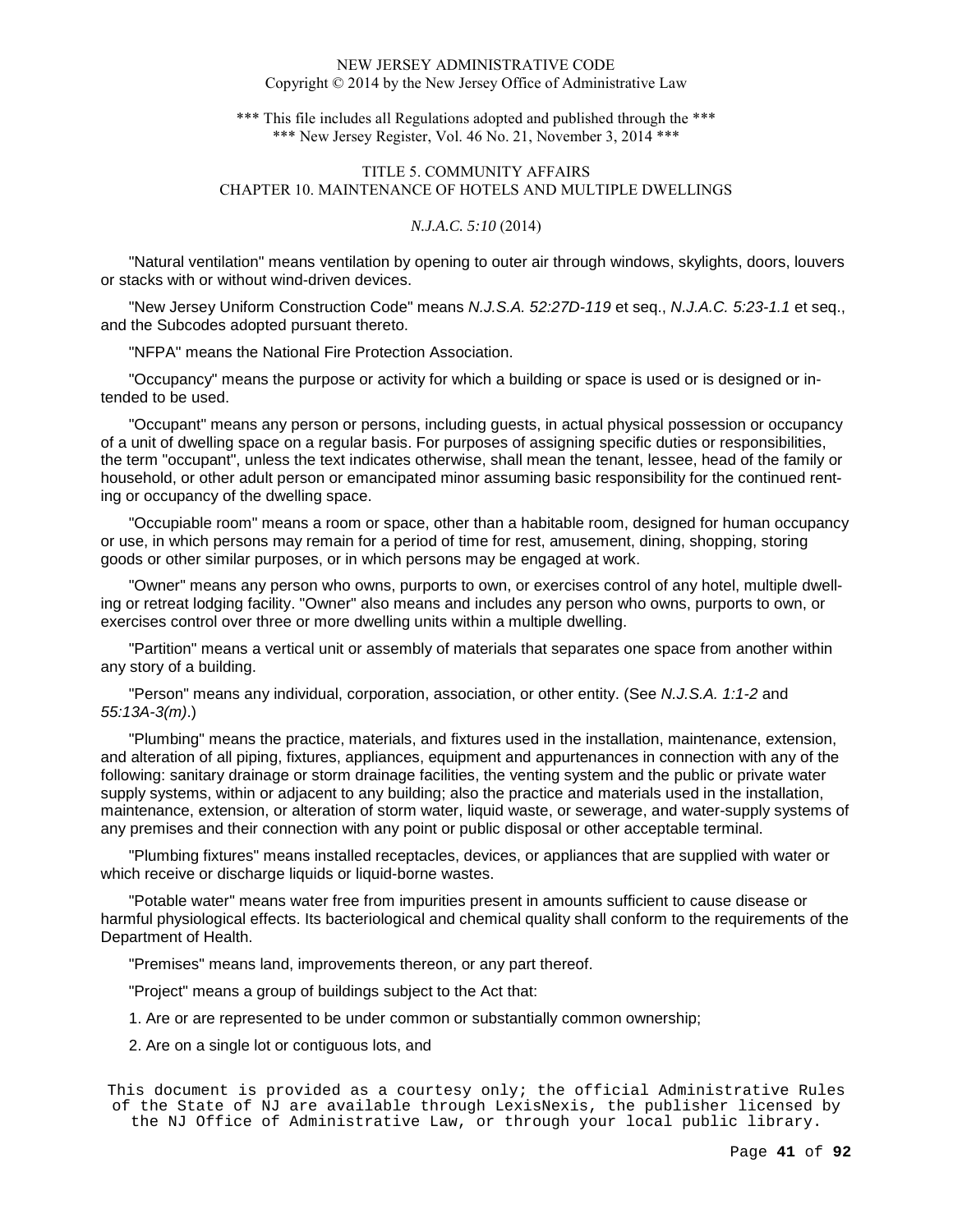\*\*\* This file includes all Regulations adopted and published through the \*\*\* \*\*\* New Jersey Register, Vol. 46 No. 21, November 3, 2014 \*\*\*

# TITLE 5. COMMUNITY AFFAIRS CHAPTER 10. MAINTENANCE OF HOTELS AND MULTIPLE DWELLINGS

# *N.J.A.C. 5:10* (2014)

3. Are named, designated or advertised as a common entity. Lots shall be considered to be contiguous even if they are separated by a public right-of-way. (See N.J.S.A. 55:13A-3(o).)

"Protective equipment" means any equipment, device, system or apparatus required or permitted to be constructed or installed in any hotel or multiple dwelling for the protection of occupants, intended occupants or the general public. (See N.J.S.A. 55:13A-3(i).)

"Refuse" means all putrescible solid wastes (except body wastes), including but not limited to garbage, rubbish, ashes, street cleanings, dead animals, abandoned automobiles, and solid market and industrial wastes.

"Regulations" means the rules contained in this chapter.

"Repair" means the replacement of existing work with equivalent materials for the purpose of its maintenance, but not including additional work that would affect safety, or affect required exit facilities, or a vital element of an elevator, plumbing, gas piping, wiring, ventilating, or heating installation, or any work that would be in violation of a provision of this code or any other law governing building construction.

"Required" means required by the provisions of these regulations.

"Retreat lodging facility" means a building or structure, including but not limited to any related structure, accessory building, and land appurtenant thereto, and any part thereof, owned by a nonprofit corporation or association which has tax-exempt charitable status under the Federal Internal Revenue Code and which has sleeping facilities used exclusively on a transient basis by persons participating in programs of a religious, cultural or educational nature, conducted under the sole auspices or one or more corporations or associations having tax-exempt charitable status under the Federal Internal Revenue Code, which are made available without any mandatory charge to such participants. (See N.J.S.A. 55:13A-3(s).)

"Roof" means the topmost slab or deck of a building, either flat or sloping with its supporting members, not including vertical supports.

"Rooming unit" means a unit of dwelling space located within a multiple dwelling or a hotel, forming a single habitable unit used or intended to be used for living and sleeping, but not for cooking or eating purposes.

"Rubbish" means nonputrescible solid waste consisting of both combustible and noncombustible waste, such as paper, wrappings, cigarettes, tin cans, yard clippings, leaves, wood, glass, bedding, crockery and similar materials.

"Sanitary system" means either the public system for disposal of sewage from the premises or, in the absence of such system, any private system available to the premises for the disposal of sewage.

"Self-closing", as applied to an opening protective, means a door, window, damper, or other device and its assembly that is normally kept in a closed position and that is equipped with an approved device to insure immediate closing after having been opened for use.

"Sewage" means any liquid waste containing animal or vegetable matter in suspension or solution, and may include liquids containing chemicals in solution.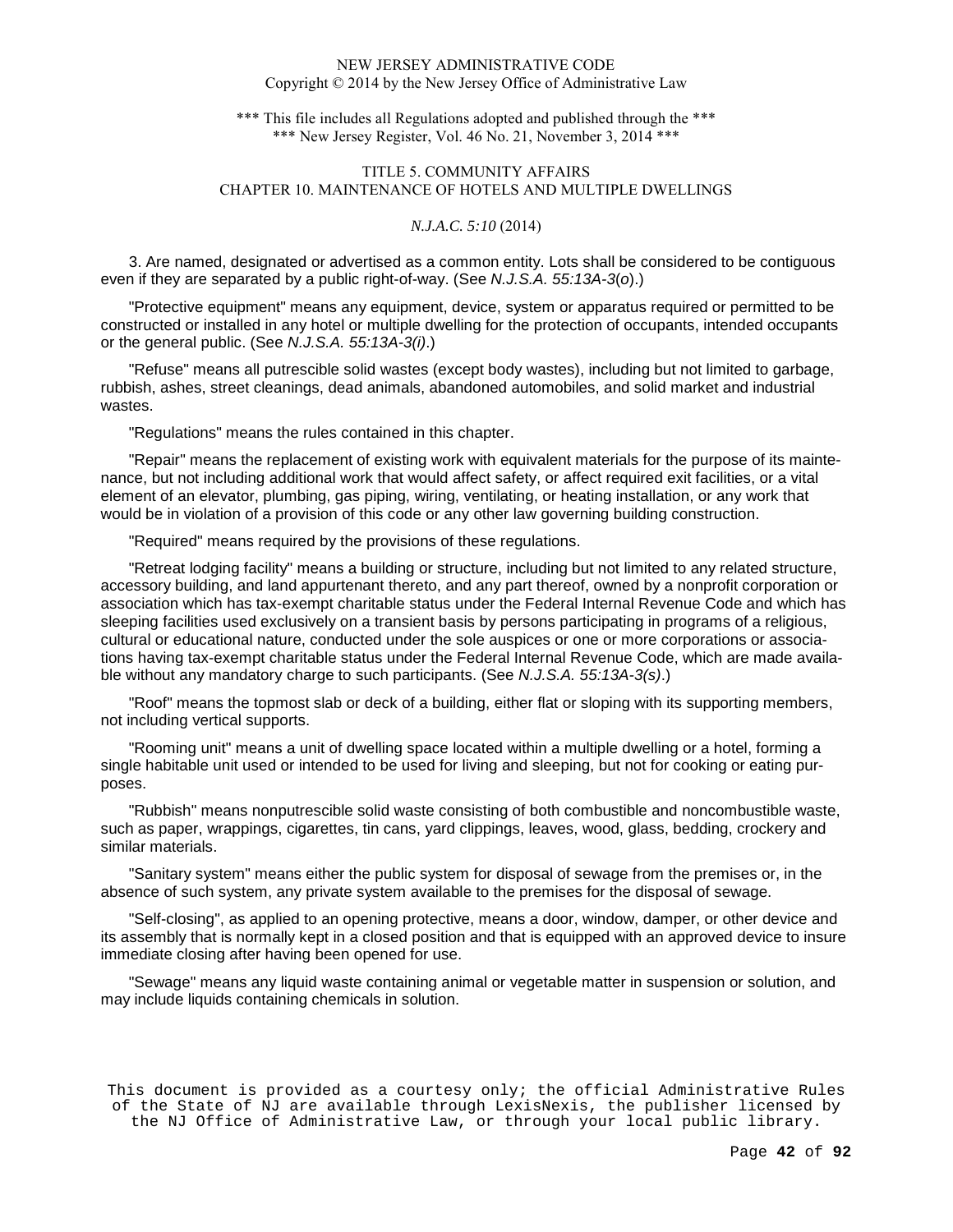\*\*\* This file includes all Regulations adopted and published through the \*\*\* \*\*\* New Jersey Register, Vol. 46 No. 21, November 3, 2014 \*\*\*

# TITLE 5. COMMUNITY AFFAIRS CHAPTER 10. MAINTENANCE OF HOTELS AND MULTIPLE DWELLINGS

# *N.J.A.C. 5:10* (2014)

"Shaft" means a vertical, inclined or offset passage, duct or hoistway, penetrating through two or more floors of a building or through a floor and roof, for the transmission of light, air, materials or persons, or the passage of pipes or other mechanical facilities.

"Shall", as used in this chapter, is always to be construed as mandatory.

"Sink" means a plumbing fixture located in a kitchen area and used exclusively for food preparation operations.

"Story" means that portion of a building that is between a floor level and the next higher level or roof above.

"Street" means a thoroughfare dedicated or devoted to public use by legal mapping or other lawful means.

"Structure" means an assembly of materials forming a construction for occupancy or use, including among others: buildings, stadia, tents, reviewing stands, platforms, stagings, observation towers, radio towers, tanks, trestles, open sheds, coal pockets, shelters, fences and display signs.

"Surface" means an area such as an interior or exterior wall, ceiling, floor, door, door frame, window sill, window frame, porch, stair, handrail and spindle, or other abradable surface, soil, furniture, a carpet, a radiator or a water pipe.

"Transient," as applied to occupancy, means occupancy for not more than 90 days by a person having a principal residence elsewhere.

"Unemancipated minor" means any person under the age of 18 who is not an "emancipated minor" as defined herein.

"Unit of dwelling space", see "Dwelling unit" of this section. (See N.J.S.A. 55:13A-3(h).)

"Use (used)" means the purpose for which a building, structure, or space is occupied or utilized, unless otherwise indicated by the text. Use (used) shall be construed as if followed by the words "or is intended, arranged, or designed to be used".

"Useable floor area" means that part of the floor area within a unit of dwelling space that can be considered useable for general living purposes, excluding areas devoted to built-in equipment, such as, wardrobes, cabinets, closets, kitchen units, and equipment or fixtures which are not readily available for use as floor area.

"Ventilation" means the supply and removal of air to and from any space by natural or mechanical means. (See also N.J.A.C. 5:10-2.2, definitions of "Mechanical ventilation" and "Natural ventilation".)

"Water distribution piping" means the pipes in a building or premises that convey water from the water service pipe to the plumbing fixtures and other water outlets.

"Water service pipe" means the pipe from the water (street) main or other source of water supply to the building served.

"Water (street) main" means a water supply pipe for public or community use controlled by public authority.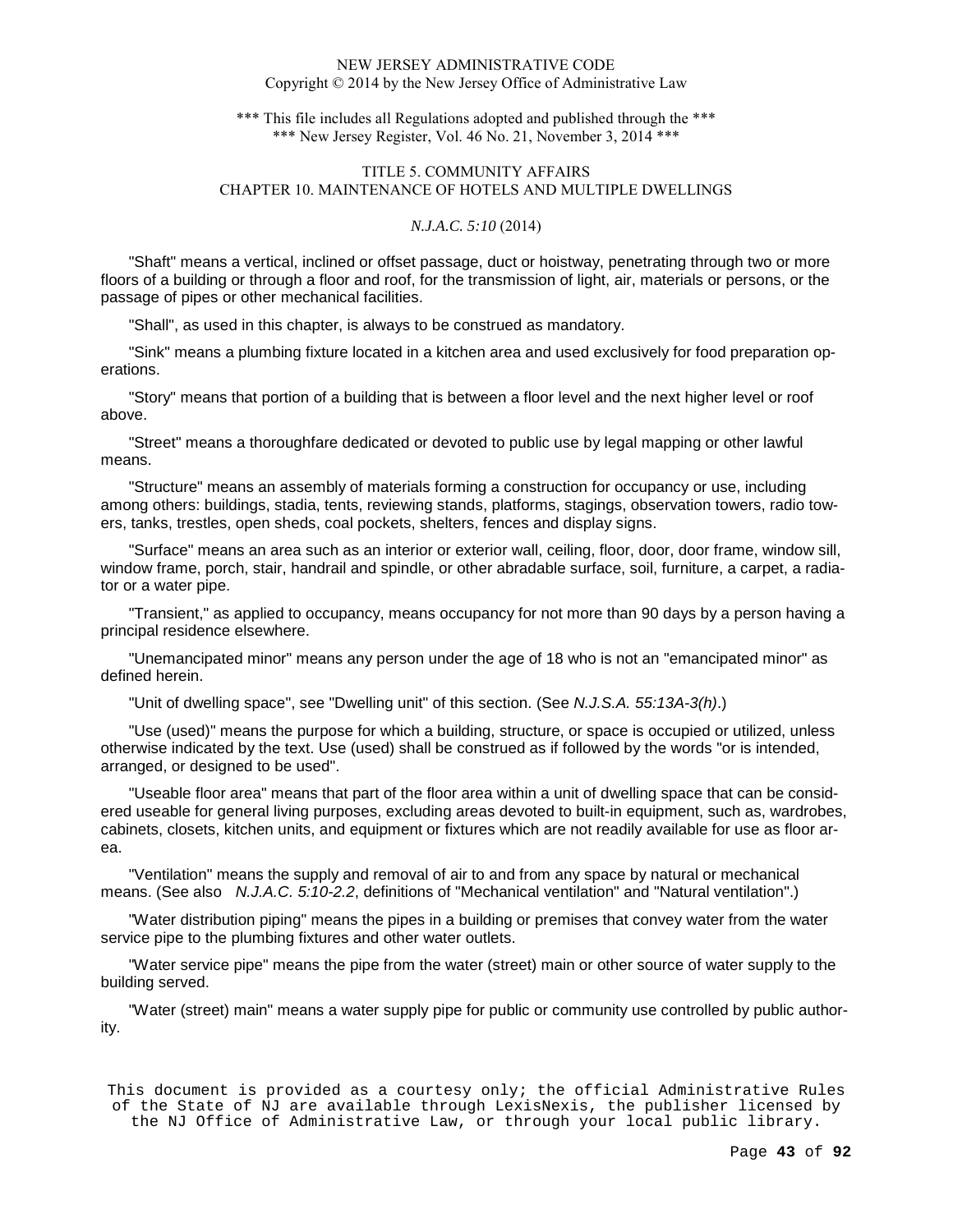\*\*\* This file includes all Regulations adopted and published through the \*\*\* \*\*\* New Jersey Register, Vol. 46 No. 21, November 3, 2014 \*\*\*

# TITLE 5. COMMUNITY AFFAIRS CHAPTER 10. MAINTENANCE OF HOTELS AND MULTIPLE DWELLINGS

# *N.J.A.C. 5:10* (2014)

"Water supply system" means the water service pipe, the water distribution piping, and all of the necessary connecting pipes, fittings, control valves, and appurtenances used for conveying water in the plumbing system.

"Window guard" see "Child-protection window guard."

## § 5:10-3.1 Organizational meetings; officers

 (a) The organizational meeting of the Board shall be held on the second Tuesday of June in each year at 10:00 A.M. in the building in which the office of the Director is located.

(b) A majority of the members of the Board shall constitute a quorum. However, even in the absence of a quorum, a majority of the members of the Board who are present, shall have the power to adjourn the meeting until a specified future time.

(c) The Board shall, at its organizational meeting, elect a Chairman, a Vice-Chairman, a Secretary and such other officers as it may deem appropriate. All officers shall serve until the next organizational meeting or until their successors shall have qualified.

(d) All officers other than the Secretary shall be elected from among the members of the Board. The Secretary may be either a member of the Board or an employee of the Division. If an employee of the Division, he shall not enter upon the office of Secretary without the consent of the Director and shall serve at the pleasure of the Director.

(e) A vacancy in any office shall be filled by the Board for the remaining unexpired term. If any member of the Board who is an officer ceases to be a member of the Board, his office shall forthwith be deemed vacant.

## § 5:10-3.2 Special meetings

 (a) A special meeting of the Board may be called at any time by the Commissioner, the Director, the Chairman of the Board or by petition of any three members of the Board.

(b) The person or persons calling the special meeting shall give written notice to the Secretary stating the purpose of the meeting and the time and place at which it is to be held. No meeting shall be held in any place other than the building in which the office of the Director is located without the consent of either the Commissioner or the Director.

(c) The Secretary shall give written notice of the time and place of the special meeting to all members of the Board, the Commissioner, the Director and the Chief of the Bureau at least 10 days prior to such a meeting.

§ 5:10-3.3 Rules of procedure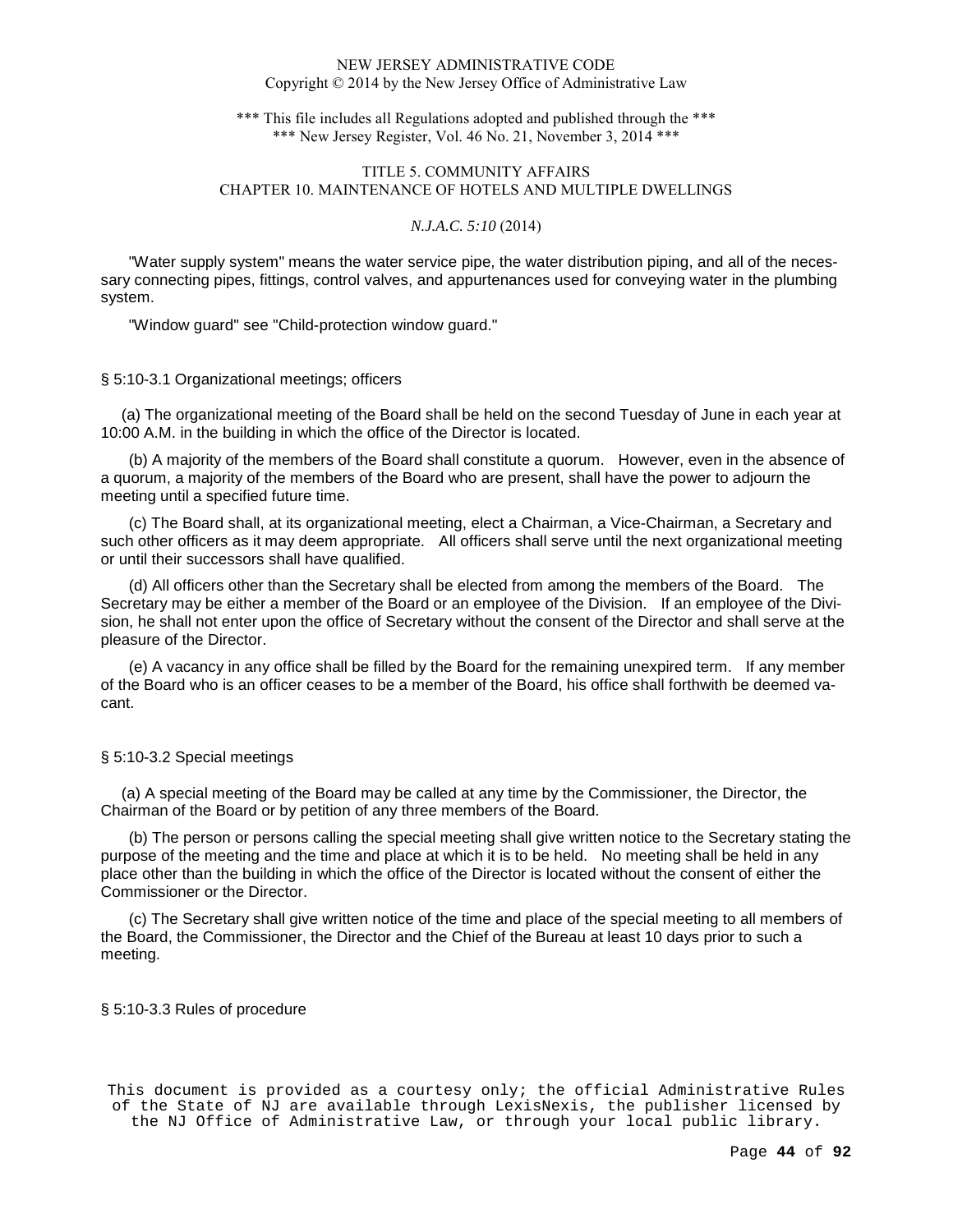\*\*\* This file includes all Regulations adopted and published through the \*\*\* \*\*\* New Jersey Register, Vol. 46 No. 21, November 3, 2014 \*\*\*

# TITLE 5. COMMUNITY AFFAIRS CHAPTER 10. MAINTENANCE OF HOTELS AND MULTIPLE DWELLINGS

# *N.J.A.C. 5:10* (2014)

 All business of the Board shall be conducted in accordance with the current edition of Robert's Rules of Order (Revised), except insofar as such rules may conflict with provisions of the Act or of this chapter. Officers shall have the duties prescribed in said rules.

## § 5:10-3.4 Transmittal and consideration of proposed regulations

 (a) Proposed regulations required pursuant to the Act to be transmitted to the Board shall be transmitted by the Director to all members of the Board.

(b) The Director may call a special meeting of the Board to consider proposed regulations transmitted to the Board but shall have discretion not to do so.

(c) In the event that the Director transmits any proposed regulations to the Board without calling a special meeting, either the Chairman of the Board or any three members of the Board may call a special meeting pursuant to N.J.A.C. 5:10-3.2.

(d) In the event that no special meeting is called, each member of the Board shall individually submit to the Director such comments and recommendations as he may have within 30 days of his receipt of a copy of the proposed regulations. Upon receipt of any member's comments and recommendations, the Director shall promptly provide copies thereof to all other members.

#### § 5:10-4.1 Concurrent responsibilities

 (a) Owners, including agents of owners, managing agents and superintendents shall have the general duties outlined herein for the maintenance of the premises, and no such person shall be relieved from any such responsibility hereunder by reason of the fact that an occupant or other person shall have similar responsibilities or shall have failed to report any violation, nor shall any such person be relieved of any responsibility by the terms or provisions of any lease, contract or agreement.

(b) Occupants, and to the extent provided herein, members of their families, or other persons living on the premises shall have the general duties outlined herein for occupants for the maintenance of the premises, and no such person shall be relieved from any such responsibility by reason of the fact that any owner or operator shall have similar responsibilities, nor shall any person be relieved of any responsibility by the terms or provisions of any contract, lease or agreement.

(c) In any premises subject to either the Horizontal Property Act (N.J.S.A. 46:8A-1 et seq.) or the Condominium Act (N.J.S.A. 46:8B-1 et seq.), the council of co-owners or condominium association, as the case may be, shall have the duties of an owner as set forth in these regulations. However, any such council or association shall only be required to abate those violations which pertain either to the common areas or common elements or which it has the right, pursuant to contract or otherwise, to require the owner of the individual dwelling unit to abate. Owners of individual dwelling units shall be responsible for the abatement of violations and for the maintenance of records pertaining only to each such unit; provided, however, that the responsibilities of the dwelling unit owner and of the council or association may be concurrent.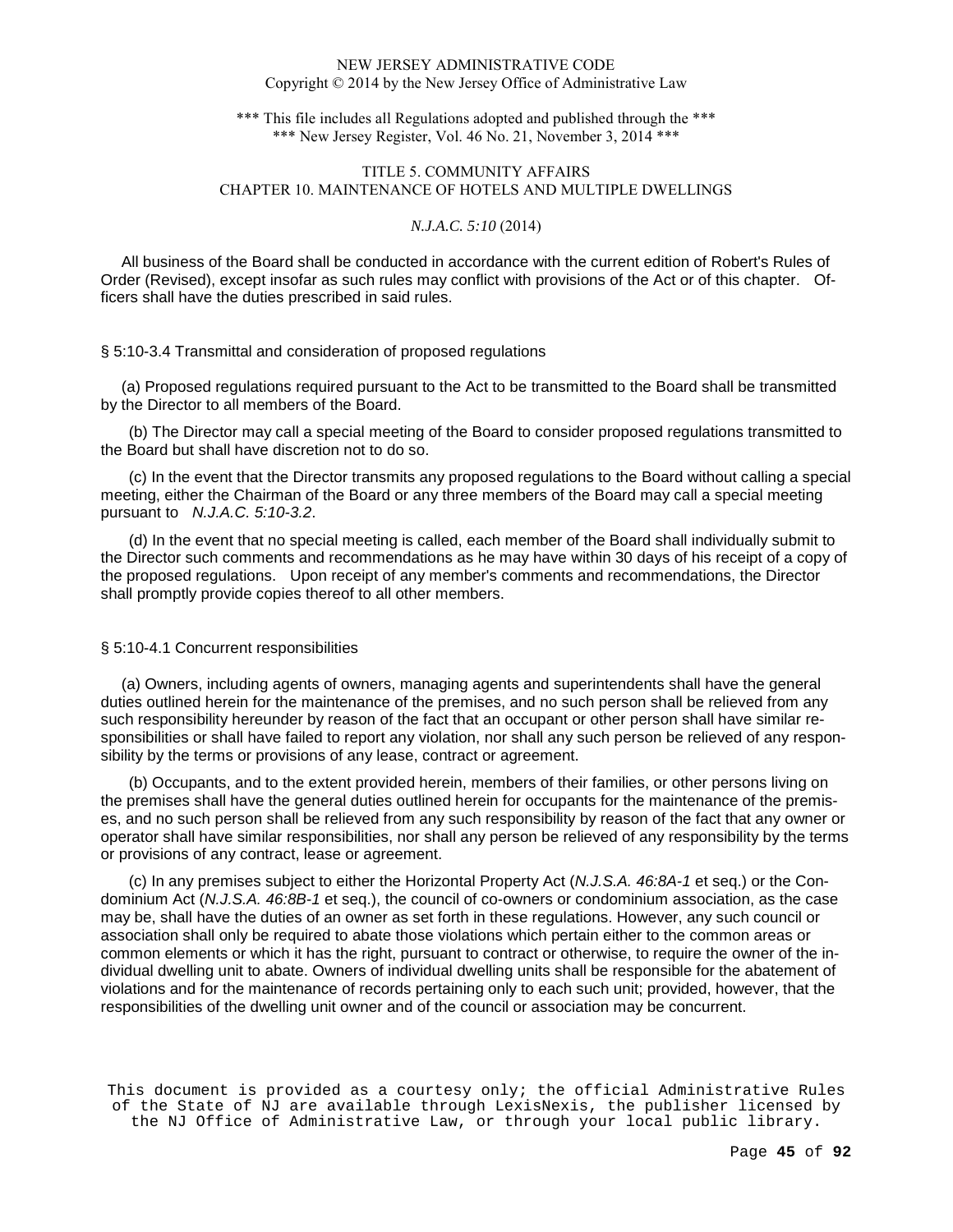\*\*\* This file includes all Regulations adopted and published through the \*\*\* \*\*\* New Jersey Register, Vol. 46 No. 21, November 3, 2014 \*\*\*

# TITLE 5. COMMUNITY AFFAIRS CHAPTER 10. MAINTENANCE OF HOTELS AND MULTIPLE DWELLINGS

# *N.J.A.C. 5:10* (2014)

1. It shall be the duty of the council of co-owners or association, as the case may be, to forward a notice for payment of the \$20.00 inspection fee set forth at  $N.J.A.C. 5:10-1.12(h)4$  to the unit owner and to identify those tenant-occupied units known to the association prior to the five-year cyclical inspection.

## § 5:10-4.2 Discontinuation of services

 (a) No person shall intentionally cause any service, facility, equipment or utility which is required to be supplied under this chapter to be removed, shut off or discontinued, or knowingly allow such condition to continue, when the condition affects any occupied unit of dwelling space.

1. This section shall not be applicable to such temporary interruption as may be necessary when actual repairs or alterations are in process or during temporary emergencies when discontinuance of services is caused by any public utility or public agency or is approved by the bureau.

(b) In the event of any discontinuation of services, repairs shall be performed expeditiously to minimize inconvenience to occupants and, to the greatest extent possible, temporary or alternate service shall be provided until permanent service can be restored.

## § 5:10-5.1 Responsibility of occupants

 (a) An occupant shall in addition to complying with all provisions of this chapter applicable to him, be responsible for violations of this chapter to the extent that he has the power to prevent the occurrence of a violation or assist in abating the violation. An occupant has the power to prevent the occurrence of a violation if:

1. It is caused by his own willful act or the willful act of a member of his family or household, or of his guest; or

2. It is the result of his gross negligence, neglect or abuse, or the gross negligence, neglect or abuse of a member of his family or household, or his guest.

(b) The occupant, any member of his family or household, or his guest shall, with respect to the public parts of the premises, be liable if a violation is caused by his own willful act, gross negligence, neglect or abuse.

(c) Every occupant of each unit of dwelling space shall give the owner thereof or his agent or employees access to any part of the unit of dwelling space upon reasonable notification, which under ordinary circumstances shall be one day for multiple dwellings, except immediately for hotels, for the purpose of making such inspection and such repairs or alterations as are necessary to effect compliance with the law and this chapter. In case of safety or structural emergencies immediate access shall be given.

(d) All items stored by occupants in any area provided for common storage by occupants of more than one unit of dwelling space shall bear the name and dwelling unit number of the occupant storing the said item or items. It shall be the responsibility of the occupant to label each item and maintain it labeled. Materials stored in such areas shall be secured against becoming sources of infestation and shall not be placed so as to create a hazard.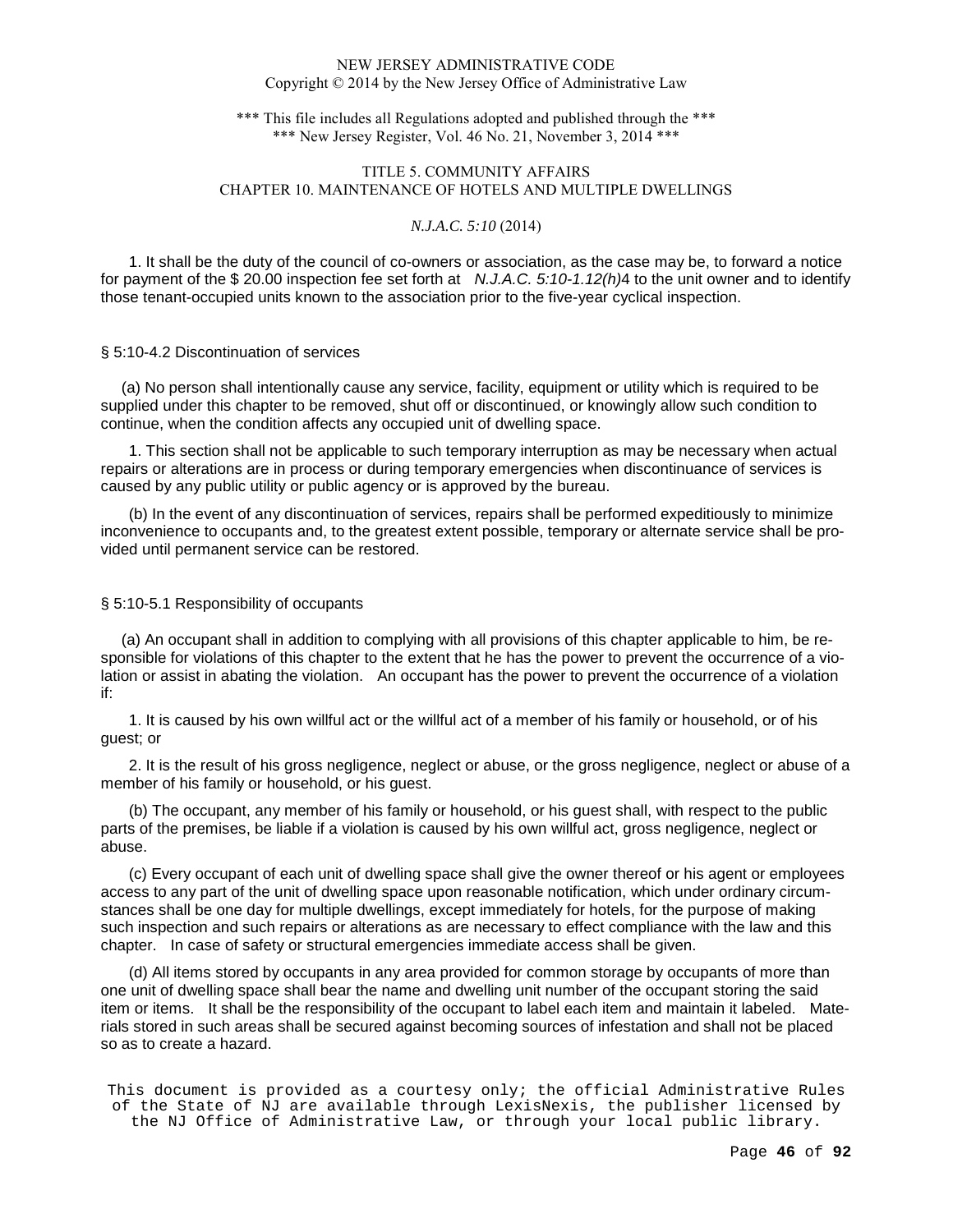\*\*\* This file includes all Regulations adopted and published through the \*\*\* \*\*\* New Jersey Register, Vol. 46 No. 21, November 3, 2014 \*\*\*

# TITLE 5. COMMUNITY AFFAIRS CHAPTER 10. MAINTENANCE OF HOTELS AND MULTIPLE DWELLINGS

# *N.J.A.C. 5:10* (2014)

## § 5:10-5.2 Reporting of violations

 Upon discovery by an occupant of any conditions on the premises, failure of service, or defect in any equipment, which constitutes a violation hereof, the occupant shall report same promptly to the owner or to the superintendent having charge of the premises.

## § 5:10-5.3 Prohibited acts

(a) No occupant or other person shall:

1. Create or maintain any condition constituting a violation of the Uniform Fire Code, N.J.A.C. 5:70;

2. Take down, obscure, alter, destroy, or in any way deface any notice, certificate or sign required by this chapter to be displayed; or

3. Destroy or damage protective equipment.

## § 5:10-5.4 Unsafe and unsanitary conditions

 (a) Occupants shall place all garbage within the receptacles provided for garbage disposal. Where janitorial service is not required, they shall place all containers with sufficient frequency to avoid an insanitary accumulation in the exterior area or areas set aside for the same. Garbage, rubbish and other refuse shall not be thrown out of windows or down dumbwaiters, nor shall garbage and refuse be set out on stairways or fire escapes or in common hallways.

(b) Occupants of each unit of dwelling space shall be responsible to the extent of their own use and activities for keeping the interior thereof safe and sanitary. Occupants shall prevent any accumulation of garbage or waste matter which may become a source of infestation.

(c) Every occupant shall maintain all plumbing fixtures used by him in a clean and sanitary condition, shall not deposit any material in any fixture or sewer system which would cause stoppage of or damage to properly maintained fixture or sewer systems and shall be responsible for the exercise of reasonable care in the proper use and operation of such fixtures.

(d) Occupants shall not damage, remove or destroy screens needed for the building.

(e) Every occupant of any unit of dwelling space shall be responsible for removing conditions resulting from the occupants own activities or which may result in infestation conditions which are subject to and under his exclusive control.

(f) No occupant shall cause excessive grease, soot or other foreign matter to accumulate on side walls, ceilings or other exposed room surfaces by improper use of heating or cooking equipment. Cooking equipment shall be kept clean, free of garbage, food particles and grease.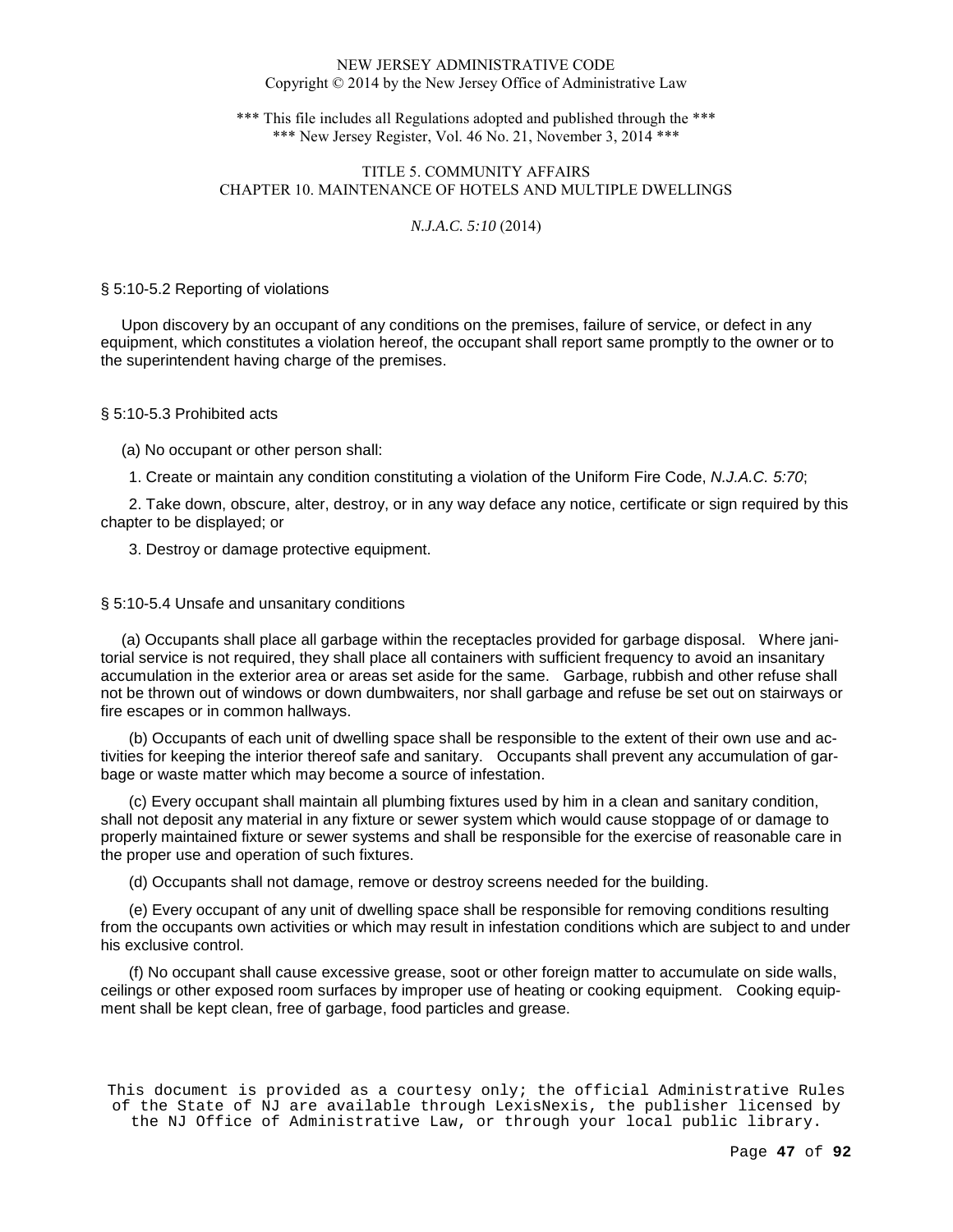\*\*\* This file includes all Regulations adopted and published through the \*\*\* \*\*\* New Jersey Register, Vol. 46 No. 21, November 3, 2014 \*\*\*

# TITLE 5. COMMUNITY AFFAIRS CHAPTER 10. MAINTENANCE OF HOTELS AND MULTIPLE DWELLINGS

### *N.J.A.C. 5:10* (2014)

#### § 5:10-5.5 Willful damage

 Every occupant shall be liable for willfully or maliciously causing damage to any part of the premises which results in a violation of this chapter. Any adult occupants shall be responsible and liable for any violation of this section caused by minors under their care or custody occupying the same unit of dwelling space if the violations were created or permitted to continue with the knowledge or acquiescence or consent of said adult member.

## § 5:10-5.6 Heating by occupant

 (a) Where any occupant undertakes by contract, or as a condition of his lease to supply his own heat through a furnace or boiler which also heats any unit of dwelling space occupied by other persons, the said occupant shall be responsible in the same manner as the owner for supplying heat in accordance with the provisions of this chapter.

(b) Installation and maintenance: Where any occupant undertakes to install heating equipment, it shall conform to the requirements of the New Jersey Uniform Construction Code.

(c) The occupant shall be responsible for maintaining such equipment installed by him in good repair and operating condition during all times that the heating equipment remains under his control.

## § 5:10-5.7 Occupancy violations

 No occupant shall occupy or permit the occupancy of any unit of dwelling space in violation of the occupancy standards established under N.J.A.C. 5:10-22. No occupant shall cook in any unit or dwelling space except where all the required cooking facilities are installed as required under N.J.A.C. 5:10-20. No occupant shall occupy or continue to occupy a unit of dwelling space that does not have provision for bathroom and toilet room facilities as required by N.J.A.C. 5:10-21.

#### § 5:10-5.8 Storage

 No occupant shall utilize any area outside of his dwelling space for storage purposes except in an area designated for such use in accordance with N.J.A.C. 5:10-5.1(d).

## § 5:10-6.1 Elimination of hazards

 The owner of any hotel or multiple dwelling shall be responsible at all times for keeping all parts of the premises occupied by himself or other persons, to the extent of his responsibilities described herein, clean and free of infestation and hazards to the health or safety of occupants and other persons in or near the premises.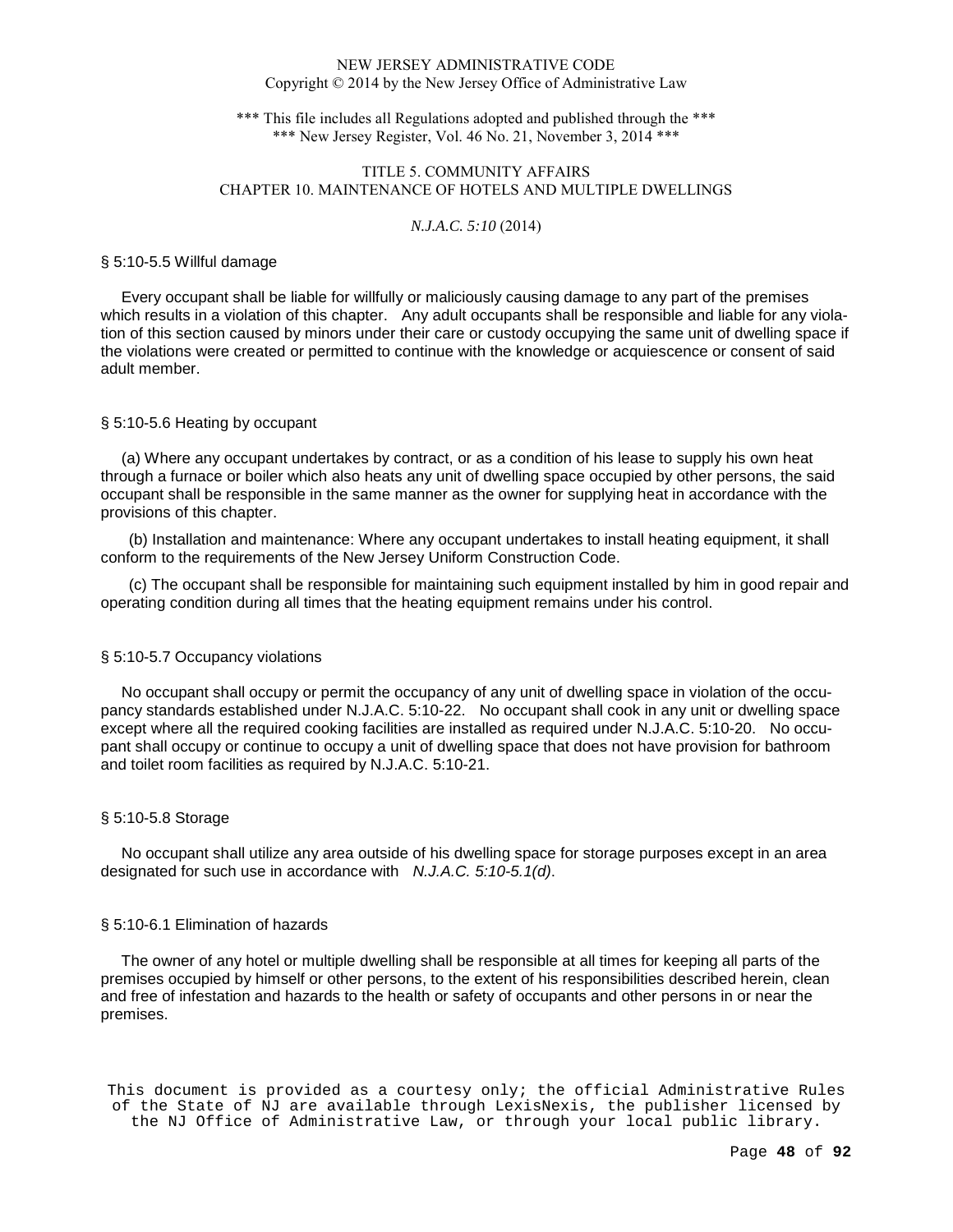\*\*\* This file includes all Regulations adopted and published through the \*\*\* \*\*\* New Jersey Register, Vol. 46 No. 21, November 3, 2014 \*\*\*

# TITLE 5. COMMUNITY AFFAIRS CHAPTER 10. MAINTENANCE OF HOTELS AND MULTIPLE DWELLINGS

# *N.J.A.C. 5:10* (2014)

#### § 5:10-6.2 Nuisances

 The owner of any hotel or multiple dwelling shall be responsible for avoiding, eliminating or abating any noises, lights, odors, radiations or vibrations arising out of the use or occupancy of the premises which shall constitute a nuisance that is harmful or potentially harmful to the health and well-being of persons of ordinary sensitivity occupying or using the premises.

#### § 5:10-6.3 Maintenance of dwelling units

 Every unit of dwelling space shall be so maintained as to be fit for human use and habitation and to prevent progressive deterioration of the unit to the detriment of the health, safety and well-being of its occupants.

## § 5:10-6.4 Maintenance of exterior

 (a) The exterior of the premises and all structures thereon shall be kept free of all nuisances, insanitary conditions, and any hazards to the safety or health of occupants, pedestrians and other persons utilizing the premises, and any of the foregoing conditions shall be promptly removed and abated by the owner or operator. It shall be the duty of the owner or operator to keep the premises free of such conditions which include, but are not limited to the following:

1. Brush, weeds, broken glass, stumps, roots, obnoxious growths, filth, garbage, trash, refuse and debris;

2. Dead and dying trees and limbs or other natural growth which by reason of rotting or deteriorating conditions or storm damage constitute a hazard to persons in the vicinity thereof. Trees shall be kept pruned and trimmed to prevent such conditions;

3. Loose and overhanging objects and accumulations of ice and snow which by reason of location above ground level constitute a danger of falling on persons in the vicinity thereof;

4. Holes, excavations, breaks, projections, obstructions, litter, icy conditions, uncleared snow and excretion of pets and other animals on paths, walks, driveways, parking lots and parking areas and other parts of the premises. Holes and excavations shall be filled and repaired, walks and steps replaced and other conditions removed where necessary to eliminate hazards or insanitary conditions with reasonable dispatch upon their discovery;

5. Accumulations of water, vegetation or other matter which might serve as a source of food or as a harboring or breeding place for infestation;

6. Walks, courts and other paved areas shall be kept clean and free of litter, dirt, mud or other conditions hazardous to pedestrians.

(b) All parts of the premises shall be so graded and, where necessary, provided with runoff drains and other means to carry off and dispose of surface waters in such a manner as to eliminate any recurrent or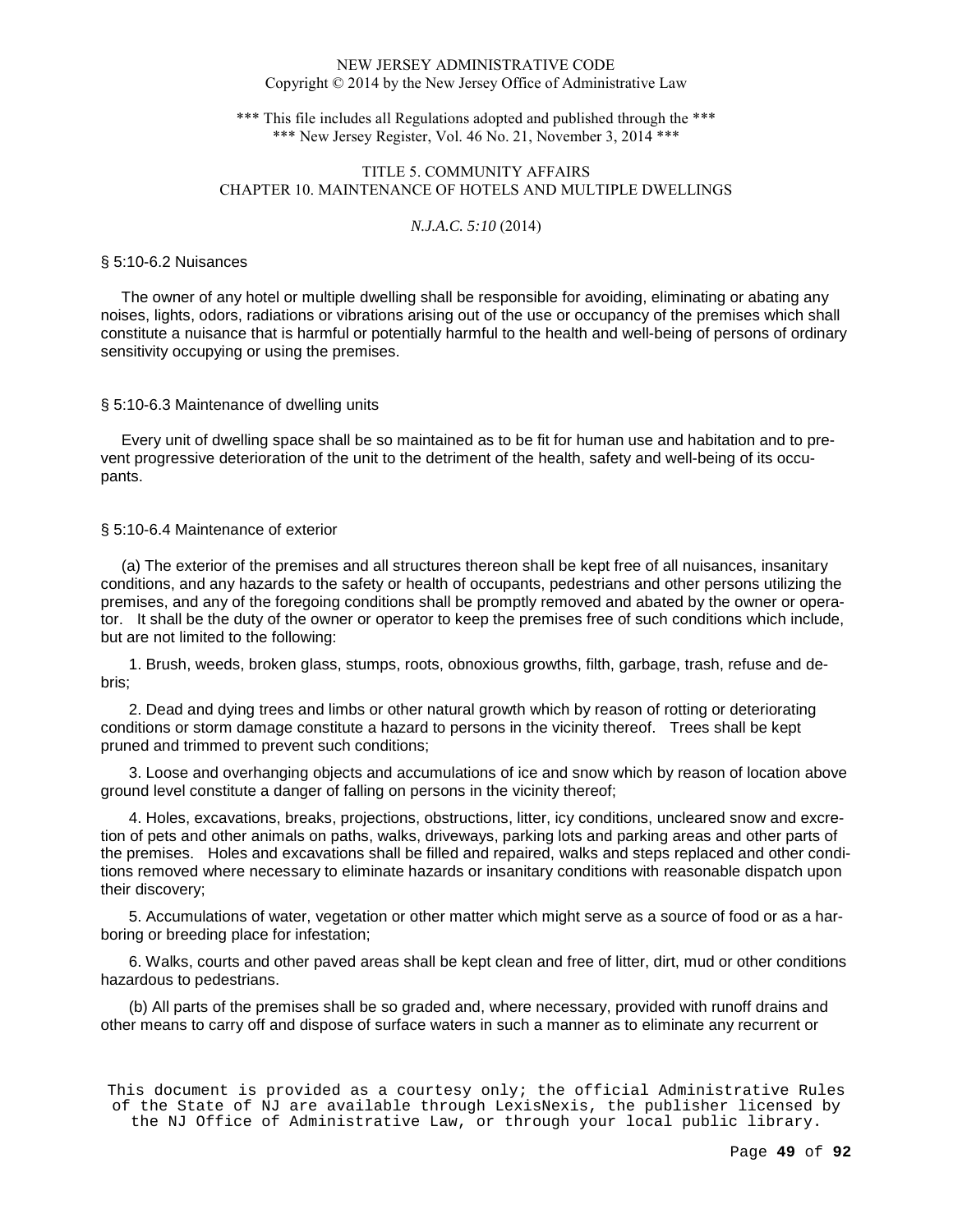\*\*\* This file includes all Regulations adopted and published through the \*\*\* \*\*\* New Jersey Register, Vol. 46 No. 21, November 3, 2014 \*\*\*

# TITLE 5. COMMUNITY AFFAIRS CHAPTER 10. MAINTENANCE OF HOTELS AND MULTIPLE DWELLINGS

# *N.J.A.C. 5:10* (2014)

excessive accumulations of storm water on the premises, without causing excessive accumulations of water on adjoining properties:

1. Parts of the premises regularly used by occupants shall drain within one hour of the termination of any storm creating surface waters;

2. Other parts of the premises not covered under paragraph 1 of this subsection shall drain within six hours of the cessation of any such storm.

# § 5:10-6.5 Outdoor pools

 Outdoor swimming pools, decorative pools, reflecting pools and artificial fish ponds which contain 24 inches or more of water shall be protected by a fence, wall, building, enclosure or solid wall of durable material of which the pool itself may be constructed so as to afford no external handholds or footholds, of materials which are impenetrable by toddlers, and shall be at least four feet in height and equipped with a self-closing and self-latching closure mechanism not more than six inches below the top of the gate and provided with hardware for permanent locking.

§ 5:10-6.6 Lead-safe maintenance requirements for multiple dwellings

 (a) Each multiple dwelling, including all common areas, constructed before 1978, shall be subject to the requirements for lead-safe maintenance contained in this section. All such buildings shall undergo a combined inspection and risk assessment, and lead hazard control work in accordance with (b) below or shall comply with the requirements for standard treatments contained in (c) below. Following the performance of lead hazard control work or standard treatments, all buildings shall be subject to the requirements for on-going evaluation and maintenance contained in (d) below.

1. The requirements of this section shall not apply to:

i. Buildings, dwelling units or common areas that have been certified to be free of lead-based paint in accordance with N.J.A.C. 5:17;

ii. A seasonal rental unit which is rented for less than six months' duration each year;

iii. A dwelling unit that has been certified as having a lead-free interior in accordance with  $N.J.A.C. 5:17$ ;

iv. An owner-occupied dwelling unit; or

v. Housing for the elderly, or a residential property designated exclusively for persons with disabilities; except this exemption shall not apply if a child less than age six resides or is expected to reside in the dwelling unit.

(b) Inspection, risk assessment and lead hazard control work: A combined inspection and risk assessment shall be performed in accordance with the applicable provisions of N.J.A.C. 5:17. Data collected from a previous inspection or risk assessment may be used. If a property or portions of a property were inspected for lead-based paint prior to May 16, 2005, a risk assessment shall be performed for the property or portions inspected; however, a new inspection shall not be required. For purposes of this section, "risk assessment"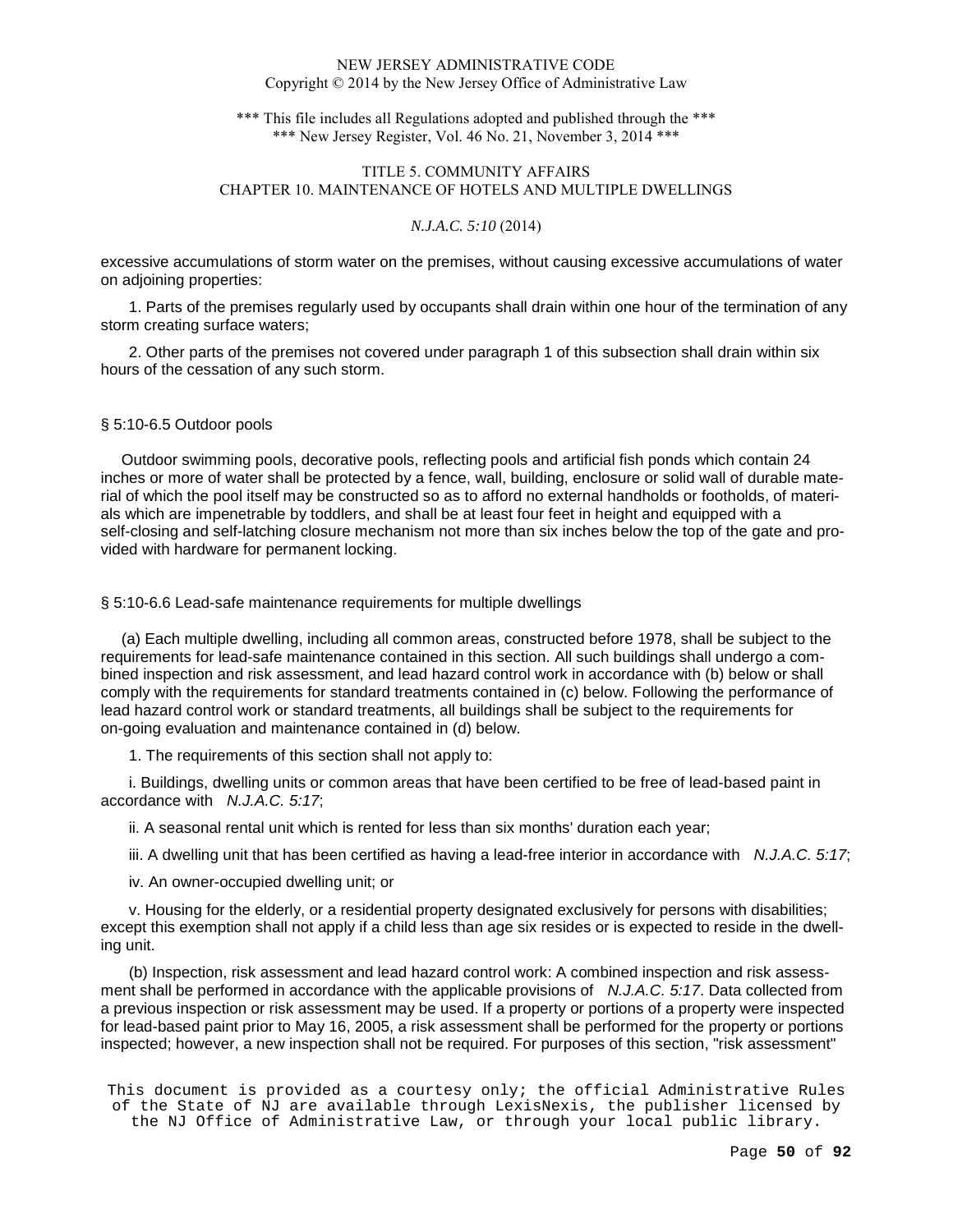\*\*\* This file includes all Regulations adopted and published through the \*\*\* \*\*\* New Jersey Register, Vol. 46 No. 21, November 3, 2014 \*\*\*

# TITLE 5. COMMUNITY AFFAIRS CHAPTER 10. MAINTENANCE OF HOTELS AND MULTIPLE DWELLINGS

# *N.J.A.C. 5:10* (2014)

shall exclude testing of soil. For purposes of this section, "floors" shall include both carpeted and uncarpeted surfaces.

1. Lead hazard control work to address lead-based paint hazards identified in the risk assessment shall be conducted in accordance with the applicable provisions of N.J.A.C. 5:17 for lead-based paint abatement and in accordance with the U.S. Department of Housing and Urban Development rules (24 CFR 35) for interim controls included here as Subchapter Appendix 6-A, incorporated herein by reference.

2. Following the performance of an inspection and risk assessment and any necessary lead hazard control work, the owner shall obtain a certification that the property is free of lead-based paint hazards issued in accordance with N.J.A.C. 5:17-3.6.

(c) Standard treatments: If the owner chooses not to have an inspection and risk assessment performed, as described in (b) above, the following lead hazard control requirements shall be followed for each dwelling unit and for all common areas. For each such building, the owner shall undertake periodic standard treatments as described below.

1. Standard treatments for lead safety shall be undertaken at unit turnover, unless they were undertaken less than 12 months before. Standard treatments shall be undertaken not less than once every 12 months in dwelling units where the owner has been notified by a tenant that a pregnant woman or a child under the age of six years resides.

2. Standard treatments shall include the following:

i. Smooth and cleanable horizontal surfaces shall be provided. All horizontal surfaces, such as floors, stairs, interior window sills and window troughs, that are rough, pitted or porous, shall be covered with a smooth, cleanable covering or coating, such as metal coil stock, plastic, polyurethane or linoleum;

(1) If carpet is to remain, wipe samples shall be collected from the carpeted surfaces. For test results that indicate lead levels above the clearance levels specified in  $N.J.A.C. 5:17$ , the carpet shall be removed.

(A) If carpet is to be removed and replaced with new carpet, the padding beneath the contaminated carpet shall also be replaced and the floor below shall be tested and shall not exceed the clearance levels set forth in N.J.A.C. 5:17.

ii. Conditions of rubbing, binding, friction or crushing of painted surfaces shall be corrected;

iii. Specialized cleaning shall be performed in accordance with (c)2iii(1) through (3) below.

(1) The work area shall be vacuumed with a HEPA vacuum cleaner as follows:

(A) HEPA vacuuming shall be sequenced to avoid passing through rooms already cleaned. The entryway shall be vacuumed last; and

(B) In each room, vacuuming shall begin with the ceiling and shall proceed down the walls. Every surface shall be vacuumed including, but not limited to, ceiling, walls, windows, window sills, exterior sills, window wells, doors, heating and air conditioning equipment, fixtures, such as light fixtures, and built-in appliances. Floors shall be the final surface vacuumed.

(2) The work area(s) shall be wet washed with a detergent solution such as trisodium phosphate, formulated to bind lead. An original, marked container showing the nature of the formula and any necessary pre-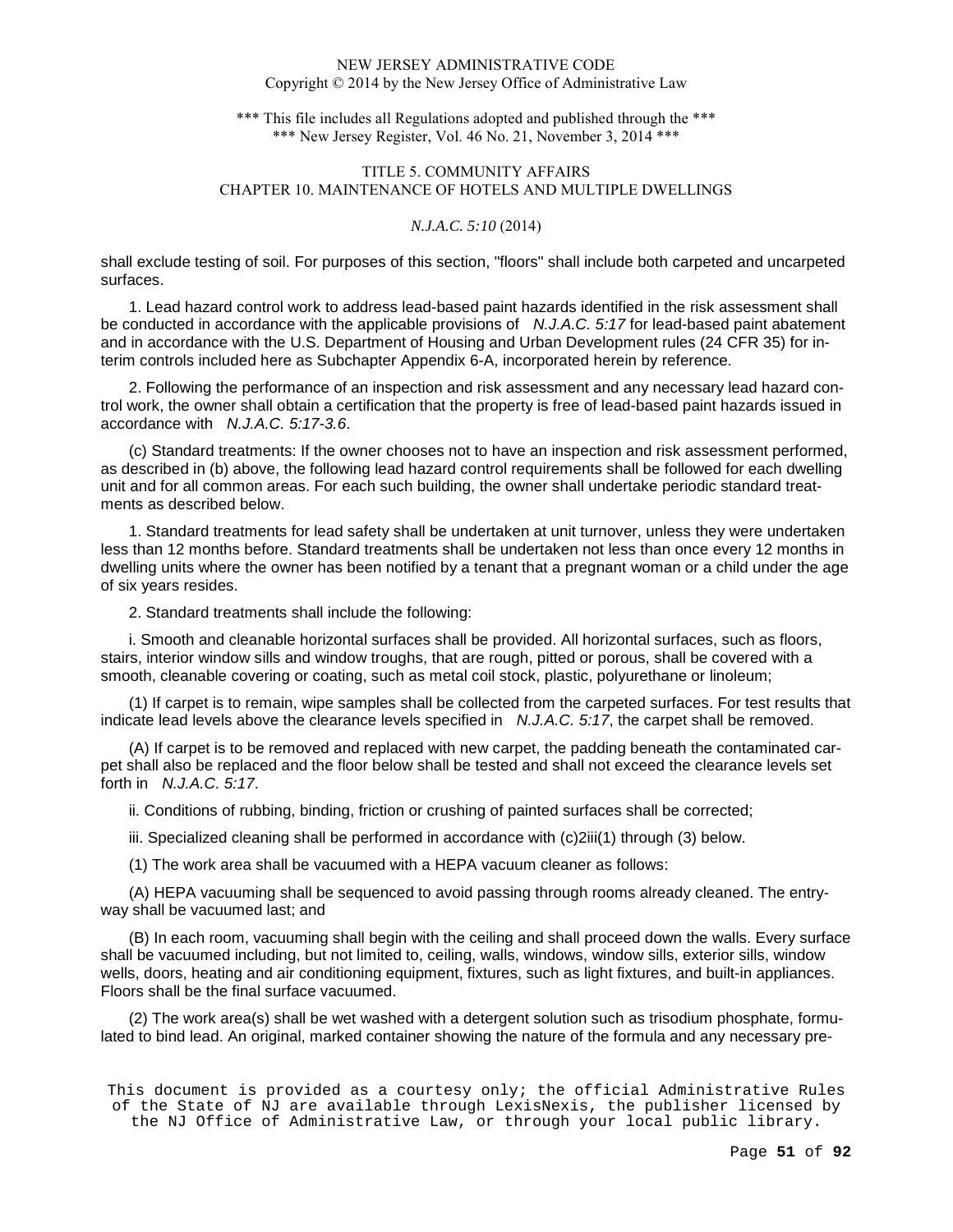\*\*\* This file includes all Regulations adopted and published through the \*\*\* \*\*\* New Jersey Register, Vol. 46 No. 21, November 3, 2014 \*\*\*

# TITLE 5. COMMUNITY AFFAIRS CHAPTER 10. MAINTENANCE OF HOTELS AND MULTIPLE DWELLINGS

## *N.J.A.C. 5:10* (2014)

cautions shall be available at the work site. The name of the product used and its manufacturer shall be included in the records retained by the owner.

(A) In each room, the wet wash process shall begin with the ceiling and work down to the floor following the sequence in  $(c)$ 2iii $(1)(A)$  and  $(B)$  above.

(B) String mops and mop buckets with wringers are required for wet washing floors. Sponge mops shall not be used.

(3) When dry, the abated area(s) shall be HEPA vacuumed again, following the sequence in (c)2iii(2)(A) and (B) above; and

iv. Maintenance staff trained in accordance with  $N.J.A.C. 5:10-6.6(q)$  or a lead evaluation firm certified in accordance with N.J.A.C. 5:17 shall perform dust wipe sampling per N.J.A.C. 5:17-9.1, Table 9.1 for Single Surface Wipe Samples, if standard treatments are performed that disturb painted surfaces that total two square feet or more in any one interior room space, or 10 percent or more of the total surface area of an interior component with a small surface area, including, but not limited to, window sills, baseboards or trim. The results shall not exceed the levels established in N.J.A.C. 5:17.

(d) On-going evaluation and maintenance, as described below, shall be required for all buildings.

1. A visual examination for deteriorated paint shall be performed by the owner at unit turnover or every 12 months, whichever comes first.

2. Deteriorated paint and the causes of deterioration shall be promptly and safely repaired in accordance with the requirements of (i) below.

i. Painted surfaces shall be made intact by paint stabilization, enclosure, encapsulation or removal.

ii. The causes of paint deterioration shall be diagnosed and corrected.

iii. Dust wipe testing shall be performed in accordance with (d)2iii(1) through (4) below when the work is complete to ensure that the lead dust levels do not exceed the lead hazard levels established by N.J.A.C. 5:17. If the level exceeds the lead hazard level established by N.J.A.C. 5:17, cleaning and retesting shall be performed until the results of testing demonstrate lead levels below the standard.

(1) Dust wipe sampling shall be performed following the first 20 maintenance activities. Ninety-five percent of these samples taken shall meet the clearance levels set forth at N.J.A.C. 5:17.

(2) If the 95 percent accuracy level is reached, dust wipe sampling shall be performed following five percent of maintenance activities performed and samples shall be ordered on a random basis. A 95 percent accuracy level shall be maintained.

(3) If the accuracy level falls below 95 percent or if a 95 percent accuracy level was not achieved following the first 20 maintenance activities, dust wipe sampling shall be performed following all maintenance activities until the 95 percent accuracy level is reached.

(4) Property owners shall be required to maintain records of all dust wipe sampling performed.

(e) The following concern exterior surfaces:

1. The requirements set forth in (a) through (d) above shall apply to stairwells, porches, balconies, entryways, and windows.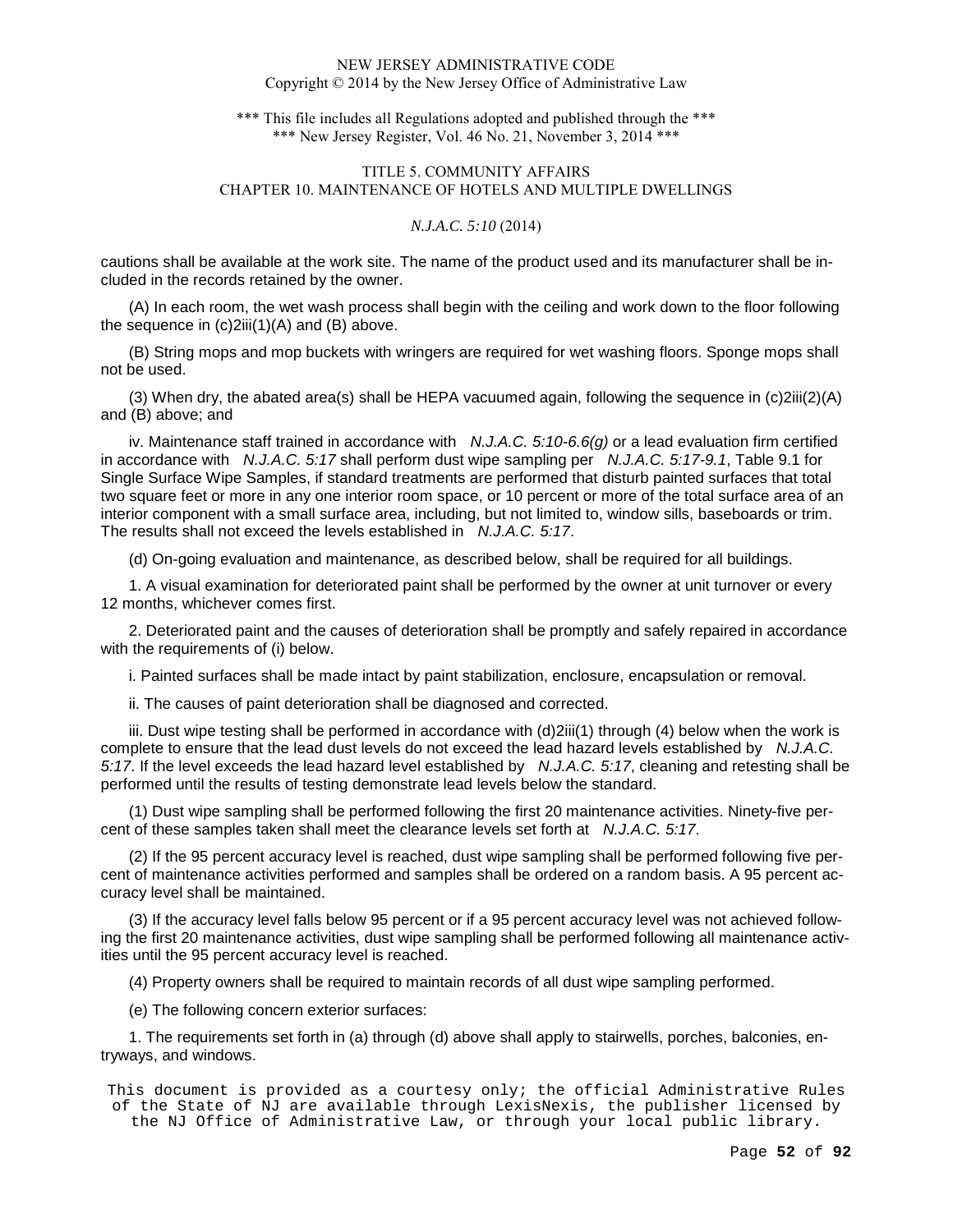\*\*\* This file includes all Regulations adopted and published through the \*\*\* \*\*\* New Jersey Register, Vol. 46 No. 21, November 3, 2014 \*\*\*

# TITLE 5. COMMUNITY AFFAIRS CHAPTER 10. MAINTENANCE OF HOTELS AND MULTIPLE DWELLINGS

# *N.J.A.C. 5:10* (2014)

2. For all other exterior surfaces, lead-safe work practices, in accordance with (i) below, shall be used for any work to be undertaken, unless the paint has been tested and not found to be lead-based paint.

(f) The following concern recordkeeping:

1. A record of testing performed and any certificate issued by a certified evaluation firm indicating that the building or any portion thereof is lead free shall be maintained for the life of the structure.

2. A record of all testing, visual examinations, findings and corrective action taken, including the date(s) and location(s) of any sampling performed and of corrective actions taken, shall be maintained for not less than five years and shall be made available upon request for review by the Bureau. This shall include a record of:

i. Inspections, risk assessments and lead hazard control work performed pursuant to (b) above;

ii. Standard treatments undertaken pursuant to (c) above;

iii. On-going evaluation and maintenance undertaken pursuant to (d) above;

iv. Any certificates issued to the building owner by a certified lead evaluation firm;

v. Tenant notification required pursuant to (h) below; and

vi. Any reports of deteriorated paint received from tenants and documentation of the owner's responses pursuant to (h) below.

3. A record of the training in safe building maintenance practices of each individual as required by (g) below shall be maintained by the owner as long as that individual is involved in the maintenance of the building and shall be made available upon request for review by the Bureau.

(g) Training requirements are as follows:

1. All owners or employees of the owner performing visual examinations or undertaking corrective action or maintenance work shall complete a one-day training course on safe building maintenance practices and applicable New Jersey law offered by a training provider accredited by the Department of Health and Senior Services. Courses approved for this purpose shall include:

i. The Lead-Based Paint Maintenance Training Program, "Work Smart, Work Wet, and Work Clean to Work Lead Safe," prepared by the National Environmental Training Association for EPA and HUD;

ii. "The Remodeler's and Renovator's Lead-Based Paint Training Program," prepared by HUD and the National Association of the Remodeling Industry;

iii. Lead Safety for Remodeling, Repair and Painting: A Joint EPA-HUD Course; or

iv. Any other course that the Department finds to be substantially equivalent.

2. Owners or employees of the owner shall not perform dust wipe sampling unless they have completed a State-certified course in accordance with this section or a HUD-approved clearance technician course (for example, the course developed by EPA, "Lead Sampling Technician ('HUD Clearance Technician') Training Course").

(h) Tenant notification and owner response requirements are as follows: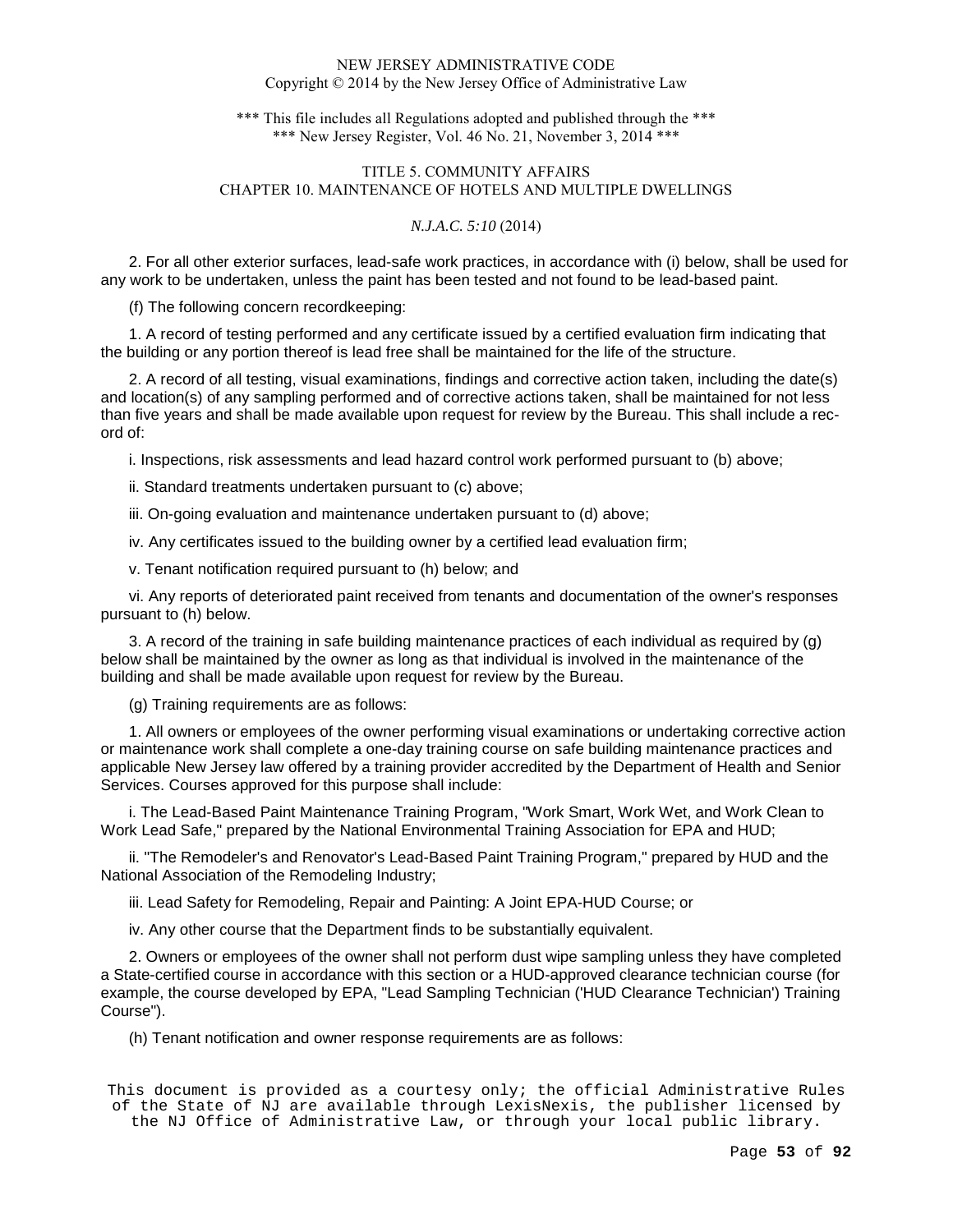\*\*\* This file includes all Regulations adopted and published through the \*\*\* \*\*\* New Jersey Register, Vol. 46 No. 21, November 3, 2014 \*\*\*

# TITLE 5. COMMUNITY AFFAIRS CHAPTER 10. MAINTENANCE OF HOTELS AND MULTIPLE DWELLINGS

# *N.J.A.C. 5:10* (2014)

1. Owners shall distribute a pamphlet developed by the Department prior to commencement of repair work that will disturb more than two square feet of lead-based paint, unless the tenant has received the pamphlet within the last 12 months.

2. Owners shall post a notice advising tenants to report deteriorated paint and shall respond to any reported problem within 30 days. The notice shall include the landlord's name, address, and telephone number.

i. If an owner has received notice from a tenant that there is a pregnant woman or a child under the age of six years residing in the unit or, with regard to any problem reported in a common area, in the building, the owner shall correct any conditions of deteriorated paint within one week of the tenant complaint.

ii. In buildings where there is no central location for posting notices or where notices are likely to be defaced or removed without authorization, the owner shall provide each tenant with a copy of such a notice.

(i) Lead-safe work practices: All work undertaken to repair or stabilize deteriorated paint and any other work that will disturb painted surfaces shall comply with the following:

1. Occupant protection and worksite preparation shall be performed in accordance with the applicable provisions of U.S. Department of Housing and Urban Development rules 24 CFR 35 included as subchapter Appendix 6-B, incorporated herein by reference.

2. The following work practices shall be prohibited:

i. Open flame burning or the use of high temperature (in excess of 1,100 degrees Fahrenheit) heat guns;

ii. Power sanding or sandblasting, unless a special HEPA (high efficiency particulate air) filter equipped vacuum attachment is used to contain dust;

iii. Uncontained water blasting or power washing; or

iv. Dry scraping or sanding more than two square feet of painted surface per room (interior) or more than 10 square feet per building (exterior).

3. All work shall be undertaken in a manner that prevents the spread of dust.

4. Specialized cleaning shall be performed at the end of each work day if the job will take more than one day and the area is to be occupied before work begins again and at the end of each job.

5. Occupant protection, worksite preparation and specialized cleaning ((i)1 and 4 above) are not required for maintenance activities that disturb painted surfaces that total:

i. Twenty square feet or less on the exterior of the building;

ii. Two square feet or less in any one interior room or space; or

iii. Ten percent or less of the total surface area of an interior or exterior component with a small surfaces area, including, but not limited to, window sills, baseboards or trim.

6. After the completion of any work involving the disturbance of painted surfaces of a size that exceeds the limits of (i)5 above, at least one dust wipe sample shall be taken by maintenance staff trained in accordance with (g) above in each room that is part of the work area at a location where work was performed. If the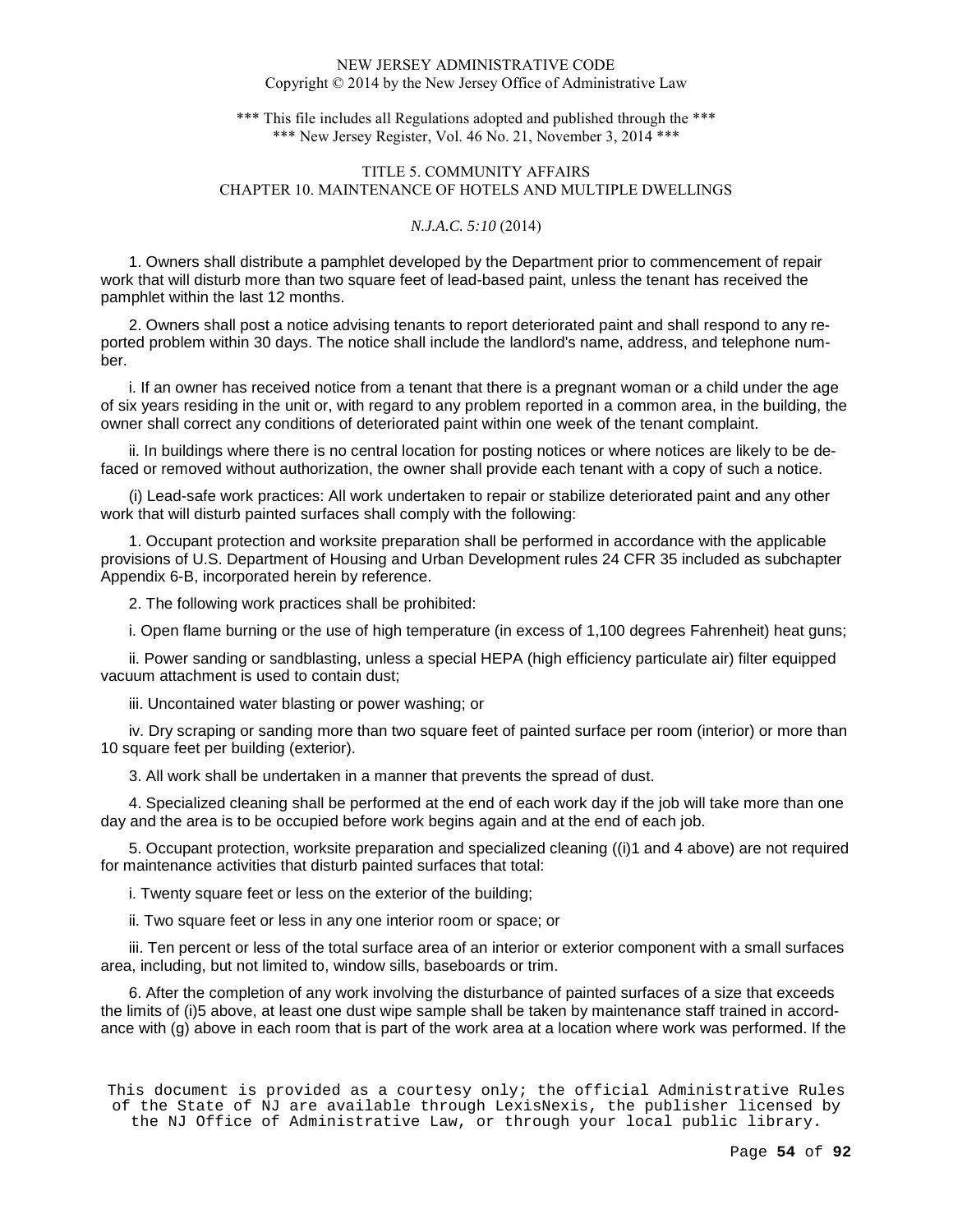\*\*\* This file includes all Regulations adopted and published through the \*\*\* \*\*\* New Jersey Register, Vol. 46 No. 21, November 3, 2014 \*\*\*

# TITLE 5. COMMUNITY AFFAIRS CHAPTER 10. MAINTENANCE OF HOTELS AND MULTIPLE DWELLINGS

# *N.J.A.C. 5:10* (2014)

level exceeds the lead hazard level established by N.J.A.C. 5:17, the room shall be cleaned and retested until the results of testing demonstrate lead levels below the standard.

(j) Bare soil in excess of nine square feet per property shall be covered or access to these areas shall be restricted and bare soil in play areas or walkways of any size shall be covered unless that soil has been tested and has been found to be below the lead hazard level established by the U.S. Environmental Protection Agency at 40 CFR 745, incorporated herein by reference.

(k) Garages and other structures on the site: Any work on garages and other structures on the site shall be performed in accordance with the lead-safe work practices listed in (i) above. Structures to which tenants have access shall comply with the requirements set forth in (a) through (e) above.

APPENDIX 6-A

# INTERIM CONTROLS

(New Jersey Requirements Added in Italics)

U.S. Department of Housing and Urban Development

24 CFR 35.1330, Interim controls

# 35.1330 Interim controls

Interim controls of lead-based paint hazards identified in a risk assessment shall be conducted in accordance with the provisions of this section. Interim control measures include paint stabilization of deteriorated paint, treatments for friction and impact surfaces where levels of lead dust are above the levels specified. (See N.J.A.C. 5:17-3.5, Lead hazards.) Interim controls may be performed in combination with, or be replaced by, abatement methods.

#### (a) General requirements

(1) Only those interim control methods identified as acceptable methods in a current risk assessment report shall be used to control identified hazards.

(2) Occupants of dwelling units where interim controls are being performed shall be protected during the course of the work in accordance with 35.1345. (See Appendix 6-B, Occupant protection and worksite preparation.)

(3) Testing shall be performed at the conclusion of interim control activities in accordance with N.J.A.C. 5:17.

(4) A person performing interim controls must be trained in accordance with N.J.A.C. 5:10-6.6(g) (training).

#### (b) Paint stabilization

(1) Interim control treatments used to stabilize deteriorated lead-based paint shall be performed in accordance with the requirements of this section. Interim control treatments of intact, factory applied prime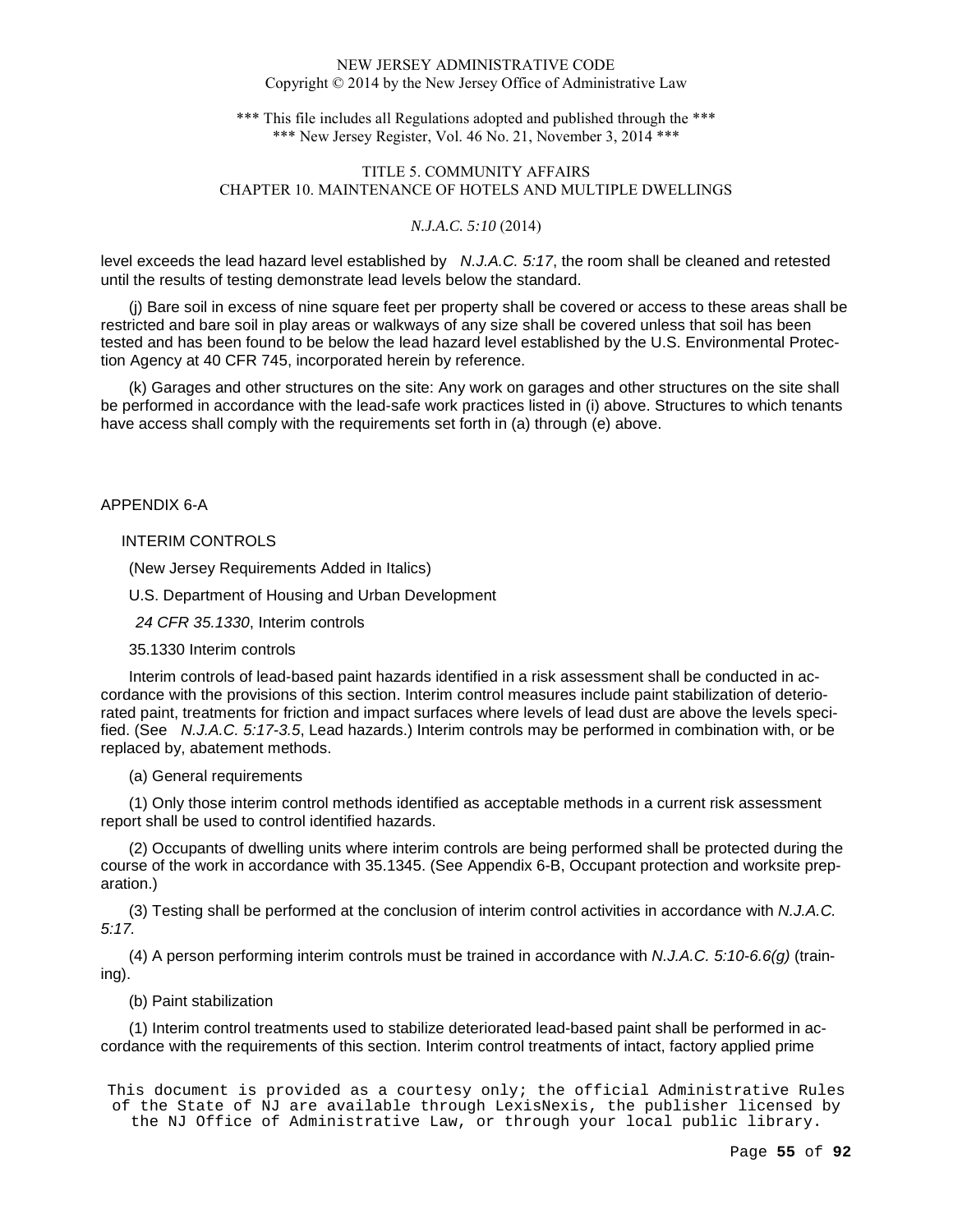\*\*\* This file includes all Regulations adopted and published through the \*\*\* \*\*\* New Jersey Register, Vol. 46 No. 21, November 3, 2014 \*\*\*

# TITLE 5. COMMUNITY AFFAIRS CHAPTER 10. MAINTENANCE OF HOTELS AND MULTIPLE DWELLINGS

# *N.J.A.C. 5:10* (2014)

coatings on metal surfaces are not required. Finish coatings on such surfaces shall be treated by interim controls if those coatings contain lead-based paint.

(2) Any physical defect in the substrate of a painted surface or component that is causing deterioration of the surface or component shall be repaired before treating the surface or component. Examples of defective substrate conditions include dry rot, rust, moisture-related defects, crumbling plaster, and missing siding or other components that are not securely fastened.

(3) Before applying new paint, all loose paint and other loose material shall be removed from the surface to be treated. Acceptable methods for preparing the surface to be treated include wet scraping, wet sanding, and power sanding performed in conjunction with a HEPA filtered local exhaust attachment operated according to the manufacturer's instructions.

(4) Lead-safe work practices shall be performed in accordance with  $N.J.A.C. 5:10-6.6(i)$ , Lead-safe maintenance requirements for multiple dwellings.

(5) Paint stabilization shall include the application of a new protective coating or paint. The surface substrate shall be dry and protected from future moisture damage before applying a new protective coating or paint. All protective coatings and paints shall be applied in accordance with the manufacturer's recommendations.

(c) Friction and impact surfaces

(1) Friction surfaces are required to be treated only if:

(i) Lead dust levels on the nearest horizontal surface underneath the friction surface (e.g., the window sill, window trough, or floor) are equal to or greater than the standards specified. (See N.J.A.C. 5:17-3.5, Lead hazards.)

(ii) There is evidence that the paint surface is subject to abrasion; and

(iii) Lead-based paint is known or presumed to be present on the friction surface.

(2) Impact surfaces are required to be treated only if:

(i) Paint on an impact surface is damaged or otherwise deteriorated;

(ii) The damaged paint is caused by impact from a related building component (such as a door knob that knocks into a wall, or a door that knocks against its door frame); and

(iii) Lead-based paint is known or presumed to be present on the impact surface.

(3) Examples of building components that may contain friction or impact surfaces include the following:

(i) Window systems;

(ii) Doors;

(iii) Stair treads and risers;

(iv) Baseboards;

(v) Drawers and cabinets; and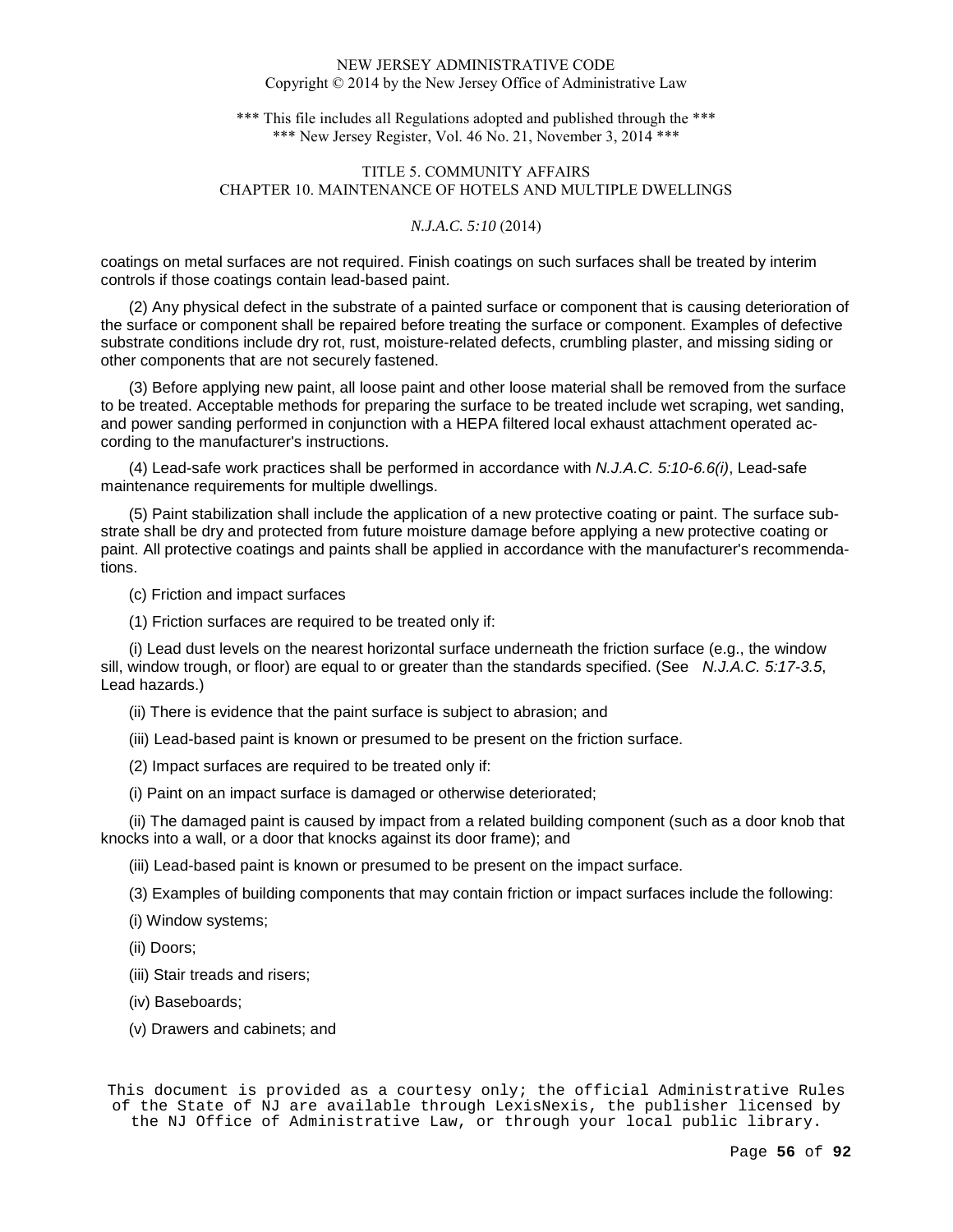\*\*\* This file includes all Regulations adopted and published through the \*\*\* \*\*\* New Jersey Register, Vol. 46 No. 21, November 3, 2014 \*\*\*

# TITLE 5. COMMUNITY AFFAIRS CHAPTER 10. MAINTENANCE OF HOTELS AND MULTIPLE DWELLINGS

# *N.J.A.C. 5:10* (2014)

(vi) Porches, decks, interior floors, and any other painted surfaces that are abraded, rubbed, or impacted.

(4) Interim control treatments for friction surfaces shall eliminate friction points or treat the friction surface so that paint is not subject to abrasion. Examples of acceptable treatments include rehanging and/or planing doors so that the door does not rub against the door frame, and installing window channel guides that reduce or eliminate abrasion of painted surfaces. Paint on stair treads and floors shall be protected with a durable cover or coating that will prevent abrasion of the painted surfaces. Examples of acceptable materials include carpeting, tile, and sheet flooring.

(5) Interim control treatments for impact surfaces shall protect the paint from impact. Examples of acceptable treatments include treatments that eliminate impact with the paint surface, such as a door stop to prevent a door from striking a wall or baseboard.

(6) Interim control for impact or friction surfaces does not include covering such a surface with a coating or other treatment, such as painting over the surface, that does not protect lead-based paint from impact or abrasion.

## (d) Chewable surfaces

(1) Chewable surfaces are required to be treated only if there is evidence that a child of less than six years of age has chewed on the painted surface, and lead-based paint is known or presumed to be present on the surface.

(2) Interim control treatments for chewable surfaces shall make the lead-based paint inaccessible for chewing by children of less than six years of age. Examples include enclosures or coatings that cannot be penetrated by the teeth of such children.

# (e) Dust-lead hazard control

(1) Interim control treatments used to control dust-lead hazards shall be performed in accordance with the requirements of this section. Additional information on dust removal is found in the Guidelines for the Evaluation and Control of Lead-Based Paint Hazards in Housing, particularly Chapter 11.

(2) Dust control shall involve a thorough cleaning of all horizontal surfaces, such as interior window sills, window troughs, floors, and stairs, but excluding ceilings. All horizontal surfaces, such as floors, stairs, window sills and window troughs, that are rough, pitted, or porous shall be covered with a smooth, cleanable covering or coating, such as metal coil stock, plastic, polyurethane, or linoleum.

(3) If a carpet is to remain, wipe samples shall be collected from the carpeted surfaces. For test results that indicate lead levels above the clearance levels specified in N.J.A.C. 5:17, the carpet shall be removed.

(f) Bare soil shall be treated in accordance with N.J.A.C.  $5:10-6.6$  (i), Lead-safe maintenance requirements for multiple dwellings.

# APPENDIX 6-B

# OCCUPANT PROTECTION AND WORKSITE PREPARATION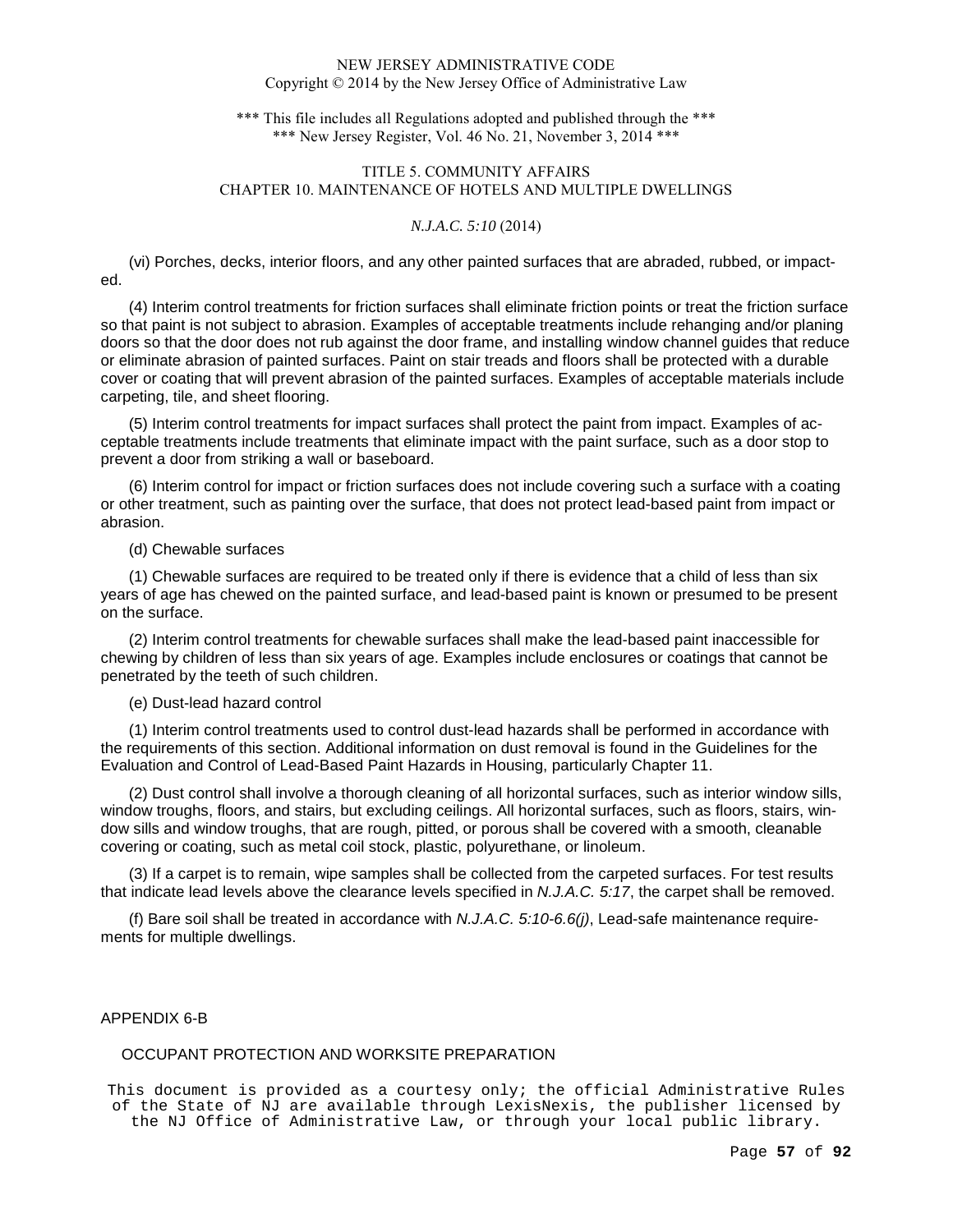\*\*\* This file includes all Regulations adopted and published through the \*\*\* \*\*\* New Jersey Register, Vol. 46 No. 21, November 3, 2014 \*\*\*

# TITLE 5. COMMUNITY AFFAIRS CHAPTER 10. MAINTENANCE OF HOTELS AND MULTIPLE DWELLINGS

# *N.J.A.C. 5:10* (2014)

(New Jersey Requirements Added in Italics)

U.S. Department of Housing and Urban Development

24 CFR 35.1345, Occupant protection and worksite preparation

24 CFR 35.1345 Occupant protection and worksite preparation

This section establishes procedures for protecting dwelling unit occupants and the environment from contamination from lead-contaminated or lead-containing materials during hazard reduction activities.

(a) Occupant protection

(1) Occupants shall not be permitted to enter the worksite during hazard reduction activities until after hazard reduction work has been completed and clearance, if required, has been achieved.

(2) Occupants shall be temporarily relocated before and during hazard reduction activities to a suitable, decent, safe, and similarly accessible dwelling unit that does not have lead-based paint hazards, except if:

(i) Treatment will not disturb lead-based paint, dust-lead hazards or soil-lead hazards:

(ii) Only the exterior of the dwelling unit is treated, and windows, doors, ventilation intakes and other openings in or near the worksite are sealed during hazard control work and cleaned afterward, and entry free of dust-lead hazards, soil-lead hazards, and debris is provided;

(iii) Treatment of the interior will be completed within one period of 8 daytime hours, the worksite is contained so as to prevent the release of leaded dust and debris into other areas, and treatment does not create other safety, health or environmental hazards (e.g., exposed live electrical wiring, release of toxic fumes, or on-site disposal of hazardous waste); or

(iv) Treatment of the interior entails work such that, at the conclusion of each workday, the worksite can be contained and cleaned to remove any visible dust or debris, and safe access to the bathroom and sleeping areas can be provided.

(3) The dwelling unit and the worksite shall be secured against unauthorized entry, and occupants' belongings protected from contamination by dust-lead hazards and debris during hazard reduction activities. Occupants' belongings in the containment area shall be relocated to a safe and secure area outside the containment area, or covered with an impermeable covering with all seams and edges taped or otherwise sealed.

## (b) Worksite preparation

(1) The worksite shall be prepared to prevent the release of leaded dust, and contain lead-based paint chips and other debris from hazard reduction activities within the worksite until they can be safely removed. Practices that minimize the spread of leaded dust, paint chips, soil and debris shall be used during worksite preparation.

(2) A warning sign shall be posted at each entry to a room where hazard reduction activities are conducted when occupants are present; or at each main and secondary entryway to a building from which occupants have been relocated; or, for an exterior hazard reduction activity, where it is easily read 20 feet (6 meters) from the edge of the hazard reduction activity worksite. Each warning sign shall be provided in the occupants' primary language, to the extent practicable.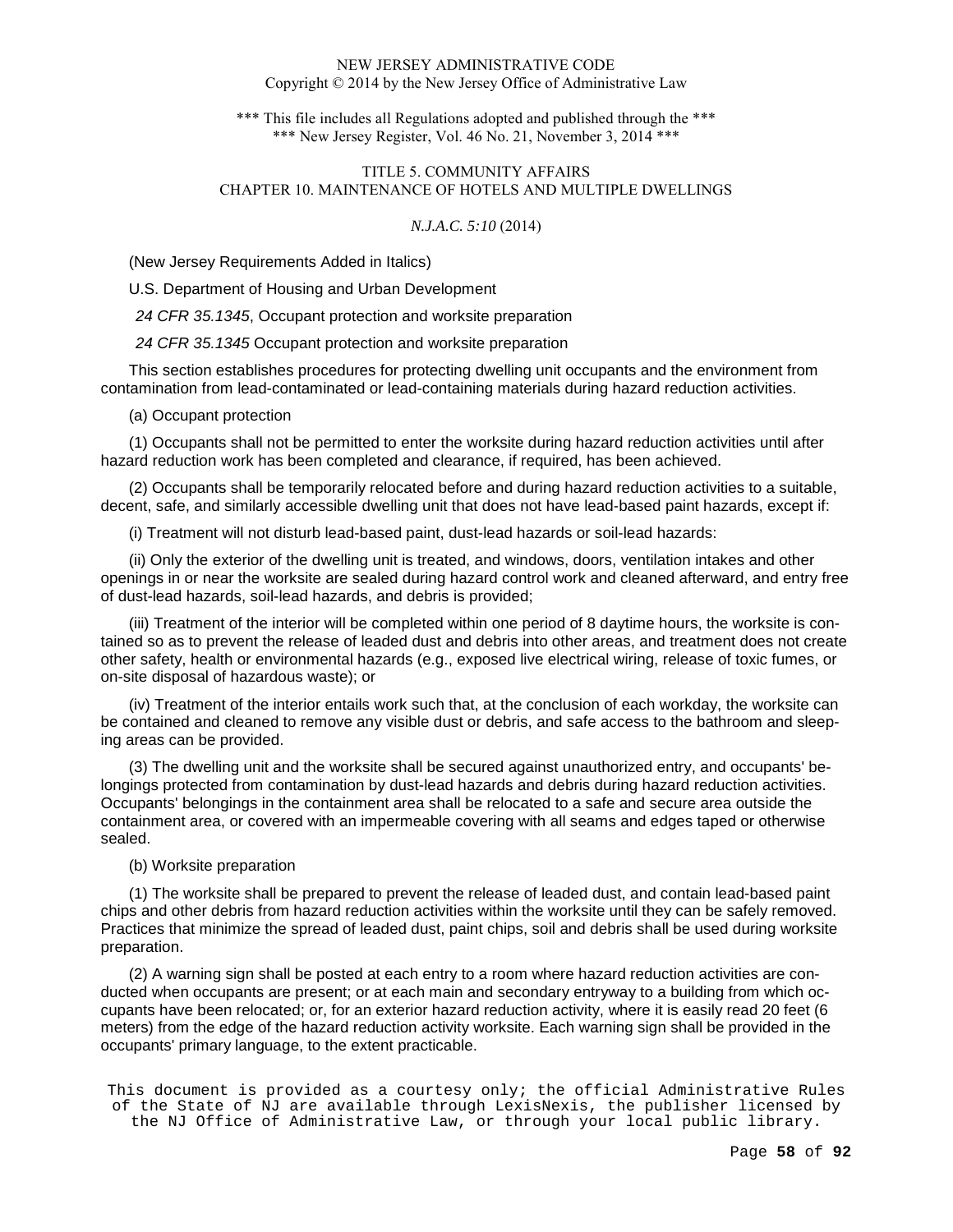\*\*\* This file includes all Regulations adopted and published through the \*\*\* \*\*\* New Jersey Register, Vol. 46 No. 21, November 3, 2014 \*\*\*

# TITLE 5. COMMUNITY AFFAIRS CHAPTER 10. MAINTENANCE OF HOTELS AND MULTIPLE DWELLINGS

## *N.J.A.C. 5:10* (2014)

## § 5:10-7.1 Bearing of loads

 Buildings and parts thereof shall be maintained so as to be capable of sustaining safely their own weight and the loads to which they may be subject so that loads are transmitted to the soil without undue differential settlement, unsafe deformation or movement of the building or any structural part thereof.

## § 5:10-7.2 Foundations

 Foundations of all structures shall be kept, maintained and repaired to eliminate all exposed holes, cracks and other defects so that the foundation shall be at all times capable of resisting the penetration of liquids into the building and be weathertight and serve to protect the building against infestation. They shall also be maintained to prevent or correct erosion around footings.

# § 5:10-7.3 Exterior surfaces

 (a) The exterior of every structure or accessory structure, fence or other improvement on the premises shall be kept in good repair and all exposed surfaces thereof subject to deterioration shall be protected against weathering or deterioration by a protective coating appropriate for the particular material involved as needed.

(b) All exterior windows and window frames shall be painted with at least one coat of suitable exterior paint or other preservative as needed except where constructed of an approved atmospheric corrosion-resistant metal or other equivalent material.

(c) The exterior surfaces shall be maintained to eliminate conditions reflective of deterioration or inadequate maintenance, such as broken glass, loose shingles, crumbling stone or brick or excessive peeling of paint.

(d) The exterior of the building shall be free of loose material that may create a hazard by falling on persons utilizing the premises.

(e) Exterior surfaces of multiple dwellings that have not been certified as lead-free in accordance with N.J.A.C. 5:17 shall be maintained in accordance with the applicable provisions of N.J.A.C. 5:10-6.6.

## § 5:10-7.4 Leakage, drafts and infestation

 All exterior walls, roofs, windows, window frames, doors, door frames, skylights, foundations and other parts of the structure shall be maintained as to keep water from entering the structure, to prevent excessive drafts or heat loss during cold or inclement weather and to provide a barrier against infestation. Damaged or badly worn material shall be repaired or replaced, and places showing signs of rot, leakage, deterioration or corrosion shall be treated or restored to prevent weathering or seepage.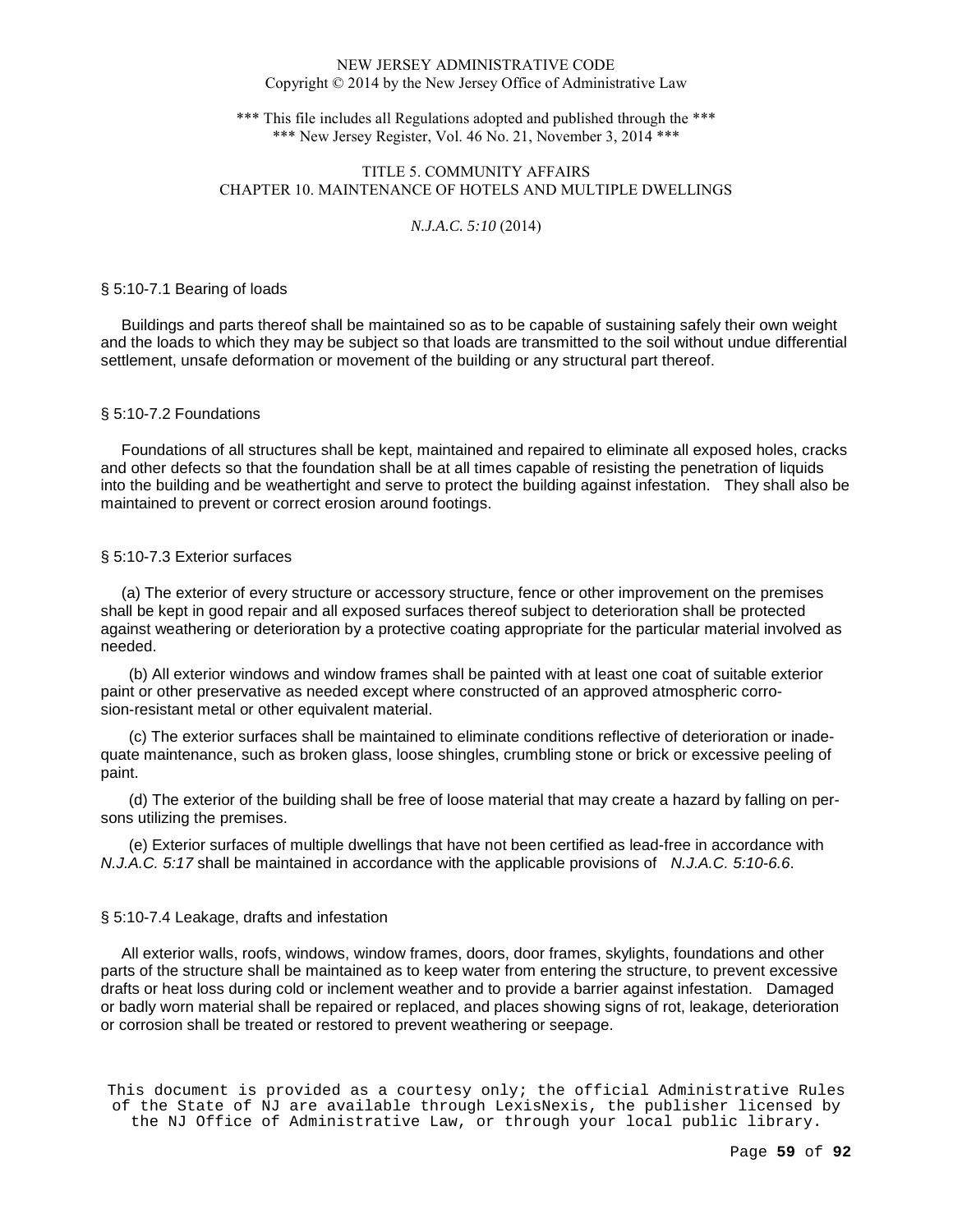\*\*\* This file includes all Regulations adopted and published through the \*\*\* \*\*\* New Jersey Register, Vol. 46 No. 21, November 3, 2014 \*\*\*

# TITLE 5. COMMUNITY AFFAIRS CHAPTER 10. MAINTENANCE OF HOTELS AND MULTIPLE DWELLINGS

# *N.J.A.C. 5:10* (2014)

#### § 5:10-7.5 Leaders and drainpipes

 Leaders and drainpipes shall be securely fastened to the building and maintained in good condition, free of leaks, kept clean and free of obstructions and shall direct storm waters into draining systems and away from the foundation walls of the structure.

§ 5:10-7.6 (Reserved)

§ 5:10-7.7 Railings

 (a) Handrails: All interior stairways having three or more risers, and all exterior steps having a drop of at least 24 inches to ground level or having at least four risers, shall have handrails which are to be securely fastened to walls or guard rails, and, unless continuous, shall be returned to the enclosure walls or posts at the end of the stairs.

1. All stairways 44 inches or more in width shall have continuous handrails on both sides; stairs less than 44 inches wide may have a handrail on one side only. In assembly occupancies, when the stairway width exceeds 88 inches, the stairways shall be provided with intermediate handrails dividing the stairway in approximately equal widths with a maximum lateral spacing of 66 inches.

2. The height of the handrail shall not be less than 30 inches and shall not project more than 34 inches above the nosing of treads.

3. Handrails shall provide a finger clearance of 1 1/2 inches and shall not project more than 3 1/2 inches into the required stair width.

(b) Guard rails shall be provided on exterior corridors, balconies, landings or porches having more than a three-foot drop to the adjoining level and on the exposed side of any interior or exterior stairway. The height of the guard rail shall not be less than 30 inches.

1. Exception: In an instance of a rail protecting a level 35 feet or less above exterior grade where a special case can be made that the existing rail is sufficient to protect the safety of persons, the department may permit a rail less than 30 inches in height.

2. Guards shall be constructed so that the area in the plane of the guard, from the top of the tread to the top of the guard, is subdivided or filled in one of the following methods:

i. A sufficient number of intermediate longitudinal rails constructed so that the clear distance between rails (measured at right angles to the rail) does not exceed 16 inches (measured vertically) from the tread nosing; or

ii. Balusters spaced not more than eight inches apart; or

iii. Panels of wire mesh, or expanded metal, or ornamental grills which provide protection equivalent to that provided by the intermediate rails or balusters specified in the two preceding paragraphs; or

iv. Walls; or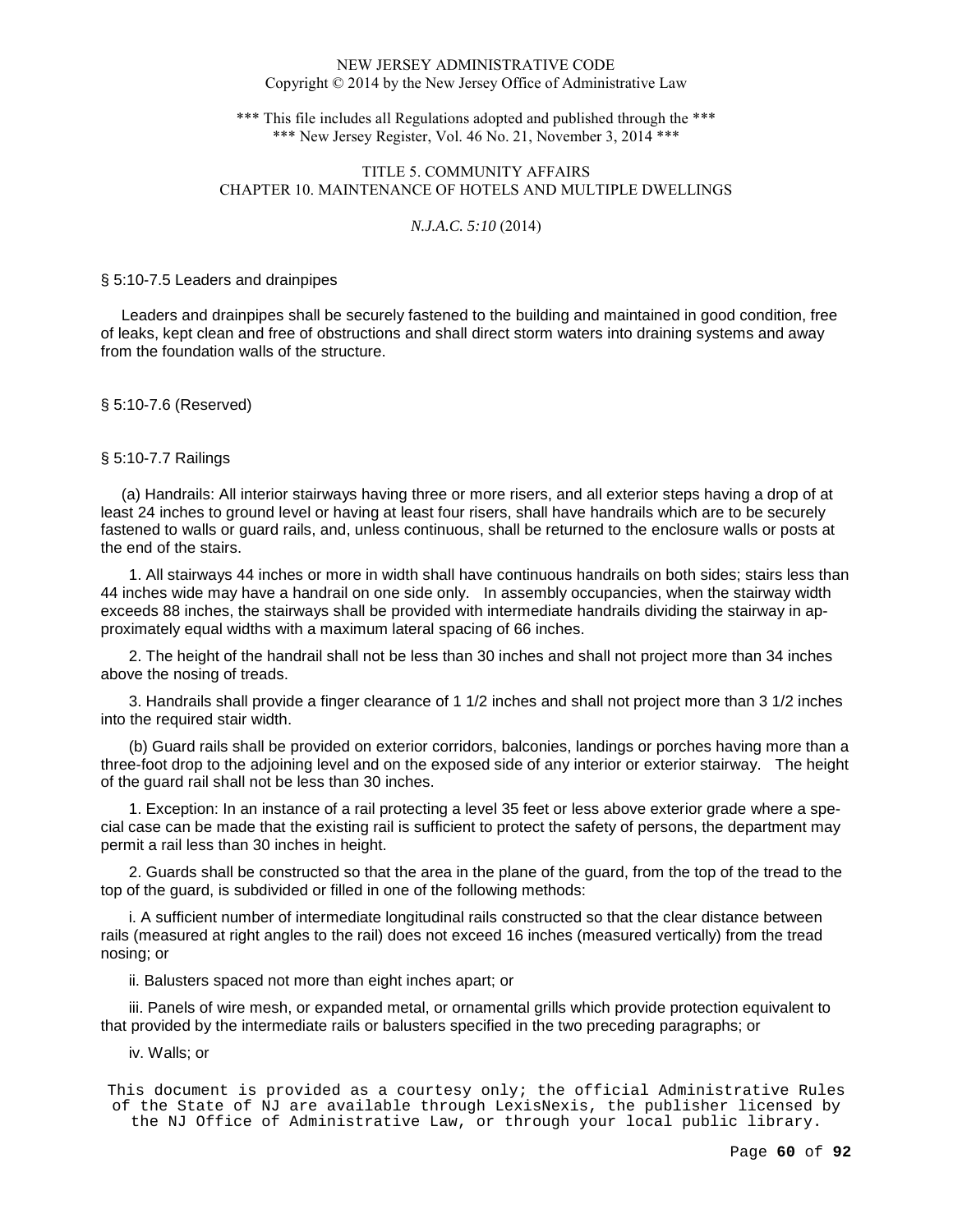\*\*\* This file includes all Regulations adopted and published through the \*\*\* \*\*\* New Jersey Register, Vol. 46 No. 21, November 3, 2014 \*\*\*

# TITLE 5. COMMUNITY AFFAIRS CHAPTER 10. MAINTENANCE OF HOTELS AND MULTIPLE DWELLINGS

# *N.J.A.C. 5:10* (2014)

v. Any combination of the foregoing.

## § 5:10-8.1 Basements, cellars and crawl spaces

 (a) Basements, cellars and crawl spaces are to be free of moisture resulting from liquid penetration from the exterior and shall be provided with ventilation as required herein to prevent accumulations of moisture and dampness.

(b) Floors of basements and cellars shall have a permanent surface that is water resistant and capable of being kept broom-clean so as not to create a safety hazard. Subcellars and crawl spaces which are neither usable nor occupiable need not be permanently surfaced.

# § 5:10-8.2 Interior surfaces

 (a) All floors, walls, ceilings and other surfaces shall be kept in good repair, that is, free from cracks, breaks, split or splintering boards or woodwork, loose plaster, flaking or peeling paint or other materials. Loose or defective sections shall be removed and replaced so that the joint between the repair and the sound material is made flush and smooth.

(b) Floors, walls, ceilings and other exposed surfaces shall be kept clean, free from visible foreign matter, sanitary and well-maintained at all times. If necessary to accomplish the foregoing, these surfaces shall be kept painted, whitewashed, papered, covered or treated with sealing materials or other protective coatings as needed.

(c) Interior walls, ceilings and other exposed surfaces in units of dwelling space shall be kept smooth, clean, free of flaking, loose or peeling paint, plaster or paper and capable of being maintained free of visible foreign matter and of vermin, and in a sanitary condition. If and when necessary to accomplish the foregoing or any part thereof, such interior surfaces shall be spackled, painted, papered or otherwise provided with a protective coating appropriate for the surface material and this shall be done at least once every three years unless it is clearly unnecessary. Painting or other provision of a protective coating shall be the responsibility of the occupant and not of the owner when required more frequently than once every three years as a result of the acts or omissions of the occupant, a member of his family or household or his guest.

(d) Owners shall maintain records indicating the date on which any dwelling unit or part thereof was painted or otherwise provided with a protective coating for six years. Said records shall also indicate the name and address of the person who did the work, the nature of the work done and the cost. Said records shall be made available upon request to the Bureau or to any inspector performing an inspection of the premises on behalf of the Bureau.

(e) Except where housekeeping services are provided, normal housekeeping as required for the maintenance of cleanliness and sanitation within individual units of dwelling space of multiple dwellings shall be the responsibility of the occupants and shall not, unless a hazard to the health, safety or welfare of persons other than the occupants of the dwelling unit is thereby created, be the responsibility of the owner.

(f) Interior surfaces of multiple dwellings that have not been certified as lead-free in accordance with N.J.A.C. 5:17 shall be maintained in accordance with the applicable provisions of N.J.A.C. 5:10-6.6.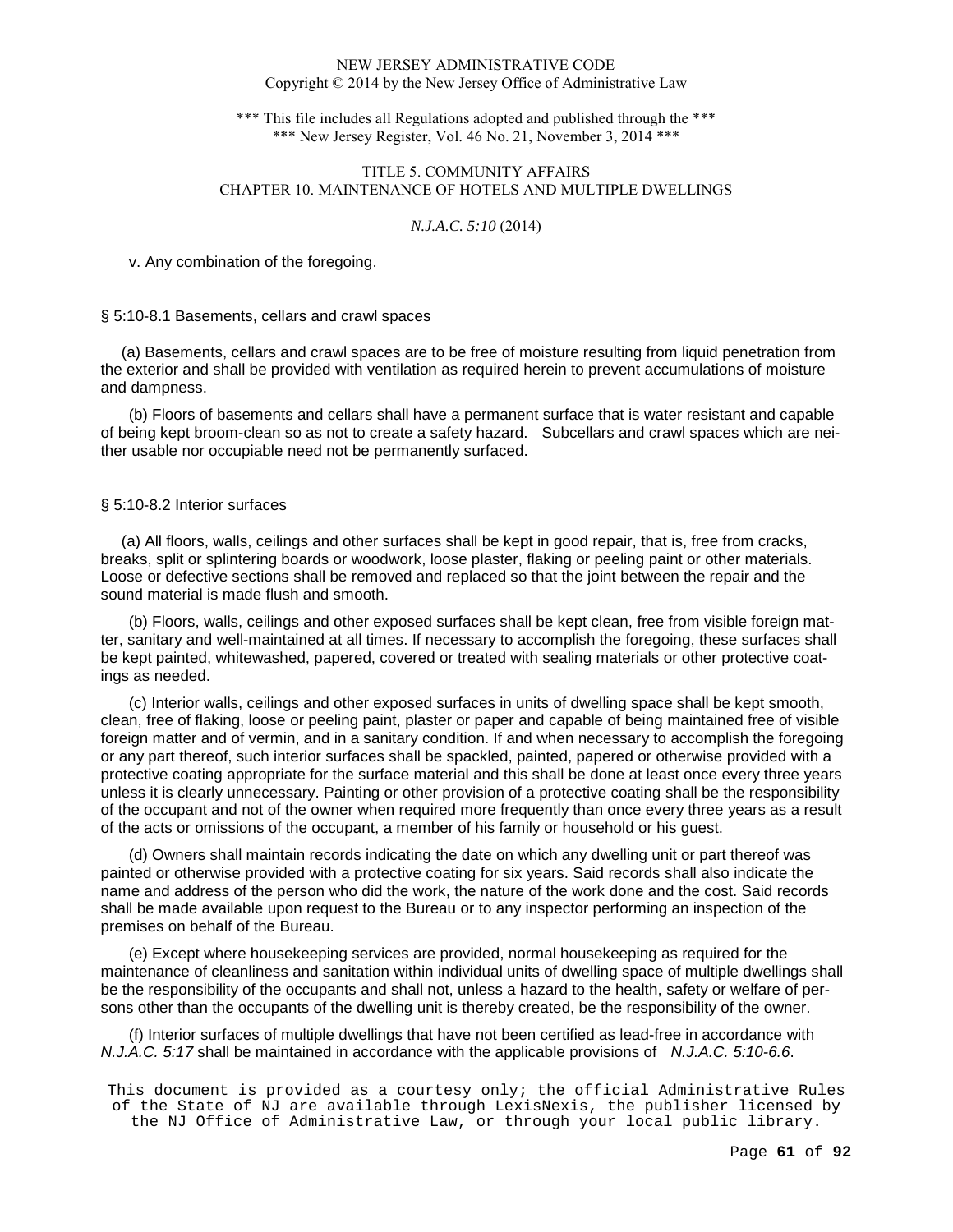\*\*\* This file includes all Regulations adopted and published through the \*\*\* \*\*\* New Jersey Register, Vol. 46 No. 21, November 3, 2014 \*\*\*

# TITLE 5. COMMUNITY AFFAIRS CHAPTER 10. MAINTENANCE OF HOTELS AND MULTIPLE DWELLINGS

## *N.J.A.C. 5:10* (2014)

#### § 5:10-8.3 Stairways and common areas

 (a) Stairways shall be maintained to support a live load of 100 pounds per square foot and walking surfaces shall be maintained free of hazards, such as loose steps, loose or uneven treads, torn carpeting, raised strips and nonuniform risers.

(b) Hallways, fire escapes, stairs, landings and passages and other common areas shall be kept open for unrestricted passage.

(c) There shall be a railing to provide support and protect persons from falling off the stairways or landings. Such railings shall meet the requirement of N.J.A.C. 5:10-7.7.

## § 5:10-8.4 Doors

All doors shall be so maintained that they can be readily opened and closed.

## § 5:10-9.1 Receptacles

 (a) Except where an alternative method providing equivalent health and safety methods is utilized, such as incineration or compaction, there shall be provided for each multiple dwelling noncorrosive, impervious and noncombustible receptacles sufficient in size and number to contain waste accumulated in each separate building, pending collection, either in conformance with the municipal collection schedule or in the absence thereof, twice weekly. The receptacles shall be so constructed as to hold their contents without leakage and shall be provided with tight-fitting covers and handles.

(b) Receptacles for the collection of garbage shall be located so as not to constitute a hazard and located so as to be accessible to the collecting agency.

(c) Garbage collection receptacles shall be kept covered, shall be maintained in good repair and shall be kept in the area designated for storage of such receptacles. All such receptacles shall be cleaned and disinfected at least once a week.

## § 5:10-9.2 Materials requiring separate disposal

 (a) Disposal of materials not fitting into or appropriate for receptacles, such as newspapers, wrapping paper and other inorganic wastes which are likely to be blown or scattered about the streets, shall be secured to prevent littering.

(b) Other objects and material, which because of bulk or size do not fit into receptacles, shall be placed out for collection only at such places as are designated for that purpose and at such times as shall assure their prompt removal by the collection service available to the building.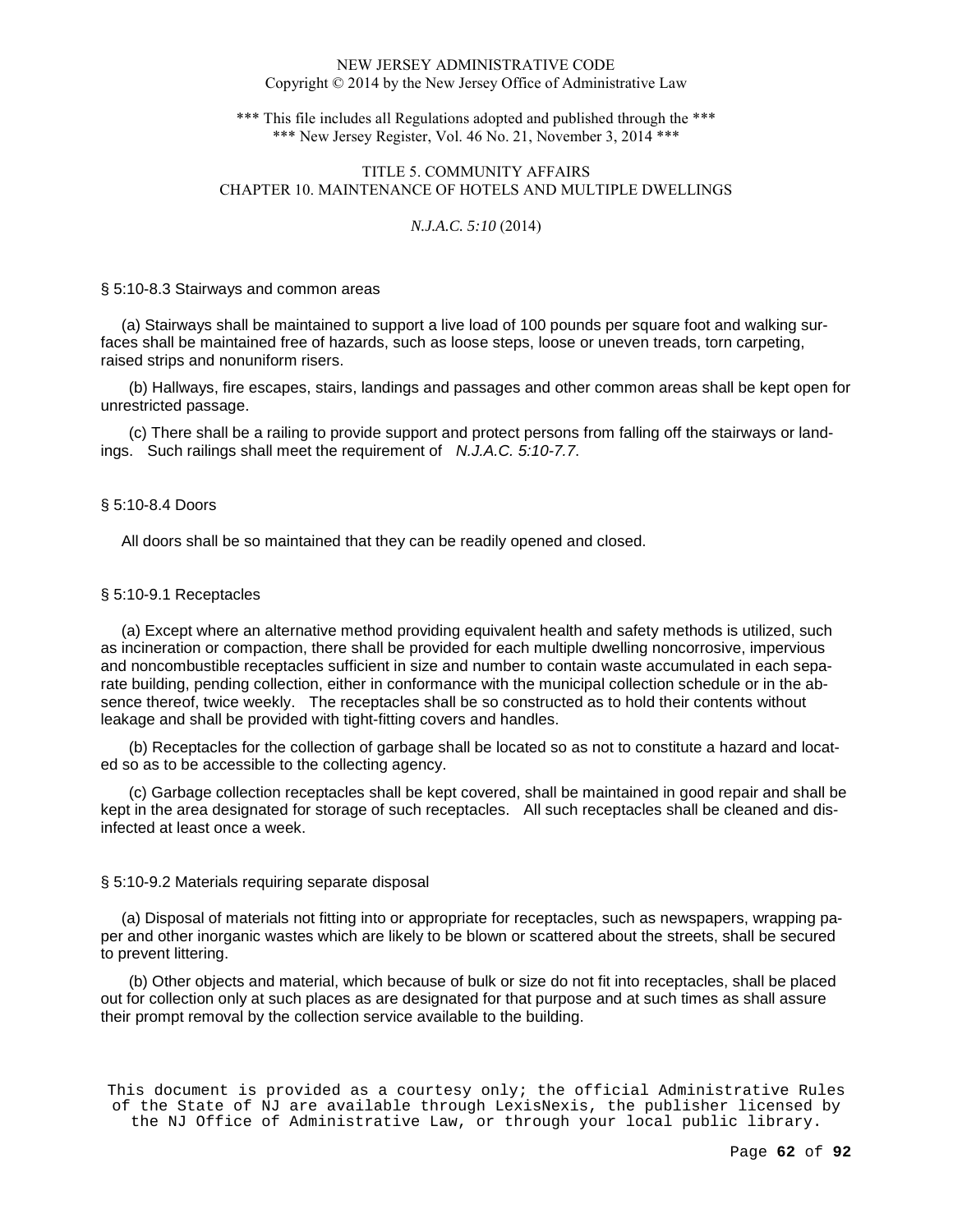\*\*\* This file includes all Regulations adopted and published through the \*\*\* \*\*\* New Jersey Register, Vol. 46 No. 21, November 3, 2014 \*\*\*

# TITLE 5. COMMUNITY AFFAIRS CHAPTER 10. MAINTENANCE OF HOTELS AND MULTIPLE DWELLINGS

# *N.J.A.C. 5:10* (2014)

## § 5:10-9.3 Dumbwaiters

 (a) Dumbwaiters where existing shall be kept operable and available as part of the garbage disposal system which would be rendered more serviceable by their use.

(b) Every existing device shall be maintained and inspected in accordance with *N.J.A.C. 5:23-12.1* et seq.

## § 5:10-10.1 Screens

 (a) Screens suited to protect the interior of the building against mosquitoes, flies and other undesirable insects shall be provided and kept in good repair for each exterior door (except as otherwise provided in exception 2 below) and each openable window in habitable and occupiable rooms and common areas. Screens shall be installed and maintained by the owner on all such doors and windows at least from May 1 to October 1 of each year. All screens required pursuant hereto shall be affixed either to the window frame or to the upper sash and the window frame. Fixed windows need not be provided with screens.

1. Exception 1: In transient nonresidential hotels in coastal areas where it is demonstrated to the department that screens are not necessary above the ground floor.

2. Exception 2: Exterior doors which do not provide any portion of the minimum ventilation area of at least four percent of the floor area of the room or space ventilated.

3. Exception 3: Screens shall not be required for dwelling units or common areas on the sixth floor and above.

4. Exception 4: Screens are not required on windows or exterior doors in areas and spaces where a central mechanical ventilation system is provided which conforms to applicable construction codes of the New Jersey Uniform Construction Code.

5. Exception 5: In areas used for storage purposes only.

## § 5:10-10.2 Elimination of infestation

 (a) Every owner shall be responsible for the eradication of any insects, rats or other pests when the infestation exists in two or more units of dwelling space or in common areas. All buildings subject to this chapter shall be made ratproof and shall be maintained in a condition free from infestation. Such ratproofing and pest extermination shall include but is not limited to the following:

1. Prevention of entrance by blocking off or stopping up at passages by which rats may secure entry from the exterior with rat impervious material;

2. Prevention of interior infestation by elimination of sources of food and access thereto;

3. Prevention of any vertical travel of vermin through pipe chases or other similar methods of travel.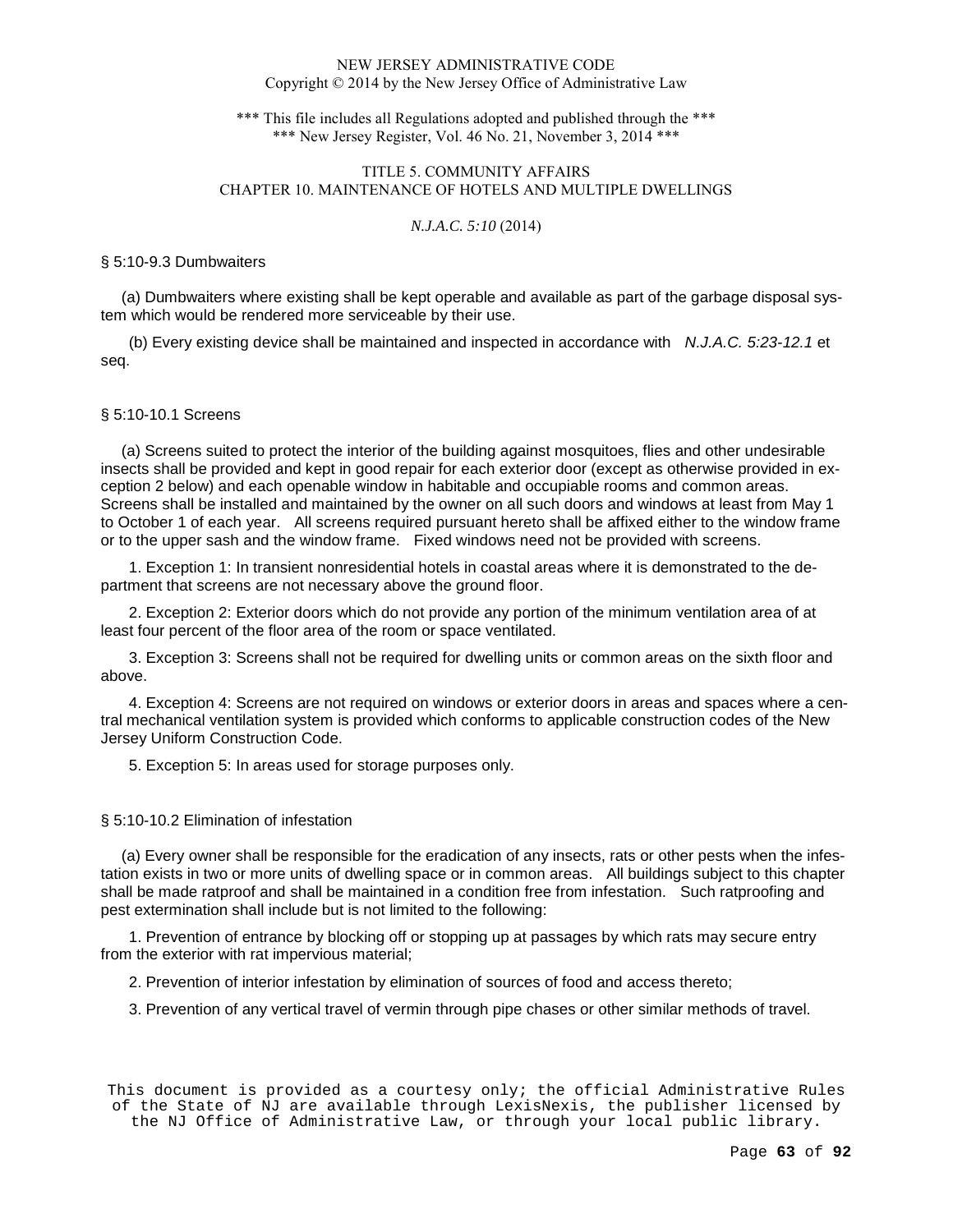\*\*\* This file includes all Regulations adopted and published through the \*\*\* \*\*\* New Jersey Register, Vol. 46 No. 21, November 3, 2014 \*\*\*

# TITLE 5. COMMUNITY AFFAIRS CHAPTER 10. MAINTENANCE OF HOTELS AND MULTIPLE DWELLINGS

# *N.J.A.C. 5:10* (2014)

(b) All hotels and multiple dwellings shall be subject to periodic procedures for the prevention and elimination of infestation by persons qualified to conduct such procedures no less frequently than once annually and more frequently where there is recurring evidence of infestation.

## § 5:10-11.1 Duties of owner

 (a) The owner shall have the positive responsibility of providing, either by his own direct efforts or by hiring others qualified to so serve, a person or persons qualified by training or experience to discharge the duties and responsibilities outlined for owners under these regulations.

(b) Any managing agent, in charge of the leasing or renting of space and the general management and operation of the premises, shall be competent to provide supervision of the management and operation of the building in accordance with this chapter.

(c) In a multiple dwelling of nine or more dwelling units, the owner shall either perform the janitorial services himself, if he is a resident owner, or provide a janitor, or provide janitorial services to be performed, on a 24-hour a day basis in a manner approved by the bureau.

(d) Unless either the owner or the janitor resides on the premises, the owner of a multiple dwelling or his managing agent in control shall post and maintain in such dwelling a legible sign, conspicuously displayed, containing the janitor's name, address (including apartment number) and telephone number. A new identification sign shall be posted and maintained within five days following a change of janitor.

(e) The person who performs janitorial services for a multiple dwelling of nine or more dwelling units (other than where janitorial services are performed on a 24-hour a day basis under (c) above) shall reside in or within a distance of one block or 200 feet from the dwelling, whichever is greater, unless the owner resides in the multiple dwelling.

(f) Where necessary to assure compliance with this chapter and other provisions of law affecting multiple dwellings and hotels, there shall be a full-time person or employee responsible for providing janitorial services as defined herein. The owner shall provide additional personnel as may be required to assure proper maintenance and compliance with this chapter.

(g) All personnel responsible for enabling the owner to meet the requirements of this chapter shall be by reason of training or experience competent to perform the duties entrusted to him, familiar with the requirements contained herein and not unable or unwilling to discharge the said duties by reason of any physical or mental incapacity or disability or personal habits inconsistent with such duties.

(h) The following shall serve as a guide to adequacy of personnel for maintenance of a typical multiple dwelling not having any unusual or special labor-saving features:

| Units of Dwelling Space | Full-Time Personnel or Equivalent            |
|-------------------------|----------------------------------------------|
| 70-100                  | one                                          |
| 101-150                 | two                                          |
| 151-225                 | three                                        |
| 226-325 (and each       | four, plus one for each 100 additional units |
| additional 100 units)   | units of dwelling space over 325             |
|                         |                                              |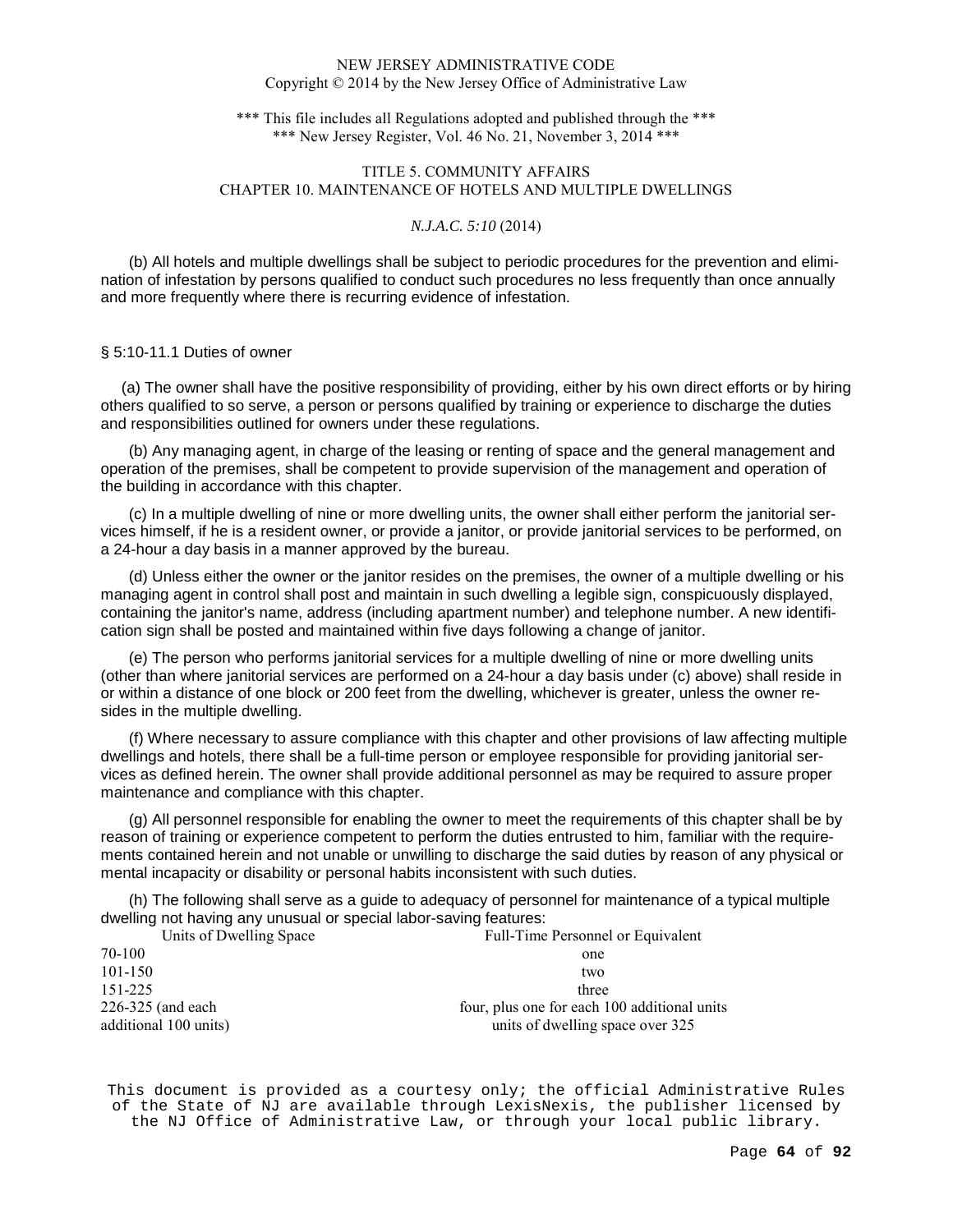\*\*\* This file includes all Regulations adopted and published through the \*\*\* \*\*\* New Jersey Register, Vol. 46 No. 21, November 3, 2014 \*\*\*

# TITLE 5. COMMUNITY AFFAIRS CHAPTER 10. MAINTENANCE OF HOTELS AND MULTIPLE DWELLINGS

# *N.J.A.C. 5:10* (2014)

## § 5:10-11.2 Duties of manager and superintendent

 (a) Without relieving the owner of any responsibility placed by these regulations on the owner, any person undertaking for and in behalf of the owner any responsibilities for the operation and maintenance of the premises shall thereby assume concurrently with the owner, responsibilities for the premises and be subject to penalty for failure to comply with any regulation or order relating to any item or matter within the responsibilities so assumed.

(b) Where the owner has vested any other person with active management or control of the property and the owner either by his physical absence or unavailability to the premises has left such person in charge thereof, or by reason of any other arrangement with such person the owner does not actively engage in the day-to-day conduct or operation of the premises, then such person assuming management shall be responsible as the agent of the owner for compliance thereto.

(c) Where there is present on the premises or available to the premises a person whose duties and authority do not comprise overall control of the management of the premises, but such person is designated by the owner as the person responsible for the day-to-day physical upkeep and maintenance of the premises, then such person shall be liable concurrently and jointly with the owner and any managing agent for such matters as shall constitute routine maintenance and upkeep of the premises, for any other matters pertaining to the maintenance of the premises entrusted to such person by the owner or management, and for apprising the owner or managing agent promptly of any other and further matters such as major repairs, structural improvements and capital investments which are beyond such person's authority and competence to undertake, and which, if not done, constitute violations of this chapter or hazards to the health, safety or well-being of occupants.

## § 5:10-11.3 Janitorial services required

 (a) The person in regular attendance on the premises and responsible for providing janitorial or maintenance duties as required by this subchapter shall provide the following services:

1. Setting out and returning waste disposal receptacles and avoiding leaving receptacles on days when there is no pickup;

2. Providing regular daily care for all common areas including removal of garbage, litter or other accumulations;

3. Attending to sidewalks, pedestrian walkways, parking areas and driveways and, in case of snow or ice, to permit safe passage in and out of the premises for vehicles and pedestrians;

4. Operating of the equipment designed to provide heat as required under these regulations; and

5. Such other and further routine operational and maintenance service as is required of the owner to comply with this chapter.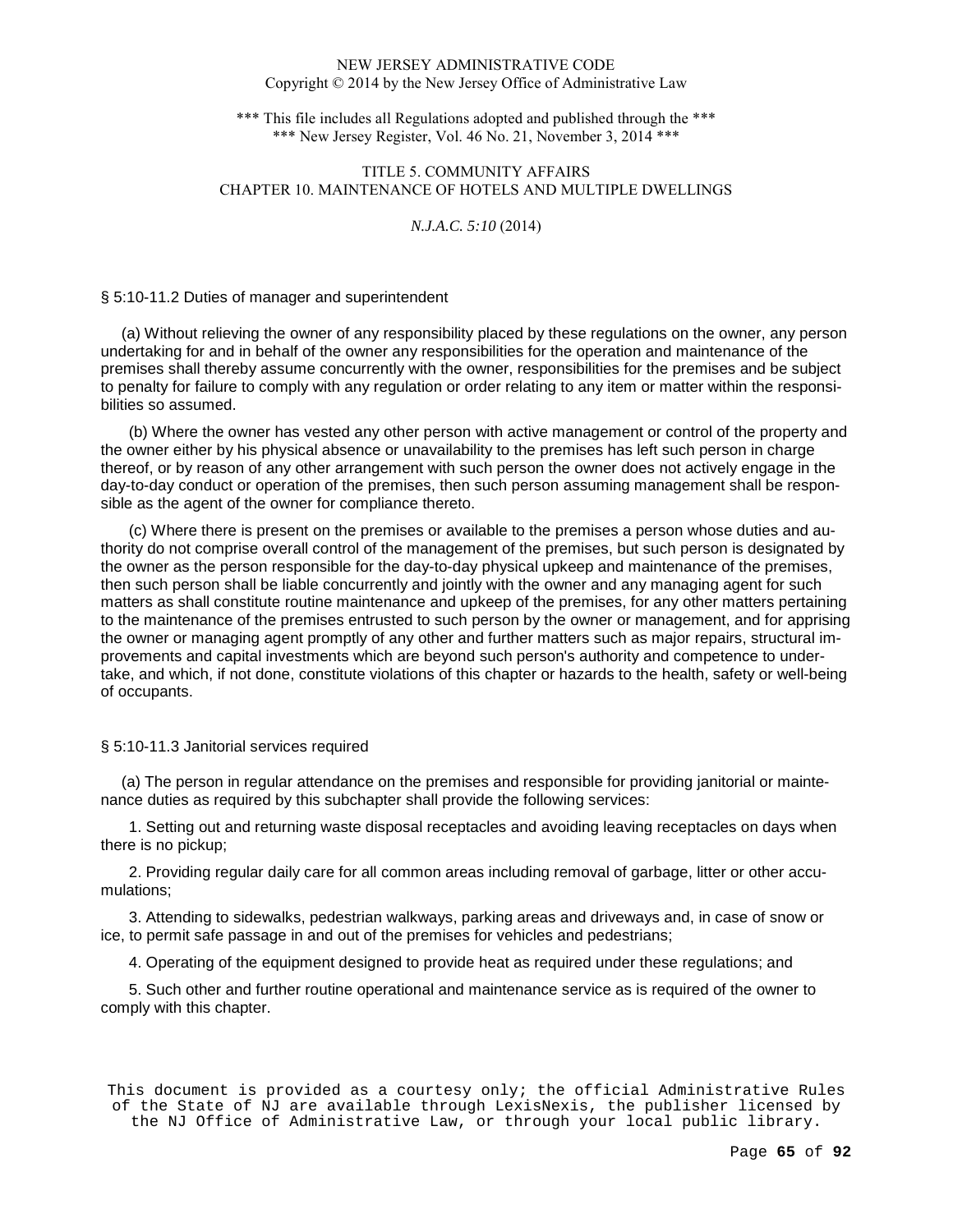\*\*\* This file includes all Regulations adopted and published through the \*\*\* \*\*\* New Jersey Register, Vol. 46 No. 21, November 3, 2014 \*\*\*

# TITLE 5. COMMUNITY AFFAIRS CHAPTER 10. MAINTENANCE OF HOTELS AND MULTIPLE DWELLINGS

## *N.J.A.C. 5:10* (2014)

#### § 5:10-12.1 Standard of maintenance

 (a) All elevators shall be so maintained as to meet the standards established and set forth in N.J.A.C. 5:23-12.1 et seq. The elevator doors, flooring, safety devices and operating mechanisms shall be maintained in good working order and free of hazards.

(b) The owner or the agent of the owner of a building containing one or more elevators shall have, and shall provide for inspection by the Bureau's representative, a current certificate of compliance, issued pursuant to N.J.A.C. 5:23-2.23(j), for each such elevator.

## § 5:10-12.2 Preventive maintenance

 All elevators and elevator equipment and accessory devices shall be provided with preventive maintenance and inspections as required by N.J.A.C. 5:23-12.1 et seq.

## § 5:10-12.3 Suspension of service

 Elevator service shall not be suspended except where unavoidable or where necessary to provide servicing or repairs and then only for the minimum period of time necessary to effectuate such servicing or repairs. Where the owner has knowledge in advance of such suspension, he shall post a notice of the same advising all occupants of the time and duration of any such suspension and the reason therefor.

## § 5:10-12.4 Mirrors

 In all hotels and multiple dwellings in which there are one or more self-service elevators, there shall be affixed and maintained in each elevator a mirror that will enable persons, prior to entering into such elevator, to view the inside thereof to determine whether any person is in such elevator.

# § 5:10-13.1 Electrical service

 (a) There shall be maintained in good operational condition in every multiple dwelling and hotel, electrical service which shall comply with the electrical requirements in effect at the time the structure first became a multiple dwelling or hotel.

(b) The following electrical installations shall be provided and hereafter properly maintained in all hotels and multiple dwellings:

1. All entrances and exits shall be illuminated by exterior lights sufficient to provide safe passage for persons of normal vision. Exterior lighting fixtures shall be controlled by interior wall switches, located for convenient and readily accessible use except if such lights are controlled by an automatic timer or photoelectric control device.

## 2. Every kitchen shall be provided with a minimum of two duplex receptacle outlets.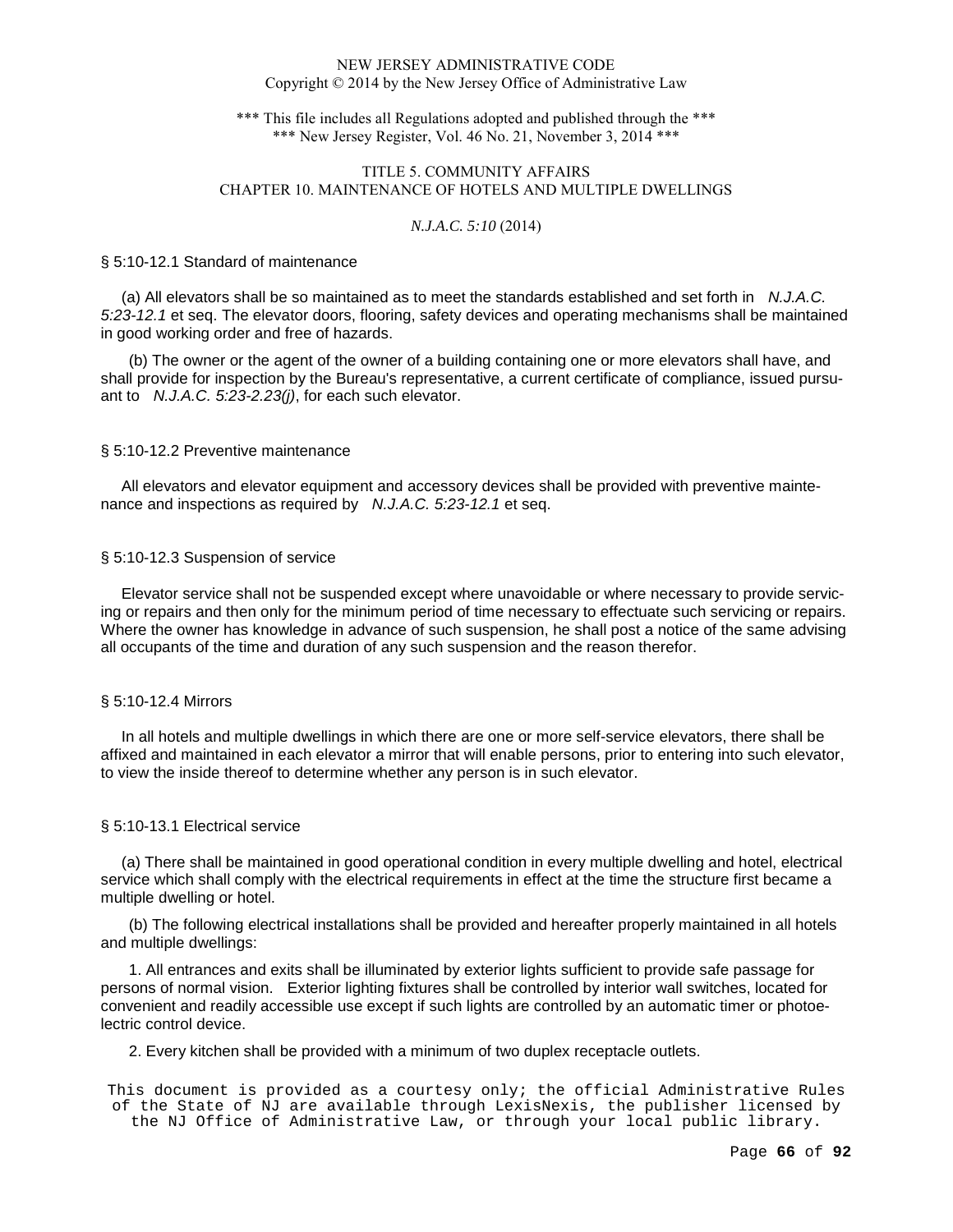\*\*\* This file includes all Regulations adopted and published through the \*\*\* \*\*\* New Jersey Register, Vol. 46 No. 21, November 3, 2014 \*\*\*

# TITLE 5. COMMUNITY AFFAIRS CHAPTER 10. MAINTENANCE OF HOTELS AND MULTIPLE DWELLINGS

# *N.J.A.C. 5:10* (2014)

3. Each basement shall be wired for a minimum of one lighting fixture for use as general illumination. All enclosed areas to which occupants of the building have access shall be provided with at least one lighting fixture. Stairwell and laundry area lighting fixtures shall not be counted as part of the required basement lighting fixtures.

4. Laundry areas shall be provided with illumination. The laundry circuit shall be an individual circuit. A wall-mounted grounding type duplex receptacle outlet shall be provided, located near the laundry equipment.

5. Heating equipment requiring electrical energy for operation or control shall be provided with an individual circuit.

6. Service and circuiting shall be adequate for the electrical load being served. If the electrical load in a building is excessive, the load shall be reduced or service shall be increased so as to be adequate.

7. Existing wiring and equipment shall be kept in good repair.

(c) Over-current protection devices shall be provided. Under no circumstances shall the capacity of over-current protection devices exceed the rated capacity of all connected wiring as determined by the National Electrical Code.

(d) No extension lines shall be utilized except in conformity with the following standards:

1. No cords shall be used which are not listed by Underwriters Laboratories, Inc.

2. Maximum length shall not exceed eight feet and minimum wire size shall not be less than No. 18 (AWG).

3. No extension cord shall be used that is rated for a lower current carrying capacity than is required by the appliance(s) to which it is connected.

4. No extension cord shall pass under any rug or carpet or across any path of travel or be used in any other location where it would create a hazardous condition.

5. No frayed, worn or otherwise damaged extension cord shall be used.

(e) There shall be available in each habitable room sufficient electrical outlets to enable occupants to utilize the room for function for which it is designed without use of loose cords or extension lines prohibited in (d)4 above.

# § 5:10-13.2 Exterior lighting

 (a) Every garage or other accessory structure utilized by occupants after dark shall be equipped with artificial lighting which shall be maintained and operated so as to render all parts of the garage that are unlocked and accessible, visible to occupants and also to illuminate all areas commonly used by occupants sufficiently to enable persons of normal vision to traverse from such areas safely to the point of egress from the garage.

(b) In garages or structures not kept locked, lighting as required herein shall be kept on continually from one-half hour before sunset to one-half hour after sunrise unless the lighting is connected to a dusk to dawn photoelectric control device.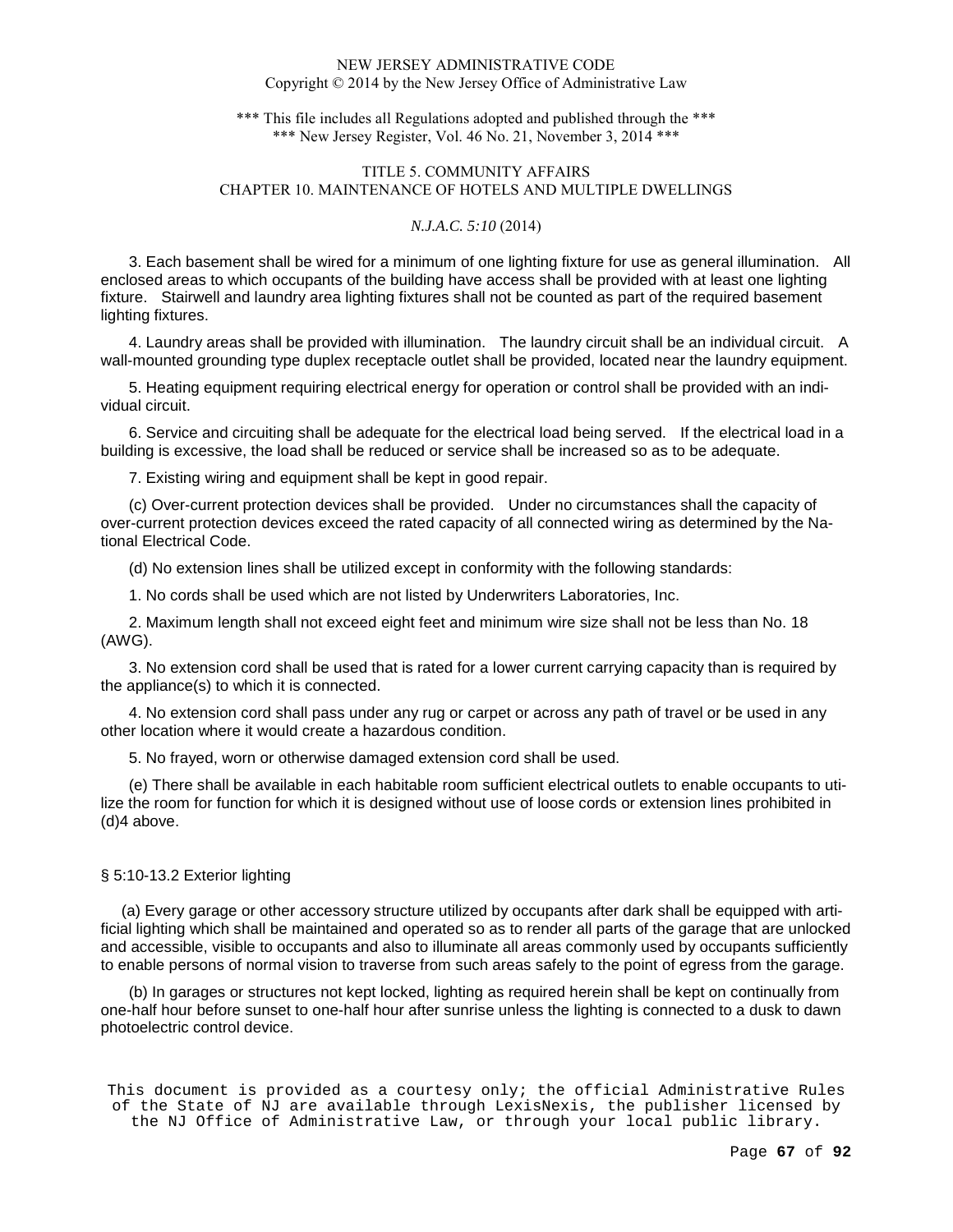\*\*\* This file includes all Regulations adopted and published through the \*\*\* \*\*\* New Jersey Register, Vol. 46 No. 21, November 3, 2014 \*\*\*

# TITLE 5. COMMUNITY AFFAIRS CHAPTER 10. MAINTENANCE OF HOTELS AND MULTIPLE DWELLINGS

# *N.J.A.C. 5:10* (2014)

(c) In garages or structures which are locked at all entrances, lighting may be provided which is operated manually by individual occupants in lieu of continual night lighting, and in such case the lighting fixtures shall be operable from a switch located near the point of ingress into the interior of the space to be lighted.

(d) Illumination of common areas shall be situated so as not to shine into adjacent dwelling units.

(e) Exterior parking areas, pedestrian walkways or other portions of the premises subject to regular and recurrent use by occupants at night shall be illuminated continually from one-half hour before sunset to one-half hour after sunrise, unless the lighting is connected to a dusk to dawn photoelectric device to enable safe passage of persons of normal vision.

# § 5:10-13.3 Artificial lighting

 (a) All interior common areas on the premises utilized by occupants are likely to be used by persons frequenting the premises shall be equipped with lighting so that during periods of darkness, all such parts and areas shall be sufficiently illuminated to enable persons of normal vision to traverse such areas safely and to perform therein the functions for which the parts or areas are designed.

(b) Light switches in exit ways, including corridors, hallways, landings, stairways and vestibules shall be of a type that may not be operated by occupants or persons frequenting the premises.

(c) Lighting fixtures, wall plates and other electrical facilities in bathrooms and toilet rooms shall be of the type or so located and maintained that there will be no danger of short circuiting from splashing of water from any facility therein. No such fixtures shall be located so as to be reached from a bathtub or shower enclosure.

(d) Every habitable or occupiable room shall have light available at all times, with an illumination of at least six foot-candles. Such light shall be measured 30 inches from the floor at the center of the room.

(e) Every bathroom and toilet room shall have light available at all times, with an illumination of at least three foot-candles. Such light shall be measured 30 inches from the floor at the center of the room.

(f) The foregoing provisions notwithstanding, it shall not be the responsibility of a multiple dwelling owner to provide lamps or lighting fixtures in dwelling units other than kitchen and bathroom ceiling or wall fixtures or to supply replacement bulbs.

## § 5:10-13.4 Electrical hazards near swimming pools

 No overhead electrical conductors shall be within 15 feet of any swimming pool. All metal fences, enclosures or railings that might become electrically charged as a result of contact with broken overhead conductors or from any other cause near, or adjacent to, a swimming pool shall be grounded in accordance with the provisions of the National Electrical Code.

§ 5:10-13.5 (Reserved)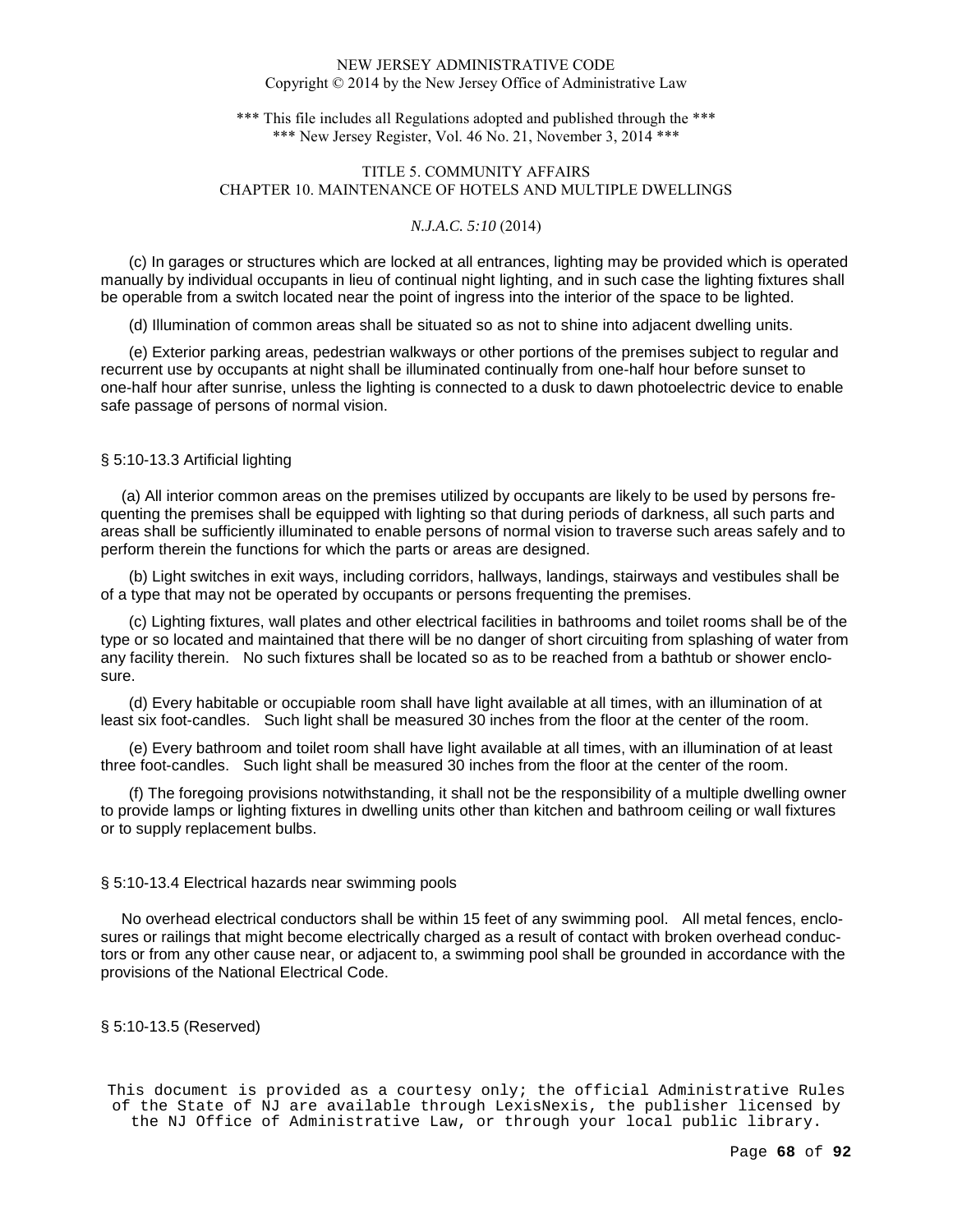\*\*\* This file includes all Regulations adopted and published through the \*\*\* \*\*\* New Jersey Register, Vol. 46 No. 21, November 3, 2014 \*\*\*

# TITLE 5. COMMUNITY AFFAIRS CHAPTER 10. MAINTENANCE OF HOTELS AND MULTIPLE DWELLINGS

# *N.J.A.C. 5:10* (2014)

#### § 5:10-14.1 Standard of performance

 Every unit of dwelling space shall contain facilities to provide heat sufficient to maintain a minimum inside temperature 68 degrees Fahrenheit in all habitable rooms, measured at least one foot away from any surface at the coldest portion of the space subject to regular use by occupants of any such room when the outside temperature is at design winter conditions. This provision shall not apply to units of dwelling space which are neither occupied nor intended to be occupied between October 1 and the next succeeding May 1.

## § 5:10-14.2 Corrective measures

 Where the bureau determines that the facilities are of inadequate size or capacity to accomplish the foregoing, the owner may be ordered to either increase the capacity of the heating system, provide additional insulation or take such other or further steps as will enable the heating system of the unit to satisfy this requirement; provided, however, nothing herein shall be construed as authorizing loss of habitable space to an extent that would create a violation of this chapter.

## § 5:10-14.3 Standards of maintenance

 (a) The heating equipment, facilities and system and all parts thereof shall be kept in good operating condition, free of defects, corrosion and deterioration at all times.

(b) Heating equipment shall be installed and maintained in such a manner as to avoid leakage of or concentration of liquids, gases and solid matters which may constitute hazards or violations of this chapter.

(c) Heating equipment shall not be operated in such a manner as to impair its ability to perform as required hereunder or create a hazard anywhere in the system due to excessive temperature.

(d) The heating system, including such parts as heating risers, ducts and hot water lines, shall be covered with an insulating material or guard to protect occupants and other persons on the premises from receiving burns due to chance contact.

(e) Any pressure relief valve on any type of heating unit shall be connected to a pipe that discharges either vertically toward the floor to a maximum distance of 20 inches from that floor surface or in a manner conforming to the plumbing subcode of the Uniform Construction Code.

## § 5:10-14.4 Minimum temperature

 (a) From October 1 of each year to the next succeeding May 1, every unit of dwelling space and every habitable room therein shall be maintained at a temperature of at least 68 degrees Fahrenheit between the hours of 6:00 A.M. and 11:00 P.M. and at least 65 degrees Fahrenheit between the hours of 11:00 P.M. and 6:00 A.M. The heating system shall be capable of maintaining the minimum required temperature in all habitable rooms without the necessity of heating adjoining rooms more than five degrees higher than said minimum required temperature. The design of the heating system shall conform to the ASHRAE Guide and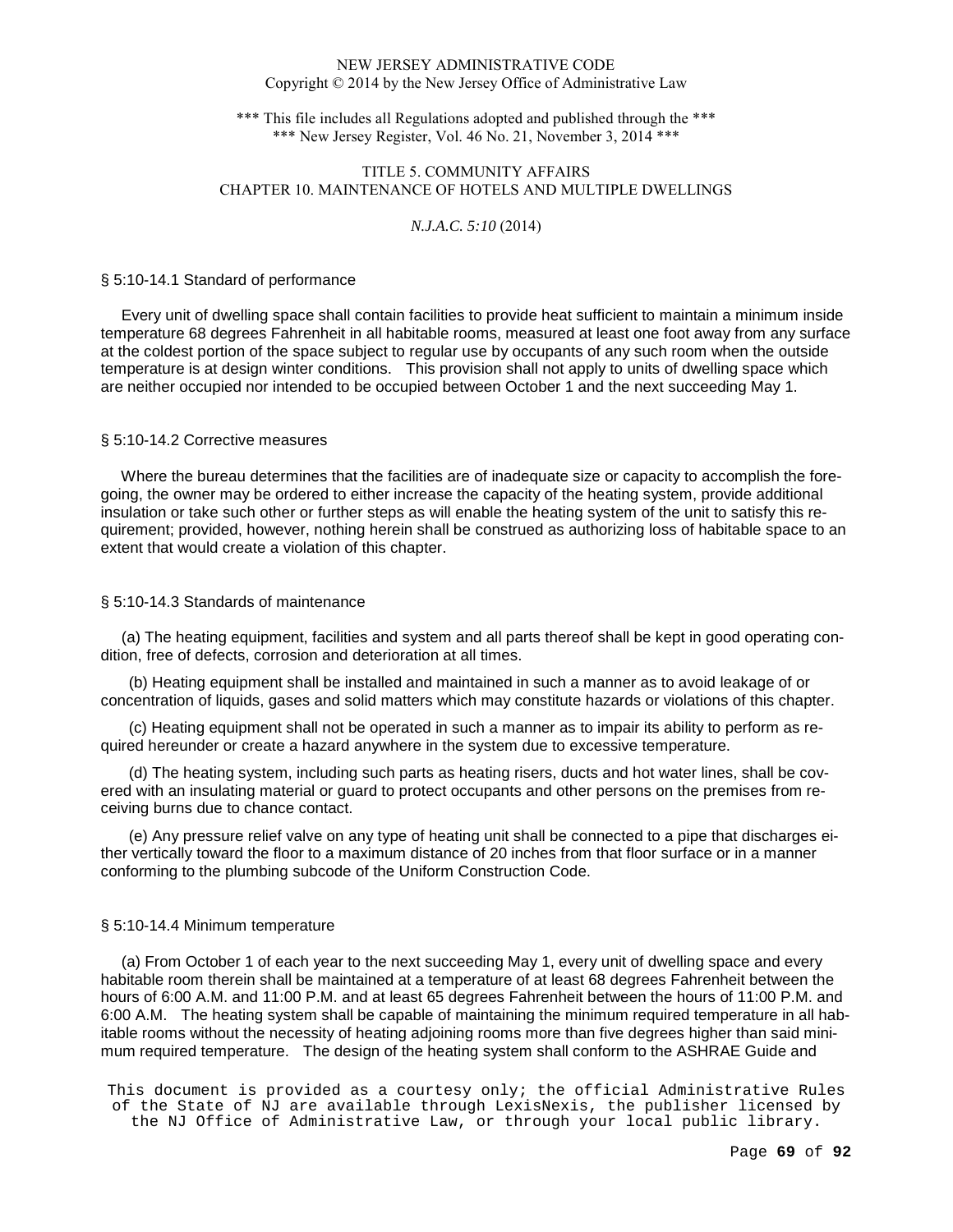\*\*\* This file includes all Regulations adopted and published through the \*\*\* \*\*\* New Jersey Register, Vol. 46 No. 21, November 3, 2014 \*\*\*

# TITLE 5. COMMUNITY AFFAIRS CHAPTER 10. MAINTENANCE OF HOTELS AND MULTIPLE DWELLINGS

# *N.J.A.C. 5:10* (2014)

Data Book. The heating standard herein set forth may be modified by the Commissioner by emergency rule.

(b) In meeting the aforesaid standards, the owner shall not be responsible for heat loss and the consequent drop in the interior temperature arising out of action by the occupants in leaving windows or doors open to the exterior of the building.

(c) The owner shall be obligated to supply required fuel or energy and maintain the heating system in good operating condition so that it can supply heat as required herein, notwithstanding any contractual provision seeking to delegate or shift responsibility to the occupant or third person, except that the owner shall not be required to supply fuel or energy for heating purposes to any unit where the occupant thereof agrees in writing to supply heat to his own unit of dwelling space and the said unit is served by its own exclusive heating equipment for which the source of heat can be separately computed and billed.

# § 5:10-14.5 Space heaters

 (a) Space heaters shall be so installed, located and maintained so as to exhaust the products of combustion to the outside air (unless the appliance is labeled as having been tested and approved for unvented operation, in compliance with the State Uniform Construction Code), to prevent a fire hazard by being sufficiently removed or insulated from surrounding material, to be permanently affixed so that the heater cannot be moved by occupants, and not to constitute a hazard to persons using the premises in close proximity to the heater by reason of chance contact or by reason of lack of fresh air supply.

(b) Space heaters shall be installed in such a manner that all habitable rooms will be heated to the required temperature, with no room more than five degrees Fahrenheit higher in temperature than the other rooms. If the temperature varies over five degrees Fahrenheit, other heaters must be installed to give uniform heating of all habitable rooms.

(c) Electric and gas space heaters shall be permitted providing they meet standards established by the Underwriters' Laboratories.

## § 5:10-14.6 (Reserved)

## § 5:10-14.7 Annual inspection

 (a) The heating system as herein defined shall be inspected annually. Such inspection shall be for the following purposes:

1. To insure that the system is being maintained in accordance with the standards applicable to the system as of the time of installation;

2. To locate and remove hazards or conditions that may, if not corrected, foreseeably develop into hazards or become violations of these regulations;

3. To confirm the ability of the system to fulfill the heating requirements provided hereunder.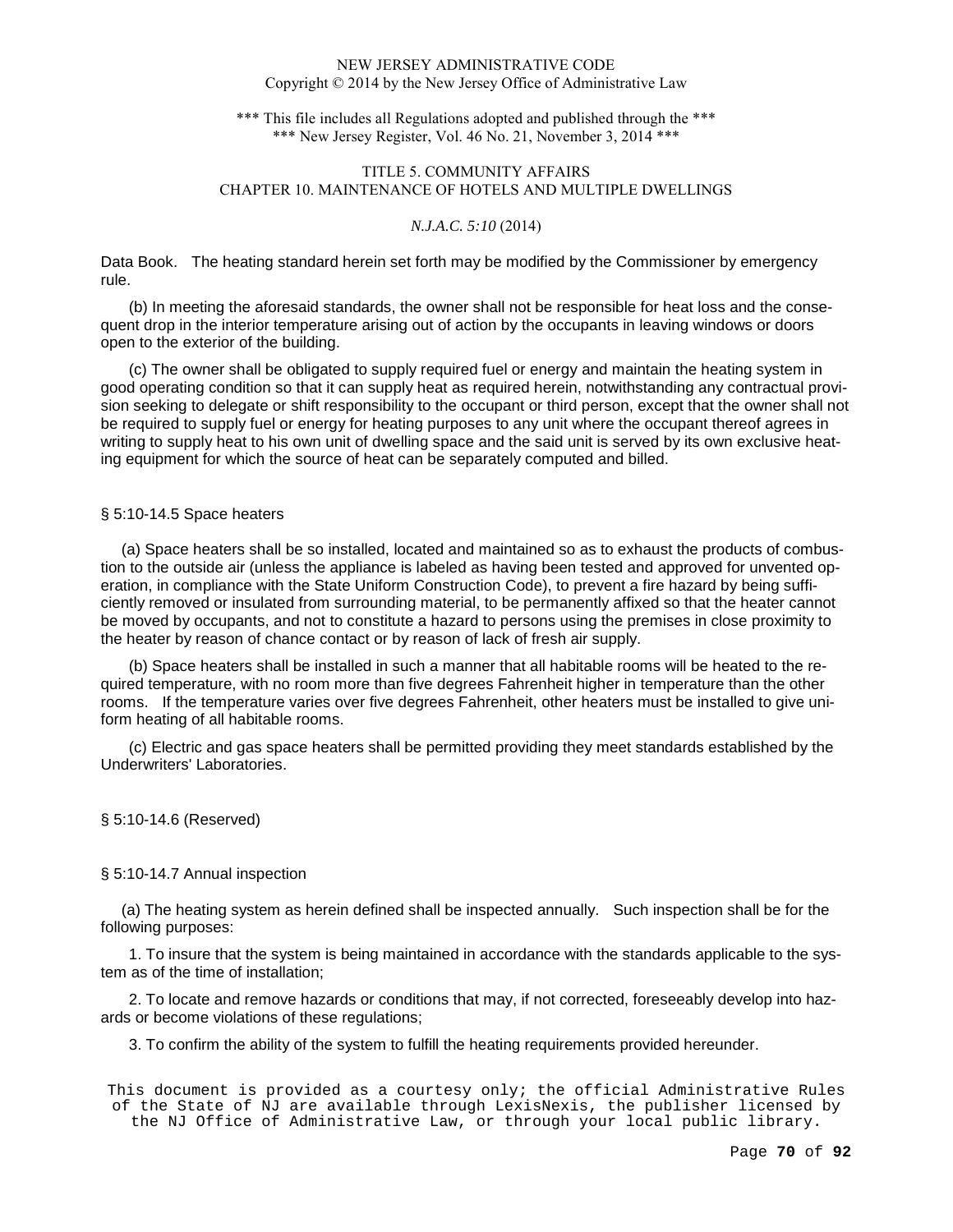\*\*\* This file includes all Regulations adopted and published through the \*\*\* \*\*\* New Jersey Register, Vol. 46 No. 21, November 3, 2014 \*\*\*

# TITLE 5. COMMUNITY AFFAIRS CHAPTER 10. MAINTENANCE OF HOTELS AND MULTIPLE DWELLINGS

# *N.J.A.C. 5:10* (2014)

## § 5:10-15.1 Sufficiency of source and system

 Every multiple dwelling and hotel shall be connected to a source of and system for delivery of potable water sufficient to meet the requirements for hot and cold water at all connected fixtures.

## § 5:10-15.2 Connection of fixtures

 Every kitchen sink, bathroom or toilet room, sink, basin, tub or shower shall be connected to both hot and cold water lines and be provided with both hot and cold water.

## § 5:10-15.3 Hot water

 (a) Each building shall be served by a hot water heater and hot water distribution system capable of operating even when the heating system itself is not in operation and of providing all units of dwelling space and facilities therein requiring hot water with water at the outlets at a minimum temperature of 120 degrees Fahrenheit and a maximum temperature of 140 degrees Fahrenheit at all times in accordance with anticipated need resulting from the number of fixtures and use of the building.

(b) The use of sidearm water heaters shall be prohibited.

## § 5:10-15.4 Flow of water

 All plumbing fixtures and equipment for the supply and drainage of running water shall be maintained so that the rate of flow shall be of sufficient volume and at pressures adequate to enable them to function properly. The pipes conveying the water shall be of sufficient size to provide the water required without undue pressure reduction and without undue noise under all normal conditions of use.

## § 5:10-16.1 Natural light

 (a) Every habitable room shall have at least one window or skylight or transparent or translucent panel facing the exterior of the premises directly or through an open porch into the room, equal in area to at least eight percent of the floor area of such room.

(b) Wherever walls or other portions of a structure or other opaque barriers face a window surface and are less than three feet distant from such window surface and where the projected plane of any such wall, surface or barrier shall obscure more than one half of the window surface, then such shall not be included in the calculation as contributing to meet the minimum requirements hereof.

## § 5:10-16.2 Natural ventilation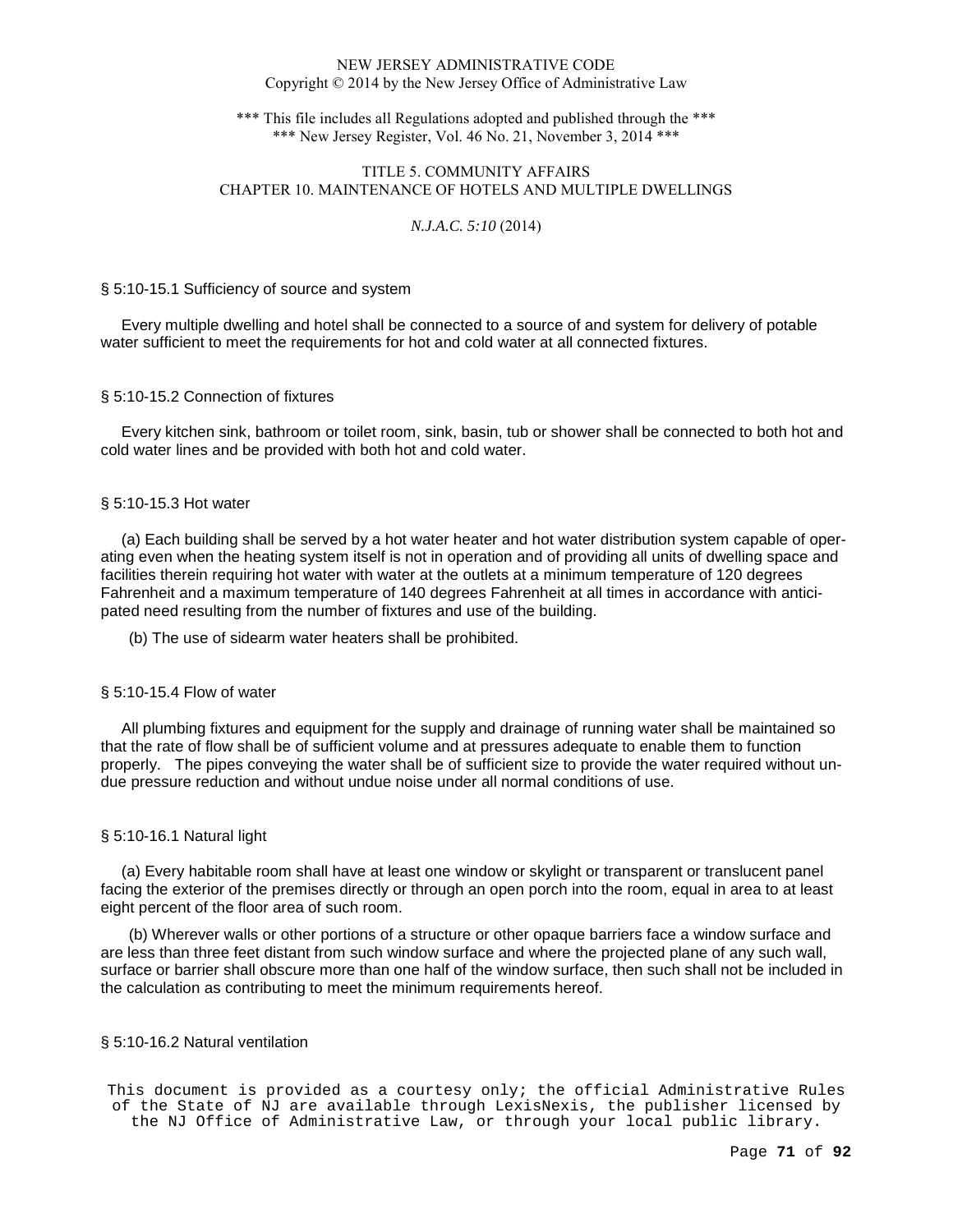\*\*\* This file includes all Regulations adopted and published through the \*\*\* \*\*\* New Jersey Register, Vol. 46 No. 21, November 3, 2014 \*\*\*

# TITLE 5. COMMUNITY AFFAIRS CHAPTER 10. MAINTENANCE OF HOTELS AND MULTIPLE DWELLINGS

# *N.J.A.C. 5:10* (2014)

 (a) Every habitable room, bathroom, toilet room or enclosed kitchenette shall have a means of natural ventilation unless there is supplied some other device affording adequate ventilation and exchange of air. Natural ventilation as required hereunder shall be directly to the exterior through an opening of at least three square feet or through a porch having access and exposure to fresh air from the exterior. The total of openable window or skylight area in each such room shall be equal to at least 50 percent of the minimum window or skylight area required for natural light under *N.J.A.C.* 5:10-16.1.

(b) Every such window or skylight shall be equipped with the necessary hardware or other means so that it can be readily opened and closed by occupants from the interior of the dwelling space.

## § 5:10-16.3 Mechanical ventilation

 (a) Where the required natural ventilation is not provided, there shall be ventilation by mechanical means, conforming to the following requirements:

1. Kitchens and kitchenettes shall be ventilated by mechanical means so as to exhaust at least two cubic feet of air per minute per square foot of floor area directly to the outdoors or by means of a properly installed and maintained electrically-powered non-ducted range hood equipped with an activated charcoal filter for the elimination of cooking odors;

2. For commercial kitchens, see N.J.A.C. 5:70-4.7(g);

3. Bathrooms and toilet rooms containing only one water closet or urinal shall be mechanically vented by an exhaust system that exhausts at least 50 cubic feet of air per minute. Means shall be provided for air ingress by louvers in the door, by undercutting the door or by transfer ducts, grilles or other openings.

4. Bathrooms and toilet rooms containing more than one water closet or urinal shall be mechanically vented by an independent exhaust system that exhausts at least 40 cubic feet of air per minute per water closet or urinal.

## § 5:10-16.4 Replacement glazing

 All replacement glazing shall conform to the applicable construction codes of the New Jersey Uniform Construction Code for glazing requirements for specific hazardous locations.

## § 5:10-17.1 Storage of occupants' property

 (a) Any storage area available to or used by occupants in common areas shall have each space within the area separately designated for each unit of dwelling space and a list identifying each such space shall be retained by the person in charge of the premises or, if the space is used in common by occupants of more than one unit of dwelling space, then all items so stored shall bear the identification of the occupant storing the item or items.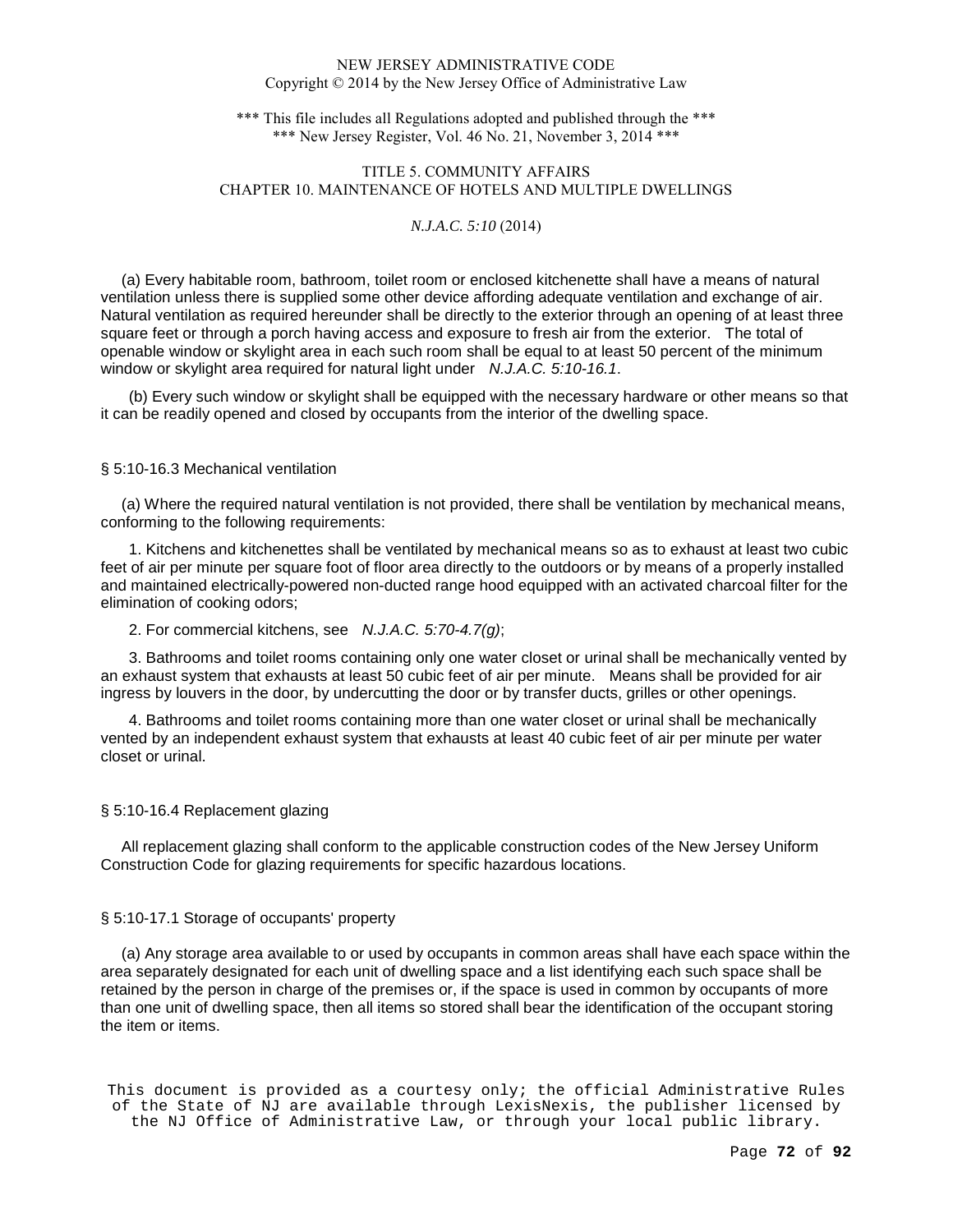\*\*\* This file includes all Regulations adopted and published through the \*\*\* \*\*\* New Jersey Register, Vol. 46 No. 21, November 3, 2014 \*\*\*

## TITLE 5. COMMUNITY AFFAIRS CHAPTER 10. MAINTENANCE OF HOTELS AND MULTIPLE DWELLINGS

### *N.J.A.C. 5:10* (2014)

(b) The owner shall not permit unmarked items to be stored in a common storage area and shall have a procedure for notifying each tenant, in writing, before removal and disposal of same.

(c) Materials stored in such areas shall be secured against becoming sources of infestation and shall be protected against fire hazards caused by ignition from electrical or heating devices or equipment of similar possible sources of fire.

#### § 5:10-17.2 No smoking signs

 Common areas available for or utilized for storage purposes and public garages shall contain one sign at least one square foot in area, clearly legible and prominently displayed at or near the entrance to the space, prohibiting smoking in the area.

### § 5:10-17.3 Limitations on storage space

 (a) Storage in common areas shall not cover more than 80 percent of the overall floor area and not more than 60 percent of the cubic content of the storage area and shall be arranged so that there will be maintained at all times aisles at least three feet in width.

(b) Storage shall not be permitted in attic spaces in garden apartments unless such spaces are designed for such purposes.

### § 5:10-17.4 Refrigerators and similar equipment

 The owner shall first remove the doors of any refrigerators or other such equipment with exterior closing devices likely to be hazardous to children, if stored on the premises.

### § 5:10-17.5 (Reserved)

### § 5:10-18.1 Mailboxes and directories

 (a) The owner shall provide and maintain mail receptacles for all occupants, conforming to all Federal postal laws and regulations.

(b) In multiple dwellings, there shall be identification by name and unit of dwelling space for each designated occupant, maintained by the person in charge of the premises or posted at or near the main entrance of the premises or in the lobby, lounge or mailroom area. Nothing herein shall be construed as requiring a directory for transient guests, provided there is a responsible person on the premises designated by the owner, known to postal authorities, who shall on behalf of the owner receive and distribute or make available for pickup mail for transient guests.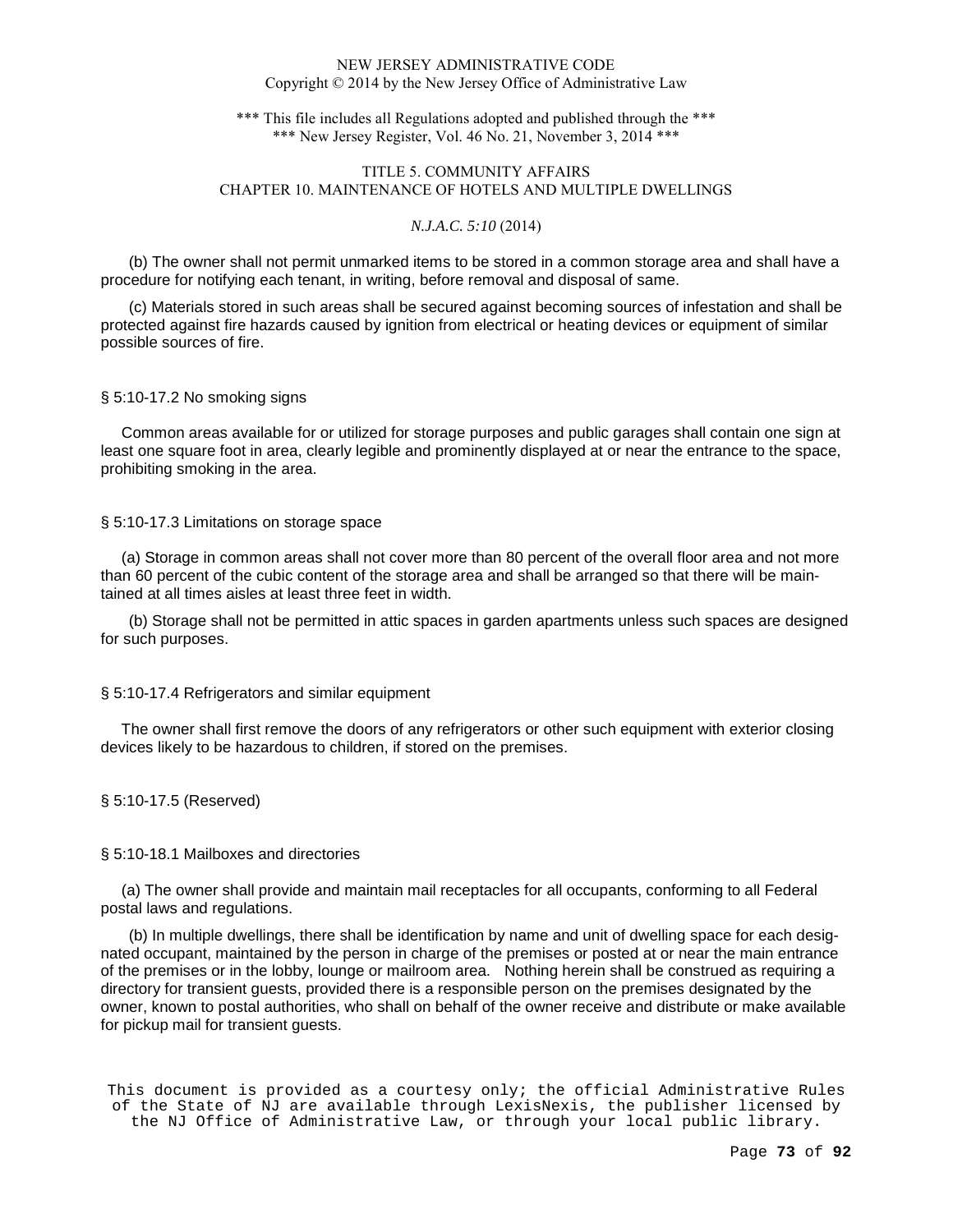\*\*\* This file includes all Regulations adopted and published through the \*\*\* \*\*\* New Jersey Register, Vol. 46 No. 21, November 3, 2014 \*\*\*

# TITLE 5. COMMUNITY AFFAIRS CHAPTER 10. MAINTENANCE OF HOTELS AND MULTIPLE DWELLINGS

### *N.J.A.C. 5:10* (2014)

#### § 5:10-18.2 Identification signs

 (a) Every unit of dwelling space in hotels and multiple dwellings shall have some permanent and legible identification by letter, number or other symbol at or near the front entrance thereof.

(b) Floor signs designating the number of the floor shall be posted prominently and maintained permanently near to and visible from the entrance to the elevators and stairwells serving each floor.

(c) The street number of the premises shall be posted prominently at the front entrance of the premises and be visible day and night from the public right-of-way adjoining the main front entrances of the premises.

### § 5:10-19.1 Hotels

### (a) The following provisions apply to hotels:

1. Entrance doors to dwelling units shall be equipped with a medium duty dead latching lockset (series 160, FF-H-106c, minimum, with a minimum 11/16 inch by 1/2 inch with 1/2 inch minimum throw latch bolt with automatic deadlocking plunger) or with a dead bolt separate from the latch set.

2. Such entrance doors shall also be equipped with either a viewing device installed on the designated main entrance door to the dwelling unit located so as to enable a person on the inside of the entrance door to view a person immediately outside, or with a chain door guard so installed as to permit partial opening of the door; provided, however, that chain door guards shall not be installed as an alternative to viewing devices in dormitories.

3. All openable windows, sliding doors, basement windows and windows opening onto exterior stairways, fire escapes, porches, terraces, balconies or other areas affording easy access to the premises shall be equipped with a locking device of some kind.

4. Grilles lockable from the inside only may be placed on the inside or outside of windows only if the windows do not serve to provide access to exits.

### § 5:10-19.2 Multiple dwellings

(a) The following provisions apply to multiple dwellings.

1. Every building entrance door or other exterior door permitting access to two or more units of dwelling space shall be equipped with heavy duty dead latching locksets (series 161, FF-H-106c, minimum, with a minimum 7/8 inch by 5/8 inch with 1/2 inch minimum throw latch bolt with automatic dead-locking plunger). Outside cylinders of main entrance door locks shall be operated by the tenant's key, which shall not be keyed to also open the tenant's dwelling unit entrance door.

2. All exit and exitway doors shall be freely openable from the inside at all times.

3. All exterior entrance doors to common basement, cellar or storage areas shall be self-closing and lockable.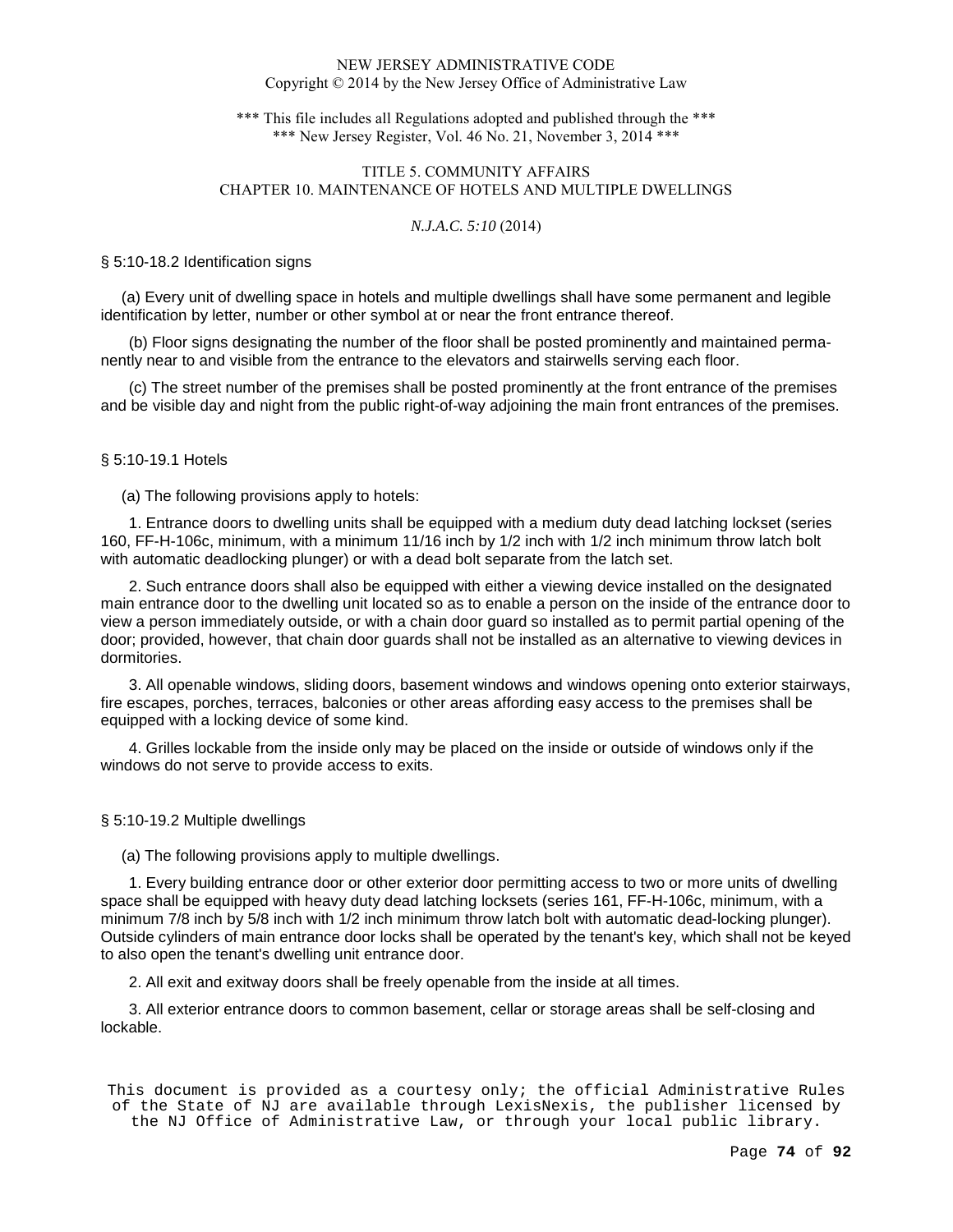\*\*\* This file includes all Regulations adopted and published through the \*\*\* \*\*\* New Jersey Register, Vol. 46 No. 21, November 3, 2014 \*\*\*

## TITLE 5. COMMUNITY AFFAIRS CHAPTER 10. MAINTENANCE OF HOTELS AND MULTIPLE DWELLINGS

### *N.J.A.C. 5:10* (2014)

4. All entrance doors to dwelling units shall be equipped with a medium duty dead latching lockset (series 160, FF-H-106c, minimum, with a minimum 11/16 inch by 1/2 inch with 1/2 inch minimum throw latch bolt with automatic dead-locking plunger) or with a dead bolt lock separate from the latch set.

5. All entrance doors to each dwelling unit shall be equipped with a chain door guard so as to permit partial opening of the door, and a viewing device installed on the designated main entrance door to the dwelling unit, located so to enable a person on the inside of the entrance door to view a person immediately outside.

6. All openable windows, sliding doors, basement windows and windows opening onto exterior stairways, fire escapes, porches, terraces, balconies or other areas affording easy access to the premises shall be equipped with a locking device of some kind.

7. Grilles lockable from the inside only may be placed on the inside or outside of windows only if the windows do not serve to provide access to exits.

8. Every exterior entrance door leading to interior common areas which provide access to two or more interior dwelling unit entrance doors shall be a self-closing and self-locking door, shall be kept closed at all times except when in actual use and shall be equipped with a viewing device if it would not otherwise be possible to see a person seeking to enter without opening the door. In addition, the main entrance door shall be either attended at all times by a doorman or equipped with an electrically operated buzzer and latch-release system, individual exterior door bells connected to each dwelling unit, or an approved alternative security and entrance system. However, no building shall be equipped with an electrically operated latch-release system if such building is not also equipped with an intercommunication system allowing effective communication between a person in any dwelling unit and a person standing outside of the main entrance door.

9. When the main entrance to a building contains a vestibule with doors at both ends, only the inside set of doors must conform to the security requirements.

10. Buildings with fewer than six dwelling units shall not be required to have bells in every dwelling unit provided there is at least one exterior door bell connected so as to ring at least one bell in the common areas which will be audible in all dwelling units.

11. Exposed hinges on building entrance doors and entrance doors to dwelling units are either to be removed and replaced with hinges which have nonremovable hinge pins, or altered so that the door would be protected against being lifted from its hinges by pulling the hinge pin. (An acceptable alteration method to an existing door would be to remove two screws, opposite each other, from both leaves of the hinge, insert screw, steel pin or equivalent into jamb leaf, protruding 1/2 inch, drill out the opposite screw hole in the door. Do this in the top and bottom hinge of the door. When closed, the hinge pins may be removed, but the door will remain firmly in place.)

### § 5:10-20.1 Required facilities

 (a) No cooking shall be permitted in any unit of dwelling space unless there is provision for the following minimum cooking and sanitary facilities: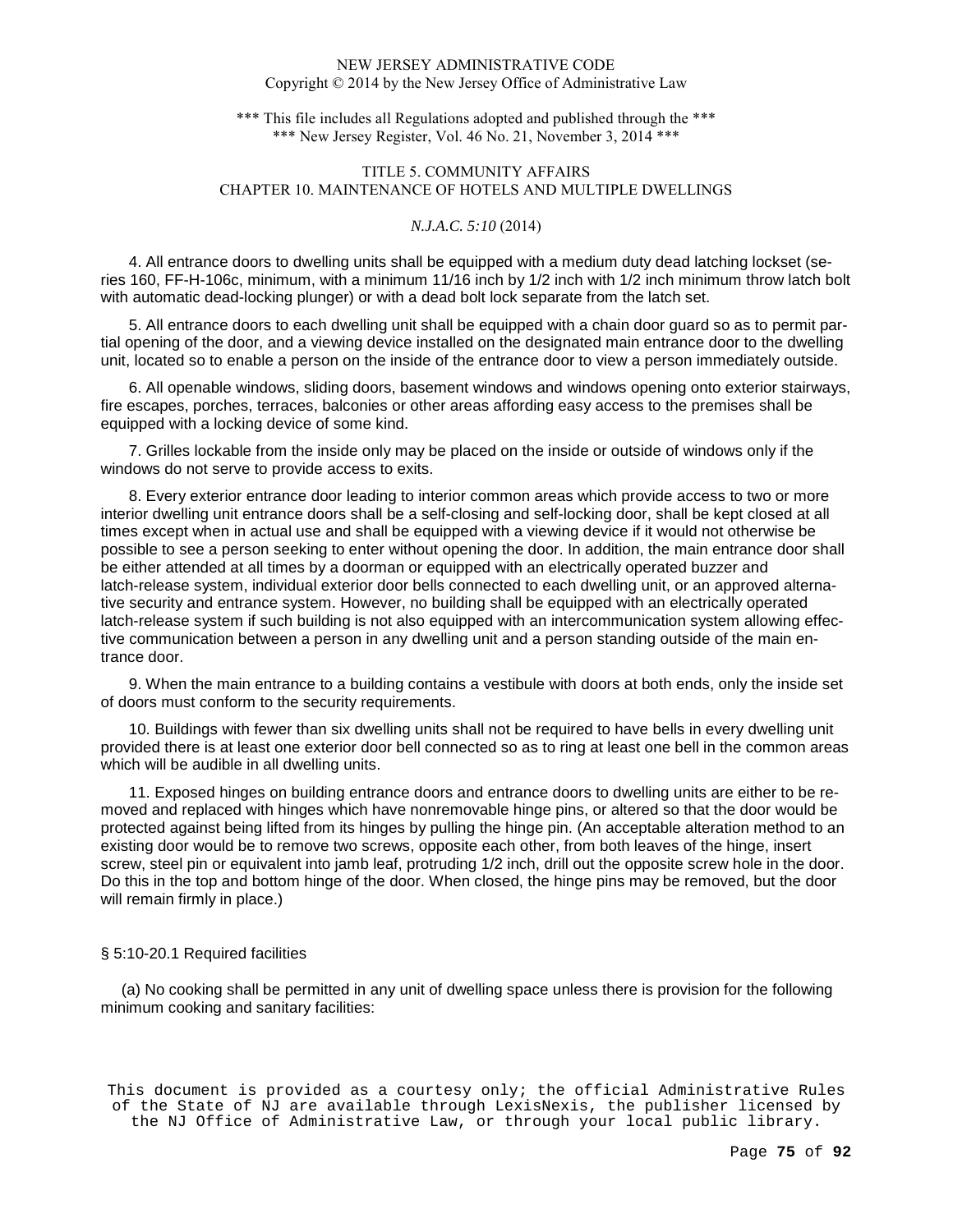\*\*\* This file includes all Regulations adopted and published through the \*\*\* \*\*\* New Jersey Register, Vol. 46 No. 21, November 3, 2014 \*\*\*

# TITLE 5. COMMUNITY AFFAIRS CHAPTER 10. MAINTENANCE OF HOTELS AND MULTIPLE DWELLINGS

### *N.J.A.C. 5:10* (2014)

1. A kitchen sink of nonabsorbent impervious material and drainboard of appropriate materials, connected to and having available at all times a supply of hot and cold water under sufficient pressure as required under N.J.A.C. 5:10-15. The kitchen sink shall be connected to a sanitary disposal or sewer system;

2. Cooking and preparation of food shall be undertaken only in areas designated therefor;

3. Means of natural ventilation or mechanical ventilation sufficient to remove promptly cooking odors to the exterior of the premises without first circulating them within the interior habitable space of the unit;

4. Place for storage of food free from infestation;

5. Facilities for refrigeration in good operating condition for protection of food from spoilage permitting maintenance of temperatures for storage above 32 degrees and below 50 degrees without regard to outside temperature;

6. A cooking facility which, if electrical, is connected with safety to an electrical system of sufficient capacity, or if gas, connected by permanent fixtures and tubing to avoid leakage of gas. The use of gasoline stoves or other similar fuel-burning appliances using highly flammable liquids and the use of portable kerosene stoves or other similar fuel-burning portable appliances for cooking is prohibited;

7. Cabinets or drawers or other storage areas for utensils, dishes and other cooking and eating equipment;

8. Two floor or wall electrical outlets for electrical appliances.

(b) Notwithstanding (a) above, microwave ovens may be used in rooming units.

§ 5:10-21.1 Required facilities

(a) Every unit of dwelling space shall contain the following minimum sanitary facilities:

1. A toilet equipped with a flushing mechanism;

2. A bathtub or shower or other complete bathing facility;

3. A wash basin in the toilet room or within close proximity thereto;

4. In dwelling units having more than one room available or used for sleeping purposes, each such room shall have accessible to it, sanitary facilities directly from the room itself or through any common portion of the dwelling unit without requiring passage through the bedroom.

(b) A complete second set of sanitary facilities shall be required for any unit of dwelling space with permissible occupancy of eight or more persons.

(c) Each toilet and bathing facility shall be located in a separate room or rooms completely enclosed sides and top and shall provide privacy to the occupant thereof. Any such room shall be provided with:

1. One or more doors, each of which can be locked from the interior;

2. Floor, walls and ceiling surfaces made of or protected by durable materials capable of being exposed regularly to moisture without damage or deterioration.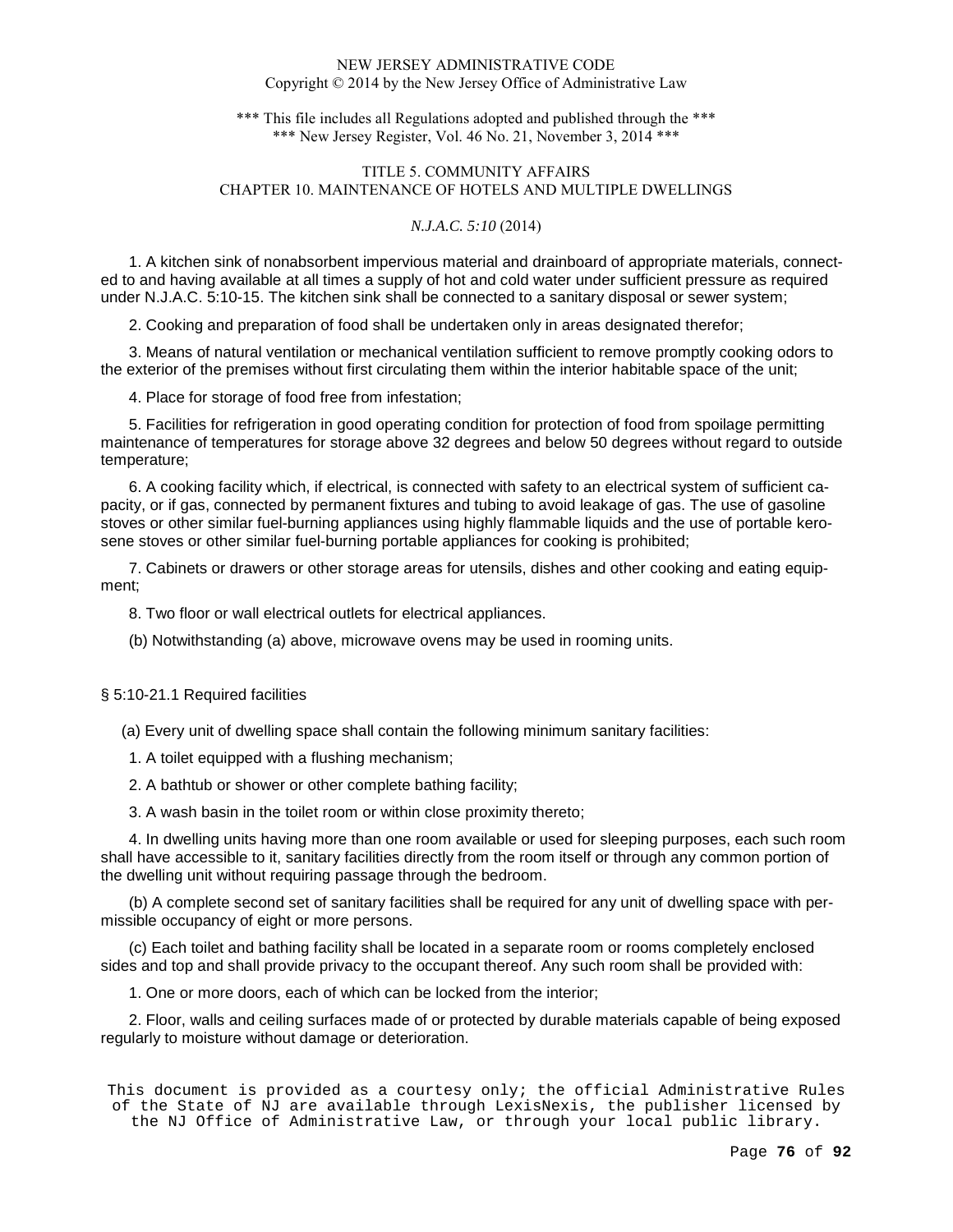\*\*\* This file includes all Regulations adopted and published through the \*\*\* \*\*\* New Jersey Register, Vol. 46 No. 21, November 3, 2014 \*\*\*

# TITLE 5. COMMUNITY AFFAIRS CHAPTER 10. MAINTENANCE OF HOTELS AND MULTIPLE DWELLINGS

## *N.J.A.C. 5:10* (2014)

(d) Every bathroom and toilet room shall be of sufficient dimension to provide 1 1/2 foot clearance in front of each fixture including (but not limited to) toilet, lavatory, bathtub or shower;

(e) Every toilet including the toilet seat, wash basin, shower, bath and other plumbing or sanitary facility forming part of any toilet room or bathroom shall be maintained in good operating condition at all times and shall be kept clean and free of material that might clog the same or impair its operation and shall drain into a sanitary sewer or other approved sanitary disposal system.

## § 5:10-21.2 Rooming units

 (a) Occupants of rooming units shall either have the sanitary facilities required hereunder within the rooming unit or accessible to the rooming unit dwelling directly or by passage through a common hallway or passageway into which such rooming unit opens. Any such facility shall be located either on the same level or no more than one level below or above the rooming unit accessible through a stairway.

(b) There shall be available at least one of each kind of sanitary facility located as provided herein for each group of rooming units with a permissible capacity of six persons and an additional set of each kind of sanitary facility for each additional multiple group of rooming units with a permissible capacity of eight persons or fraction thereof. For dwellings or structures utilized exclusively by male occupants, urinals flushed by running water may be substituted for no more than one-half of the required number of toilet facilities.

(c) Any additional toilets over and above the initial toilet shall be located or partitioned separately from any other toilet required hereunder and any additional bathing facility required hereunder shall be located separate from any other required bathing facility. There shall be no more than one of the required toilet facilities in the same room as any required bathing facility.

|                   |         |         | Rules on dormitories are outlined in the following table: |                |                      |                |                     |                 |                                  |
|-------------------|---------|---------|-----------------------------------------------------------|----------------|----------------------|----------------|---------------------|-----------------|----------------------------------|
| Water closets     |         | Urinals |                                                           | Lavatories     |                      |                | Bathtubs or showers |                 |                                  |
| Persons           | Closets |         | Male                                                      | Urina<br>ls    | Persons              | Lavatories     |                     | Persons         | <b>Bathtubs</b><br><sub>or</sub> |
|                   | Male    | Female  |                                                           |                |                      | Male           | Female              |                 | showers                          |
| $1 - 15$          |         |         | $1-30$                                                    |                | $1 - 15$             |                | 2                   | $1 - 7$         |                                  |
| $16 - 30$         | 2       | 2       | $31-60$                                                   | $\overline{2}$ | $16 - 30$            | $\mathfrak{D}$ | 3                   | $8 - 15$        | 2                                |
| $31 - 50$         | 3       | 4       | 61-100                                                    | 3              | $31 - 50$            | 4              | 3                   | $16-25$         | 3                                |
| 51-75             | 4       | 6       | 101-150                                                   | 4              | 51-75                | 4              | 5                   | $26 - 35$       | 4                                |
| 76-100            | 6       | 8       |                                                           |                | 76-100               | 6              |                     | 36-45           |                                  |
| 100-150           | 8       | 10      |                                                           |                | 101-125              | 7              | 9                   | 45-55           | b                                |
| Over 150, add 1   |         |         | Over 150, add 1                                           |                | Over 125, add 1      |                |                     | Over 55 and not |                                  |
| additional closet |         |         | for each                                                  |                | lavatory for each 20 |                |                     | over 200, add 1 |                                  |

### § 5:10-21.3 Dormitories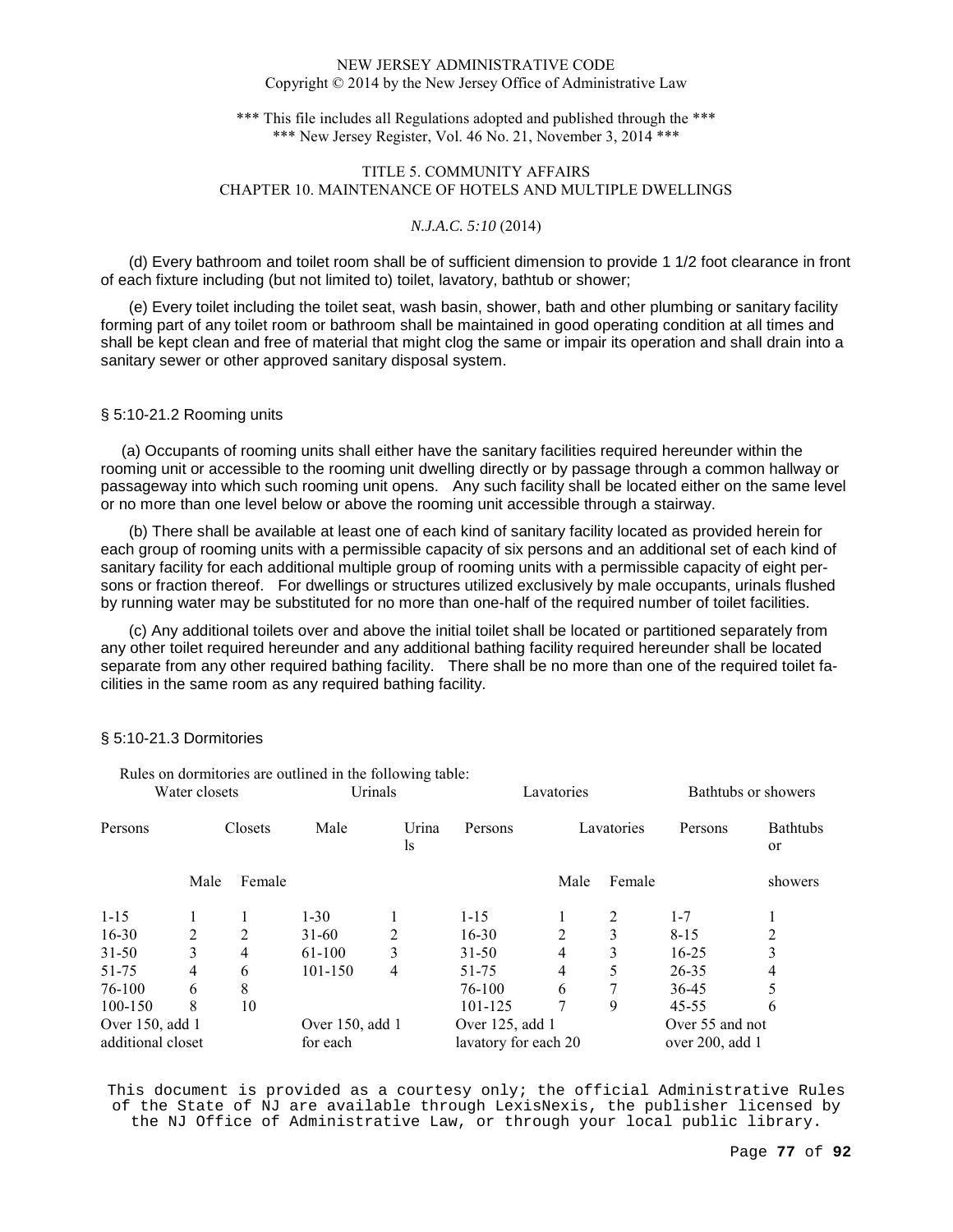\*\*\* This file includes all Regulations adopted and published through the \*\*\* \*\*\* New Jersey Register, Vol. 46 No. 21, November 3, 2014 \*\*\*

## TITLE 5. COMMUNITY AFFAIRS CHAPTER 10. MAINTENANCE OF HOTELS AND MULTIPLE DWELLINGS

### *N.J.A.C. 5:10* (2014)

| Water closets      | Urinals       | Lavatories           | Bathtubs or showers |
|--------------------|---------------|----------------------|---------------------|
| for each 25 males  | additional 50 | additional males and | tub or shower for   |
| and each 20        | males         | each 15 additional   | each 10 persons.    |
| additional females |               | females              | Over 200 add 1 tub  |
|                    |               |                      | or shower for each  |
|                    |               |                      | 20 persons          |

 20 persons 1 Drinking fountain for each 75 persons

#### § 5:10-22.1 Basements and cellars

(a) Basements and cellars may be used for dwelling space provided that:

1. The entire area constituting the dwelling unit must comply with all requirements set forth in this chapter applicable to habitable rooms or areas and to all requirements set forth in N.J.A.C. 5:70 applicable to dwelling units in basements or stories below grade; and

2. The floors, ceiling and walls of each unit of dwelling space must be free of moisture.

#### § 5:10-22.2 Unemancipated minors

 No unemancipated minor shall occupy any unit of dwelling space not having as part thereof for the exclusive use of its occupants the sanitary facilities required under N.J.A.C. 5:10-21.

### § 5:10-22.3 Floor area

 (a) In all dwelling units other than rooming units, there shall be a minimum usable floor area for the initial occupant of 150 square feet and 100 square feet additional space for each additional occupant provided, however, that children under the age of two shall not be considered additional occupants.

(b) In rooming units used or intended to be used solely for transient occupancy, there shall be a minimum usable floor area of 50 square feet for each occupant provided, however, that children under the age of six shall not be considered additional occupants.

(c) In every rooming unit used or intended to be used for non-transient occupancy, there shall be a usable floor area of at least 80 square feet in every room occupied or intended to be occupied for sleeping purposes by one occupant and a usable floor area of at least 60 square feet per occupant in every room occupied or intended to be occupied for sleeping purposes by more than one occupant, provided, however, that children under the age of two shall not be considered to be additional occupants.

(d) In every dwelling unit other than a rooming unit, every room occupied or intended to be occupied for sleeping purposes by one occupant shall have a minimum usable floor area of 70 square feet and every room occupied or intended to be occupied for sleeping purposes by more than one occupant shall have a usable floor area of at least 50 square feet for each such occupant, provided, however, that children under the age of two shall not be considered to be additional occupants.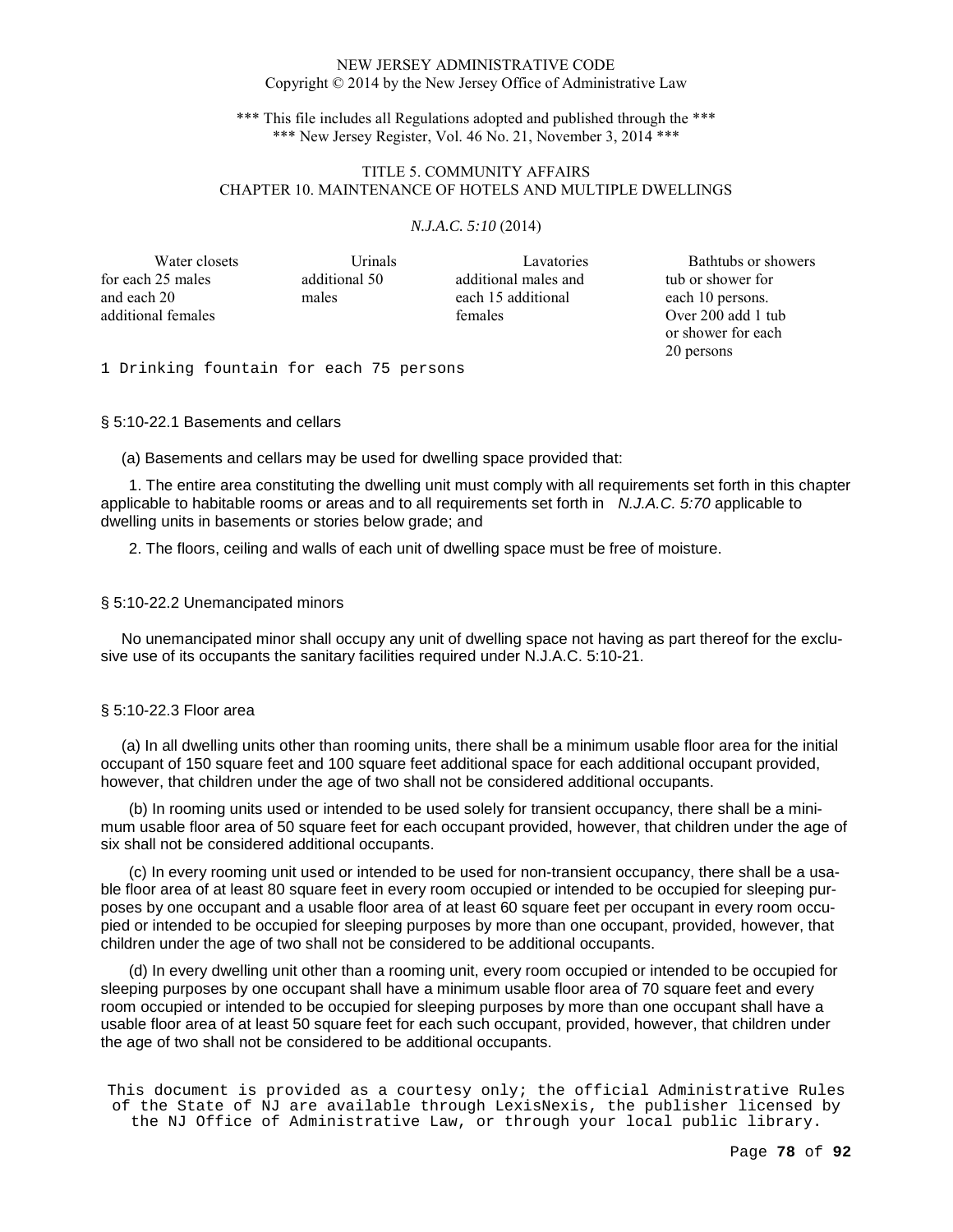\*\*\* This file includes all Regulations adopted and published through the \*\*\* \*\*\* New Jersey Register, Vol. 46 No. 21, November 3, 2014 \*\*\*

## TITLE 5. COMMUNITY AFFAIRS CHAPTER 10. MAINTENANCE OF HOTELS AND MULTIPLE DWELLINGS

### *N.J.A.C. 5:10-27.6* (2014)

#### § 5:10-22.4 Prohibited sleeping areas

Kitchens, bathrooms, and toilet rooms shall not be used for sleeping purposes.

§ 5:10-22.5 Required ceiling height

 (a) Except as otherwise provided in (a)1 and 2 below, no room or space or portion of a room or space shall be considered habitable unless that room or space or portion of a room or space has a clear ceiling height of at least seven feet, zero inches.

1. Rooms, spaces, and portions of rooms and spaces in hotels that are open and operating less than six months of each year, are located in municipalities bordering on the Atlantic Ocean and are used exclusively for transient occupancy, and were so used prior to November 5, 1990 in conformity with any applicable mercantile license requirement, shall be deemed to be habitable regardless of ceiling height unless there is a clear and present danger to the health or safety of the occupants.

2. Dwelling units and portions of dwelling units in multiple dwellings located in municipalities bordering on the Atlantic Ocean shall be deemed to be habitable with a ceiling height of less than seven feet, zero inches provided that the dwelling unit was occupied prior to the effective date of this amendment and is in conformity with any applicable mercantile license requirement prior to May 27, 1991 and:

i. The ceiling height is less than seven feet, zero inches but at least six feet, four inches and there is no clear and present danger to the health or safety of the occupants;

ii. If the ceiling height is less than six feet, four inches but at least five feet, 10 inches, there is no clear and present danger to the health or safety of the occupants and the volume of the unit, as measured in cubic feet, is at least seven times the minimum square footage required for the number of occupants in the unit; or

iii. If the ceiling height is less than five feet, 10 inches, an exception is granted by the Bureau in accordance with N.J.S.A. 55:13A-11 and N.J.A.C. 5:10-1.15.

(b) Read in context with the definition of habitable room and the occupancy standards found in this subchapter, this section requires an attic apartment to contain at least 150 square feet of floor space having a ceiling height of seven feet, zero inches, and that every attic room have at least 59 square feet of floor area having a ceiling height of at least seven feet, zero inches. While additional floor area having less than seven feet, zero inches ceiling height is permitted, it cannot be counted for purposes of determining habitability.

#### § 5:10-23.1 Registry and rate-posting

(a) Every hotel and multiple dwelling containing rooming units shall:

1. Maintain at all times a registry identifying the name of each occupant of each rooming unit, together with the principal residence address of each such occupant and the date upon which his occupancy of such rooming unit commenced, which registry shall be signed by the person renting the rooming unit.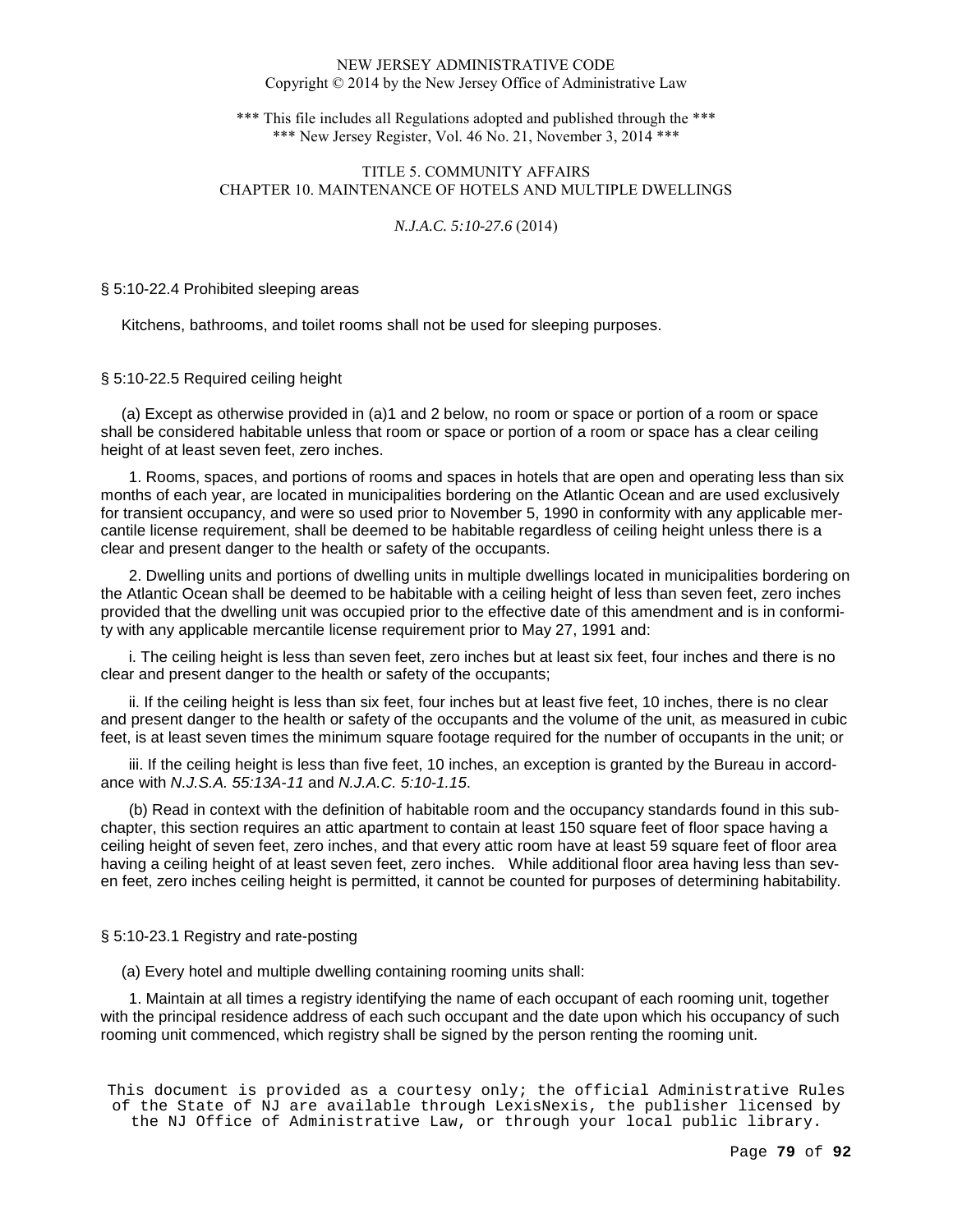\*\*\* This file includes all Regulations adopted and published through the \*\*\* \*\*\* New Jersey Register, Vol. 46 No. 21, November 3, 2014 \*\*\*

# TITLE 5. COMMUNITY AFFAIRS CHAPTER 10. MAINTENANCE OF HOTELS AND MULTIPLE DWELLINGS

#### *N.J.A.C. 5:10-27.6* (2014)

2. Not have posted on any advertising sign, or placed before the public in any advertising matter or information pertaining to such hotel or multiple dwelling, any rates for accommodation in such hotel or multiple dwelling unless there are available therein, when vacant, accommodations for immediate occupancy at the advertised rate.

3. Have posted in a conspicuous place or manner in each rooming unit a statement of the range of rates charged by the hotel or multiple dwelling, including seasonal rates, and a legible printed copy of P.L. 1967, c.95 (N.J.S.A. 29:4-5 et seq.).

#### § 5:10-23.2 Linen, towels and housekeeping services

 (a) The owner or operator of every hotel or dwelling space for which housekeeping services are provided shall:

1. Supply a fresh change of bed linen and towels, all of which shall be in good condition, at least once a week or when there is a change of occupancy of the unit;

2. Provide housekeeping and interior maintenance on a daily basis if a hotel, or weekly basis if a rooming house, but under any circumstances each such unit shall be completely inspected and cleaned where the occupancy thereof is changed.

#### § 5:10-24.1 Design requirements

 (a) Driveways shall have two traffic lanes for their entire length, in addition to any parking space, except that a single lane may be used for short straight service driveways where two-way traffic is not anticipated.

(b) Buildings, walls, fences, planting and other sight obstructions shall be so located and designed that a driver backing out of a garage, carport or parking space can see approaching traffic speed and volume.

#### § 5:10-24.2 Maintenance requirements

 Driveways and parking areas shall be maintained free of potholes or other unsafe or unsanitary conditions.

#### § 5:10-24.3 Parking in approach drives

 No parking will be permitted in approach drives to parking areas where such parking will obstruct ingress of fire-fighting equipment.

### § 5:10-24.4 Parking for handicapped residents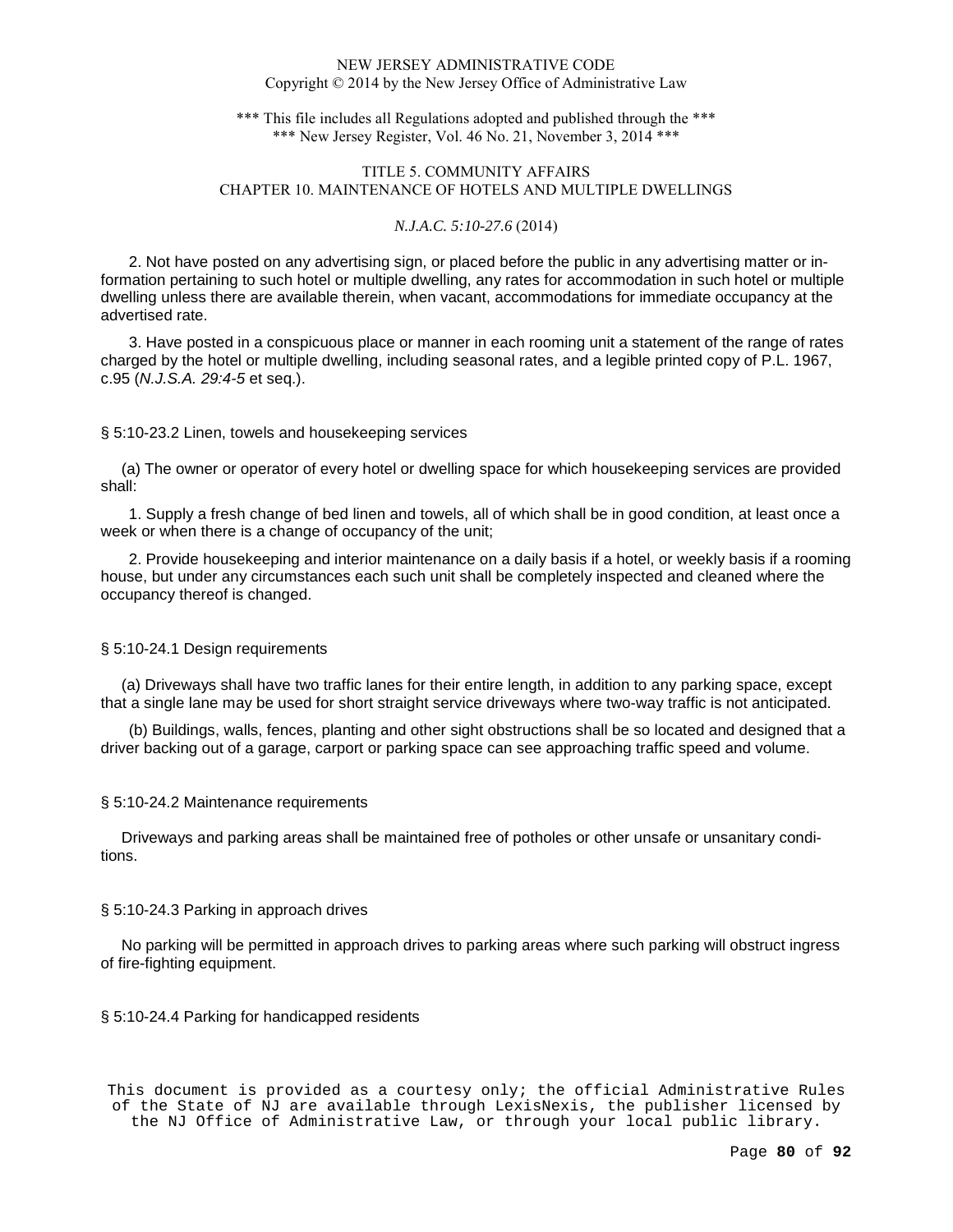\*\*\* This file includes all Regulations adopted and published through the \*\*\* \*\*\* New Jersey Register, Vol. 46 No. 21, November 3, 2014 \*\*\*

# TITLE 5. COMMUNITY AFFAIRS CHAPTER 10. MAINTENANCE OF HOTELS AND MULTIPLE DWELLINGS

#### *N.J.A.C. 5:10-27.6* (2014)

 (a) Any owner of a multiple dwelling with five or more dwelling units which provides parking to the occupants thereof, and in which a handicapped person resides, shall provide parking spaces for occupants who are handicapped located at the closest possible proximity to the principal accesses of the multiple dwelling.

(b) A minimum of one percent of the total number of parking spaces provided for the occupants of the multiple dwelling, but not less than one parking space, shall be set aside as parking for the handicapped.

1. Each space or group of spaces shall be identified with a clearly visible sign displaying the International Symbol of Access along with the following words: "This space reserved for physically handicapped drivers."

2. Each reserved space shall be 12 feet wide to allow room for a person in a wheelchair or on braces or crutches to get in and out of either side of an automobile onto a level, paved surface suitable for wheeling and walking and shall be located so that a person in a wheelchair or using braces or crutches is not compelled to wheel or walk behind parked cars.

3. Where applicable, curb ramps shall be provided to permit a handicapped person access from the parking area to the sidewalk.

(c) For purposes of this section "handicapped" means a physical impairment which confines a person to a wheelchair; causes a person to walk with difficulty or insecurity; affects the sight or hearing to the extent that a person functioning in public areas is insecure or exposed to danger; causes faulty coordination; or reduces mobility, flexibility, coordination and perceptiveness to the extent that facilities are needed to provide for the safety of that person.

## § 5:10-25.1 Scope

 (a) This subchapter establishes standards and procedures for the Bureau of Housing Inspection's approval of methods and devices for indirect apportionment of heating costs in multiple dwellings, in accordance with P.L. 1991, c.453.

(b) No method, device or system of devices for apportionment of heating costs in multiple family dwellings shall be used without prior approval of the Bureau pursuant to this subchapter, except that methods or devices in use on April 17, 1992 may continue in use pending application for and issuance of approval by the Bureau, until not later than October 17, 1992, unless an application for approval is filed by January 19, 1993. Any system not approved by the Department by April 19, 1993, or undergoing testing or other procedures required by the Department as part of the approval process as of that date, shall be removed or permanently shut out of service.

(c) This subchapter shall not apply to devices for direct apportionment of heating costs that are approved by the Board of Public Utilities.

(d) This subchapter shall not apply to any charges for the separate heating of domestic hot water, charges for cooking fuel or charges for the heating of common areas in buildings. Charges for any such energy uses are not covered by this subchapter.

(e) This subchapter shall apply to all multiple dwellings, including, without limitation, condominiums, cooperatives and mutual housing corporations that are not excluded from jurisdiction under the act in accordance with N.J.S.A. 55:13A-3(k).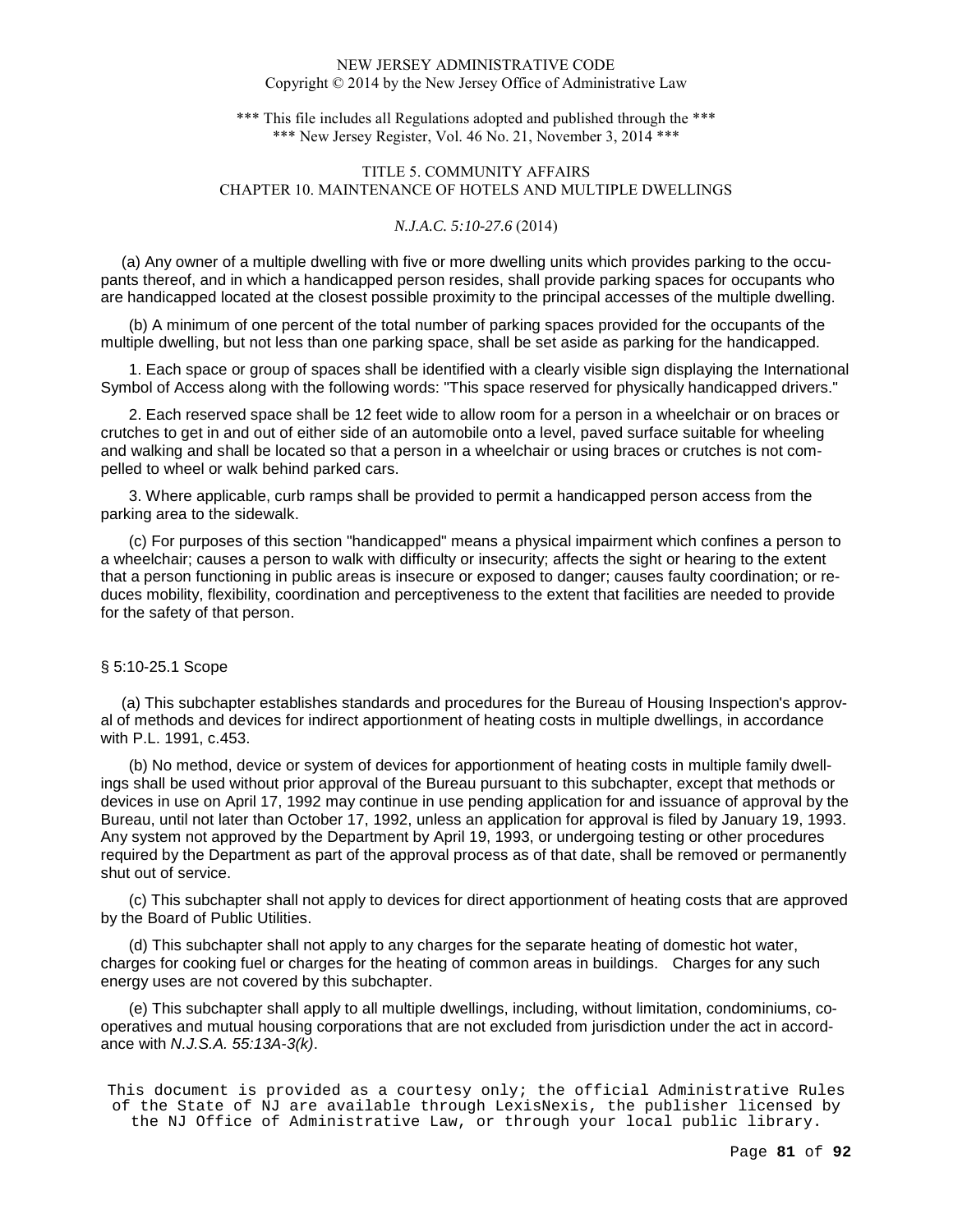\*\*\* This file includes all Regulations adopted and published through the \*\*\* \*\*\* New Jersey Register, Vol. 46 No. 21, November 3, 2014 \*\*\*

## TITLE 5. COMMUNITY AFFAIRS CHAPTER 10. MAINTENANCE OF HOTELS AND MULTIPLE DWELLINGS

### *N.J.A.C. 5:10-27.6* (2014)

#### § 5:10-25.2 Application to the Department

 (a) Any manufacturer, distributor or other person seeking approval for use of a device or system of devices for indirect apportionment of heating costs in a multiple dwelling shall submit two copies of the following information, as well as the appropriate fee, at such time as the fee shall be determined in accordance with N.J.A.C. 5:23-4.20(d), to the Bureau of Construction Project Review, PO Box 817, Trenton, NJ 08625. The Bureau of Construction Project Review will forward one copy of the information document to the Bureau:

1. The name and address and social security or taxpayer identification number of the applicant for approval;

2. The name and address of the general partner(s) or corporate officer(s), if applicable;

3. A description of the device or system of devices, including a narrative description, schematics, and any test certifications or listings of components;

4. A description of the method for computing energy consumption based on measurements recorded by the device or system of devices, using commonly recognized standard American units;

5. A description of any calculations used to convert standard units and any subsequent calculations used to arrive at occupant usage; and

6. A description of any calculations used to arrive at a unit cost charged occupants.

(b) Approved devices and systems shall be placed on a list to be maintained by the Bureau of Construction Project Review. The list shall be made available to any interested party on request.

1. An owner of a multiple dwelling shall not submit an application for use of such a device or system to the Bureau unless the device or system is on the Department's list of approved devices and systems.

(c) An owner of a multiple dwelling who proposes to institute a method or system for indirect apportionment of heating costs shall provide the following information to the Bureau:

1. The make and identifying number of the device or system for indirect apportionment of heating costs that is proposed to be installed;

2. The name, address and social security or taxpayer identification number of the owner of the building;

3. The name and address of the building manager, if applicable;

4. The address and registration number of the multiple dwelling;

5. The number of dwelling units;

6. A copy of all written information related to heating costs that is provided to existing or prospective occupants, including applicable lease terms;

7. A copy of the billing format used or proposed to be used to bill unit occupants for apportioned heating costs, which shall include, but not be limited to, the following:

i. Billing date;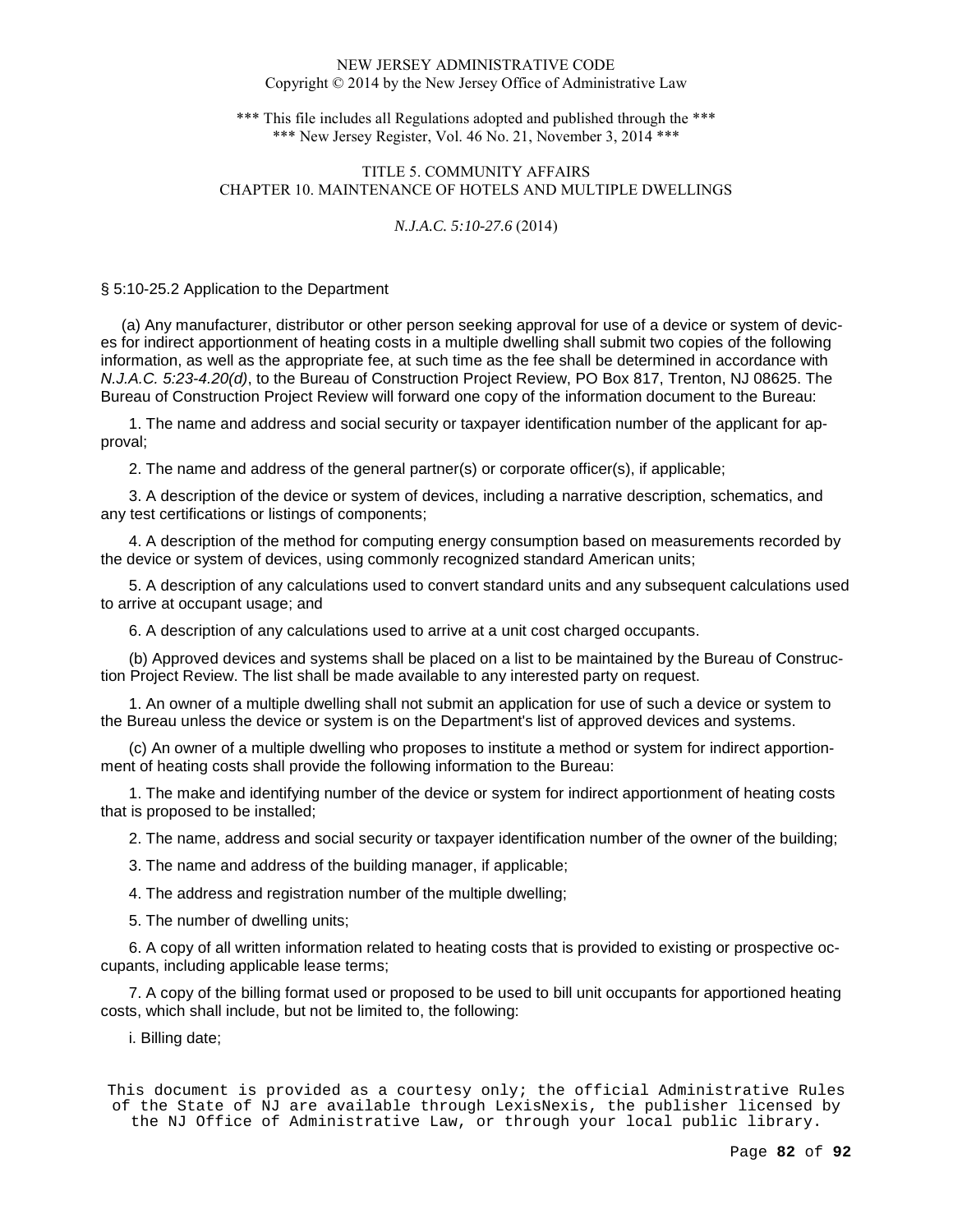\*\*\* This file includes all Regulations adopted and published through the \*\*\* \*\*\* New Jersey Register, Vol. 46 No. 21, November 3, 2014 \*\*\*

# TITLE 5. COMMUNITY AFFAIRS CHAPTER 10. MAINTENANCE OF HOTELS AND MULTIPLE DWELLINGS

### *N.J.A.C. 5:10-27.6* (2014)

ii. Billing period;

iii. Measurement units and formula used for calculating energy use, the energy usage calculated from that reading, and the charge per unit for energy;

iv. A statement that the bill is not from the utility;

v. A statement that the total of the bills for the dwelling units shall not exceed the cost for the heating of all dwelling units that is paid to the utility, and the amount of that total charge; and

vi. A local or toll-free number of the landlord or the landlord's authorized agent that an occupant can call to obtain information, to request service or maintenance, or to submit complaints.

8. A copy of information concerning indirect apportionment of heating costs, which shall be provided to existing and prospective occupants, including:

i. A statement of the range of accuracy of the system when it is functioning properly;

ii. Average square foot apportioned heating cost for the building over the last heating season, if the apportionment system was already installed, or an estimate based upon manufacturer's data or information from a similar installation;

iii. For each occupant, the square footage of that occupant's unit; and

iv. A statement of the maintenance schedule for the system;

9. A proposed schedule of inspection and maintenance of the indirect apportionment system.

### § 5:10-25.3 Criteria for acceptance

 (a) Before accepting a device or system of devices for indirect apportionment of heating costs for use in multiple dwellings, the Bureau, after consultation with the Bureau of Construction Project Review, shall be satisfied that it is:

1. Reliable and accurate;

2. Subject to an appropriate inspection and maintenance schedule;

3. Capable of equitably measuring distribution of energy to all occupancies based on actual usage;

4. Equipped with individual thermostats for each dwelling unit;

5. Designed to produce itemized billing statements, or to produce data for itemized billing statements, based on actual use in each dwelling unit; and,

6. Not designed so as to include additional costs or usages, whether apportioned or not, in the data or billings for individual dwelling units.

(b) The Bureau, in consultation with the Bureau of Construction Project Review, shall review testing records for all devices and systems, inspection and maintenance records for devices and systems previously in use and proposed schedules for inspection and maintenance.

(c) The following general classes of systems may be approved: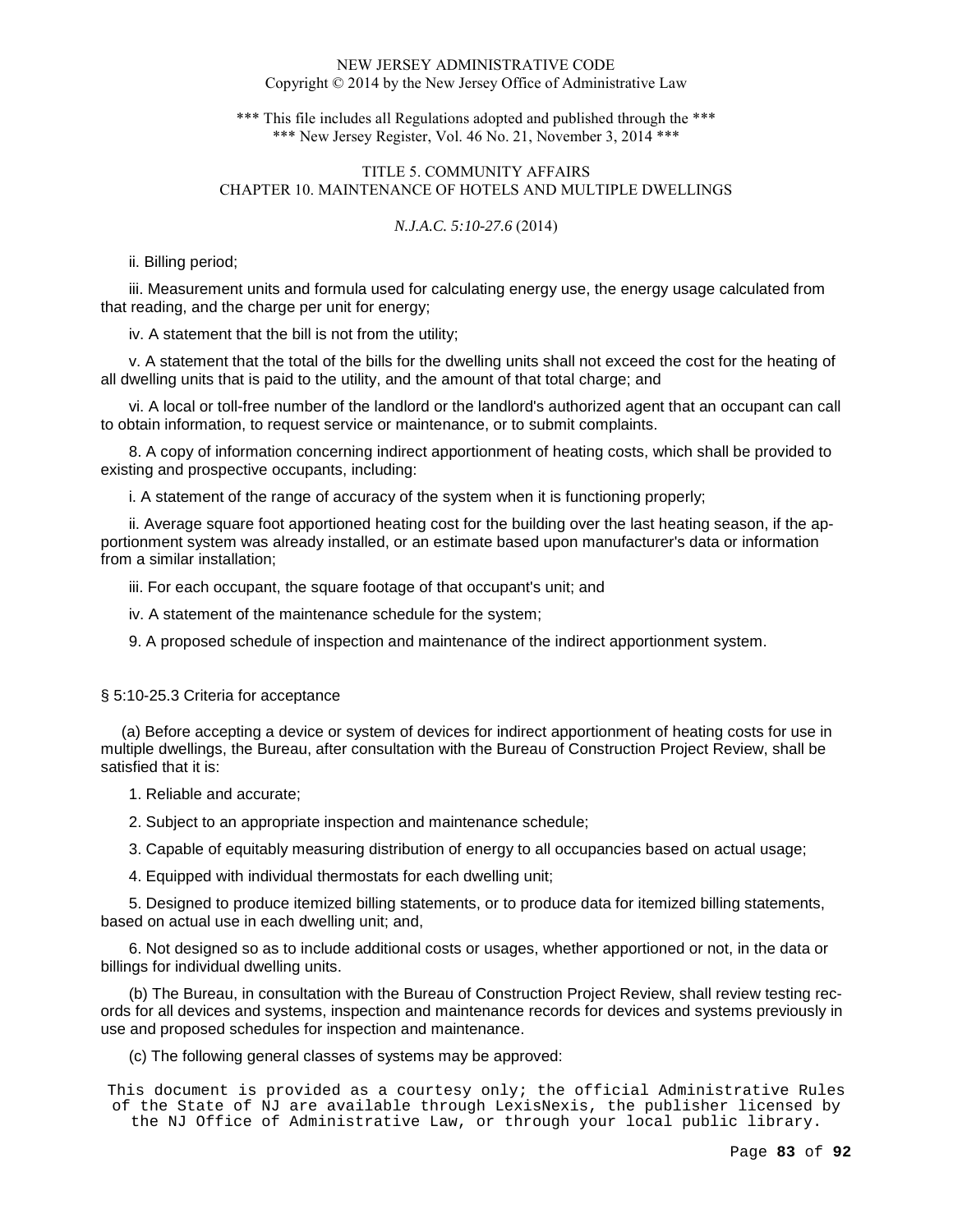\*\*\* This file includes all Regulations adopted and published through the \*\*\* \*\*\* New Jersey Register, Vol. 46 No. 21, November 3, 2014 \*\*\*

# TITLE 5. COMMUNITY AFFAIRS CHAPTER 10. MAINTENANCE OF HOTELS AND MULTIPLE DWELLINGS

#### *N.J.A.C. 5:10-27.6* (2014)

1. Gas, oil, or electric-fired furnace systems that monitor time of delivery of gas, or electricity or oil consumed, rate of consumption and accuracy of timer activation;

2. Hydronic heated/cooled systems that monitor changes in water temperature, volume of water, and time period of usage; and

3. Any other type of system that the Department approves in accordance with these rules.

(d) The following general classes of methods, devices and systems shall not be approved because of inherent inaccuracy:

1. Methods that rely on any means of calculation other than the use of approved devices or systems; and

2. Any device or system not meeting the requirements set forth in ASHRAE Guideline 8-1994, "Energy Cost Allocation for Multiple-Occupancy Residential Buildings," incorporated herein by reference, as amended and supplemented, published by the American Society of Heating, Refrigerating and Air-Conditioning Engineers, Inc., 1791 Tullie Circle, NE, Atlanta, GA 30329-2305.

(e) The Bureau shall not reject, on technical grounds, any device or system that is approved by the Bureau of Construction Project Review.

#### § 5:10-25.4 Approval of methods, devices and systems

 (a) When the Bureau of Construction Project Review is satisfied that a device or system proposed to be used complies with N.J.A.C. 5:10-25.3, it shall issue a letter of technical adequacy to the Bureau and shall place such device or system on the list that it maintains. When the Bureau has determined that all requirements of P.L. 1991, c.453 and of this subchapter are met, it shall issue to the applicant a notice of approval of the method, device or system; provided, however, that any such notice of approval shall be subject to, and contingent upon, receipt by the Bureau of a copy of the certificate of approval issued by the local construction official for the installation of the device or system.

(b) The Bureau, with the assistance of the Bureau of Construction Project Review or of local construction officials, may make such inquiries and inspections regarding the use and installation of methods, devices and systems for indirect apportionment of heating costs in multiple dwellings as it may deem necessary in order to properly enforce P.L. 1991, c.453 and this subchapter.

(c) The Bureau shall revoke any notice of approval of a method, device or system for the indirect apportionment of heating costs if the use, installation or operation of such method, device or system is in violation of P.L. 1991, c.453 or of this subchapter.

#### § 5:10-25.5 Maintenance requirements

 (a) The owner of a multiple dwelling in which a device or system for indirect apportionment of heating costs has been installed shall maintain the device or system, and cause it to be inspected, in accordance with the inspection and maintenance schedule filed as part of the application for approval and approved by the Bureau.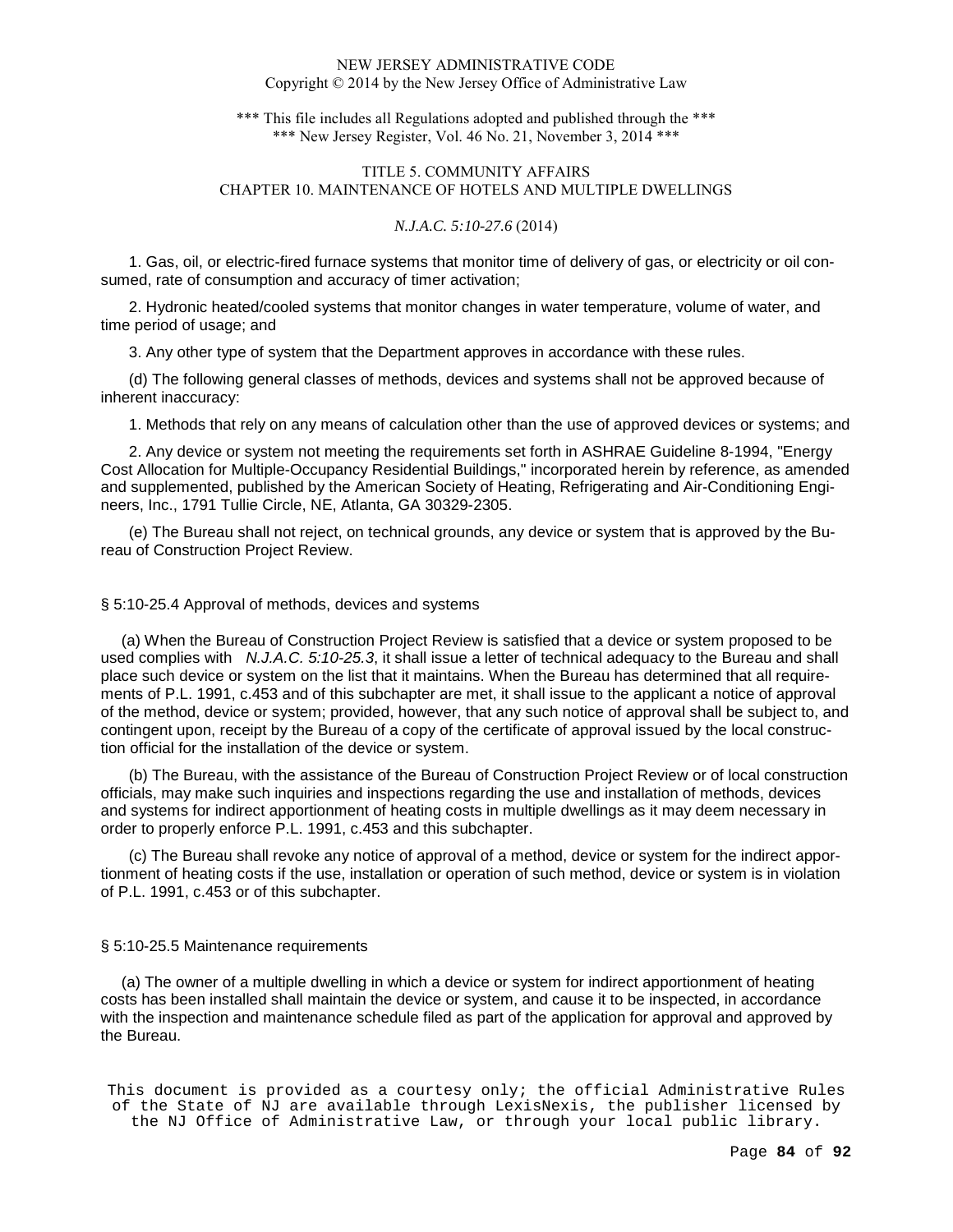\*\*\* This file includes all Regulations adopted and published through the \*\*\* \*\*\* New Jersey Register, Vol. 46 No. 21, November 3, 2014 \*\*\*

## TITLE 5. COMMUNITY AFFAIRS CHAPTER 10. MAINTENANCE OF HOTELS AND MULTIPLE DWELLINGS

#### *N.J.A.C. 5:10-27.6* (2014)

(b) The owner shall at all times have available for examination by the Bureau's representatives documentation evidencing the maintenance and inspection of the device or system in accordance with the approved schedule.

(c) Complaints concerning methods, devices or systems for indirect apportionment of heating costs in multiple dwellings may be filed with the Bureau. Any such complaint shall include all available relevant information.

#### § 5:10-26.1 Prevention of access

 (a) In buildings where all dwelling units have been unoccupied for a period of 60 days or more, it shall be the duty of the owner to close all windows, doors and other openings with plywood or by other suitable means so that access into the buildings is prevented.

(b) The provisions of (a) above shall not apply to:

1. Any building which is unoccupied because of a current alteration being performed under application and plan approved by the construction official having jurisdiction;

2. Any building which is unoccupied because of being used exclusively as a seasonal resort building;

3. Dormitories which are not normally in use during a portion of the calendar year.

### § 5:10-26.2 Buildings ordered vacated

 In any building which has become unoccupied by reason of having been ordered vacated by the Bureau pursuant to N.J.S.A. 55:13A-17, it shall be unlawful for the owner thereof to cause or permit such building to be used in whole or in part for living purposes, other than by a janitor, superintendent or resident caretaker, until the violation(s) upon which the order to vacate was based shall have been abated.

§ 5:10-27.1. Child-protection window guards; when required

 (a) Except as provided in (b) below, the owner or other person responsible for the management or control of a multiple dwelling shall, upon the written request of a tenant of a unit in which a child or children 10 years of age or under reside or are regularly present for a substantial period of time, provide, install and maintain approved child-protection window guards on the windows of the dwelling unit and on any windows in the public halls of the multiple dwelling.

(b) The requirements of this subchapter shall not apply to any window which either gives access to a fire escape or is not designed to open or, except as otherwise provided in (b)1 below which is on the first floor, or to any unit that is owner-occupied. The requirements of this subchapter shall be inapplicable to seasonal rental units.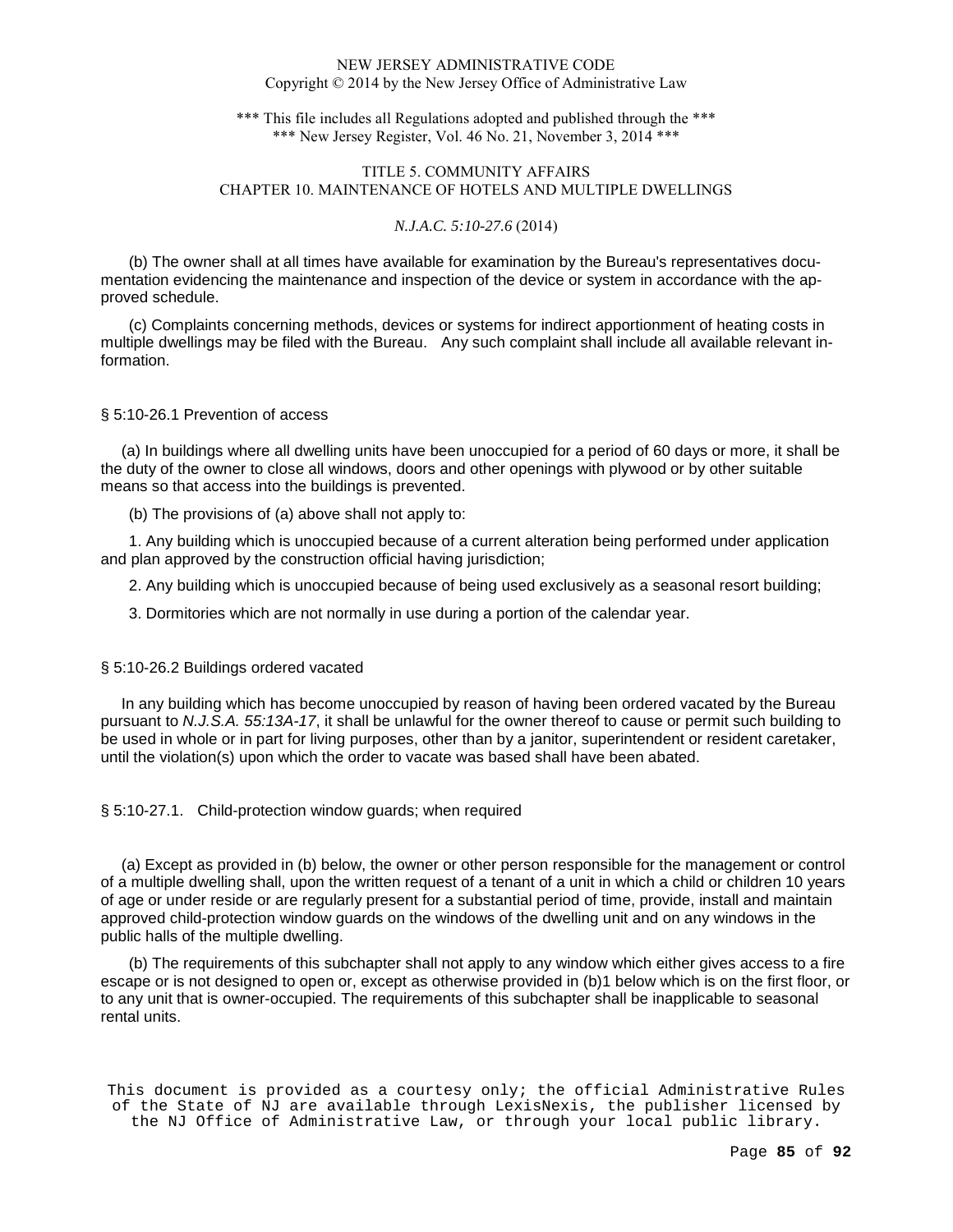\*\*\* This file includes all Regulations adopted and published through the \*\*\* \*\*\* New Jersey Register, Vol. 46 No. 21, November 3, 2014 \*\*\*

# TITLE 5. COMMUNITY AFFAIRS CHAPTER 10. MAINTENANCE OF HOTELS AND MULTIPLE DWELLINGS

### *N.J.A.C. 5:10-27.6* (2014)

1. The requirements of this subchapter shall apply to any window in a room or hallway on the first floor if the sill of such window is more than six feet above grade as measured at the location of the window or if there is any other hazardous condition at that location that would necessitate installation of a window guard.

(c) All leases offered to tenants in multiple dwellings shall contain a clear, legible and conspicuous notice, in prominent boldface type, advising tenants and prospective tenants that the owner is required by law to provide, install and maintain window guards in the unit of any tenant who has a child or children 10 years of age or younger living in the unit or regularly present there for a substantial period of time and makes a written request to the owner or the owner's representative that the window guards be installed, and that the owner is also required, upon the written request of any such tenant, to provide, install and maintain window guards in the building hallways to which persons in the tenant's unit have access without having to go out of the building, other than hallways on the first floor in which there is no window having a sill more than six feet above grade at the location of the window or having any other condition at that location necessitating installation of a window guard. A lease offered to a tenant of a first floor unit shall state that window guards are not required to be installed in the unit or in hallways on the first floor unless the sill of any window in the unit is more than six feet above grade at the location of the window or there is any other hazardous condition at that location necessitating installation of a window guard. A model lease and notice provision containing the required information is set forth at Appendix 27A of this subchapter, incorporated herein by reference. Owners, or organizations representing owners, seeking approval of alternative language as meeting the requirements of the act and of this subchapter may submit such alternative language to the Bureau for its review and approval.

1. At the time of lease signing, the owner, or the agent of the owner, shall verbally inform the tenant of the tenant's right to request installation of window guards under this subchapter. Verification that this verbal notice was provided and understood shall be set forth in a written document separate from the lease that shall be signed by the tenant and by the owner or agent and shall be made available by the owner upon request of any representative of the bureau.

(d) At least twice in each calendar year, the owner or other person who manages or controls a multiple dwelling shall deliver to each tenant a clear and legible notice containing the information required by (c) above. This notice shall be hand-delivered to the tenant or sent to the tenant, at the unit, by ordinary or certified mail. However, only one additional notice shall be required in any year in which a tenant receives a copy of a lease or a lease renewal that is in conformity with (c) above. A notice given to a tenant of a first floor unit shall state that window guards are not required to be installed in the unit or in hallways on the first floor unless the sill of any window in the unit or hallway is more than six feet above grade at the window or there is any other hazardous condition at that location necessitating installation of window guards. The model lease and notice provision set forth in Appendix 27A of this subchapter may be used to satisfy the biannual notice requirements. The owner shall maintain records of compliance with this subsection that shall be made available by the owner upon request to any representative of the Bureau.

(e) Semi-annually, between March 1 and May 1 and between September 1 and December 1, the owner, or other person responsible for the management or control, of a multiple dwelling or apartment, as the case may be, in which child-protection window guards have been installed by the owner, shall inspect each such window guard to ensure that it remains sound and in conformance with the provisions of this subchapter, and shall enter a record of such inspection in a log, which shall be maintained as a permanent record as long as the window guard remains installed, and for five years thereafter, and which shall be available upon request to the Bureau or its duly-authorized representative. The log shall indicate the date of inspection, the unit(s)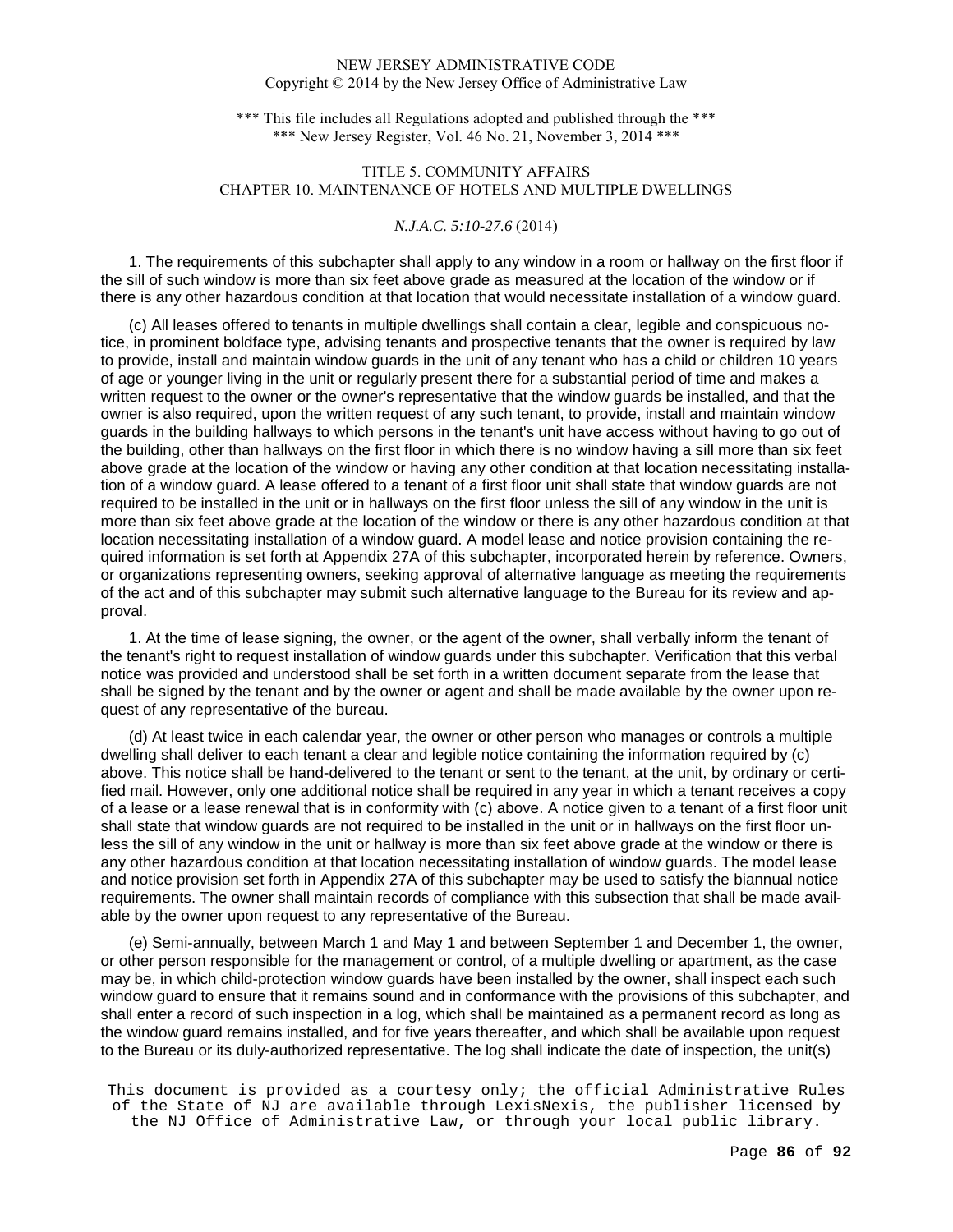\*\*\* This file includes all Regulations adopted and published through the \*\*\* \*\*\* New Jersey Register, Vol. 46 No. 21, November 3, 2014 \*\*\*

# TITLE 5. COMMUNITY AFFAIRS CHAPTER 10. MAINTENANCE OF HOTELS AND MULTIPLE DWELLINGS

### *N.J.A.C. 5:10-27.6* (2014)

inspected, the results of the inspection, and the name and title of the person performing the inspection, who shall sign the log.

(f) The owner shall cause to be conspicuously posted and prominently displayed in the common areas a notice advising tenants of the obligation of the owner to install window guards and advising tenants to check their window guards on a regular basis and report any problems to the owner or agent of the owner.

(g) In January or February of each year, the owner of each multiple dwelling that is over three stories in height and built with public funds or assistance, or financed in whole, or in part by a loan guaranteed or insured by the Federal government or any agency thereof, or allocated any low income tax credits or have any residents who are recipients of State or Federal rental assistance, shall offer a window guard orientation program to educate tenants about the safe use and manipulation of window guards and their rights with regard to the installation of window guards. All such orientation programs shall include distribution and reading aloud of the brochure promulgated as Appendix 27B of this subchapter, incorporated herein by reference. A record indicating the date, time and place at which the orientation program was offered, copies of all written information presented and the names of all presenters and attendees, shall be maintained by the owner and be available for inspection by any representative of the bureau. Notice of the orientation program shall be posted in appropriate common areas of the building at least two weeks prior to the date of the program.

(h) The owner of the building or of the apartment, as the case may be, shall provide a window guard orientation, as required by (g) above, to educate each tenant at the time that window guards are installed in such tenant's unit.

### § 5:10-27.2 General installation requirements

 (a) Window guards shall be installed in accordance with all applicable requirements of the State Uniform Construction Code, N.J.A.C. 5:23, and with manufacturer's instructions.

(b) Any window guard installed on an emergency egress window shall be releasable or removable from the inside without use of a key, tool or excessive force. For purposes of this subchapter, an "emergency egress window" is any window in a sleeping room located on the second or third floor, other than a window providing access to a fire escape.

(c) Any window guard installed on a window that is not an emergency egress window, including any window in a unit located above the third floor and any window in a room on the second or third floor that is not a sleeping room, shall be designed, constructed and installed so that it cannot be removed, opened or dislodged without the use of a key or tool; provided, however, that no window guard shall be installed on any window giving access to a fire escape.

### § 5:10-27.3 Common interest communities

(a) For purposes of this subchapter:

1. "Common interest community" means a horizontal property regime, condominium, cooperative or mutual housing corporation, in which some of the property, known as "common elements," is owned by all of the unit owners as tenants-in-common; and

```
This document is provided as a courtesy only; the official Administrative Rules 
of the State of NJ are available through LexisNexis, the publisher licensed by 
  the NJ Office of Administrative Law, or through your local public library.
```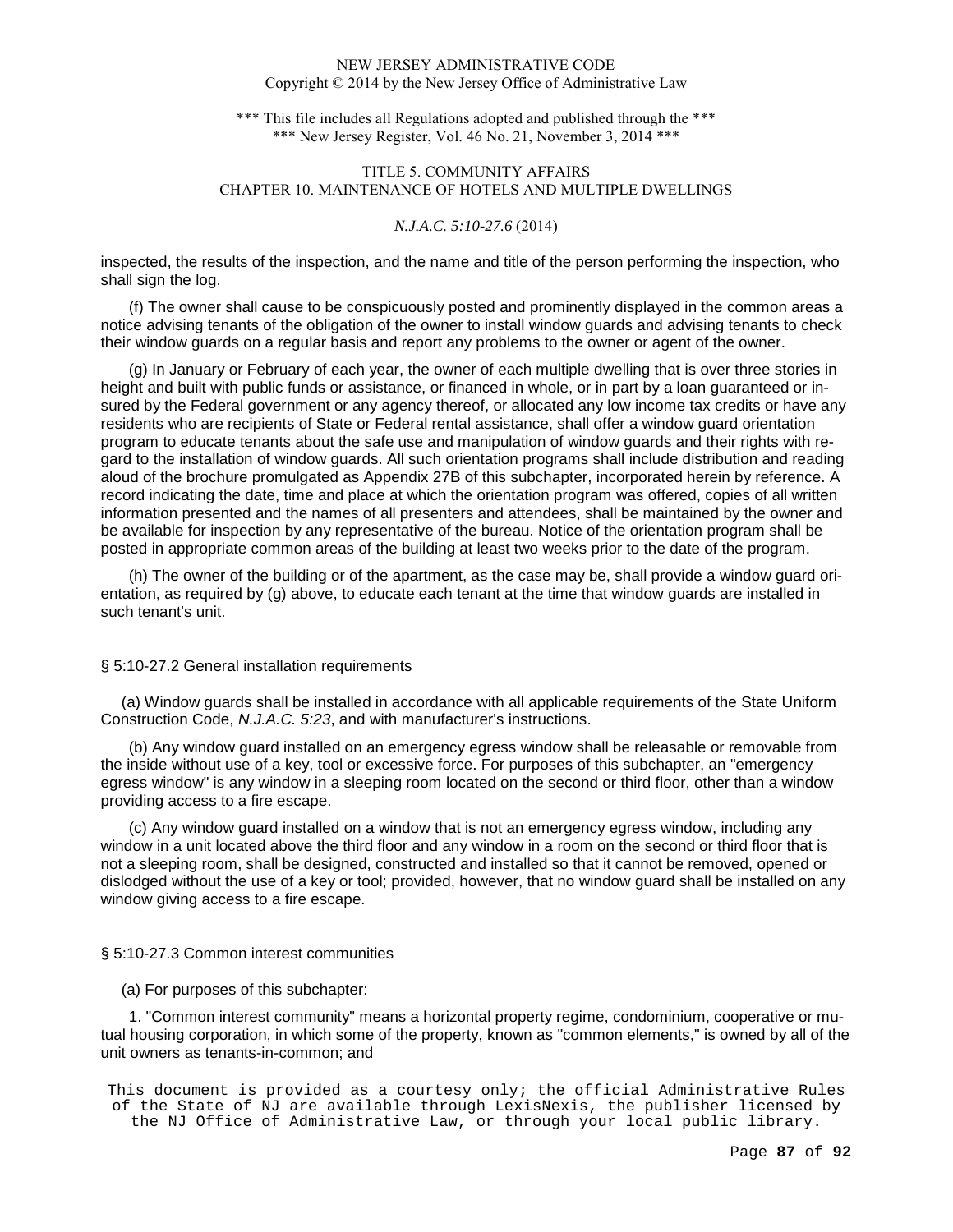\*\*\* This file includes all Regulations adopted and published through the \*\*\* \*\*\* New Jersey Register, Vol. 46 No. 21, November 3, 2014 \*\*\*

## TITLE 5. COMMUNITY AFFAIRS CHAPTER 10. MAINTENANCE OF HOTELS AND MULTIPLE DWELLINGS

#### *N.J.A.C. 5:10-27.6* (2014)

2. "Unit owners' association" means the association organized for the purpose of management of the common elements and facilities of a common interest community.

(b) In a common interest community, the owner or proprietary leaseholder of each unit in which one or more children 10 years or under reside or will reside or are regularly present for a substantial period of time shall have the duties of an owner under this subchapter with regard to the unit. The unit owners' association shall have the duties of an owner under this subchapter with regard to the common elements and facilities.

(c) The owner or proprietary lessee of a unit in a common interest community shall provide written notice to the unit owners' association of any request by the tenant of a unit in which one or more children 10 years of age or under reside or will reside or are regularly present for a substantial period of time for installation of window guards on windows in the common elements.

(d) A unit owners' association shall not adopt or seek to enforce any restrictions or architectural controls that would prohibit or impede the installation of window guards required to be installed by this subchapter.

§ 5:10-27.4. Specifications for window guards

 (a) Window guards shall be so constructed as to reject the passage of a solid four-inch sphere at every space and interval.

(b) Window guards shall bear a 150 pound load at center span when extended to maximum width or shall meet the performance tests of ASTM F2006-00 or ASTM F2090-01a, incorporated herein by reference.

(c) Window guards shall be constructed of metal or of other material of comparable strength and durability and shall allow for the passage of natural light and ventilation, as required by N.J.A.C. 5:10-16.

(d) Window guards shall be designed, constructed and installed so as to serve their intended protective purpose without any risk of collapse, breakage, spreading of the bars or other malfunction.

(e) Window guards shall protect the full openable area of each lower window.

1. Any existing window guard that does not protect the full openable area or the lower window shall be replaced by a window guard that does protect such full openable area not later than March 15, 2006.

2. Installation of rigid metal stops in the upper tracks of a lower window, or other attempts to limit the ability to raise the lower window, shall not be an acceptable method of satisfying the requirements of this section.

(f) Window guards shall be securely fastened in order to bear the required load.

(g) All window guards shall be so designed and installed as to ensure that any space between the lowest section of the top horizontal bar of the window guard and the bottom of the upper sash is less than four inches.

(h) Screws used to mount window guards shall be:

1. Minimum size No. 10 and long enough to penetrate one inch into a wooden window frame; or

2. Of an adequate type, size and length to be securely fastened to a metal window frame.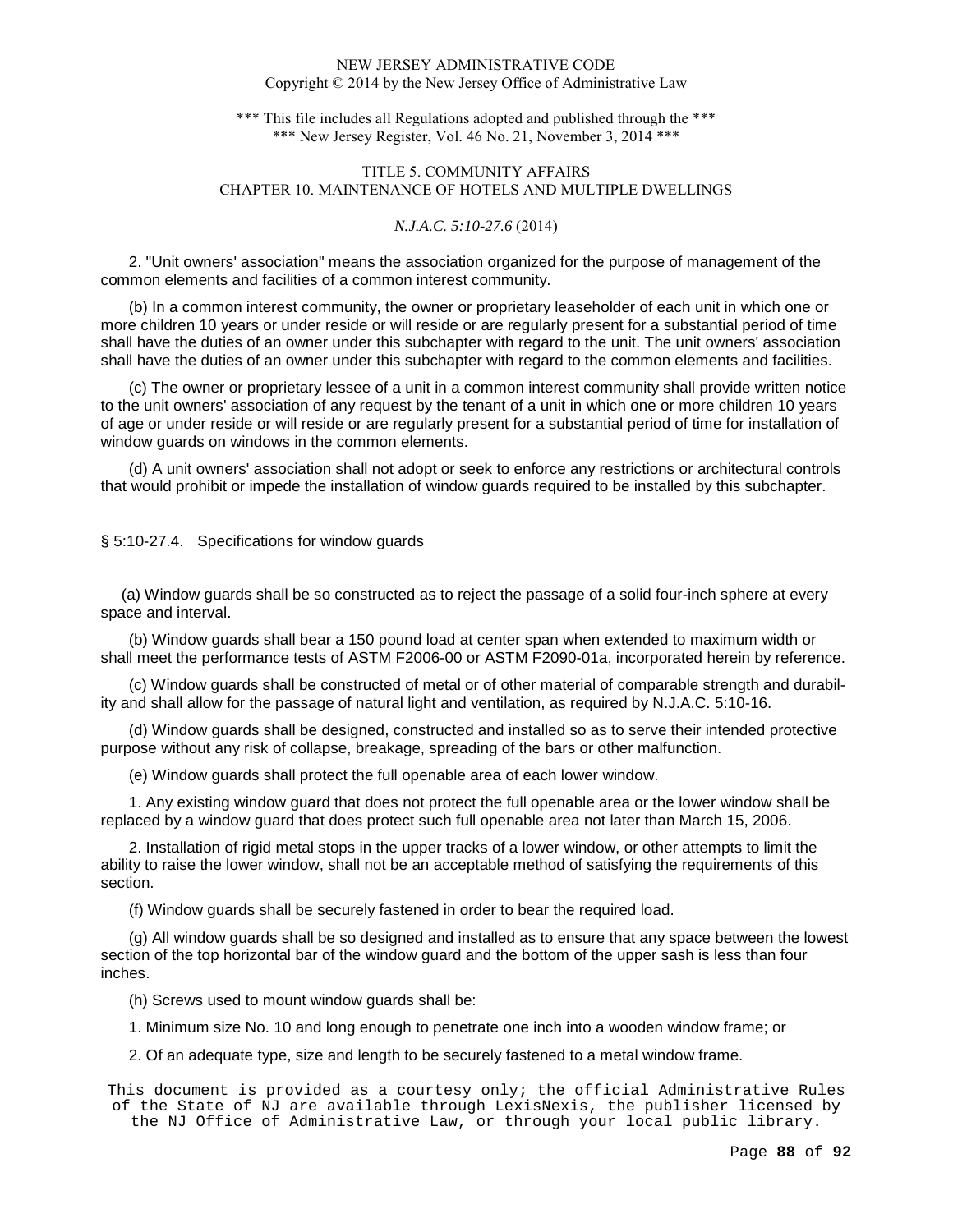\*\*\* This file includes all Regulations adopted and published through the \*\*\* \*\*\* New Jersey Register, Vol. 46 No. 21, November 3, 2014 \*\*\*

# TITLE 5. COMMUNITY AFFAIRS CHAPTER 10. MAINTENANCE OF HOTELS AND MULTIPLE DWELLINGS

#### *N.J.A.C. 5:10-27.6* (2014)

(i) The coating of window guards shall be unleaded.

(j) Window guards shall be installed only in sound (non-rotting) mountings or tracks.

(k) Window guards installed prior to November 20, 1995 shall be accepted as being in conformity with this subchapter if they were designed and installed in accordance with the rules and specifications established by the New York City Department of Health and if such installation is not in violation of (e) or (g) above or of N.J.A.C. 5:10-27.2. Window guards installed on or after November 20, 1995 that are so constructed as to reject the passage of a solid four-inch sphere at every space and interval and are otherwise designed and installed in accordance with the rules and specifications established by the New York City Department of Health, ASTM F2006-00 or ASTM F2090-01a, and not in violation of (e) or (g) above or of N.J.A.C. 5:10-27.2, shall be accepted as being in conformity with this subchapter.

§ 5:10-27.5 Additional specifications for window guards for other than double hung windows

 (a) Window guards intended for casements, sliders and other types or combinations of windows in which the height of the openings is not subject to limitation, shall be of such size as to fill the entire aperture, and shall reject passage of a solid four-inch sphere at every space or interval.

(b) Except as otherwise provided in (c) below, sliding windows and vertical pivoting windows may be equipped with stopping devices in place of window guards as follows:

1. For sliding windows, solid metal blocks, measuring at least one-half the depth of the window track and one-half the width, shall be securely fastened into the bottom and upper window tracks to prevent the window from opening four inches or more.

2. For vertical pivoting windows, metal stopping devices shall be securely fastened to the upper and lower window frames so as to prevent the window from pivoting open four inches or more. The height of the stopping devices shall extend no less than one inch nor more than two inches beyond the window frame as needed to stop the window. The protruding edge of the stopping device shall be smooth and rounded.

(c) Use of such stopping devices in lieu of window guards shall be allowed within dwelling units only where they do not preclude meeting the requirement, as per  $N.J.A.C. 5:10-16.2$ , that the total openable window and/or openable skylight area in each room be equal to at least four percent of the floor area of the room.

### § 5:10-27.6 Prohibited acts

 No person shall obstruct or interfere with the installation of child-protection window guards required under P.L. 1995, c.120 and under this subchapter, nor shall any person remove or otherwise render ineffective such window guards; provided, however, that the owner or the representative of the owner may remove window guards from an unoccupied unit or, with the consent of the tenant, from a unit in which no child 10 years of age or under resides; and provided, further, that the owner or the representative of the owner shall remove window guards when requested to do so by the tenant in writing.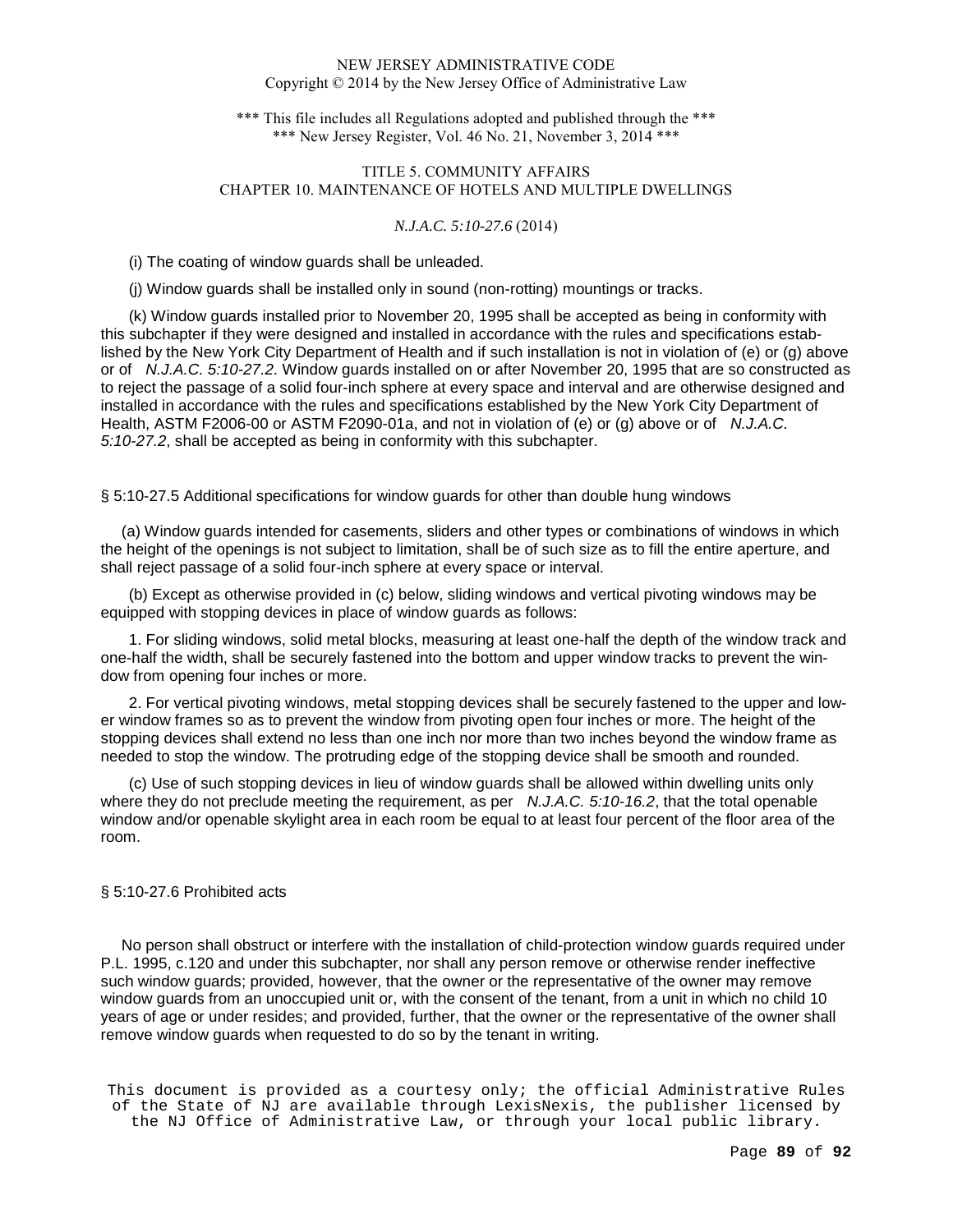\*\*\* This file includes all Regulations adopted and published through the \*\*\* \*\*\* New Jersey Register, Vol. 46 No. 21, November 3, 2014 \*\*\*

## TITLE 5. COMMUNITY AFFAIRS CHAPTER 10. MAINTENANCE OF HOTELS AND MULTIPLE DWELLINGS

#### *N.J.A.C. 5:10-27.6* (2014)

### APPENDIX 27A MODEL LEASE AND NOTICE PROVISION

### MODEL LEASE AND NOTICE PROVISION

The owner (landlord) is required by law to provide, install and maintain window guards in the apartment if a child or children 10 years of age or younger is, or will be, living in the apartment or is, or will be, regularly present there for a substantial period of time if the tenant gives the owner (landlord) a written request that the window guards be installed. The owner (landlord) is also required, upon the written request of the tenant, to provide, install and maintain window guards in the hallways to which persons in the tenant's unit have access without having to go out of the building. If the building is a condominium, cooperative or mutual housing building, the owner (landlord) of the apartment is responsible for installing and maintaining window guards in the apartment and the association is responsible for installing and maintaining window guards in hallway windows. Window guards are only required to be provided in first floor windows where the window sill is more than six feet above grade or there are other hazardous conditions that make installation of window guards necessary to protect the safety of children.

# APPENDIX 27B TENANT'S GUIDE TO WINDOW GUARD SAFETY

## TENANT'S GUIDE TO WINDOW GUARD SAFETY

### What are window guards and why are they used?

Window guards are metal grilles that are installed in windows in order to keep young children from climbing out and being killed or injured. Young children may not understand the danger of an open window and may fall to their death at a moment when no older person is watching them.

### When does a landlord have to install window guards?

A landlord must install window guards when asked to do so, in writing, by a tenant who has a child 10 years of age or younger either living in the apartment or regularly spending a lot of time there. Window guards only have to be installed in a first floor window when the bottom of the window is more than six feet above the grade outside the window or there is some other dangerous condition. Window guards are not required on windows that serve as fire exits or that are not designed to be opened. In a condominium, cooperative or mutual housing building, the association must install window guards in hallway windows when asked to do so in writing by a tenant who has a child 10 years of age or younger either living in the tenant's apartment or regularly spending a lot of time there and who has access to the hallway from the apartment without going outside.

### What if the window already has window stops?

Window stops cannot be used as window guards. Window guards must be installed that protect the entire openable area of the lower window. Window stops can prevent windows from being opened enough to allow circulation of fresh air. Window stops must be removed if they obstruct full opening of the lower window. There have been tragic cases where tenants have removed window stops in order to have enough fresh air, windows have been left unprotected and children have fallen from them.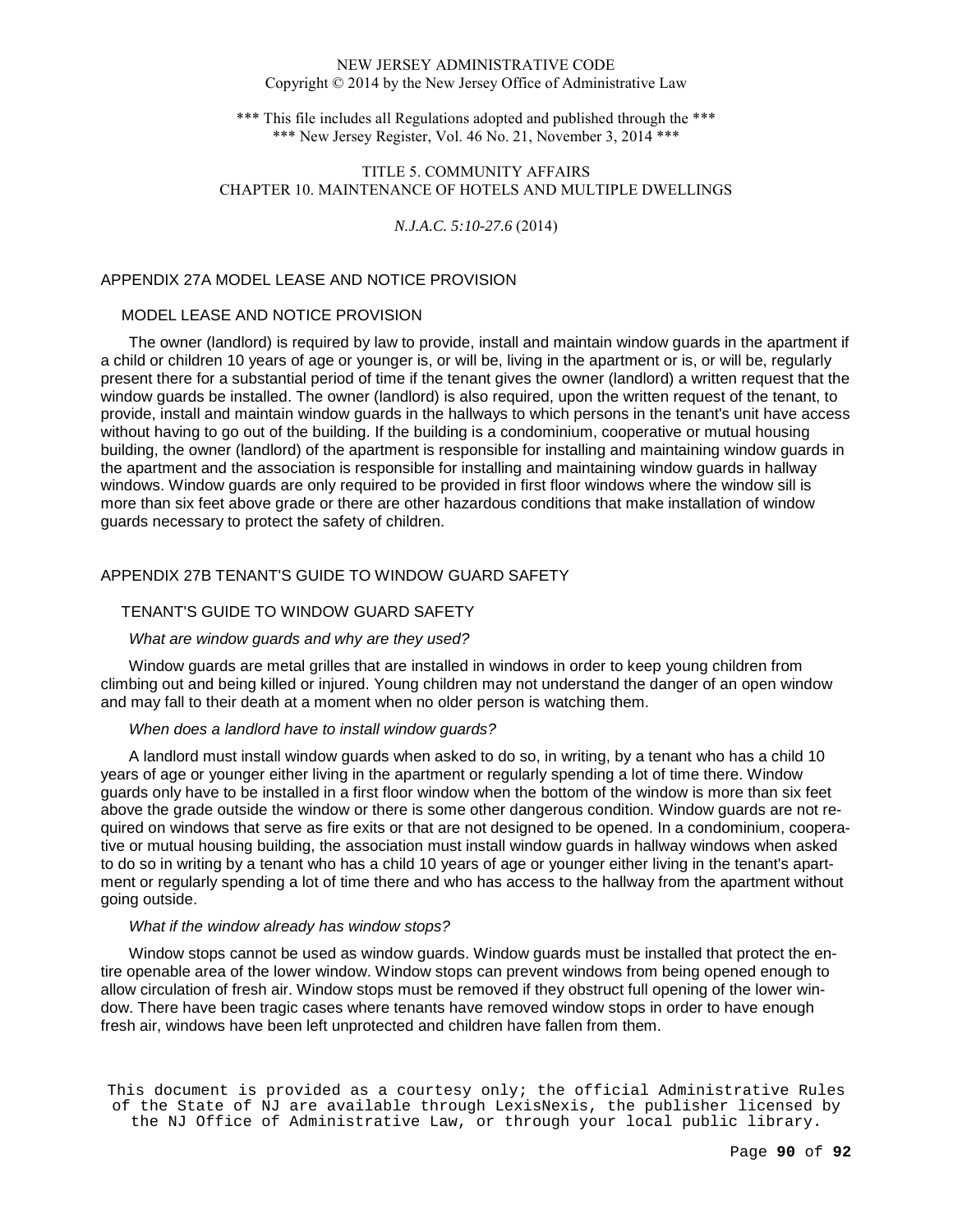\*\*\* This file includes all Regulations adopted and published through the \*\*\* \*\*\* New Jersey Register, Vol. 46 No. 21, November 3, 2014 \*\*\*

## TITLE 5. COMMUNITY AFFAIRS CHAPTER 10. MAINTENANCE OF HOTELS AND MULTIPLE DWELLINGS

#### *N.J.A.C. 5:10-27.6* (2014)

What should a tenant do if there is a problem with a window guard or if the owner will not provide and install a window guard?

If there is a problem with a window guard, the tenant should notify in writing the owner of the building or of the apartment or the person who is in charge of maintenance. If the apartment is in a condominium, cooperative or mutual housing corporation building, the tenant should notify in writing the owner of the apartment or the person in charge of maintenance of the apartment or, if the problem is with a window in a common area, the tenant should notify in writing the condominium association or cooperative or mutual housing corporation or the person who is in charge of the association's maintenance.

A tenant should never remove or tamper with a window guard. A tenant should regularly check window guards to make sure that they have not become loose or damaged in any way. If there is a problem that the owner or maintenance person fails or refuses to fix within a reasonable time after being told about it, the tenant can contact the municipal housing or building department or the Bureau of Housing Inspection of the New Jersey Department of Community Affairs (609-633-6210). The tenant should contact the Bureau of Housing Inspection if the owner fails or refuses to provide and install a window guard after receiving a written request from the tenant.

#### How much can a tenant be required to pay for installation of a window guard?

By law, the owner of an apartment can charge a tenant no more than twenty dollars (\$ 20.00) for each window guard that the tenant asks in writing to have installed in the tenant's apartment.

#### How can a tenant get window guards removed?

The owner of an apartment must remove a window guard when requested to do so by the tenant in writing. The tenant should be sure that window guards are no longer needed before asking that they be removed. Window guards should not be removed by tenants.

Who is responsible for providing and maintaining window guards in a building that is a condominium, a cooperative or mutual housing?

In a condominium, cooperative or mutual housing multiple dwelling, the owner of the apartment is responsible for providing and maintaining window guards in the apartment. The association is responsible for providing and maintaining window guards on windows in the hallways. A tenant who wants to have window guards installed both in the apartment and in the hallways must make written requests both to the apartment owner and to the association.

### Who can answer additional questions about the window guard law and rules?

Any tenant or owner who has questions about the law and rules concerning window guards can call the Bureau of Housng Inspection of the New Jersey Department of Community Affairs (609-633-6210).

#### § 5:10-28.1 Carbon monoxide alarms

 (a) Carbon monoxide alarms shall be installed and maintained in full operating condition in the following locations: